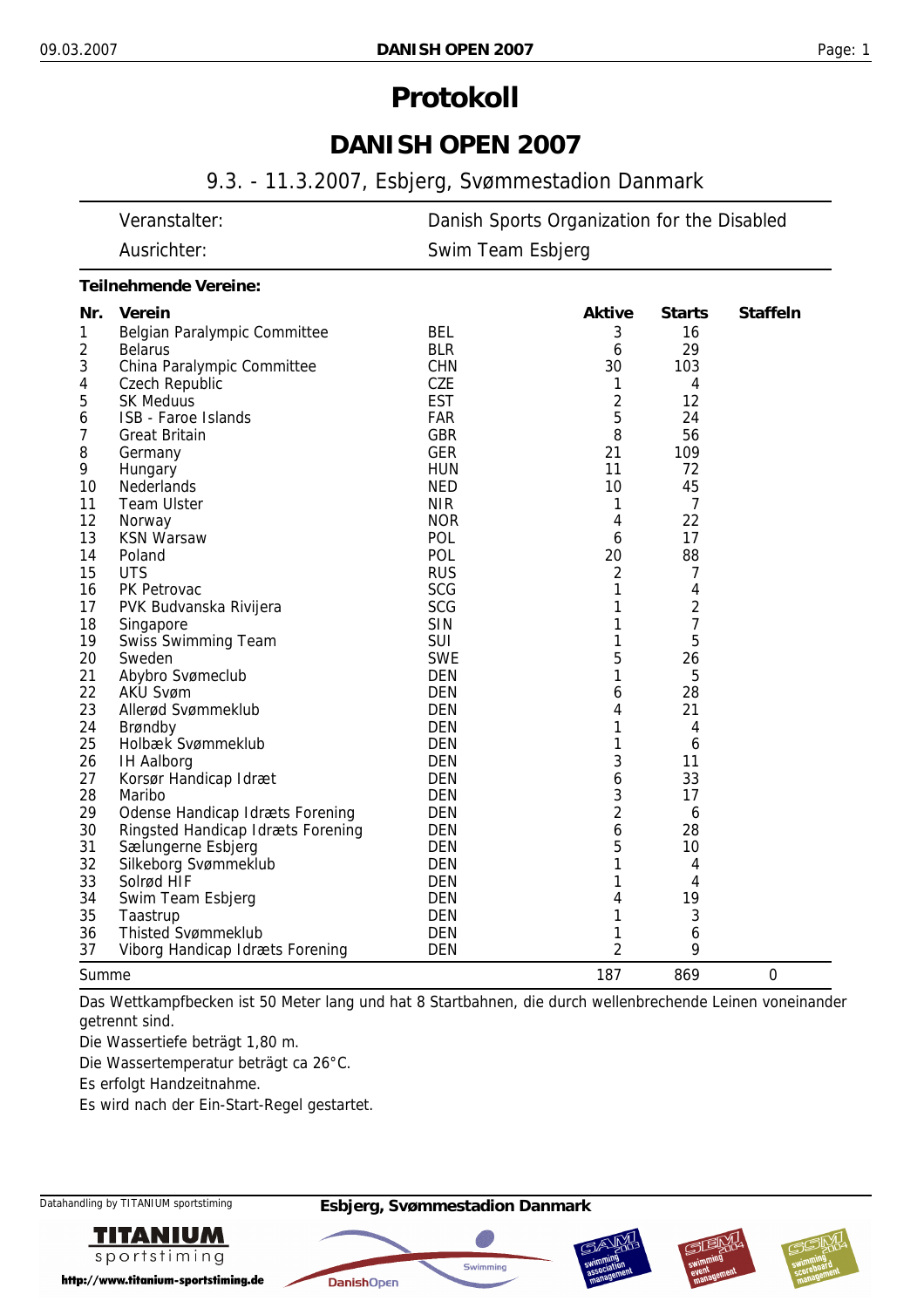|                |                                                                                       | 1. Session: |            | Friday, 2007-03-09         |          |         |
|----------------|---------------------------------------------------------------------------------------|-------------|------------|----------------------------|----------|---------|
|                |                                                                                       | Beginning:  |            | 18:00                      |          |         |
|                |                                                                                       | Warm Up:    |            | 16:30-17:50                |          |         |
|                | Event-No. 1                                                                           |             |            |                            |          |         |
|                | 100m Freestyle Women                                                                  |             |            |                            |          |         |
|                | <b>Class S5</b>                                                                       |             |            |                            |          |         |
| $\mathbf{1}$ . | Theresa Goh<br>00:45,92<br>01:36,51<br>00:45,92<br>00:50,59                           | 1987(S5)    | Singapore  |                            | 01:36,51 | 122,18% |
| 2.             | Lisette Teunissen<br>00:48,19<br>01:41,27<br>00:48,19<br>00:53,08                     | 1986(S5)    | Nederlands |                            | 01:41,27 | 128,20% |
|                | <b>Class S6</b>                                                                       |             |            |                            |          |         |
| 1.             | Mirjam De Koning-Peper<br>00:40,74<br>01:26,96                                        | 1969(S6)    | Nederlands |                            | 01:26,96 | 112,30% |
| 2.             | 00:40,74<br>00:46,22<br>Fanni Illes<br>00:45,30<br>01:35,32<br>00:45,30<br>00:50,02   | 1992(S6)    | Hungary    |                            | 01:35,32 | 123,10% |
|                | <b>Class S7</b>                                                                       |             |            |                            |          |         |
| 1.             | Kirsten Bruhn<br>00:35,27<br>01:15,69<br>00:35,27<br>00:40,42                         | 1969(S7)    | Germany    |                            | 01:15,69 | 105,69% |
| 2.             | Verena Schott<br>00:39,46<br>01:24,21<br>00:39,46<br>00:44,75                         | 1989(S7)    | Germany    |                            | 01:24,21 | 117,59% |
| 3.             | Dorottya Baka<br>00:50,52<br>01:48,08<br>00:50,52<br>00:57,56                         | 1901(S7)    | Hungary    |                            | 01:48,08 | 150,92% |
| 4.             | Rui Liang<br>00:53,18<br>01:48,14<br>00:53,18<br>00:54,96                             | 1994(S7)    |            | China Paralympic Committee | 01:48,14 | 151,01% |
| 5.             | Anastasia Sklyarova<br>01:33,79<br>02:33,91<br>01:33,79<br>01:00,12                   | 1989(S7)    | <b>UTS</b> |                            | 02:33,91 | 214,92% |
|                | <b>Class S8</b>                                                                       |             |            |                            |          |         |
| 1.             | Heidi Andreassen<br>00:34,30<br>01:12,23                                              | 1985(S8)    |            | ISB - Faroe Islands        | 01:12,23 | 107,75% |
| 2.             | 00:34,30<br>00:37,93<br>Zhonglan Chen<br>00:35,57<br>01:14,96                         | 1991(S8)    |            | China Paralympic Committee | 01:14,96 | 111,83% |
| 3.             | 00:35,57<br>00:39,39<br>Stefanie Weinberg<br>00:34,99<br>01:18,02                     | 1991(S8)    | Germany    |                            | 01:18,02 | 116,39% |
| 4.             | 00:34,99<br>00:43,03<br>Annika Geller<br>00:40,17<br>01:23,39<br>00:40,17<br>00:43,22 | 1993(S8)    | Germany    |                            | 01:23,39 | 124,40% |
| 5.             | <b>Emelie Nilsson</b><br>00:41,42<br>01:24,82<br>00:41,42                             | 1990(S8)    | Sweden     |                            | 01:24,82 | 126,54% |
| 6.             | 00:43,40<br>Lisa den Braber<br>00:41,96<br>01:29,09<br>00:41,96<br>00:47,13           | 1992(S8)    | Nederlands |                            | 01:29,09 | 132,91% |
| 7.             | Kathrine Stuhr<br>00:58,67<br>02:07,95                                                | 1992(S8)    |            | Abybro Svømeclub           | 02:07,95 | 190,88% |
| 8.             | 00:58,67<br>01:09,28<br>Sandra Blachowicz<br>01:15,63<br>02:51,67                     | 1993(S8)    | Poland     |                            | 02:51,67 | 256,10% |

Datahandling by TITANIUM sportstiming **Esbjerg, Svømmestadion Danmark**

**DanishOpen** 



01:36,04

01:15,63

http://www.titanium-sportstiming.de





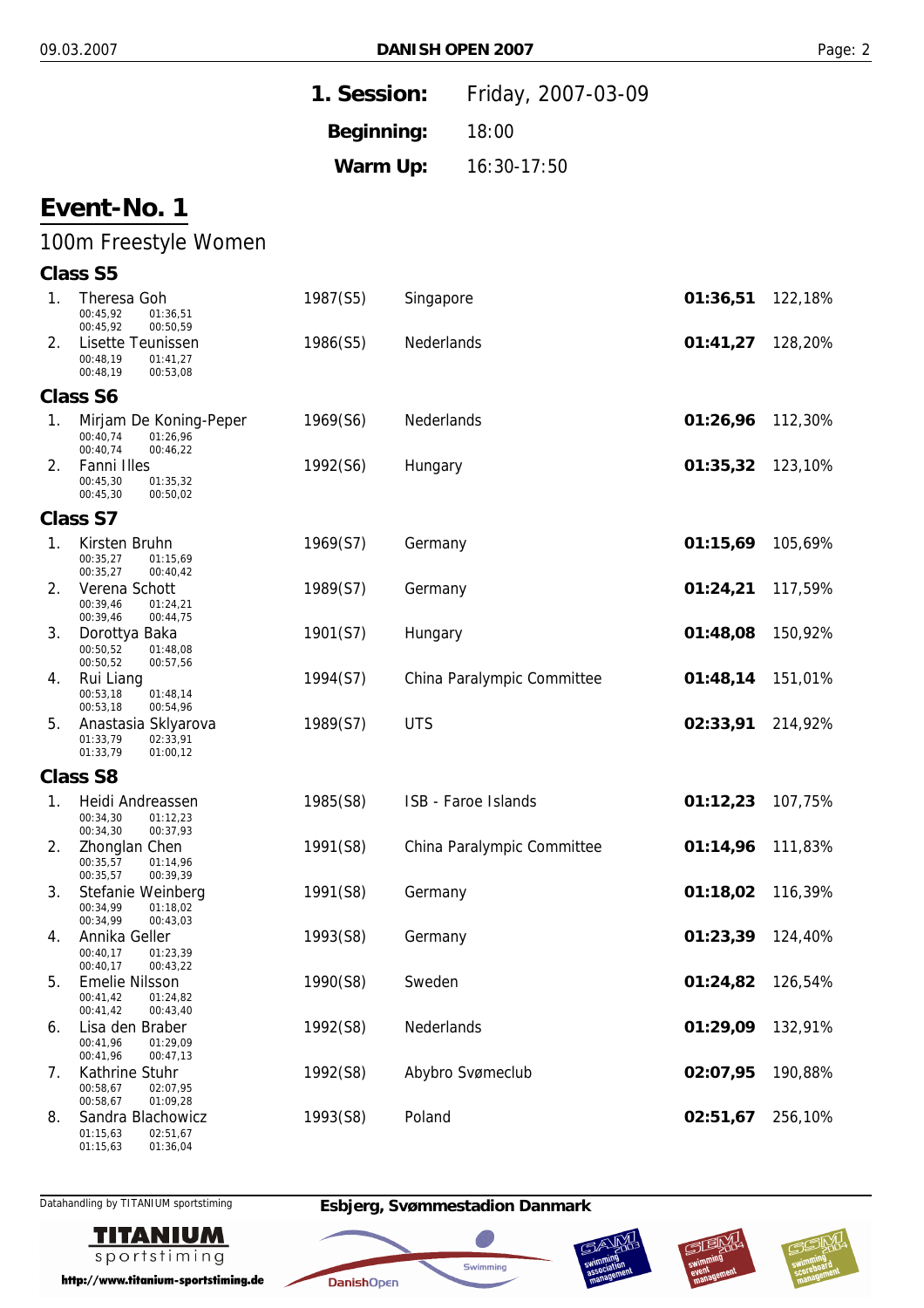# 100m Freestyle Women

|             | Was withdrawn                                                                           |           |                                   |          |         |
|-------------|-----------------------------------------------------------------------------------------|-----------|-----------------------------------|----------|---------|
|             | Mette Fardrup                                                                           | 1987(S8)  | Solrød HIF                        |          |         |
|             | Did not start<br>Ellen Breitkreutz                                                      | 1994(S8)  | Germany                           |          |         |
|             | <b>Class S9</b>                                                                         |           |                                   |          |         |
|             |                                                                                         |           |                                   |          |         |
| $1_{\cdot}$ | <b>Christiane Reppe</b><br>00:32,52<br>01:07,80<br>00:32,52<br>00:35,28                 | 1987(S9)  | Germany                           | 01:07,80 | 111,00% |
| 2.          | <b>Mendy Meenderink</b><br>00:33.11<br>01:09,06<br>00:33,11<br>00:35,95                 | 1983(S9)  | Nederlands                        | 01:09,06 | 113,06% |
| 3.          | Lauren Steadman<br>00:34,32<br>01:12,89<br>00:34,32<br>00:38,57                         | 1992(S9)  | <b>Great Britain</b>              | 01:12,89 | 119,33% |
| 4.          | Judit Tarjanyi<br>00:35,59<br>01:14,90                                                  | 1991(S9)  | Hungary                           | 01:14,90 | 122,62% |
| 5.          | 00:35,59<br>00:39,31<br>Mirjam Lange<br>01:15,71<br>00:35,24                            | 1989(S9)  | Germany                           | 01:15,71 | 123,95% |
| 6.          | 00:35,24<br>00:40,47<br>Maria Fredriksson<br>00:46,52<br>01:16,39                       | 1983(S9)  | Sweden                            | 01:16,39 | 125,06% |
| 7.          | 00:46,52<br>00:29,87<br>Lauren Smith<br>00:36,86<br>01:17,12                            | 1993(S9)  | <b>Great Britain</b>              | 01:17,12 | 126,26% |
| 8.          | 00:40,26<br>00:36,86<br>Marlou von Rhijn<br>00:37,35<br>01:17,67                        | 1991(S9)  | Nederlands                        | 01:17,67 | 127,16% |
| 9.          | 00:37,35<br>00:40,32<br>Jo-Jo Cranfield<br>00:37,66<br>01:19,35<br>00:37,66<br>00:41,69 | 1993(S9)  | <b>Great Britain</b>              | 01:19,35 | 129,91% |
|             | 10. Maria Lassen<br>01:10,94<br>01:25,28<br>01:10,94<br>00:14,34                        | 1994(S9)  | Ringsted Handicap Idræts Forening | 01:25,28 | 139,62% |
|             | 11. Monika Zmijewska<br>00:39,76<br>01:27.16<br>00:39,76<br>00:47,40                    | 1991(S9)  | <b>KSN Warsaw</b>                 | 01:27,16 | 142,69% |
|             | Class S10                                                                               |           |                                   |          |         |
| 1.          | Katarzyna Pawlik<br>00:32,11<br>01:06,21                                                | 1989(S10) | Poland                            | 01:06,21 | 107,36% |
| 2.          | 00:32,11<br>00:34,10<br>Ania Omielan<br>00:36,63<br>01:17,33                            | 1993(S10) | Poland                            | 01:17,33 | 125,39% |
| 3.          | 00:36,63<br>00:40,70<br>Rikke Jensen<br>00:56,86<br>02:06,13<br>00:56,86<br>01:09,27    | 1992(S10) | Sælungerne Esbjerg                | 02:06,13 | 204,52% |
|             | Class S11                                                                               |           |                                   |          |         |
| 1.          | <b>Chantal Cavin</b><br>00:35,62<br>01:13,85<br>00:35,62<br>00:38,23                    | 1978(S11) | <b>Swiss Swimming Team</b>        | 01:13,85 | 103,47% |

**TITANIUM** sportstiming

http://www.titanium-sportstiming.de







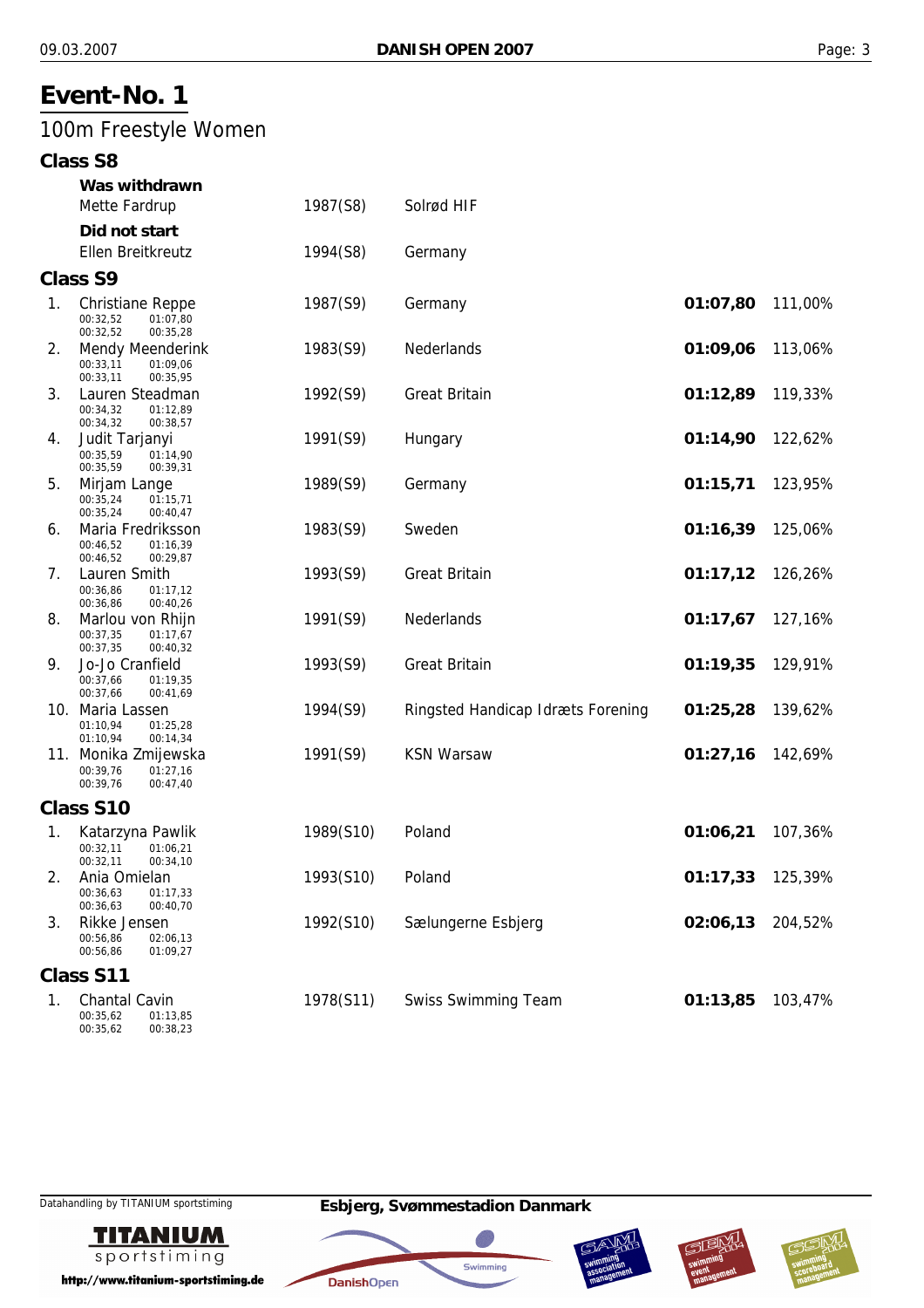## 100m Freestyle Women

## **Class S12**

| 1. | Rui Cong<br>00:34,96<br>01:15,25<br>00:34,96<br>00:40,29               | 1984(S12) | China Paralympic Committee        | 01:15,25 | 125,39% |
|----|------------------------------------------------------------------------|-----------|-----------------------------------|----------|---------|
| 2. | Qing Xie<br>00:37,15<br>01:18,60<br>00:37,15<br>00:41,45               | 1988(S12) | China Paralympic Committee        | 01:18,60 | 130,97% |
|    | Did not start                                                          |           |                                   |          |         |
|    | Hongyan Zhu                                                            | 1976(S12) | China Paralympic Committee        |          |         |
|    | Class S14                                                              |           |                                   |          |         |
| 1. | Karolien Vanesch<br>00:35,61<br>01:16,45<br>00:35,61<br>00:40,84       | 1983(S14) | Belgian Paralympic Committee      | 01:16,45 | 122,49% |
| 2. | Apolonia Justesen<br>00:36,71<br>01:17,66<br>00:36,71<br>00:40,95      | 1985(S14) | ISB - Faroe Islands               | 01:17,66 | 124,43% |
| 3. | Mieke DeMot<br>00:35,90<br>01:19,25<br>00:35,90<br>00:43,35            | 1985(S14) | Belgian Paralympic Committee      | 01:19,25 | 126,98% |
| 4. | Nadja Joy<br>00:38,97<br>01:21,69<br>00:38,97<br>00:42,72              | 1987(S14) | Korsør Handicap Idræt             | 01:21,69 | 130,89% |
| 5. | Hanne Farestveit<br>00:38,53<br>01:21,80<br>00:38,53<br>00:43,27       | 1993(S14) | Norway                            | 01:21,80 | 131,06% |
| 6. | Louise Pedersen<br>00:39.08<br>01:24,97<br>00:39,08<br>00:45,89        | 1987(S14) | Brøndby                           | 01:24,97 | 136,14% |
| 7. | Arja Johansen<br>00:47,89<br>01:48,74<br>00:47,89<br>01:00,85          | 1988(S14) | Norway                            | 01:48,74 | 174,23% |
| 8. | Sofie Nielsen<br>00:51,53<br>01:52,42<br>00:51,53<br>01:00,89          | 1983(S14) | Ringsted Handicap Idræts Forening | 01:52,42 | 180,13% |
| 9. | Tanja Bendt<br>00:48,93<br>02:01,75<br>00:48,93<br>01:12,82            | 1987(S14) | Allerød Svømmeklub                | 02:01,75 | 195,08% |
|    | 10. Charlotte Søgaard<br>01:17,65<br>02:42,47<br>01:17,65<br>01:24,82  | 1971(S14) | AKU Svøm                          | 02:42,47 | 260,32% |
|    | 11. Eva Hansen<br>01:22,55<br>02:48,22<br>01:22,55<br>01:25,67         | 1980(S14) | Korsør Handicap Idræt             | 02:48,22 | 269,54% |
|    | 12. Birgit Tofte<br>02:49,14<br>01:19,40<br>01:19,40<br>01:29,74       | 1964(S14) | Sælungerne Esbjerg                | 02:49,14 | 271,01% |
|    | 13. Dorte Nielsen<br>01:39,05<br>03:17,13<br>01:39,05<br>01:38,08      | 1971(S14) | <b>AKU Svøm</b>                   | 03:17,13 | 315,86% |
|    | 14. Henriette Jacobsen<br>01:34,19<br>03:25,35<br>01:34,19<br>01:51,16 | 1987(S14) | <b>AKU Svøm</b>                   | 03:25,35 | 329,03% |
|    | 15. Mette Skov<br>01:45,73<br>03:32,98<br>01:45,73<br>01:47,25         | 1971(S14) | AKU Svøm                          | 03:32,98 | 341,25% |
|    | 16. Maj Steffensen                                                     | 1987(S14) | <b>AKU Svøm</b>                   | 04:37,82 | 445,15% |

02:05,87 02:05,87 04:37,82 02:31,95

Datahandling by TITANIUM sportstiming **Esbjerg, Svømmestadion Danmark**



http://www.titanium-sportstiming.de







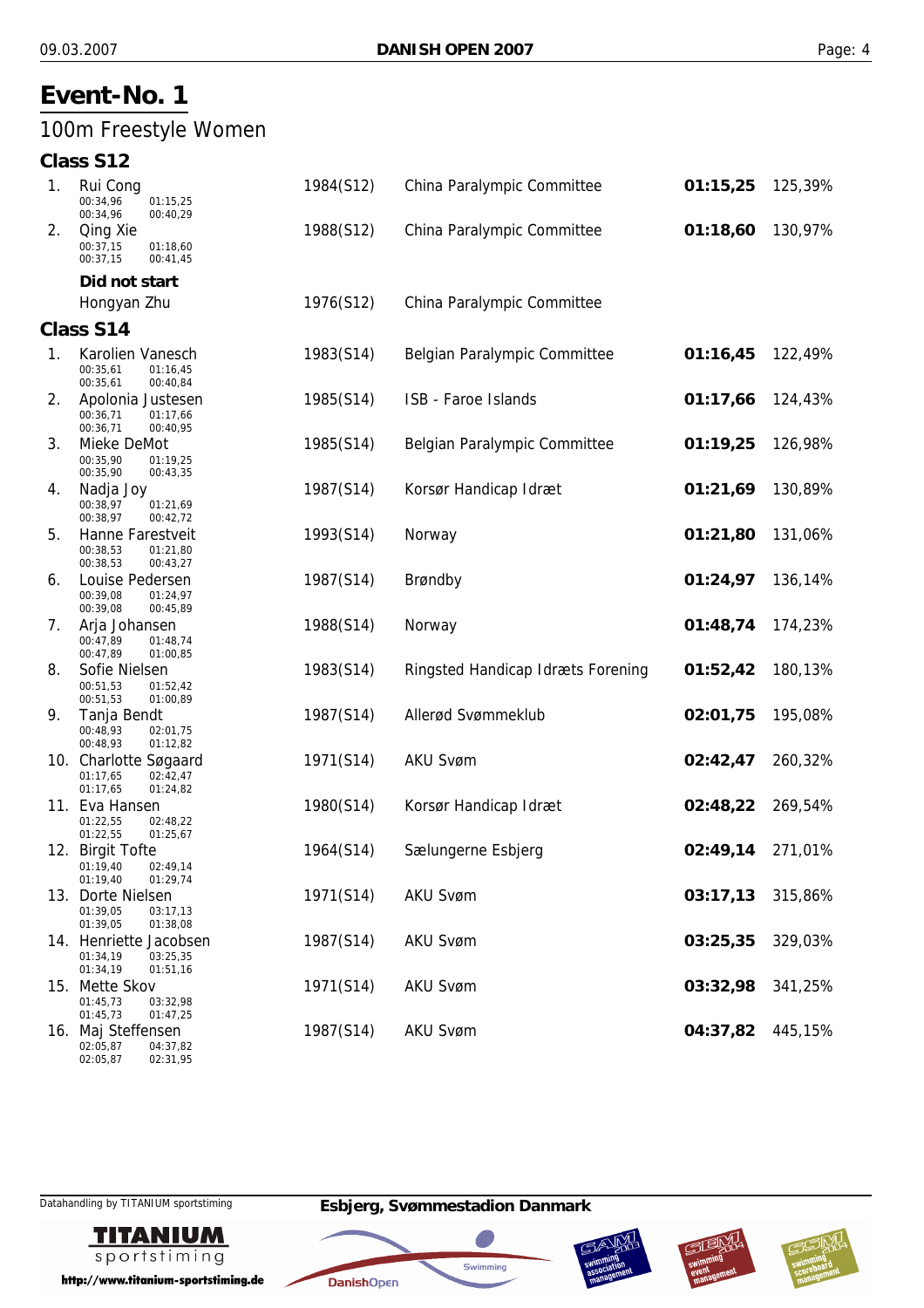## 100m Freestyle Women

#### **Class S14**

| <b>Disqualified</b><br>Susan Hansen<br>Falsestart.              | 1987(S14) | Maribo                     | 18:42    |         |
|-----------------------------------------------------------------|-----------|----------------------------|----------|---------|
| Class AB                                                        |           |                            |          |         |
| Jana Cimburkova<br>01:18.80<br>00:37.51<br>00:37.51<br>00:41.29 | 1992(AB)  | Czech Republic             | 01:18,80 | 138,90% |
| Han Zhang                                                       | 1988(AB)  | China Paralympic Committee | 01:26,04 | 151.66% |

 $00:40.20$ 00:40,20 01:26,04 00:45,84









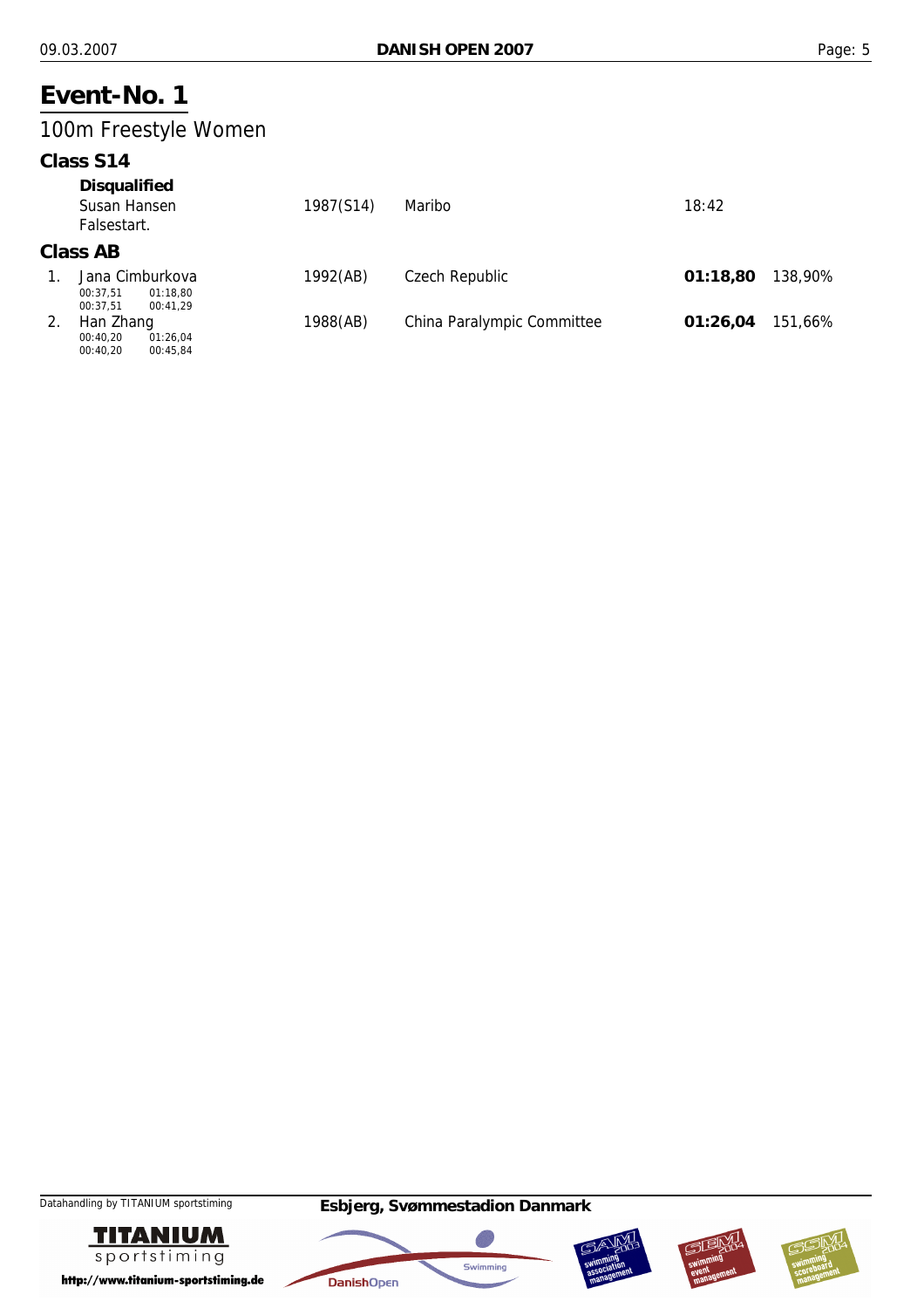## 100m Freestyle Men

## **Class S3**

| 1.             | Jianping Du<br>00:49,86<br>01:49,48<br>00:49,86<br>00:59,62                          | 1983(S3) | China Paralympic Committee | 01:49,48 | 105,76% |
|----------------|--------------------------------------------------------------------------------------|----------|----------------------------|----------|---------|
|                | <b>Disqualified</b>                                                                  |          |                            |          |         |
|                | Michal Jakubowski<br>Rule GN 6.4                                                     | 1979(S3) | <b>KSN Warsaw</b>          | 18:50    |         |
|                | <b>Class S4</b>                                                                      |          |                            |          |         |
| $\mathbf{1}$ . | Andrzej Dworak<br>02:35,12<br>01:11,71<br>01:11,71<br>01:23,41                       | 1950(S4) | <b>KSN Warsaw</b>          | 02:35,12 | 187,41% |
|                | <b>Class S5</b>                                                                      |          |                            |          |         |
| 1.             | Ervin Kovacs<br>00:37,72<br>01:26,16<br>00:37,72<br>00:48,44                         | 1978(S5) | Hungary                    | 01:26,16 | 117,40% |
| 2.             | Jens Nilsson<br>00:44,84<br>01:34,12<br>00:44,84<br>00:49,28                         | 1990(S5) | Sweden                     | 01:34,12 | 128,24% |
| 3.             | Zsolt Vereckei<br>00:48.92<br>01:41,02<br>00:48,92<br>00:52,10                       | 1977(S5) | Hungary                    | 01:41,02 | 137,64% |
| 4.             | Michael Schoenemaker<br>00:47,77<br>01:44,75<br>00:47,77<br>00:56,98                 | 1983(S5) | Nederlands                 | 01:44,75 | 142,73% |
| 5.             | Jonas Larsen<br>00:57,26<br>02:06,29<br>00:57,26<br>01:09,03                         | 1992(S5) | Taastrup                   | 02:06,29 | 172,08% |
|                | <b>Class S6</b>                                                                      |          |                            |          |         |
| 1.             | Swen Michaelis<br>00:35.09<br>01:13,47                                               | 1981(S6) | Germany                    | 01:13,47 | 111,18% |
| 2.             | 00:35,09<br>00:38,38<br>Yuanrun Yang<br>00:35,01<br>01:13,64<br>00:35,01<br>00:38,63 | 1990(S6) | China Paralympic Committee | 01:13,64 | 111,44% |
| 3.             | Adam Maciejewski<br>00:55,34<br>02:02.20<br>00:55,34<br>01:06,86                     | 1989(S6) | Poland                     | 02:02,20 | 184,92% |
| 4.             | Konrad Krauze<br>01:02,59<br>02:25,03<br>01:02,59<br>01:22,44                        | 1989(S6) | Poland                     | 02:25,03 | 219,47% |
| 5.             | Mateusz Jozefowski<br>02:08,49<br>04:25,31<br>02:08,49<br>02:16,82                   | 1990(S6) | Poland                     | 04:25,31 | 401,49% |
|                | Did not start                                                                        |          |                            |          |         |
|                | Yuan Tang                                                                            | 1983(S6) | China Paralympic Committee |          |         |
|                | Class S7                                                                             |          |                            |          |         |
| 1.             | Rong Tian<br>00:33,52<br>01:10,47<br>00:33.52<br>00:36,95                            | 1987(S7) | China Paralympic Committee | 01:10,47 | 114,30% |
| 2.             | Janos Becsey<br>00:33,96<br>01:12,75<br>00:33,96<br>00:38,79                         | 1968(S7) | Hungary                    | 01:12,75 | 118,00% |
| 3.             | Nan Gao<br>00:36,43<br>01:14,74<br>00:36,43<br>00:38,31                              | 1989(S7) | China Paralympic Committee | 01:14,74 | 121,23% |
| 4.             | Marco Herbst<br>00:35,19<br>01:15,14                                                 | 1989(S7) | Germany                    | 01:15,14 | 121,88% |

00:35,19



00:39,95

http://www.titanium-sportstiming.de

## Datahandling by TITANIUM sportstiming **Esbjerg, Svømmestadion Danmark**

**DanishOpen** 

Swimming





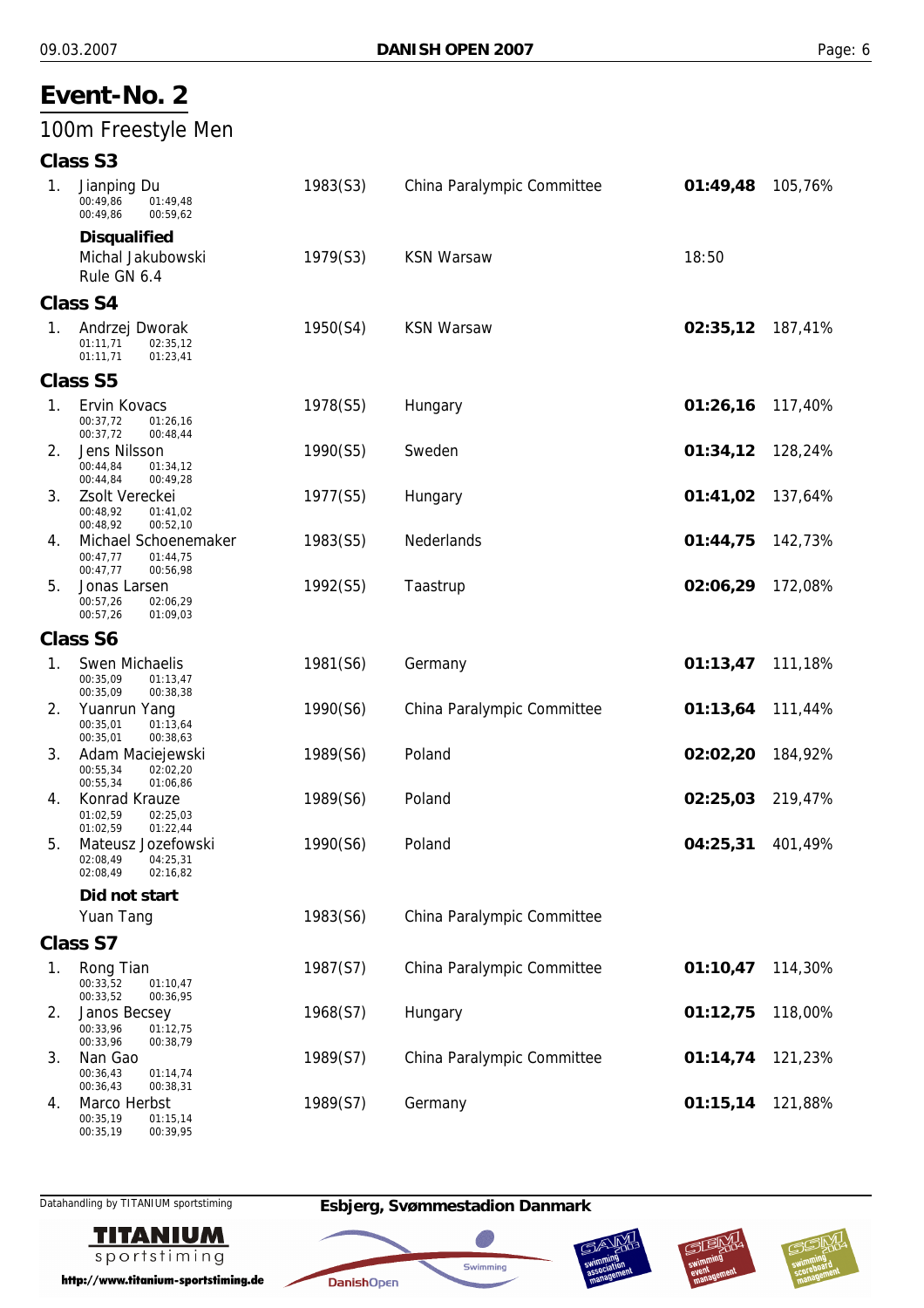## 100m Freestyle Men

#### **Class S7**

| 5. | <b>Tore Lentfert</b><br>00:38.98<br>01:21,93<br>00:38,98<br>00:42,95          | 1984(S7) | Nederlands                             | 01:21,93 | 132,89% |
|----|-------------------------------------------------------------------------------|----------|----------------------------------------|----------|---------|
|    | Did not finish                                                                |          |                                        |          |         |
|    | Sam Bradley                                                                   | 1993(S7) | <b>Great Britain</b>                   |          |         |
|    | <b>Class S8</b>                                                               |          |                                        |          |         |
| 1. | Xiaofu Wang<br>00:29,07<br>00:59,91<br>00:29,07<br>00:30,84                   | 1988(S8) | China Paralympic Committee             | 00:59,91 | 103,75% |
| 2. | Jiachao Wang<br>00:31,94<br>01:04,46<br>00:31,94<br>00:32,52                  | 1991(S8) | China Paralympic Committee             | 01:04,46 | 111,63% |
| 3. | Gert-Jan Schep<br>00:30,92<br>01:04,65<br>00:30,92<br>00:33,73                | 1986(S8) | Nederlands                             | 01:04,65 | 111,96% |
| 4. | Ferenc Csuri<br>00:30,40<br>01:04,73<br>00:30,40<br>00:34,33                  | 1987(S8) | Hungary                                | 01:04,73 | 112,10% |
| 5. | Hengheng Tian<br>00:31,51<br>01:08,05<br>00:31,51<br>00:36,54                 | 1984(S8) | China Paralympic Committee             | 01:08,05 | 117,85% |
| 6. | Michal Krol<br>00:35,79<br>01:15,83<br>00:35,79<br>00:40,04                   | 1989(S8) | <b>KSN Warsaw</b>                      | 01:15,83 | 131,33% |
| 7. | Marcin Razniewski<br>00:37,09<br>01:19,92<br>00:37,09<br>00:42,83             | 1991(S8) | <b>KSN Warsaw</b>                      | 01:19,92 | 138,41% |
| 8. | Michael Kraft<br>00:37,72<br>01:19,94<br>00:37,72<br>00:42,22                 | 1990(S8) | Germany                                | 01:19,94 | 138,44% |
| 9. | Evgeny Zimin<br>00:37,29<br>01:23,12<br>00:37,29<br>00:45,83                  | 1991(S8) | <b>UTS</b>                             | 01:23,12 | 143,95% |
|    | 10. Mikkel Asmussen<br>00:42,79<br>01:33,04<br>00:42,79<br>00:50,25           | 1993(S8) | Swim Team Esbjerg                      | 01:33,04 | 161,13% |
|    | 11. Martin Eibye<br>01:11,68<br>02:44,12<br>01:32,44<br>01:11,68              | 1991(S8) | <b>Odense Handicap Idræts Forening</b> | 02:44,12 | 284,23% |
|    | Did not start<br>Nikolai Willig                                               | 1990(S8) | Germany                                |          |         |
|    | <b>Class S9</b>                                                               |          |                                        |          |         |
| 1. | Zhi Guo<br>00:28,59<br>00:59,27<br>00:28,59                                   | 1989(S9) | China Paralympic Committee             | 00:59,27 | 104,58% |
| 2. | 00:30,68<br><b>Tamas Sors</b><br>00:28,90<br>01:00,35<br>00:28,90<br>00:31,45 | 1991(S9) | Hungary                                | 01:00,35 | 106,49% |
| 3. | Xiaoming Xiong<br>00:28,45<br>01:00,42<br>00:28,45<br>00:31,97                | 1982(S9) | China Paralympic Committee             | 01:00,42 | 106,61% |
| 4. | Jonas Martens<br>00:29,40<br>01:01,46<br>00:29,40<br>00:32,06                 | 1983(S9) | Belgian Paralympic Committee           | 01:01,46 | 108,45% |
| 5. | Christian T. Thomsen<br>00:29,73<br>01:02,46<br>00:29,73<br>00:32,73          | 1990(S9) | Swim Team Esbjerg                      | 01:02,46 | 110,21% |
| 6. | <b>Thomas Brown</b><br>00:31.08<br>01:04.29                                   | 1990(S9) | <b>Great Britain</b>                   | 01:04,29 | 113,44% |

Datahandling by TITANIUM sportstiming **Esbjerg, Svømmestadion Danmark**

**DanishOpen** 



00:33,21

00:31,08

http://www.titanium-sportstiming.de





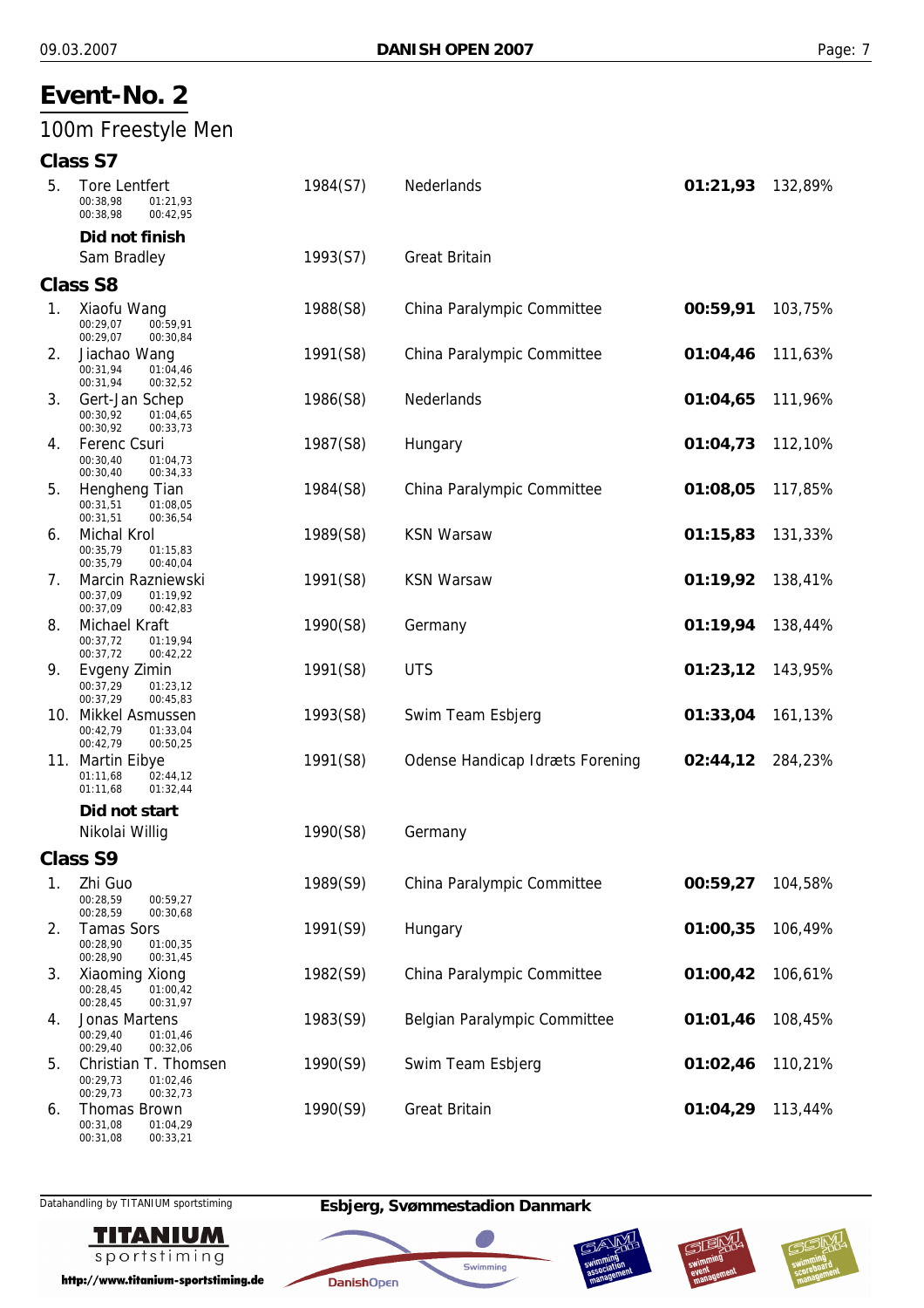## 100m Freestyle Men

#### **Class S9**

| 7. | Jan Miroslaw<br>00:30,99<br>01:04,67<br>00:30,99<br>00:33,68        | 1973(S9)  | Germany              | 01:04,67 | 114,11% |
|----|---------------------------------------------------------------------|-----------|----------------------|----------|---------|
| 8. | Piotr Becki<br>00:31,31<br>01:04,99<br>00:31,31<br>00:33,68         | 1983(S9)  | Poland               | 01:04,99 | 114,68% |
| 9. | Adrian Jarnot<br>00:33,49<br>01:08,38<br>00:33,49<br>00:34,89       | 1990(S9)  | Poland               | 01:08,38 | 120,66% |
|    | 10. Einar Niin<br>00:32,03<br>01:08,91<br>00:32,03<br>00:36,88      | 1991(S9)  | <b>SK Meduus</b>     | 01:08,91 | 121,59% |
|    | 11. Daniel Schäfer<br>00:35,02<br>01:14,33<br>00:35,02<br>00:39,31  | 1991(S9)  | Germany              | 01:14,33 | 131,16% |
|    | 12. Kasper Zysek<br>00:37,88<br>01:17,89<br>00:37,88<br>00:40,01    | 1994(S9)  | Swim Team Esbjerg    | 01:17,89 | 137,44% |
|    | <b>Disqualified</b>                                                 |           |                      |          |         |
|    | Sean Fraser<br>Falsestart                                           | 1990(S9)  | <b>Great Britain</b> | 19:29    |         |
|    | Did not start                                                       |           |                      |          |         |
|    | Martin Schulz                                                       | 1990(S9)  | Germany              |          |         |
|    | Class S10                                                           |           |                      |          |         |
| 1. | Mike von der Zanden<br>00:28.17<br>00:58,12<br>00:28,17<br>00:29,95 | 1987(S10) | Nederlands           | 00:58,12 | 110,47% |
| 2. | Roy Tobis<br>00:27,98<br>00:58,60<br>00:27,98<br>00:30,62           | 1990(S10) | Germany              | 00:58,60 | 111,38% |
| 3. | Lucas Ludwig<br>00:28,01<br>00:58,68<br>00:28,01<br>00:30,67        | 1989(S10) | Germany              | 00:58,68 | 111,53% |
| 4. | Kardo Ploomipuu<br>00:28,93<br>00:59,75<br>00:28,93<br>00:30,82     | 1988(S10) | <b>SK Meduus</b>     | 00:59,75 | 113,57% |
| 5. | Sam Hynd<br>00:31,22<br>01:03,91<br>00:31,22<br>00:32,69            | 1991(S10) | <b>Great Britain</b> | 01:03,91 | 121,47% |
| 6. | Jakub Halas<br>00:30,97<br>01:04,77<br>00:30,97<br>00:33,80         | 1991(S10) | Poland               | 01:04,77 | 123,11% |
| 7. | Lasse W. Andersen<br>00:33,68<br>01:10,52<br>00:33,68<br>00:36,84   | 1994(S10) | Holbæk Svømmeklub    | 01:10,52 | 134,04% |
| 8. | Kenneth Rybjerg<br>00:33,51<br>01:11,08<br>00:33,51<br>00:37,57     | 1986(S10) | <b>IH Aalborg</b>    | 01:11,08 | 135,10% |
| 9. | Osvald Hansen<br>00:37,22<br>01:18,59<br>00:37,22<br>00:41,37       | 1992(S10) | ISB - Faroe Islands  | 01:18,59 | 149,38% |
|    | 10. Dan Akusrmork<br>00:46,15<br>01:38,48                           | 1997(S10) | ISB - Faroe Islands  | 01:38,48 | 187,18% |

00:46,15



http://www.titanium-sportstiming.de

00:52,33







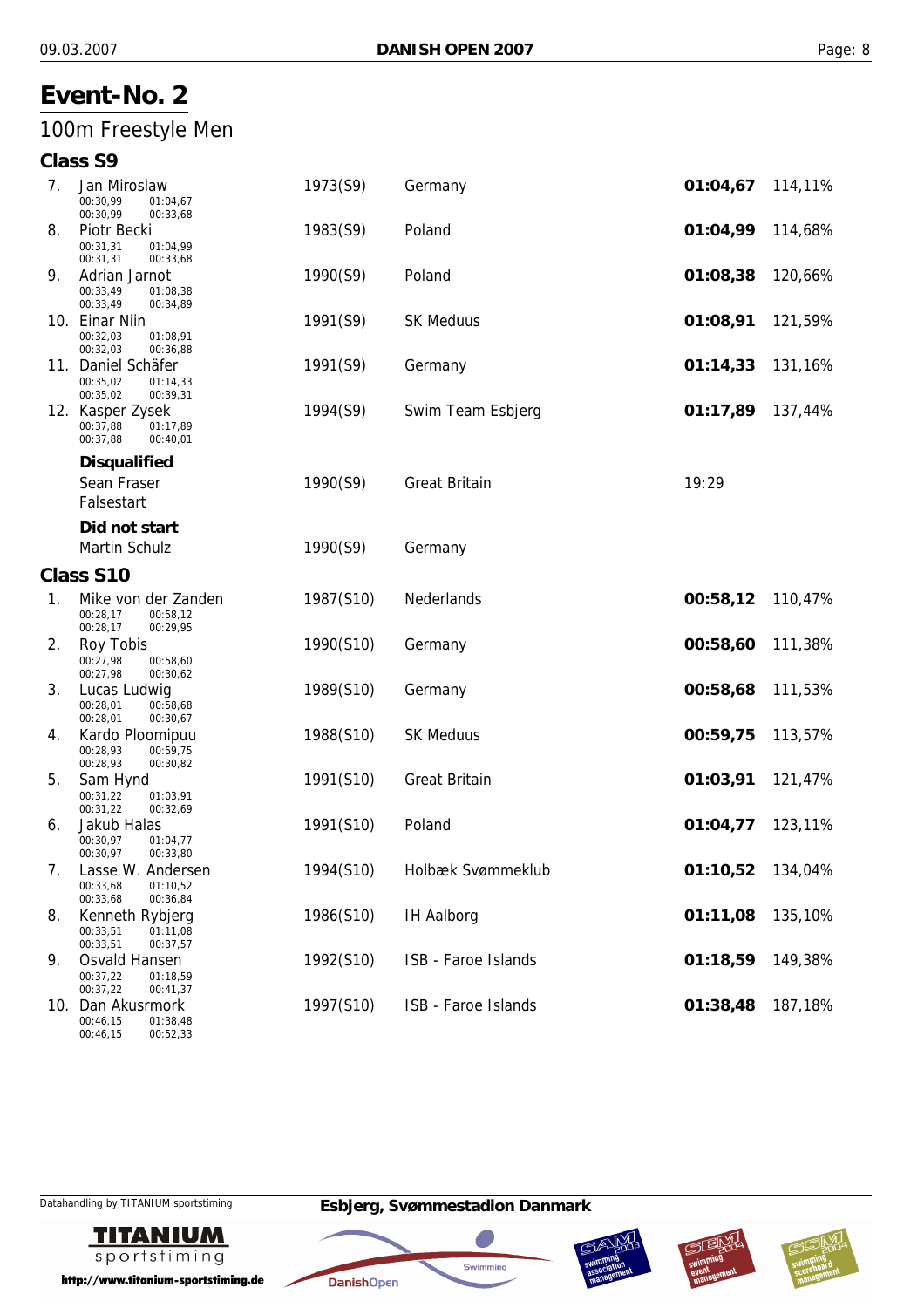|                | Event-No. 2                                                                   |           |                                   |          |         |
|----------------|-------------------------------------------------------------------------------|-----------|-----------------------------------|----------|---------|
|                | 100m Freestyle Men                                                            |           |                                   |          |         |
|                | Class S10<br>Did not start<br>Dusan Dragovic                                  | 1974(S10) | PK Petrovac                       |          |         |
|                | Class S11                                                                     |           |                                   |          |         |
|                | <b>Disqualified</b><br>Bozun Yang<br>Two taps with the tapper.                | 1986(S11) | China Paralympic Committee        | 19:34    |         |
|                | Class S12                                                                     |           |                                   |          |         |
| 1.             | Yury Rudzenok<br>00:29,40<br>01:01,53<br>00:29,40<br>00:32,13                 | 1981(S12) | <b>Belarus</b>                    | 01:01,53 | 116,33% |
|                | Class S13                                                                     |           |                                   |          |         |
| $\mathbf{1}$ . | Daniel Clausner<br>00:27,23<br>00:56,29<br>00:27,23<br>00:29,06               | 1985(S13) | Germany                           | 00:56,29 | 104,31% |
| 2.             | <b>Dzmitry Salei</b><br>00:27,78<br>00:58,35<br>00:27,78<br>00:30,57          | 1989(S13) | <b>Belarus</b>                    | 00:58,35 | 108,13% |
| 3.             | Michel Tielbeke<br>00:29,96<br>01:03,88<br>00:29,96<br>00:33,92               | 1981(S13) | Nederlands                        | 01:03,88 | 118,38% |
| 4.             | Uladimir Izotau<br>00:30,90<br>01:05,13<br>00:30,90<br>00:34,23               | 1988(S13) | <b>Belarus</b>                    | 01:05,13 | 120,70% |
|                | Class S14                                                                     |           |                                   |          |         |
| 1.             | <b>Matthew Bell</b><br>00:29,50<br>01:03,17<br>00:29,50                       | 1990(S14) | <b>Team Ulster</b>                | 01:03,17 | 114,14% |
| 2.             | 00:33,67<br>Ragnvaldur Jensen<br>00:30,98<br>01:08,62<br>00:30,98<br>00:37,64 | 1989(S14) | ISB - Faroe Islands               | 01:08,62 | 123,99% |
| 3.             | Christian Walvik<br>00:33,13<br>01:11,10<br>00:33,13<br>00:37,97              | 1987(S14) | Norway                            | 01:11,10 | 128,47% |
| 4.             | Keld Rishøj<br>00:34,20<br>01:11,74<br>00:34,20<br>00:37,54                   | 1988(S14) | <b>Thisted Svømmeklub</b>         | 01:11,74 | 129,63% |
| 5.             | <b>Scott Mills</b><br>00:33,28<br>01:12,66<br>00:33,28<br>00:39,38            | 1991(S14) | Sælungerne Esbjerg                | 01:12,66 | 131,29% |
| 6.             | Carsten Olesen<br>00:34,04<br>01:14,66<br>00:34,04<br>00:40,62                | 1978(S14) | Sælungerne Esbjerg                | 01:14,66 | 134,91% |
| 7.             | Lasse Anholm<br>00:37,39<br>01:19.32<br>00:37,39<br>00:41,93                  | 1980(S14) | Ringsted Handicap Idræts Forening | 01:19,32 | 143,33% |
| 8.             | Kasper Pedersen<br>00:36,44<br>01:23,98<br>00:36,44<br>00:47,54               | 1986(S14) | Korsør Handicap Idræt             | 01:23,98 | 151,75% |
| 9.             | Nikolaj Lund<br>00:40,90<br>01:29,04<br>00:40,90<br>00:48,14                  | 1990(S14) | Korsør Handicap Idræt             | 01:29,04 | 160,89% |
|                | 10. Jim Petersen<br>00:39,49<br>01:29,32<br>00:39,49<br>00:49,83              | 1986(S14) | Allerød Svømmeklub                | 01:29,32 | 161,40% |
|                | 11. Ole Kann<br>00:41,23<br>01:29,72<br>00:41,23<br>00:48,49                  | 1987(S14) | Allerød Svømmeklub                | 01:29,72 | 162,12% |
|                | 12. Bo Bertelsen<br>00:41,11<br>01:30,79<br>00:49,68<br>00:41,11              | 1983(S14) | Ringsted Handicap Idræts Forening | 01:30,79 | 164,05% |

Datahandling by TITANIUM sportstiming **Esbjerg, Svømmestadion Danmark**

**DanishOpen** 

绷

Swimming





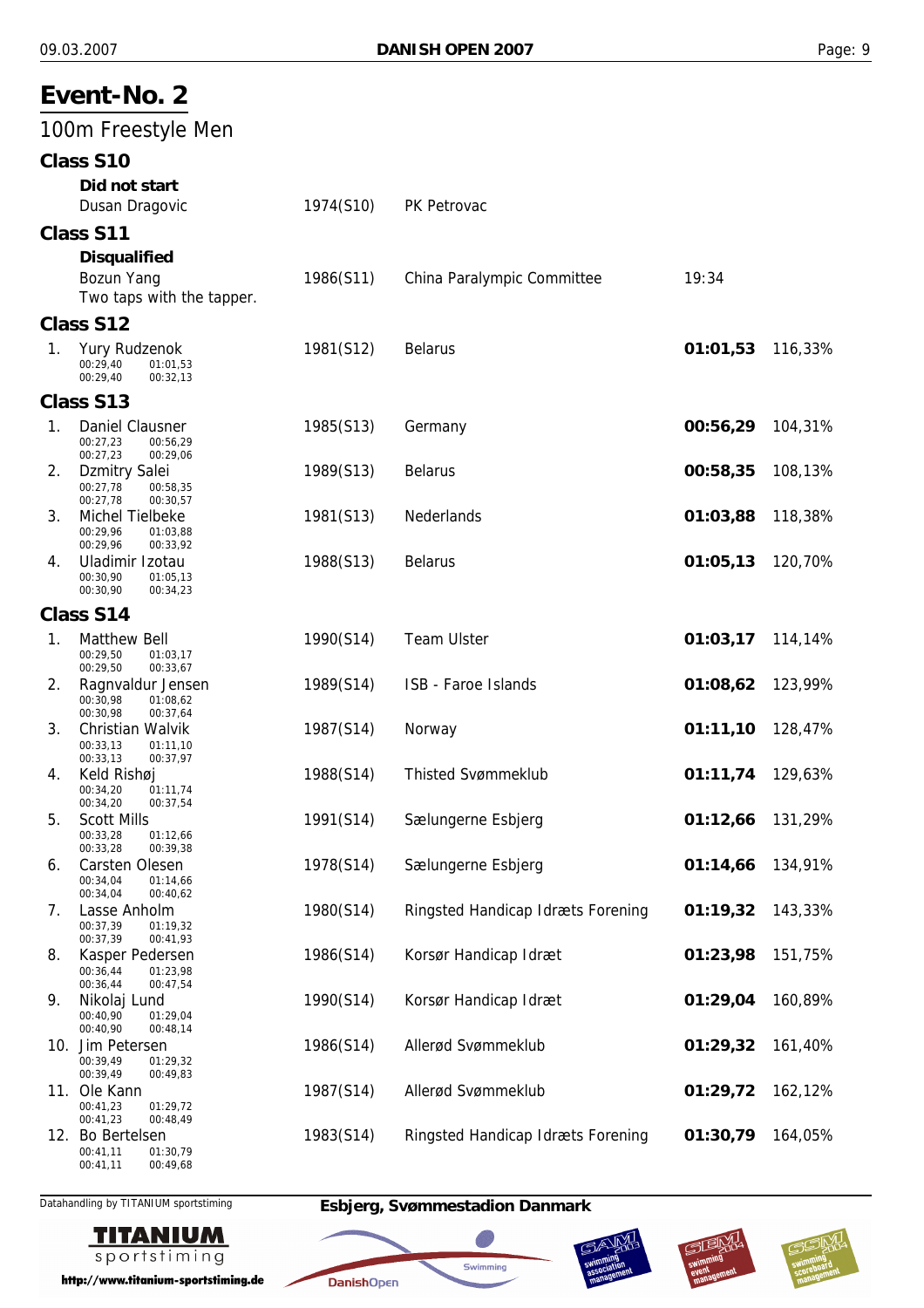## 100m Freestyle Men

## **Class S14**

|    | 13. Nis Pinnerup<br>00:42,04<br>01:31,57<br>00:42,04<br>00:49,53     | 1991(S14) | Viborg Handicap Idræts Forening   | 01:31,57 | 165,46% |
|----|----------------------------------------------------------------------|-----------|-----------------------------------|----------|---------|
|    | 14. Ernst Helmersen<br>00:40,48<br>01:31,84<br>00:40,48<br>00:51,36  | 1985(S14) | Norway                            | 01:31,84 | 165,95% |
|    | 15. Patrick Larsen<br>00:43,50<br>01:33,69<br>00:43,50<br>00:50,19   | 1988(S14) | Korsør Handicap Idræt             | 01:33,69 | 169,29% |
|    | 16. Morten Lynggaard<br>00:45,22<br>01:36,45<br>00:45,22<br>00:51,23 | 1983(S14) | Ringsted Handicap Idræts Forening | 01:36,45 | 174,28% |
|    | 17. Rasmus Helbo<br>00:46.49<br>01:39,76<br>00:46,49<br>00:53,27     | 1974(S14) | <b>IH Aalborg</b>                 | 01:39,76 | 180,26% |
|    | 18. Søren Jørgensen<br>00:45,63<br>01:49,48<br>00:45,63<br>01:03,85  | 1976(S14) | Sælungerne Esbjerg                | 01:49,48 | 197,83% |
|    | 19. Henrik Iwersen<br>02:02,50<br>02:02,50                           | 1976(S14) | Maribo                            | 02:02,50 | 221,35% |
|    | 20. Henrik Andersen<br>00:55,27<br>02:03,75<br>00:55,27<br>01:08,48  | 1964(S14) | Maribo                            | 02:03,75 | 223,61% |
|    | 21. Filip Isaksen<br>00:54,48<br>02:07,28<br>00:54,48<br>01:12,80    | 1982(S14) | <b>IH Aalborg</b>                 | 02:07,28 | 229,99% |
|    | 22. Brian Wester<br>00:53,11<br>02:07,86<br>00:53,11<br>01:14,75     | 1990(S14) | Korsør Handicap Idræt             | 02:07,86 | 231,04% |
|    | 23. Michael Reynolds<br>01:02,54<br>02:19,87<br>01:02,54<br>01:17,33 | 1986(S14) | Ringsted Handicap Idræts Forening | 02:19,87 | 252,74% |
|    | 24. Storgaard Casper<br>01:27,97<br>03:07,54<br>01:27,97<br>01:39,57 | 1992(S14) | <b>AKU Svøm</b>                   | 03:07,54 | 338,88% |
|    | Was withdrawn                                                        |           |                                   |          |         |
|    | Kim Thomsen                                                          | 1978(S14) | Viborg Handicap Idræts Forening   |          |         |
|    | <b>Stean Chrestensen</b>                                             | 1984(S14) | Allerød Svømmeklub                |          |         |
|    | <b>Class AB</b>                                                      |           |                                   |          |         |
| 1. | Piotr Sysiak<br>00:33,04<br>01:10,49<br>00:33,04<br>00:37,45         | 1991(AB)  | Poland                            | 01:10,49 | 139,00% |
| 2. | Kamil Orwat<br>00:35,72<br>01:11,98<br>00:35,72<br>00:36,26          | 1988(AB)  | Poland                            | 01:11,98 | 141,94% |
| 3. | Zielinski Kamil<br>00:42,11<br>01:34,54<br>00:42,11<br>00:52,43      | 1992(AB)  | Poland                            | 01:34,54 | 186,43% |
| 4. | Sebastian Nogaj<br>00.45.22<br>01.38.60                              | 1994(AB)  | Poland                            | 01:38,60 | 194,43% |

00:45,22 00:45,22 01:38,60 00:53,38

Datahandling by TITANIUM sportstiming **Esbjerg, Svømmestadion Danmark**



http://www.titanium-sportstiming.de







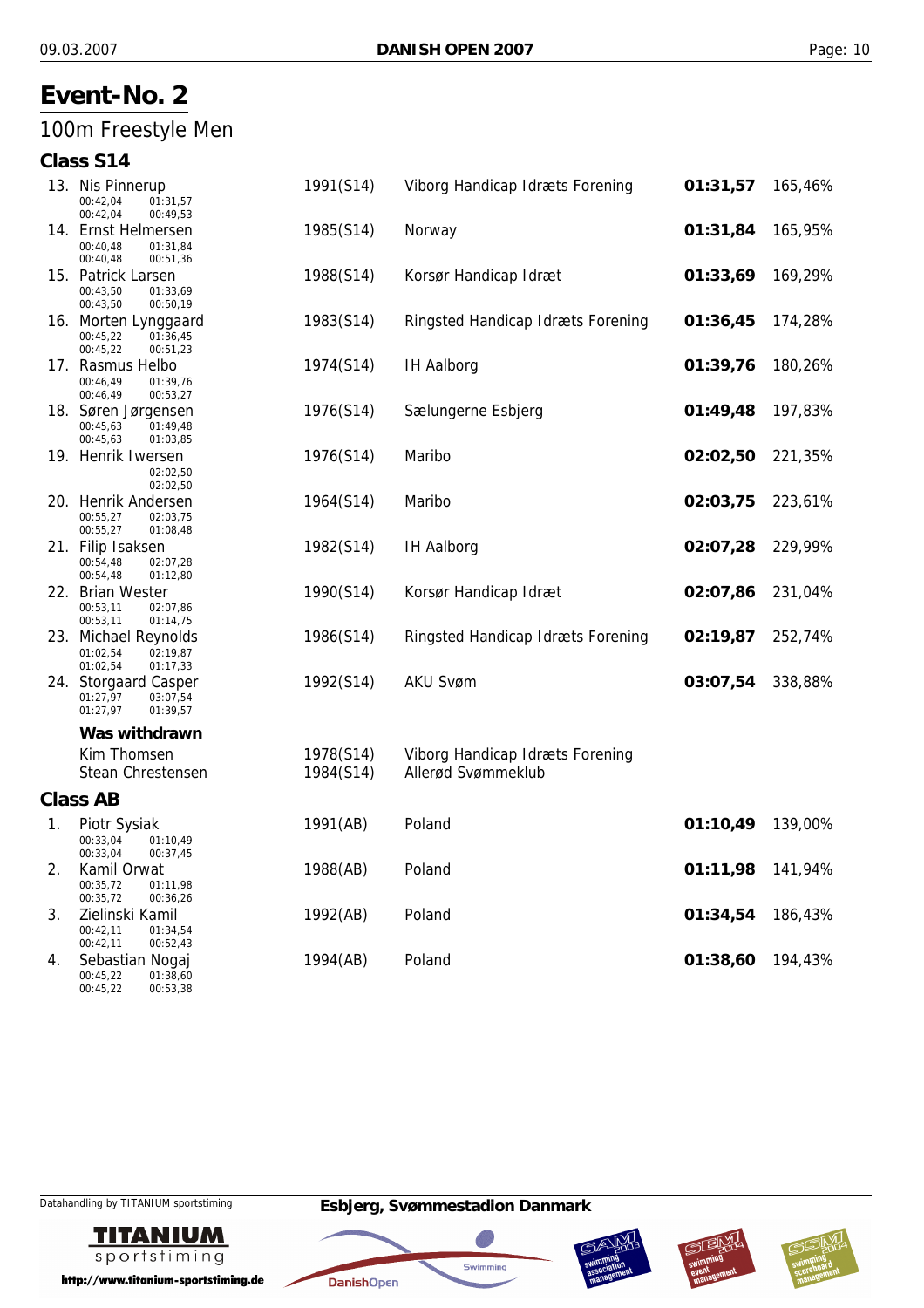## 100m Freestyle Men

#### **Class AB**

*Disqualified* Pawel Szczerkowski 1992(AB) Poland 18:58 Falsestart









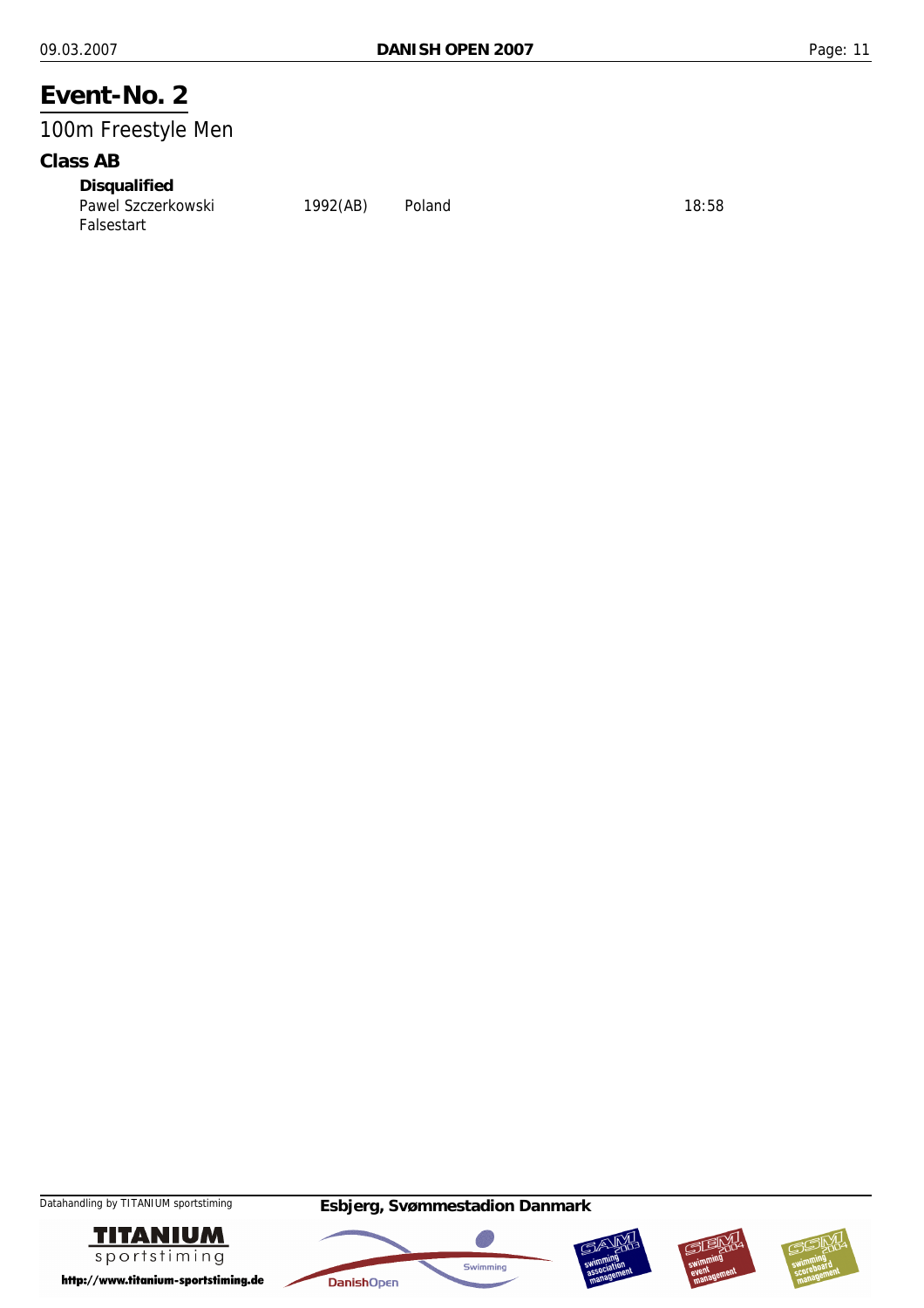|    | Event-No. 3                                                                 |                      |                                   |                            |          |         |
|----|-----------------------------------------------------------------------------|----------------------|-----------------------------------|----------------------------|----------|---------|
|    | 150m Individual Medley Women                                                |                      |                                   |                            |          |         |
|    | <b>Class SM4</b>                                                            |                      |                                   |                            |          |         |
| 1. | Karina Lauridsen                                                            |                      | 1976(SM4)                         | Swim Team Esbjerg          | 02:58,37 | 107,97% |
|    | Event-No. 4                                                                 |                      |                                   |                            |          |         |
|    | 150m Individual Medley Men                                                  |                      |                                   |                            |          |         |
|    | <b>Class SM4</b>                                                            |                      |                                   |                            |          |         |
| 1. | Mickael Fredriksson                                                         |                      | 1990(SM4)                         | Sweden                     | 04:11,53 | 162,51% |
|    | Event-No. 5                                                                 |                      |                                   |                            |          |         |
|    | 200m Individual Medley Women                                                |                      |                                   |                            |          |         |
|    | <b>Class SM5</b>                                                            |                      |                                   |                            |          |         |
| 1. | <b>Theresa Goh</b><br>00:59,93<br>02:12,91<br>00:59,93<br>01:12,98          | 03:18,55<br>01:05,64 | 1987(SM5)<br>04:13,66<br>00:55,11 | Singapore                  | 04:13,66 | 131,03% |
| 2. | Katalin Engelhardt<br>00:59,66<br>02:13,30<br>00:59,66<br>01:13,64          | 03:29,84<br>01:16,54 | 1971(SM5)<br>04:24,84<br>00:55,00 | Hungary                    | 04:24,84 | 136,81% |
|    | <b>Class SM6</b>                                                            |                      |                                   |                            |          |         |
| 1. | <b>Fuying Jiang</b><br>00:42,42<br>01:33,88<br>00:42,42<br>00:51,46         | 02:33,67<br>00:59,79 | 1988(SM6)<br>03:29,10<br>00:55,43 | China Paralympic Committee | 03:29,10 | 106,30% |
| 2. | Maria Götze<br>00:47,44<br>01:45,46<br>00:47,44<br>00:58,02                 | 02:50,41<br>01:04,95 | 1980(SM6)<br>03:39,15<br>00:48,74 | Germany                    | 03:39,15 | 111,41% |
| 3. | Natallia Shavel<br>00:49,49<br>01:51,19<br>00:49,49<br>01:01,70             | 02:54,33<br>01:03,14 | 1973(SM6)<br>03:51,80<br>00:57,47 | <b>Belarus</b>             | 03:51,80 | 117,84% |
| 4. | Fanni Illes<br>00:58,50<br>01:56,68<br>00:58,50<br>00:58,18                 | 03:05,19<br>01:08,51 | 1992(SM6)<br>03:56,44<br>00:51,25 | Hungary                    | 03:56,44 | 120,20% |
|    | <b>Class SM7</b>                                                            |                      |                                   |                            |          |         |
| 1. | Min Huang<br>01:28.04<br>00:38,00<br>00:38,00<br>00:50,04                   | 02:27,79<br>00:59,75 | 1984(SM7)<br>03:17,41<br>00:49,62 | China Paralympic Committee | 03:17,41 | 107,45% |
| 2. | Lalita Loureiro<br>00:41,85<br>01:45,16<br>00:41,85<br>01:03,31             | 02:50,42<br>01:05,26 | 1981(SM7)<br>03:41,49<br>00:51,07 | Sweden                     | 03:41,49 | 120,55% |
| 3. | Gitta Raczko<br>00:55,83<br>02:01.02<br>00:55,83<br>01:05,19                | 03:05,96<br>01:04,94 | 1975(SM7)<br>03:56,35<br>00:50,39 | Hungary                    | 03:56,35 | 128,64% |
|    | <b>Disqualified</b><br>Dorottya Baka<br>Only one hand by touch at Butterfly |                      | 1901(SM7)                         | Hungary                    | 20:02    |         |









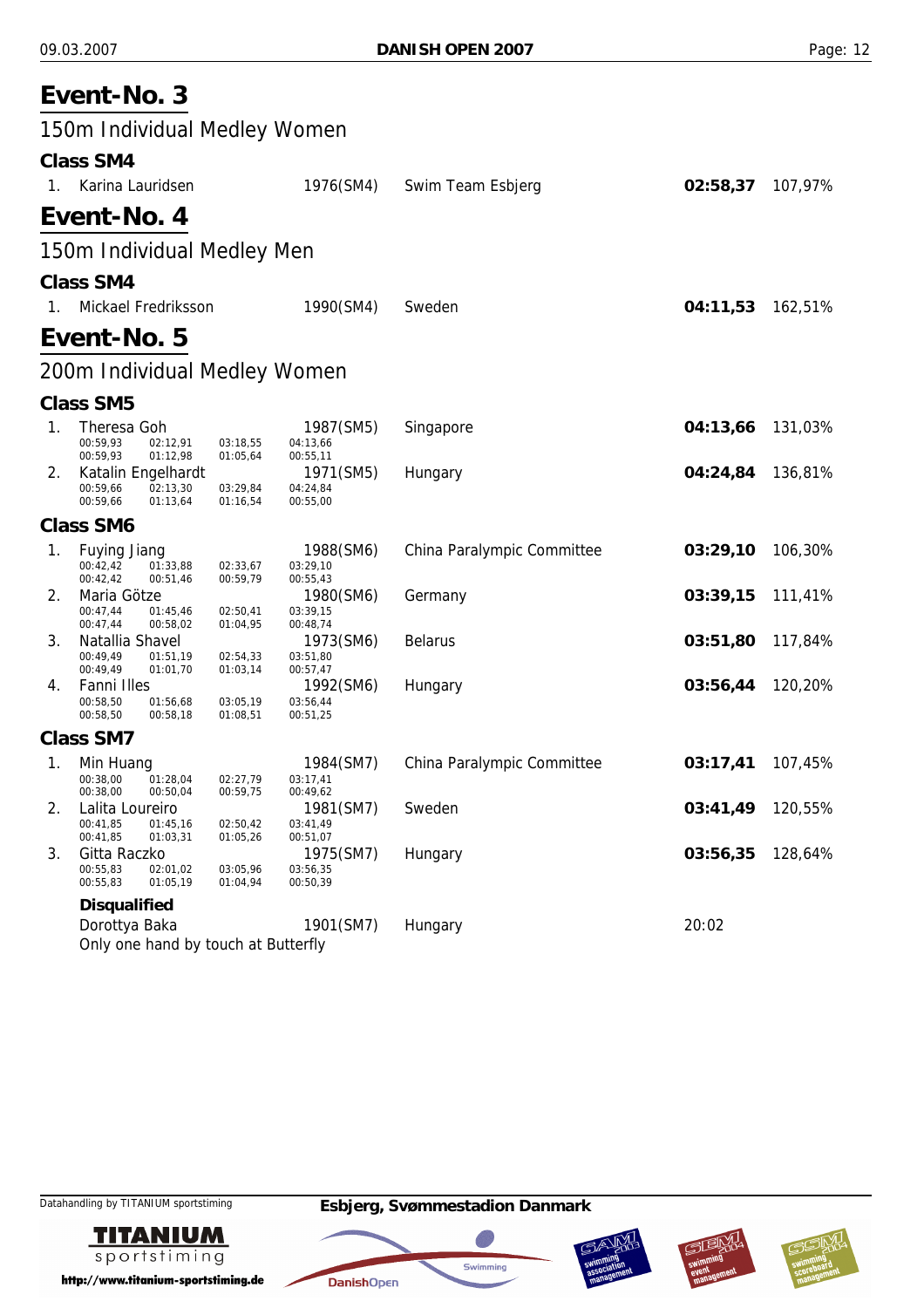## 200m Individual Medley Women

#### **Class SM8**

| 1. | Weiyuan Lu                |                      |                      | 1990(SM8)              | China Paralympic Committee | 02:56,77 | 108,05% |
|----|---------------------------|----------------------|----------------------|------------------------|----------------------------|----------|---------|
|    | 00:37,06                  | 01:22,60             | 02:14,27             | 02:56,77               |                            |          |         |
|    | 00:37,06                  | 00:45,54             | 00:51,67             | 00:42,50               |                            |          |         |
| 2. | Xiaogin Jin               |                      |                      | 1991(SM8)              | China Paralympic Committee | 03:03,43 | 112,12% |
|    | 00:37,81<br>00:37,81      | 01:23,59<br>00:45,78 | 02:20,71<br>00:57,12 | 03:03,43<br>00:42,72   |                            |          |         |
| 3. | Heidi Andreassen          |                      |                      | 1985(SM8)              | ISB - Faroe Islands        | 03:04,86 | 112,99% |
|    | 00:37,56                  | 01:26,38             | 02:23,40             | 03:04,86               |                            |          |         |
|    | 00:37,56                  | 00:48,82             | 00:57,02             | 00:41,46               |                            |          |         |
|    | <b>Class SM9</b>          |                      |                      |                        |                            |          |         |
| 1. | Paulina Wozniak           |                      |                      | 1992(SM9)              | Poland                     | 02:51,15 | 114,16% |
|    | 02:12,47                  | 01:23,73             |                      | 02:51,15               |                            |          |         |
|    | 02:12,47                  | 00:00,0-4874         |                      | 01:27,42               |                            |          |         |
| 2. | Judit Tarjanyi            |                      |                      | 1991(SM9)              | Hungary                    | 02:58,02 | 118,74% |
|    | 00:38,66                  | 01:26,68             | 02:16,58             | 02:58,02               |                            |          |         |
|    | 00:38,66                  | 00:48,02             | 00:49,90             | 00:41,44               |                            |          |         |
| 3. | Lauren Steadman           |                      |                      | 1992(SM9)              | <b>Great Britain</b>       | 03:03,83 | 122,61% |
|    | 00:40,47<br>00:40,47      | 01:26,23<br>00:45,76 | 02:23,23<br>00:57,00 | 03:03,83<br>00:40,60   |                            |          |         |
| 4. | Elizabeth Simpkin         |                      |                      | 1994(SM9)              | <b>Great Britain</b>       | 03:07,89 | 125,32% |
|    | 00:39,22                  | 01:27,71             | 02:26,78             | 03:07,89               |                            |          |         |
|    | 00:39,22                  | 00:48,49             | 00:59,07             | 00:41,11               |                            |          |         |
| 5. | Lauren Smith              |                      |                      | 1993(SM9)              | <b>Great Britain</b>       | 03:14,14 | 129,49% |
|    | 00:46,44                  | 01:36,74             | 02:32,28             | 03:14,14               |                            |          |         |
|    | 00:46,44                  | 00:50,30             | 00:55,54             | 00:41,86               |                            |          |         |
| 6. | Maria Fredriksson         |                      |                      | 1983(SM9)              | Sweden                     | 03:18,10 | 132,13% |
|    | 00:46,00<br>00:46,00      | 01:34,36<br>00:48,36 | 02:37,93<br>01:03,57 | 03:18,10<br>00:40,17   |                            |          |         |
| 7. | Jo-Jo Cranfield           |                      |                      | 1993(SM9)              | <b>Great Britain</b>       | 03:20,04 | 133,43% |
|    | 00:42,92                  | 01:36,43             | 02:35,52             | 03:20,04               |                            |          |         |
|    | 00:42,92                  | 00:53,51             | 00:59,09             | 00:44,52               |                            |          |         |
|    | <b>Class SM10</b>         |                      |                      |                        |                            |          |         |
| 1. | Katarzyna Pawlik          |                      |                      | 1989(SM10)             | Poland                     | 02:51,27 | 111,47% |
|    | 00:36,30                  | 01:20,74             | 02:16,17             | 02:51,27               |                            |          |         |
|    | 00:36,30                  | 00:44,44             | 00:55,43             | 00:35,10               |                            |          |         |
| 2. | Ania Omielan              |                      |                      | 1993(SM10)             | Poland                     | 02:59,53 | 116,85% |
|    | 00:37,91                  | 01:24,38             | 02:17,65             | 02:59,53               |                            |          |         |
| 3. | 00:37,91<br>Marta Malecka | 00:46,47             | 00:53,27             | 00:41,88               | Poland                     | 03:26,12 |         |
|    | 00:41,51                  | 01:37,91             | 02:39,91             | 1991(SM10)<br>03:26,12 |                            |          | 134,15% |
|    | 00:41,51                  | 00:56,40             | 01:02,00             | 00:46,21               |                            |          |         |
|    | <b>Class SM12</b>         |                      |                      |                        |                            |          |         |
|    | 1. Rui Cong               |                      |                      | 1984(S12)              | China Paralympic Committee | 03:03,20 | 122,06% |
|    | 00:39,66                  | 01:29,58             | 02:18,34             | 03:03,20               |                            |          |         |
|    | 00:39,66                  | 00:49,92             | 00:48,76             | 00:44,86               |                            |          |         |
| 2. | Qing Xie                  |                      |                      | 1988(S12)              | China Paralympic Committee | 03:18,54 | 132,28% |
|    | 00:41,95                  | 01:37,00             | 02:37,10             | 03:18,54               |                            |          |         |
|    | 00:41,95                  | 00:55,05             | 01:00,10             | 00:41,44               |                            |          |         |
|    | Did not start             |                      |                      |                        |                            |          |         |
|    | Hongyan Zhu               |                      |                      | 1976(S12)              | China Paralympic Committee |          |         |
|    |                           |                      |                      |                        |                            |          |         |

**TITANIUM** sportstiming

http://www.titanium-sportstiming.de







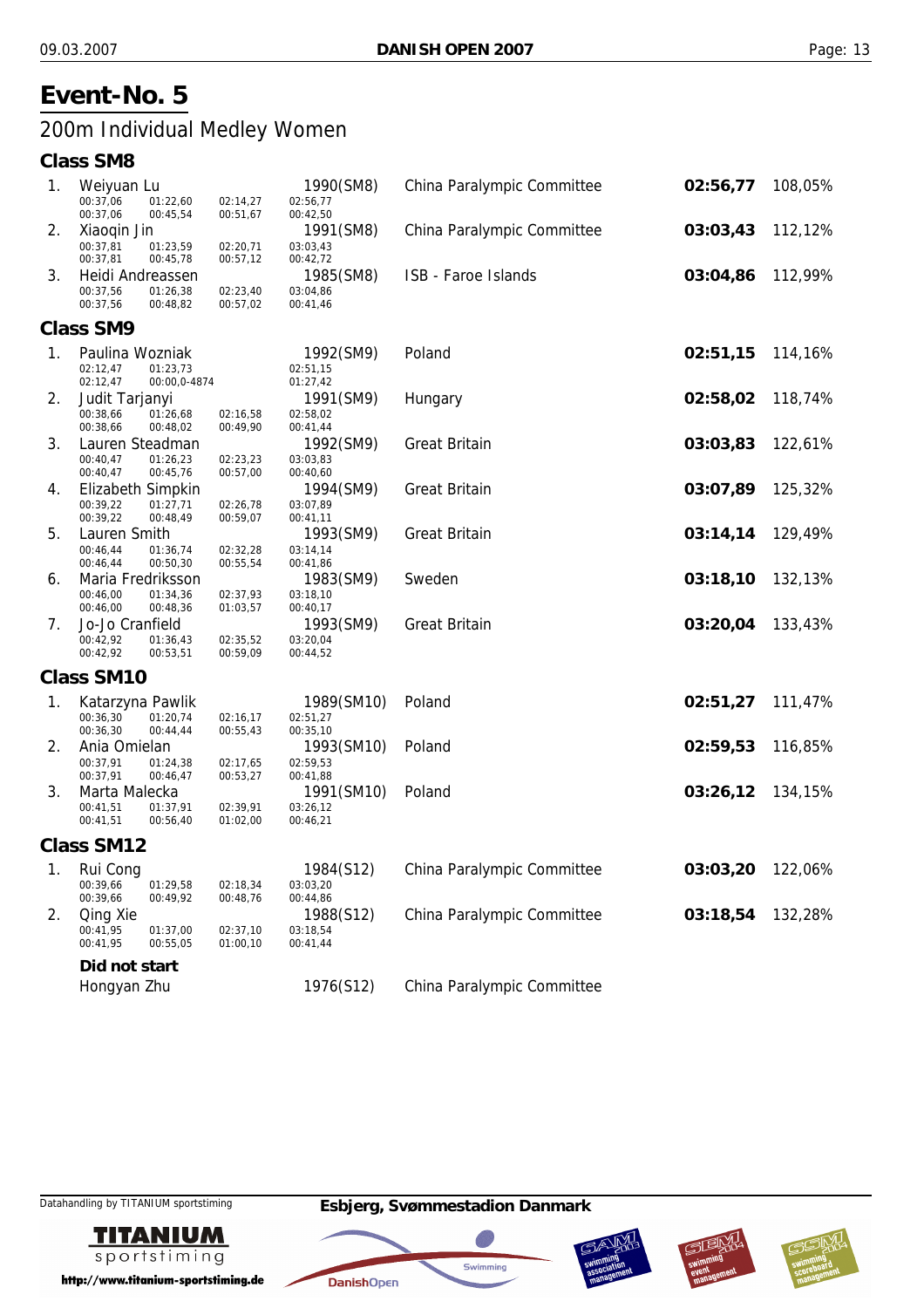## 200m Individual Medley Women

#### **Class SM14**

| 1.      |           | Hanne Farestveit  |          | 1993(S14) | Norway                       | 03:19,34 | 129,94% |
|---------|-----------|-------------------|----------|-----------|------------------------------|----------|---------|
|         | 00:45.53  | 01:40.10          | 02:35,12 | 03:19,34  |                              |          |         |
|         | 00:45,53  | 00:54,57          | 00:55,02 | 00:44,22  |                              |          |         |
| $2_{1}$ |           | Karolien Vanesch  |          | 1983(S14) | Belgian Paralympic Committee | 03:26.60 | 134,68% |
|         | 00:49.24  | 01:41.43          | 02:39,62 | 03:26.60  |                              |          |         |
|         | 00:49.24  | 00:52.19          | 00:58,19 | 00:46,98  |                              |          |         |
| 3.      |           | Apolonia Justesen |          | 1985(S14) | <b>ISB - Faroe Islands</b>   | 03:32,12 | 138,27% |
|         | 00:45.39  | 01:43.38          | 02:46,25 | 03:32,12  |                              |          |         |
|         | 00:45.39  | 00:57.99          | 01:02,87 | 00:45,87  |                              |          |         |
| 4.      | Nadja Joy |                   |          | 1987(S14) | Korsør Handicap Idræt        | 03:33.01 | 138,85% |
|         | 00:49.83  | 01:44.34          | 02:48.56 | 03:33,01  |                              |          |         |
|         | 00:49,83  | 00:54.51          | 01:04.22 | 00:44,45  |                              |          |         |
|         | Class AB  |                   |          |           |                              |          |         |
| 1.      | Han Zhang |                   |          | 1988(AB)  | China Paralympic Committee   | 03:52,49 | 169,08% |
|         | 00:48.85  | 01:48,15          | 03:05,81 | 03:52,49  |                              |          |         |
|         | 00:48,85  | 00:59,30          | 01:17,66 | 00:46,68  |                              |          |         |









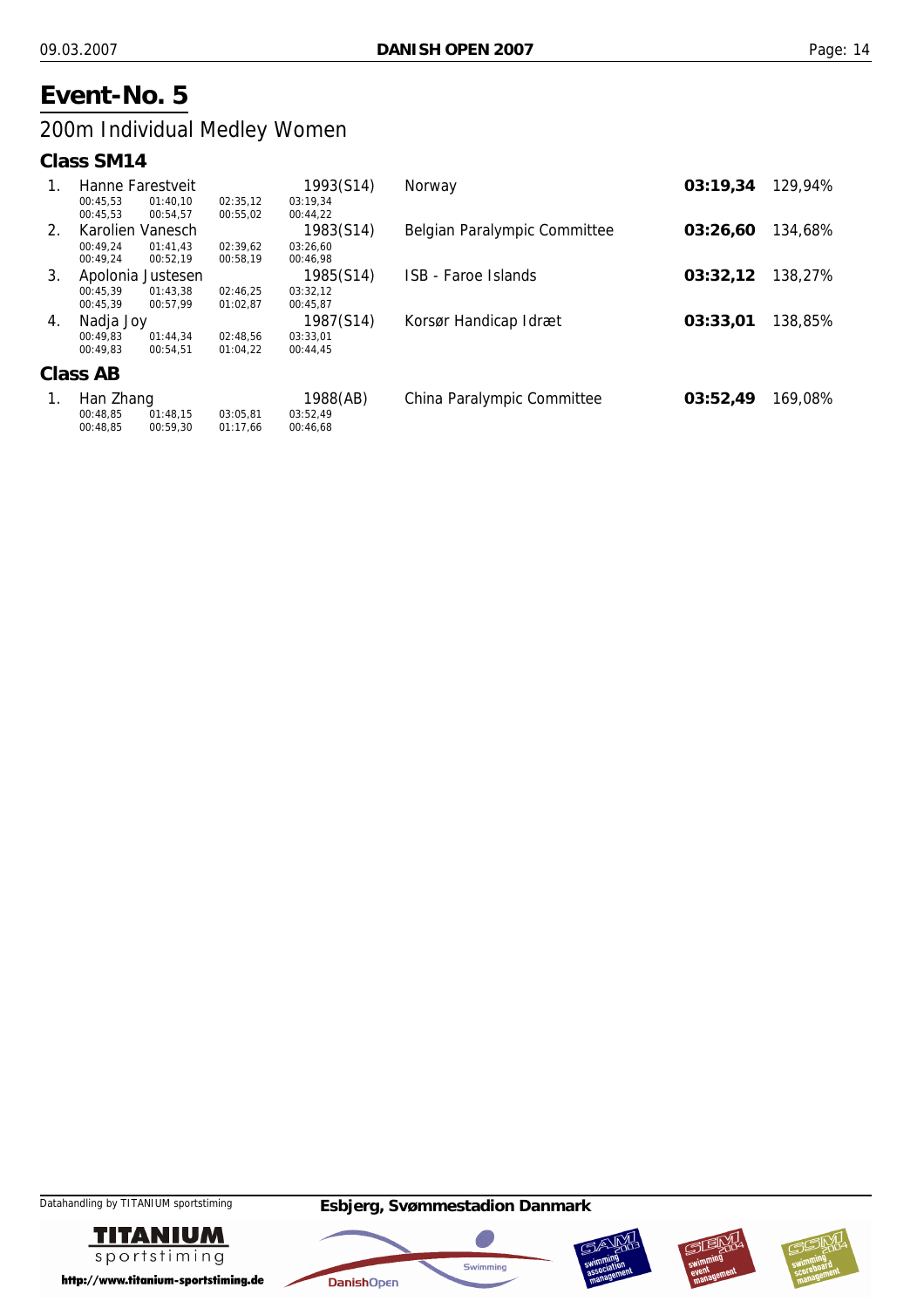## 200m Individual Medley Men

#### **Class SM5**

| 1.             | Junquan He<br>01:09,61<br>01:33,48<br>01:09,61<br>00:23,87 | 02:28,98<br>00:55,50 | 1970(SM5)<br>03:21,68<br>00:52,70 | China Paralympic Committee | 03:21,68 | 110,27% |
|----------------|------------------------------------------------------------|----------------------|-----------------------------------|----------------------------|----------|---------|
|                | <b>Class SM6</b>                                           |                      |                                   |                            |          |         |
| $\mathbf{1}$ . | Yuanrun Yang                                               |                      | 1990(SM6)                         | China Paralympic Committee | 02:58,72 | 107,53% |
|                | 00:39,90<br>01:23,34                                       | 02:16,49             | 02:58,72                          |                            |          |         |
|                | 00:39,90<br>00:43,44                                       | 00:53,15             | 00:42,23                          |                            |          |         |
| 2.             | Swen Michaelis<br>00:45,17<br>01:31,48                     | 02:31,50             | 1981(SM6)<br>03:12,22             | Germany                    | 03:12,22 | 115,65% |
|                | 00:45,17<br>00:46,31                                       | 01:00,02             | 00:40,72                          |                            |          |         |
| 3.             | Thomas Grimm                                               |                      | 1973(SM6)                         | Germany                    | 03:13,80 | 116,60% |
|                | 00:41,88<br>01:36,66<br>00:41,88<br>00:54,78               | 02:30,62<br>00:53,96 | 03:13,80<br>00:43,18              |                            |          |         |
| 4.             | Mateusz Michalski                                          |                      | 1988(SM6)                         | Poland                     | 03:19,40 | 119,97% |
|                | 00:35,91<br>01:20,64                                       | 02:28,26             | 03:19,40                          |                            |          |         |
|                | 00:35,91<br>00:44,73                                       | 01:07,62             | 00:51,14                          |                            |          |         |
|                | <b>Class SM7</b>                                           |                      |                                   |                            |          |         |
| 1 <sub>1</sub> | Rong Tian                                                  |                      | 1987(SM7)                         | China Paralympic Committee | 02:55,93 | 108,46% |
|                | 00:33,91<br>01:23,37<br>00:33,91<br>00:49,46               | 02:14,82<br>00:51,45 | 02:55,93<br>00:41,11              |                            |          |         |
|                | Did not finish                                             |                      |                                   |                            |          |         |
|                | Sam Bradley                                                |                      | 1993(SM7)                         | <b>Great Britain</b>       |          |         |
|                |                                                            |                      |                                   |                            |          |         |
|                | <b>Disqualified</b>                                        |                      |                                   |                            |          |         |
|                | Nan Gao                                                    |                      | 1989(SM7)                         | China Paralympic Committee | 20:31    |         |
|                | Downwards movement in breaststroke.                        |                      |                                   |                            |          |         |
|                | <b>Class SM8</b>                                           |                      |                                   |                            |          |         |
| 1.             | Xiaofu Wang                                                |                      | 1988(SM8)                         | China Paralympic Committee | 02:28,27 | 101,73% |
|                | 00:33,01<br>01:10,56<br>00:33,01<br>00:37,55               | 01:54,63<br>00:44,07 | 02:28,27<br>00:33,64              |                            |          |         |
| 2.             | Jiachao Wang                                               |                      | 1991(SM8)                         | China Paralympic Committee | 02:38,76 | 108,93% |
|                | 00:32,80<br>01:15,16                                       | 02:03,49             | 02:38,76                          |                            |          |         |
| 3.             | 00:32,80<br>00:42,36                                       | 00:48,33             | 00:35,27<br>1986(SM8)             | Nederlands                 | 02:41,81 | 111,02% |
|                | Gert-Jan Schep<br>00:34,57<br>01:17,99                     | 02:05,69             | 02:41,81                          |                            |          |         |
|                | 00:34,57<br>00:43,42                                       | 00:47,70             | 00:36,12                          |                            |          |         |
| 4.             | Hengheng Tian<br>00:33,48<br>01:15,17                      | 02:03,69             | 1984(SM8)<br>02:50,24             | China Paralympic Committee | 02:50,24 | 116,81% |
|                | 00:33,48<br>00:41,69                                       | 00:48,52             | 00:46,55                          |                            |          |         |
| 5.             | Ferenc Csuri                                               |                      | 1987(SM8)                         | Hungary                    | 02:54,35 | 119,63% |
|                | 00:36,95<br>01:22,77<br>00:36.95<br>00:45.82               | 02:18,20<br>00:55,43 | 02:54,35<br>00:36,15              |                            |          |         |
|                | Did not start                                              |                      |                                   |                            |          |         |
|                | Nikolai Willig                                             |                      | 1990(SM8)                         | Germany                    |          |         |
|                |                                                            |                      |                                   |                            |          |         |
|                | <b>Class SM9</b>                                           |                      |                                   |                            |          |         |
| 1.             | Zhi Guo<br>00:32,08<br>01:09,36                            | 01:54,62             | 1989(SM9)<br>02:28,23             | China Paralympic Committee | 02:28,23 | 107,10% |
|                | 00:32,08<br>00:37,28                                       | 00:45,26             | 00:33,61                          |                            |          |         |
| 2.             | <b>Tamas Sors</b>                                          |                      | 1991(SM9)                         | Hungary                    | 02:35,17 | 112,11% |
|                | 00:30,49<br>01:11,18<br>00:30,49<br>00:40,69               | 01:59,88<br>00:48,70 | 02:35,17<br>00:35,29              |                            |          |         |
| 3.             | Adrian Jarnot                                              |                      | 1990(SM9)                         | Poland                     | 02:44,31 | 118,72% |
|                | 00:35,81<br>01:17,39                                       | 02:07,25             | 02:44,31                          |                            |          |         |
|                | 00:35,81<br>00:41,58                                       | 00:49,86             | 00:37,06                          |                            |          |         |
| 4.             | Krzysztof Paterka<br>00:36,06<br>01:21,50                  | 02:06,09             | 1986(SM9)<br>02:44,80             | Poland                     | 02:44,80 | 119,07% |
|                | 00:36,06<br>00:45,44                                       | 00:44,59             | 00:38,71                          |                            |          |         |



http://www.titanium-sportstiming.de



**DanishOpen** 

40

Swimming





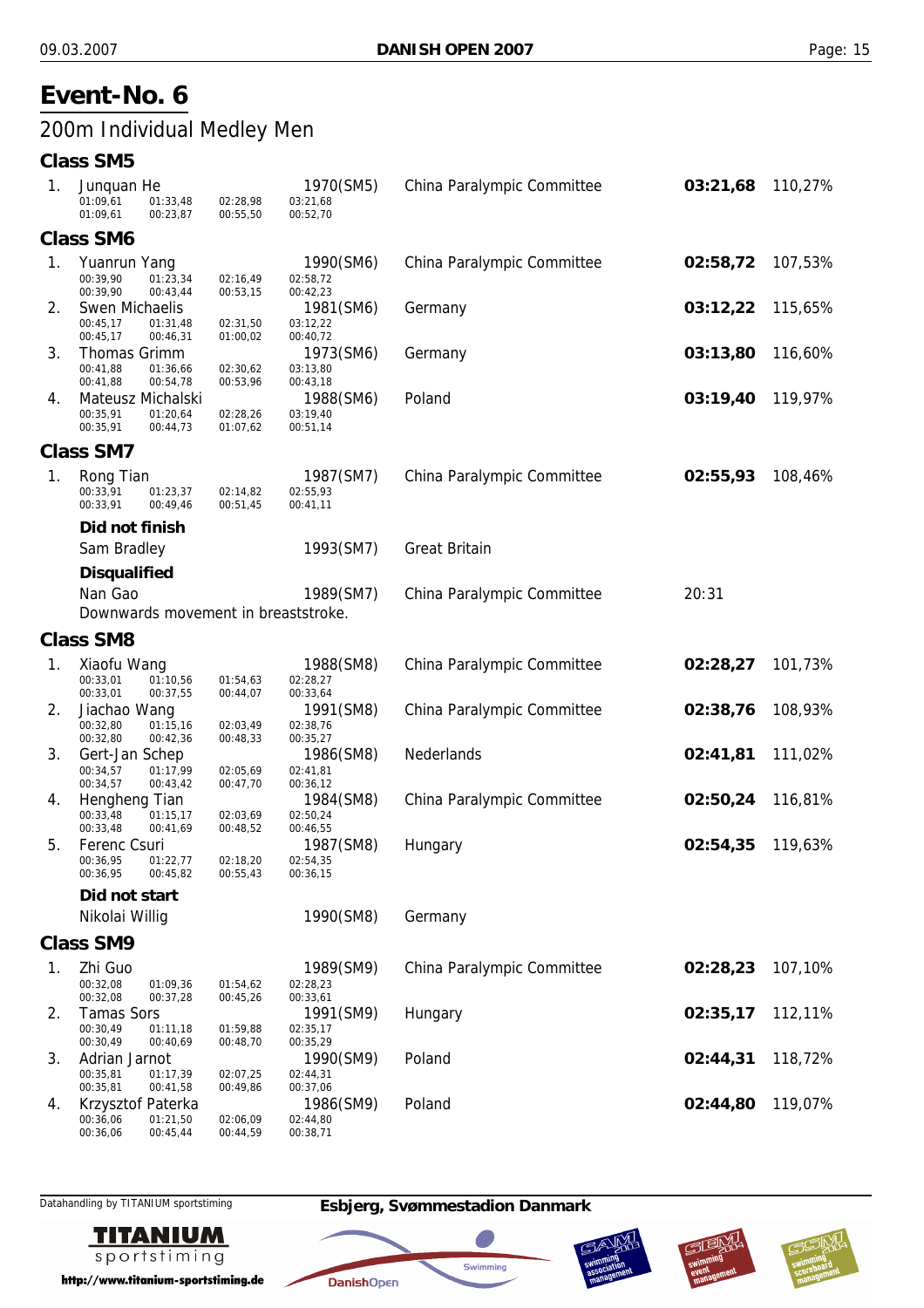## 200m Individual Medley Men

#### **Class SM9**

| 5. | Sebastian Matczak<br>00:36.34<br>01:16,72                           | 02:11,54             | 1991(SM9)<br>02:49,22              | Poland                     | 02:49,22 | 122,26% |
|----|---------------------------------------------------------------------|----------------------|------------------------------------|----------------------------|----------|---------|
| 6. | 00:40,38<br>00:36,34<br>Daniel Schäfer                              | 00:54,82             | 00:37,68<br>1991(SM9)              | Germany                    | 03:03,80 | 132,80% |
|    | 00:37,45<br>01:22,78<br>00:37,45<br>00:45,33                        | 02:22,87<br>01:00,09 | 03:03,80<br>00:40,93               |                            |          |         |
|    | <b>Class SM10</b>                                                   |                      |                                    |                            |          |         |
| 1. | Lucas Ludwig<br>00:30,08<br>00:30,08                                | 01:52,26<br>01:22,18 | 1989(SM10)<br>02:24,80<br>00:32,54 | Germany                    | 02:24,80 | 106,70% |
| 2. | Mike von der Zanden<br>00:30,22<br>01:08,48<br>00:30,22<br>00:38,26 | 01:55,72<br>00:47,24 | 1987(SM10)<br>02:27,63<br>00:31,91 | <b>Nederlands</b>          | 02:27,63 | 108,79% |
| 3. | Christoph Weber<br>00:33,24<br>01:15,53<br>00:33,24<br>00:42,29     | 01:59,37<br>00:43,84 | 1987(SM10)<br>02:35,14<br>00:35,77 | Germany                    | 02:35,14 | 114,32% |
| 4. | Sam Hynd<br>00:32,96<br>01:17,02<br>00:32,96<br>00:44,06            | 02:00,15<br>00:43,13 | 1991(SM10)<br>02:35,79<br>00:35,64 | <b>Great Britain</b>       | 02:35,79 | 114,80% |
| 5. | Jakub Halas<br>00:34,17<br>01:16,03<br>00:34,17<br>00:41,86         | 02:06,73<br>00:50,70 | 1991(SM10)<br>02:42,32<br>00:35,59 | Poland                     | 02:42,32 | 119,61% |
| 6. | Lasse W. Andersen<br>00:34,92<br>01:20,65<br>00:34,92<br>00:45,73   | 02:13,83<br>00:53,18 | 1994(SM10)<br>02:52,27<br>00:38,44 | Holbæk Svømmeklub          | 02:52,27 | 126,94% |
|    | <b>Class SM11</b>                                                   |                      |                                    |                            |          |         |
| 1. | Bozun Yang<br>00:30,16<br>01:13,08<br>00:30,16<br>00:42,92          | 01:57,08<br>00:44,00 | 1986(S11)<br>02:30,96<br>00:33,88  | China Paralympic Committee | 02:30,96 | 105,58% |
|    | <b>Class SM12</b>                                                   |                      |                                    |                            |          |         |
| 1. | Sergei Punko<br>00:30.92<br>01:11,50<br>00:30,92<br>00:40,58        | 01:52,03<br>00:40,53 | 1981(S12)<br>02:24,64<br>00:32,61  | <b>Belarus</b>             | 02:24,64 | 107,60% |
|    | <b>Class SM13</b>                                                   |                      |                                    |                            |          |         |
| 1. | Daniel Simon<br>00:31.90<br>01:12,72<br>00:40,82<br>00:31,90        | 02:01,02<br>00:48,30 | 1988(S13)<br>02:35,35<br>00:34,33  | Germany                    | 02:35,35 | 111,90% |
| 2. | Michel Tielbeke<br>00:31,88<br>01:13,09<br>00:31,88<br>00:41,21     | 02:01,35<br>00:48,26 | 1981(S13)<br>02:36,89<br>00:35,54  | <b>Nederlands</b>          | 02:36,89 | 113,01% |
|    | <b>Class SM14</b>                                                   |                      |                                    |                            |          |         |
| 1. | <b>Matthew Bell</b><br>00:34,28<br>01:18,53<br>00:34,28<br>00:44,25 | 02:08,56<br>00:50,03 | 1990(S14)<br>02:43,33<br>00:34,77  | <b>Team Ulster</b>         | 02:43,33 | 118,25% |

End of the 1. Session.

Session end: 20:35 Uhr



http://www.titanium-sportstiming.de







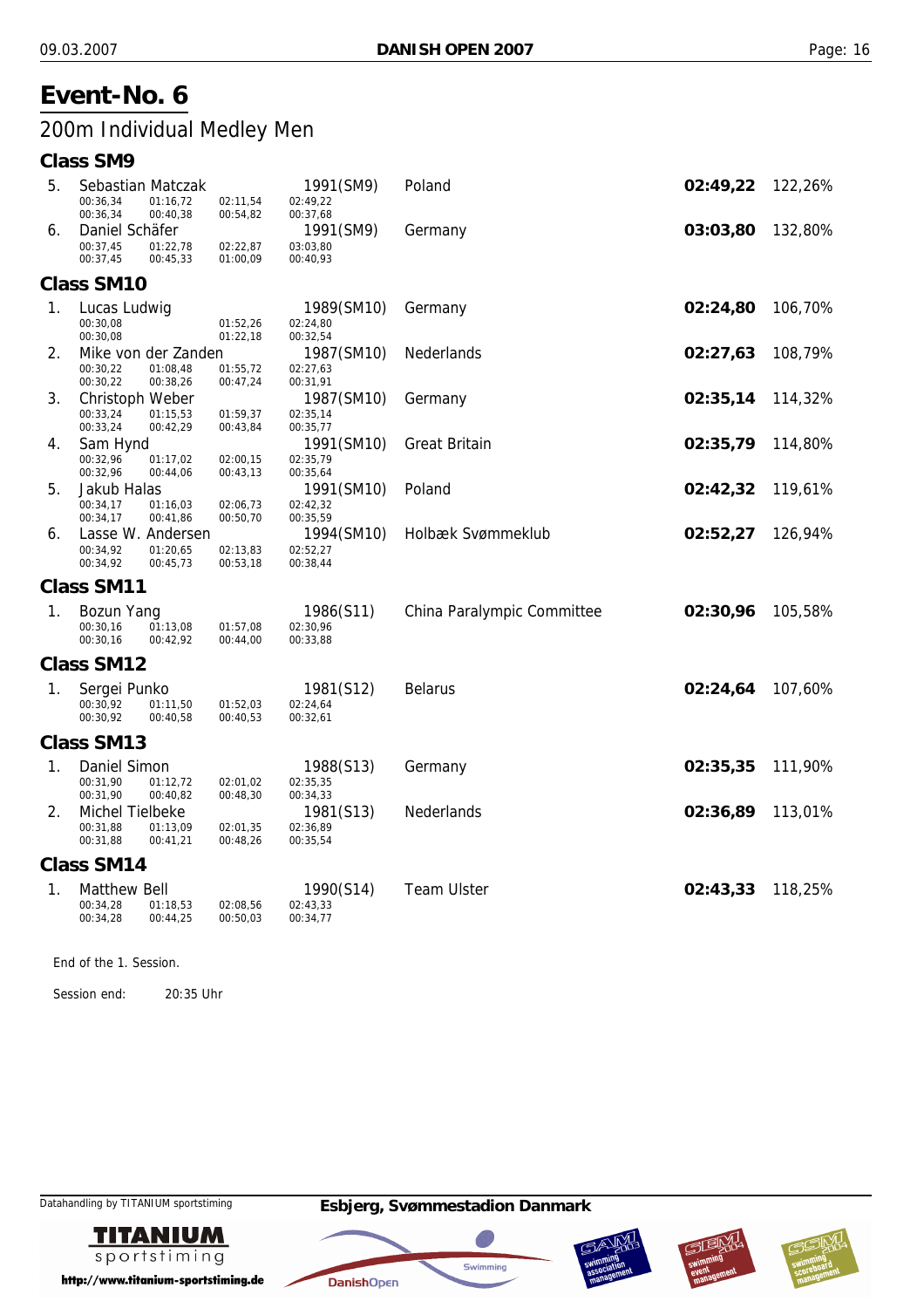## 200m Individual Medley Women - CHANGE

#### **Class SM7**

| $\mathbf{1}$ . | Min Huang       |          |          | 1984(SM7) | China Paralympic Committee | 03:17.41 | 107,45% |
|----------------|-----------------|----------|----------|-----------|----------------------------|----------|---------|
|                | 00:38.00        | 01:28,04 | 02:27.79 | 03:17.41  |                            |          |         |
|                | 00:38.00        | 00:50,04 | 00:59,75 | 00:49.62  |                            |          |         |
| 2.             | Lalita Loureiro |          |          | 1981(SM7) | Sweden                     | 03:41.49 | 120,55% |
|                | 00:41.85        | 01:45.16 | 02:50.42 | 03:41.49  |                            |          |         |
|                | 00:41.85        | 01:03.31 | 01:05,26 | 00:51.07  |                            |          |         |
| 3.             | Gitta Raczko    |          |          | 1975(SM7) | Hungary                    | 03:56,35 | 128,64% |
|                | 00:55.83        | 02:01.02 | 03:05,96 | 03:56,35  |                            |          |         |
|                | 00:55.83        | 01:05.19 | 01:04.94 | 00:50.39  |                            |          |         |
| 4.             | Dorottya Baka   |          |          | 1901(SM7) | Hungary                    | 04:01.93 | 131,68% |
|                | 01:07.91        | 02:00.99 | 03:06,58 | 04:01.93  |                            |          |         |
|                | 01:07.91        | 00:53.08 | 01:05,59 | 00:55,35  |                            |          |         |









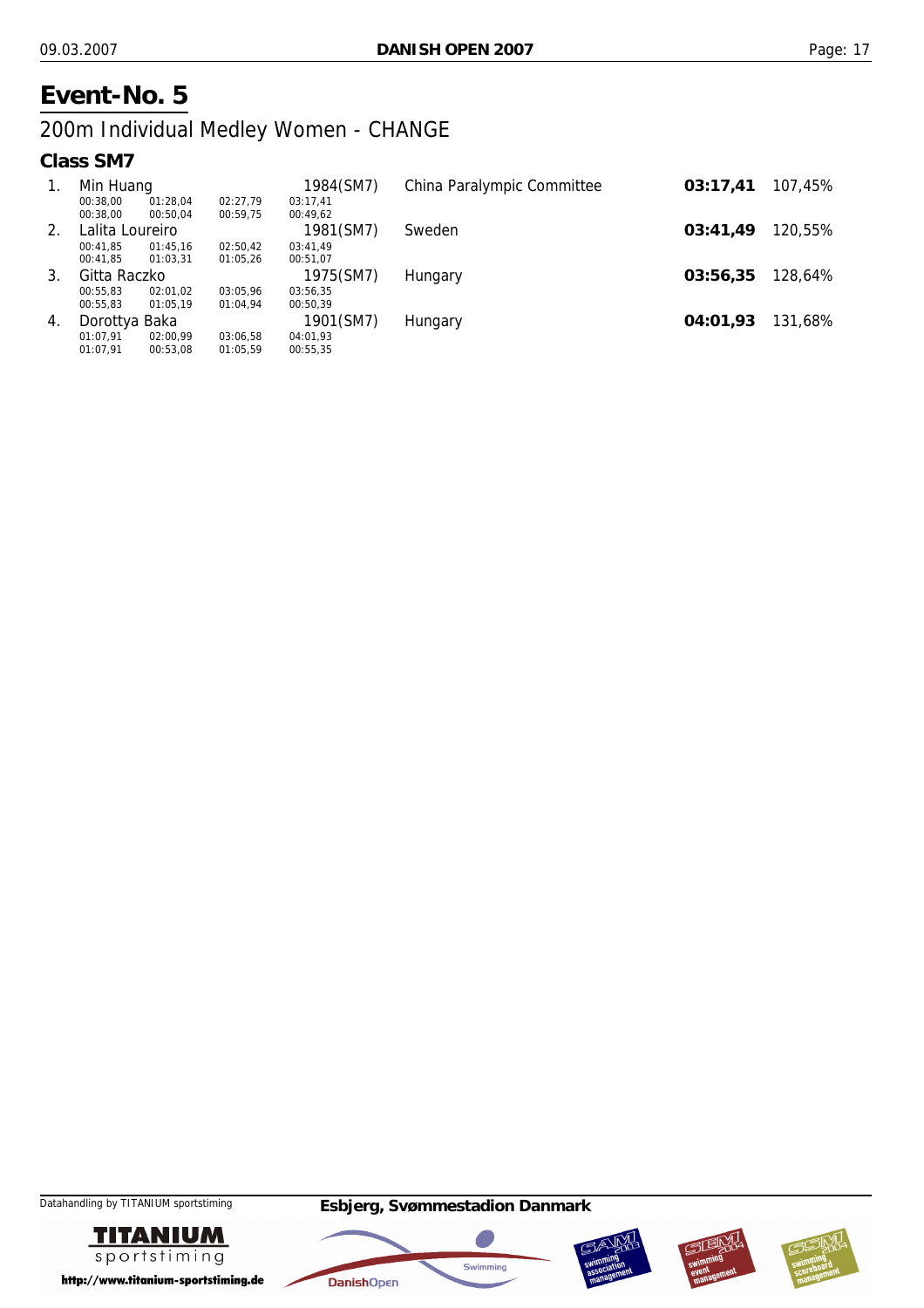### 200m Individual Medley Women - CHANGE

#### **Class SM11**

| Qing Xie<br>00:41.95<br>00:41.95 | 01:37.00<br>00:55.05 | 02:37.10<br>01:00.10 | 1988(S11)<br>03:18.54<br>00:41.44 | China Paralympic Committee | 03:18.54 | 111.60% |
|----------------------------------|----------------------|----------------------|-----------------------------------|----------------------------|----------|---------|
| Class SM12                       |                      |                      |                                   |                            |          |         |
| Rui Cong                         |                      |                      | 1984(S12)                         | China Paralympic Committee | 03:03.20 | 122.06% |
| 00:39.66                         | 01:29.58             | 02:18.34             | 03:03.20                          |                            |          |         |
| 00:39.66                         | 00:49.92             | 00:48.76             | 00:44.86                          |                            |          |         |
| Did not start                    |                      |                      |                                   |                            |          |         |
| Hongyan Zhu                      |                      |                      | 1976(S12)                         | China Paralympic Committee |          |         |

## **Event-No. 6**

## 200m Individual Medley Men - CHANGE

**Class SM9**

 $00:36.34$ 

00:40,38

00:54,82

 $00:37.68$ 

| 1. | Zhi Guo           |                   |          | 1989(SM9) | China Paralympic Committee | 02:28,23 | 107,10% |
|----|-------------------|-------------------|----------|-----------|----------------------------|----------|---------|
|    | 00:32,08          | 01:09,36          | 01:54,62 | 02:28,23  |                            |          |         |
|    | 00:32,08          | 00:37,28          | 00:45,26 | 00:33,61  |                            |          |         |
| 2. | <b>Tamas Sors</b> |                   |          | 1991(SM9) | Hungary                    | 02:35,17 | 112,11% |
|    | 00:30,49          | 01:11,18          | 01:59,88 | 02:35,17  |                            |          |         |
|    | 00:30,49          | 00:40,69          | 00:48,70 | 00:35,29  |                            |          |         |
| 3. | Adrian Jarnot     |                   |          | 1990(SM9) | Poland                     | 02:44.31 | 118,72% |
|    | 00:35.81          | 01:17.39          | 02:07.25 | 02:44.31  |                            |          |         |
|    | 00:35,81          | 00:41,58          | 00:49,86 | 00:37,06  |                            |          |         |
| 4. |                   | Krzysztof Paterka |          | 1986(SM9) | Poland                     | 02:44.80 | 119,07% |
|    | 00:36.06          | 01:21.50          | 02:06,09 | 02:44,80  |                            |          |         |
|    | 00:36,06          | 00:45,44          | 00:44,59 | 00:38,71  |                            |          |         |
| 5. | Daniel Schäfer    |                   |          | 1991(SM9) | Germany                    | 03:03,80 | 132,80% |
|    | 00:37,45          | 01:22,78          | 02:22,87 | 03:03,80  |                            |          |         |
|    | 00:37,45          | 00:45,33          | 01:00,09 | 00:40,93  |                            |          |         |
|    | Class AB          |                   |          |           |                            |          |         |
| 1. |                   | Sebastian Matczak |          | 1991(AB)  | Poland                     | 02:49,22 | 137,68% |
|    | 00:36,34          | 01:16,72          | 02:11,54 | 02:49,22  |                            |          |         |









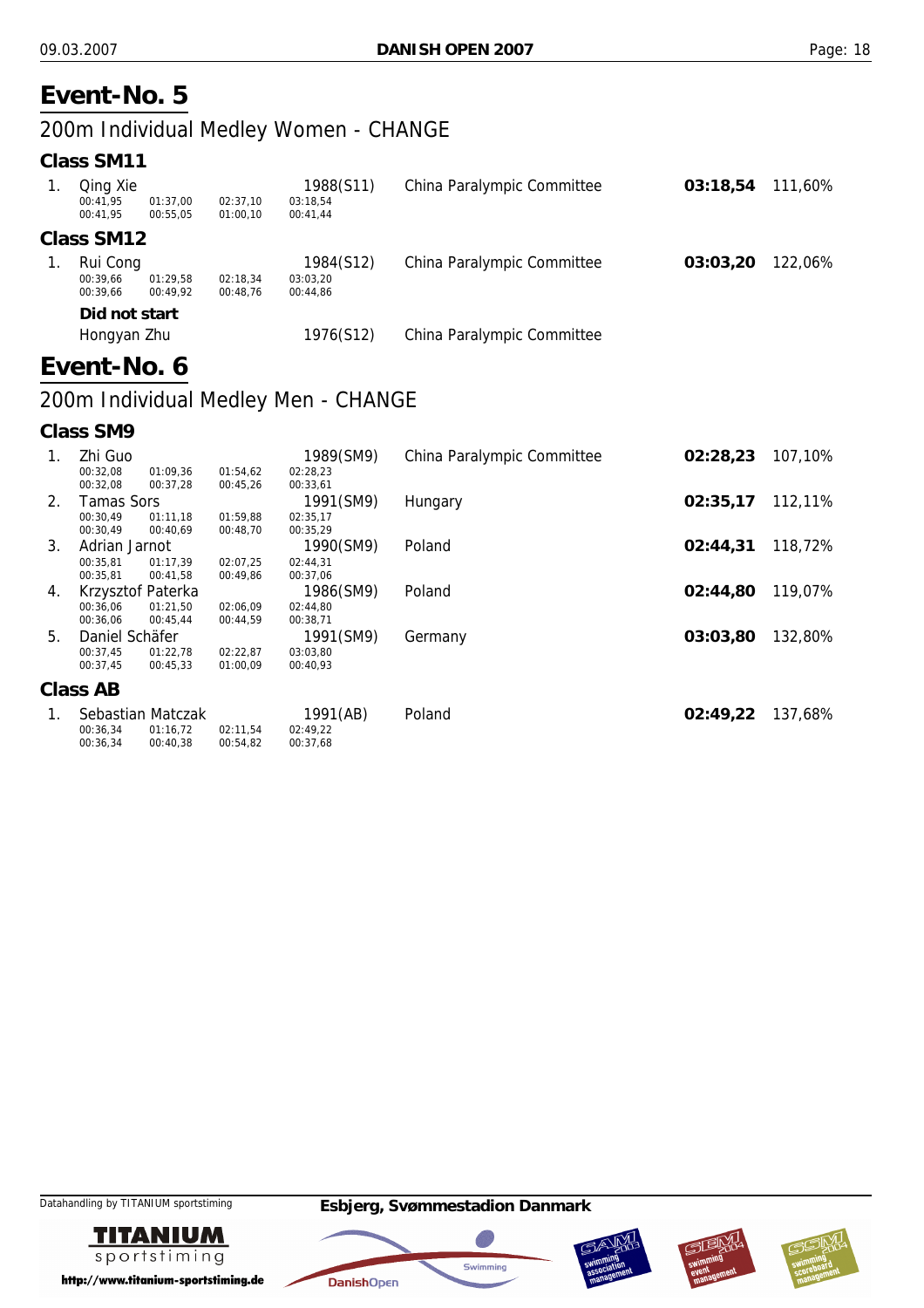|    |                                                                    | 2. Session: |                      | Saturday, 2007-03-10       |          |         |
|----|--------------------------------------------------------------------|-------------|----------------------|----------------------------|----------|---------|
|    |                                                                    | Beginning:  |                      | 09:30                      |          |         |
|    |                                                                    | Warm Up:    |                      | 08:00-09:20                |          |         |
|    | Event-No. 7                                                        |             |                      |                            |          |         |
|    | 100m Breaststroke Women                                            |             |                      |                            |          |         |
|    | <b>Class SB4</b>                                                   |             |                      |                            |          |         |
| 1. | Theresa Goh<br>00:58,10<br>02:06,12<br>00:58,10<br>01:08,02        | 1987(SB4)   | Singapore            |                            | 02:06,12 | 110,13% |
| 2. | Katalin Engelhardt<br>02:17,70<br>01:04,98<br>01:04,98<br>01:12,72 | 1971(SB4)   | Hungary              |                            | 02:17,70 | 120,25% |
|    | <b>Class SB5</b>                                                   |             |                      |                            |          |         |
| 1. | Kirsten Bruhn<br>00:47,80<br>01:47,49<br>00:47,80<br>00:59,69      | 1969(SB5)   | Germany              |                            | 01:47,49 | 104,13% |
| 2. | Natallia Shavel<br>00:57,25<br>02:01,44<br>00:57,25<br>01:04,19    | 1973(SB5)   | <b>Belarus</b>       |                            | 02:01,44 | 117,65% |
| 3. | Fanni Illes<br>01:00,00<br>02:08,12<br>01:00,00<br>01:08,12        | 1992(SB5)   | Hungary              |                            | 02:08,12 | 124,12% |
|    | <b>Class SB6</b>                                                   |             |                      |                            |          |         |
| 1. | Lalita Loureiro<br>00:56,12<br>02:03,07<br>00:56,12<br>01:06,95    | 1981(SB6)   | Sweden               |                            | 02:03,07 | 122,05% |
| 2. | Diana Zambo<br>01:09,12<br>02:26,12<br>01:09,12<br>01:17,00        | 1978(SB6)   | Hungary              |                            | 02:26,12 | 144,91% |
|    | <b>Class SB7</b>                                                   |             |                      |                            |          |         |
| 1. | Min Huang<br>01:44,70<br>01:44,70                                  | 1984(SB7)   |                      | China Paralympic Committee | 01:44,70 | 113,16% |
| 2. | Dorottya Baka<br>00:58,55<br>02:03,22<br>00:58,55<br>01:04,67      | 1901(SB7)   | Hungary              |                            | 02:03,22 | 133,18% |
|    | <b>Class SB8</b>                                                   |             |                      |                            |          |         |
| 1. | Zhonglan Chen<br>00:42,04<br>01:28,47<br>00:42,04<br>00:46,43      | 1991(SB8)   |                      | China Paralympic Committee | 01:28,47 | 108,45% |
| 2. | Paulina Wozniak<br>00:41,52<br>01:29,05<br>00:41,52<br>00:47,53    | 1992(SB8)   | Poland               |                            | 01:29,05 | 109,17% |
| 3. | Lauren Smith<br>00:49.54<br>01:44,29<br>00:49,54<br>00:54,75       | 1993(SB8)   | <b>Great Britain</b> |                            | 01:44,29 | 127,85% |
| 4. | Jo-Jo Cranfield<br>00:51,73<br>01:50,15<br>00:51,73<br>00:58,42    | 1993(SB8)   | <b>Great Britain</b> |                            | 01:50,15 | 135,03% |
| 5. | Kathrine Stuhr                                                     | 1992(SB8)   |                      | Abybro Svømeclub           | 02:04,77 | 152,96% |

00:59,32 00:59,32 02:04,77 01:05,45

Datahandling by TITANIUM sportstiming **Esbjerg, Svømmestadion Danmark**



http://www.titanium-sportstiming.de







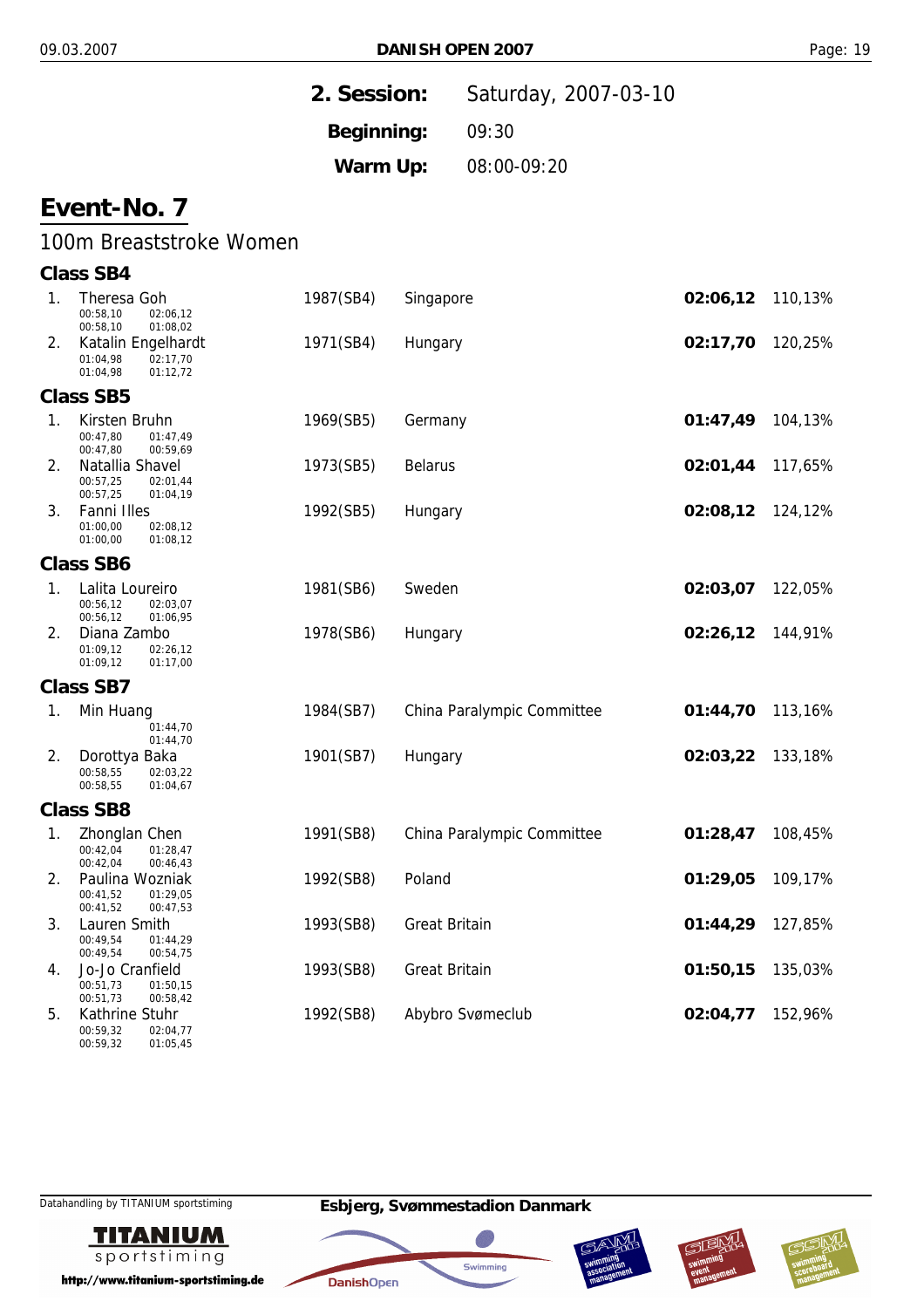## 100m Breaststroke Women

|             | <b>Class SB8</b>                                                 |           |                              |                  |         |
|-------------|------------------------------------------------------------------|-----------|------------------------------|------------------|---------|
|             | <b>Disqualified</b>                                              |           |                              |                  |         |
|             | Cao Song<br>One hand touch by 50m-turn.                          | 1993(SB8) | China Paralympic Committee   | 09:43            |         |
|             | <b>Class SB9</b>                                                 |           |                              |                  |         |
| 1.          | Judit Tarjanyi<br>00:45,61<br>01:35,97<br>00:45,61<br>00:50,36   | 1991(SB9) | Hungary                      | 01:35,97         | 124,74% |
|             | <b>Disqualified</b><br>Ania Omielan<br>Falsestart                | 1993(SB9) | Poland                       | 09:49            |         |
|             | <b>Class SB11</b>                                                |           |                              |                  |         |
| $1_{\cdot}$ | Chantal Cavin<br>00:50,14<br>01:46,13<br>00:50,14<br>00:55,99    | 1978(S11) | <b>Swiss Swimming Team</b>   | 01:46,13 118,58% |         |
|             | <b>Class SB12</b>                                                |           |                              |                  |         |
| 1.          | Rui Cong<br>00:41.83<br>01:28,27<br>00:41,83<br>00:46,44         | 1984(S12) | China Paralympic Committee   | 01:28,27         | 108,42% |
|             | <b>Class SB14</b>                                                |           |                              |                  |         |
| 1.          | Hanne Farestveit<br>00:49,11<br>01:41,85<br>00:49,11<br>00:52,74 | 1993(S14) | Norway                       | 01:41,85         | 124,87% |
| 2.          | Mieke DeMot<br>00:50,26<br>01:45,74<br>00:50,26<br>00:55,48      | 1985(S14) | Belgian Paralympic Committee | 01:45,74         | 129,64% |
| 3.          | Susan Hansen<br>00:48,25<br>01:51,11<br>00:48,25<br>01:02,86     | 1987(S14) | Maribo                       | 01:51,11         | 136,23% |
| 4.          | Tanja Bendt<br>00:58,41<br>02:08,32<br>00:58,41<br>01:09,91      | 1987(S14) | Allerød Svømmeklub           | 02:08,32         | 157,33% |
| 5.          | Arja Johansen<br>01:00.38<br>02:12,35<br>01:00,38<br>01:11,97    | 1988(S14) | Norway                       | 02:12,35         | 162,27% |
| 6.          | Eva Hansen<br>01:19,43<br>02:46,04<br>01:19,43<br>01:26,61       | 1980(S14) | Korsør Handicap Idræt        | 02:46,04         | 203,58% |
| 7.          | Maj Steffensen<br>01:51,38<br>04:18,38<br>01:51,38<br>02:27,00   | 1987(S14) | <b>AKU Svøm</b>              | 04:18,38 316,79% |         |
|             | <b>Disqualified</b>                                              |           |                              |                  |         |
|             | Charlotte Søgaard<br>One hand touch by 50m-turn.                 | 1971(S14) | <b>AKU Svøm</b>              | 09:45            |         |
|             | Henriette Jacobsen<br>Crawlleg in Breast                         | 1987(S14) | <b>AKU Svøm</b>              | 09:38            |         |
|             | Mette Skov<br>No touch by 50m-turn.                              | 1971(S14) | <b>AKU Svøm</b>              | 09:38            |         |
|             | <b>Class AB</b>                                                  |           |                              |                  |         |
| 1.          | Jana Cimburkova<br>00:47,68<br>01:41,80<br>00:47,68<br>00:54,12  | 1992(AB)  | Czech Republic               | 01:41,80         | 144,70% |



http://www.titanium-sportstiming.de







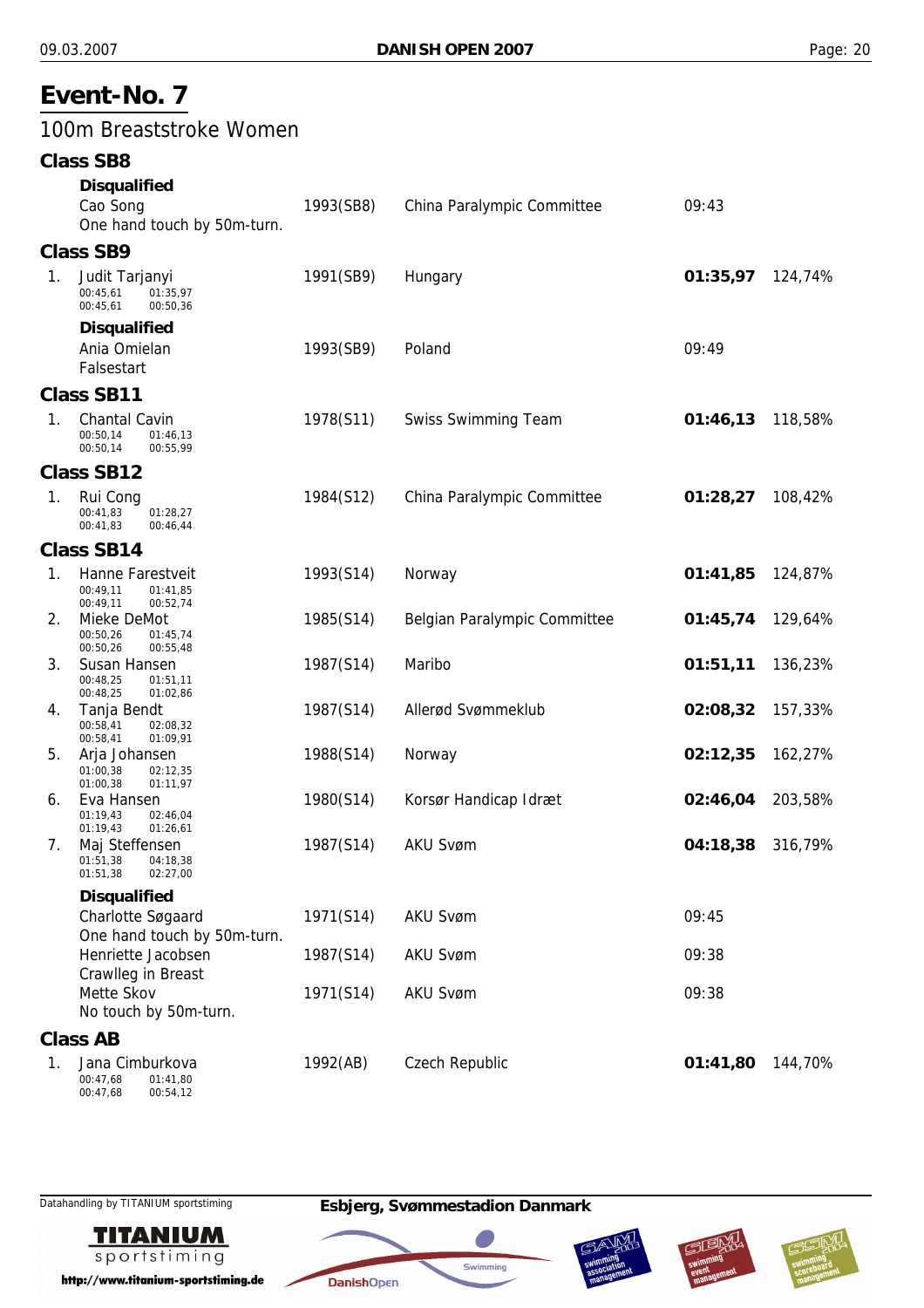## 100m Breaststroke Men

#### **Class SB4**

| 1. | Ervin Kovacs<br>00:48.66<br>01:49,08<br>00:48,66<br>01:00,42           | 1978(SB4) | Hungary                    | 01:49,08 | 112,17% |
|----|------------------------------------------------------------------------|-----------|----------------------------|----------|---------|
|    | <b>Class SB5</b>                                                       |           |                            |          |         |
| 1. | Thomas Grimm<br>00:46,14<br>01:39,22<br>00:46,14<br>00:53,08           | 1973(SB5) | Germany                    | 01:39,22 | 108,43% |
|    | <b>Class SB7</b>                                                       |           |                            |          |         |
| 1. | Peng Li<br>00:41,54<br>01:28,39<br>00:41,54<br>00:46,85                | 1986(SB7) | China Paralympic Committee | 01:28,39 | 106,78% |
| 2. | Marco Herbst<br>00:50,65<br>01:47,02<br>00:50,65<br>00:56,37           | 1989(SB7) | Germany                    | 01:47,02 | 129,29% |
| 3. | Mikkel Asmussen<br>00:54,74<br>02:03,47<br>00:54,74<br>01:08,73        | 1993(SB7) | Swim Team Esbjerg          | 02:03,47 | 149,17% |
| 4. | Michael Kraft<br>00:54,62<br>02:03,61<br>00:54,62<br>01:08,99          | 1990(SB7) | Germany                    | 02:03,61 | 149,34% |
|    | <b>Class SB8</b>                                                       |           |                            |          |         |
| 1. | Krzysztof Paterka<br>00:37,33<br>01:21,07<br>00:37,33<br>00:43,74      | 1986(SB8) | Poland                     | 01:21,07 | 116,44% |
| 2. | Evgeny Zimin<br>00:44,85<br>01:32,25<br>00:44,85<br>00:47,40           | 1991(SB8) | <b>Taganrog Sport</b>      | 01:32,25 | 132,50% |
|    | Did not start                                                          |           |                            |          |         |
|    | Nikolai Willig                                                         | 1990(SB8) | Germany                    |          |         |
|    | <b>Class SB9</b>                                                       |           |                            |          |         |
| 1. | Hui Li<br>00:36,53<br>01:16,52<br>00:36,53<br>00:39,99                 | 1988(SB9) | China Paralympic Committee | 01:16,52 | 108,00% |
| 2. | Christoph Weber<br>00:35,50<br>01:16,84<br>00:35,50<br>00:41,34        | 1987(SB9) | Germany                    | 01:16,84 | 108,45% |
| 3. | Claus Taudorf<br>00:36,02<br>01:16,94<br>00:36,02<br>00:40,92          | 1972(SB9) | Silkeborg Svømmeklub       | 01:16,94 | 108,59% |
| 4. | Sam Hynd<br>01:21,49<br>00:37,53<br>00:37,53<br>00:43,96               | 1991(SB9) | <b>Great Britain</b>       | 01:21,49 | 115,01% |
| 5. | <b>Tamas Sors</b><br>00:41,74<br>01:27,40                              | 1991(SB9) | Hungary                    | 01:27,40 | 123,35% |
|    | 00:45,66                                                               |           |                            |          |         |
| 6. | 00:41,74<br>Einar Niin<br>00:40,58<br>01:29,02<br>00:40,58<br>00:48,44 | 1991(SB9) | <b>SK Meduus</b>           | 01:29,02 | 125,64% |
|    | Did not start                                                          |           |                            |          |         |
|    | Dusan Dragovic                                                         | 1974(SB9) | PK Petrovac                |          |         |
| 1. | <b>Class SB11</b><br><b>Bozun Yang</b>                                 | 1986(S11) | China Paralympic Committee | 01:15,05 | 106,40% |



http://www.titanium-sportstiming.de

01:15,05







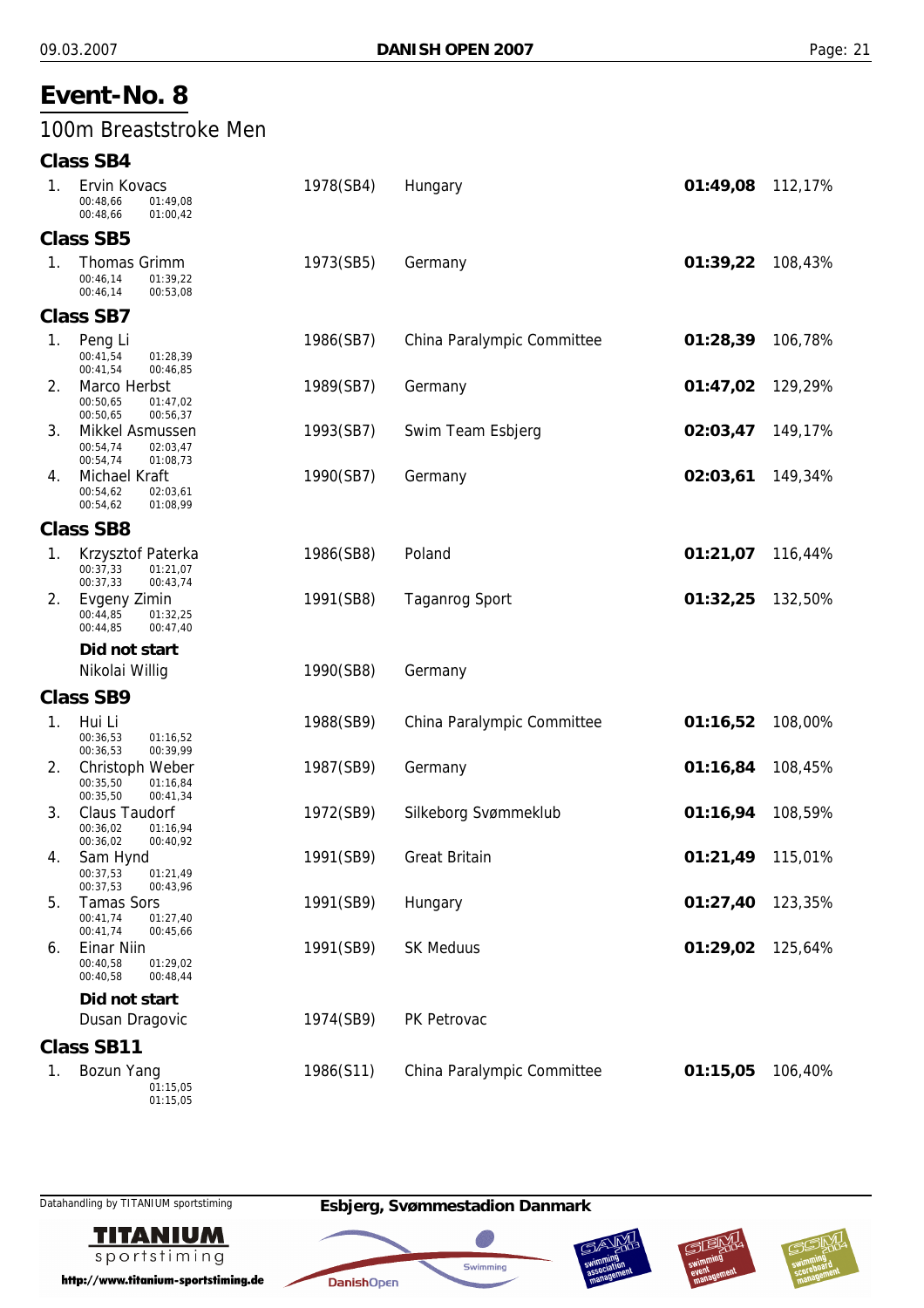## 100m Breaststroke Men

| <b>Class SB12</b> |
|-------------------|
|                   |

| 1. | Sergei Punko<br>00:36,56<br>01:15,74<br>00:36,56<br>00:39,18         | 1981(S12) | <b>Belarus</b>                    | 01:15,74 | 108,75% |
|----|----------------------------------------------------------------------|-----------|-----------------------------------|----------|---------|
| 2. | <b>Yury Rudzenok</b><br>00:35,55<br>01:15,77<br>00:35,55<br>00:40,22 | 1981(S12) | <b>Belarus</b>                    | 01:15,77 | 108,80% |
|    | <b>Class SB13</b>                                                    |           |                                   |          |         |
| 1. | Uladimir Izotau<br>00:34,46<br>01:12,89<br>00:34,46<br>00:38,43      | 1988(S13) | <b>Belarus</b>                    | 01:12,89 | 107,00% |
| 2. | Daniel Clausner<br>00:35,30<br>01:15,43<br>00:35,30<br>00:40,13      | 1985(S13) | Germany                           | 01:15,43 | 110,73% |
| 3. | Michel Tielbeke<br>00:37,41<br>01:20,13<br>00:37,41<br>00:42,72      | 1981(S13) | Nederlands                        | 01:20,13 | 117,63% |
|    | <b>Class SB14</b>                                                    |           |                                   |          |         |
| 1. | Ragnvaldur Jensen<br>00:38.82<br>01:25,12<br>00:38,82<br>00:46,30    | 1989(S14) | ISB - Faroe Islands               | 01:25,12 | 128,15% |
| 2. | Ernst Helmersen<br>00:49,75<br>01:49,32<br>00:49,75<br>00:59,57      | 1985(S14) | Norway                            | 01:49,32 | 164,58% |
| 3. | <b>Bo Bertelsen</b><br>00:52,09<br>01:53,44<br>00:52,09<br>01:01,35  | 1983(S14) | Ringsted Handicap Idræts Forening | 01:53,44 | 170,79% |
| 4. | Kasper Pedersen<br>00:51,75<br>01:54,23<br>00:51,75<br>01:02,48      | 1986(S14) | Korsør Handicap Idræt             | 01:54,23 | 171,98% |
| 5. | Ole Kann<br>00:53,02<br>01:56,26<br>00:53,02<br>01:03,24             | 1987(S14) | Allerød Svømmeklub                | 01:56,26 | 175,03% |
| 6. | Jim Petersen<br>00:52,06<br>02:00,11<br>00:52,06<br>01:08,05         | 1986(S14) | Allerød Svømmeklub                | 02:00,11 | 180,83% |
| 7. | Henrik Iwersen<br>01:07,31<br>02:20,85<br>01:07,31<br>01:13,54       | 1976(S14) | Maribo                            | 02:20,85 | 212,05% |
|    | <b>Disqualified</b>                                                  |           |                                   |          |         |
|    | <b>Brian Wester</b><br>Crawlkicks                                    | 1990(S14) | Korsør Handicap Idræt             | 09:52    |         |
|    | Was withdrawn                                                        |           |                                   |          |         |
|    | Kim Thomsen                                                          | 1978(S14) | Viborg Handicap Idræts Forening   |          |         |
|    | <b>Class AB</b>                                                      |           |                                   |          |         |
| 1. | Lukasz Stapor<br>00:40,57<br>01:30,76<br>00:40,57<br>00:50,19        | 1987(AB)  | <b>KSN Warsaw</b>                 | 01:30,76 | 144,38% |
| 2. | Piotr Sysiak<br>00:43,77<br>01:32,59                                 | 1991(AB)  | Poland                            | 01:32,59 | 147,29% |

00:43,77



http://www.titanium-sportstiming.de

00:48,82







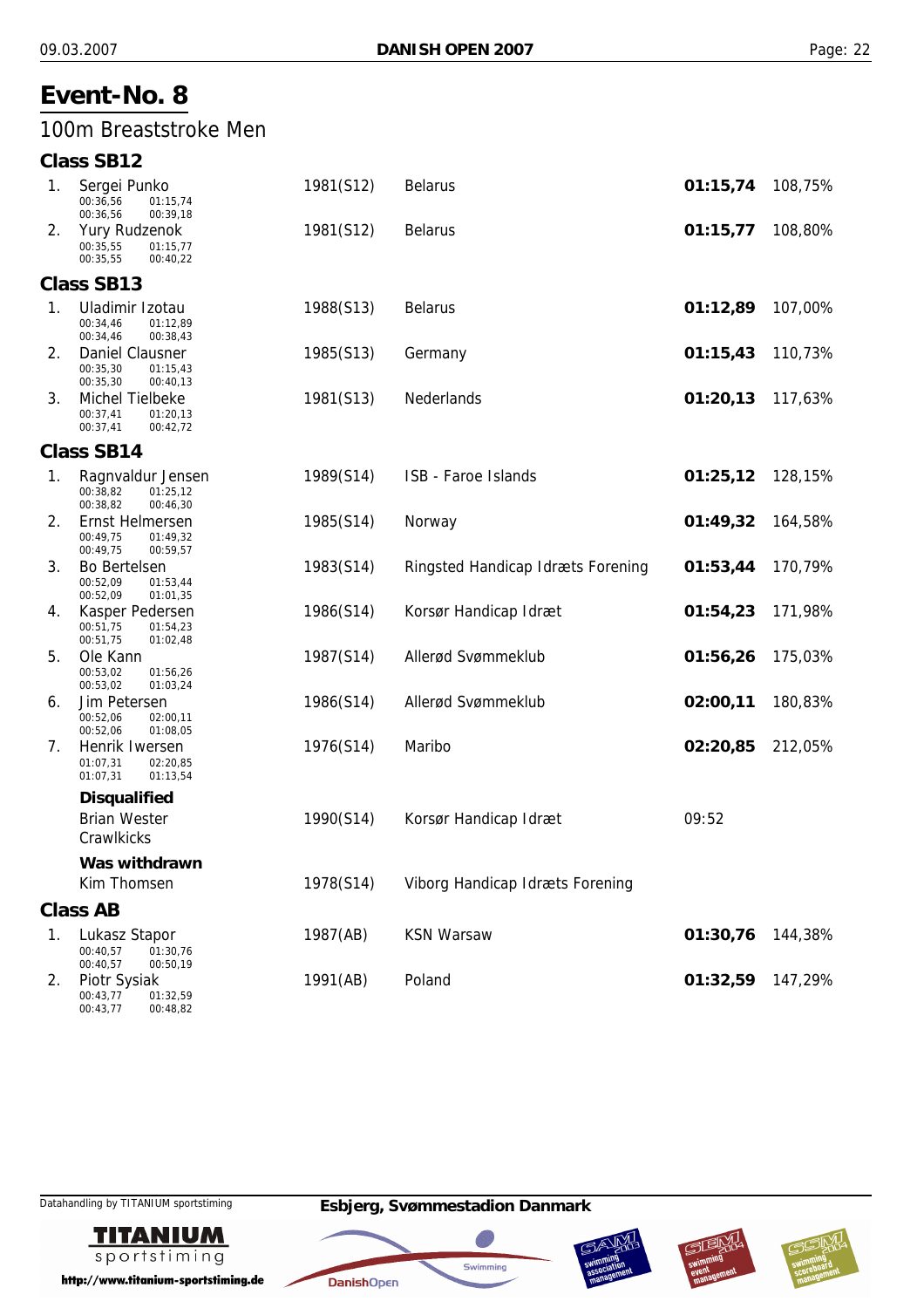# 200m Freestyle Women

## **Class S5**

| 1. | Karina Lauridsen<br>00:46,99<br>01:35,86<br>00:46,99<br>00:48,87      | 02:25,80<br>00:49,94 | 1976(S5)<br>03:14,58<br>00:48,78 | Swim Team Esbjerg                 | 03:14,58 | 118,20% |
|----|-----------------------------------------------------------------------|----------------------|----------------------------------|-----------------------------------|----------|---------|
| 2. | Lisette Teunissen<br>00:50,40<br>01:46,43<br>00:50,40<br>00:56,03     | 02:42,34<br>00:55,91 | 1986(S5)<br>03:37,03<br>00:54,69 | Nederlands                        | 03:37,03 | 131,84% |
|    | <b>Class S6</b>                                                       |                      |                                  |                                   |          |         |
| 1. | Maria Götze<br>00:42,22<br>01:29,92<br>00:42,22<br>00:47,70           | 02:18,59<br>00:48,67 | 1980(S6)<br>03:06,89<br>00:48,30 | Germany                           | 03:06,89 | 105,82% |
|    | <b>Class S7</b>                                                       |                      |                                  |                                   |          |         |
| 1. | Gitta Raczko<br>00:50,55<br>01:42,08<br>00:50,55<br>00:51,53          | 02:33,79<br>00:51,71 | 1975(S7)<br>03:25,46<br>00:51,67 | Hungary                           | 03:25,46 | 131,87% |
| 2. | Dorottya Baka<br>00:51,35<br>01:51,21<br>00:51,35<br>00:59,86         | 02:50,88<br>00:59,67 | 1901(S7)<br>03:47,88<br>00:57,00 | Hungary                           | 03:47,88 | 146,26% |
|    | <b>Class S8</b>                                                       |                      |                                  |                                   |          |         |
| 1. | Heidi Andreassen<br>00:35,93<br>01:15,48<br>00:35,93<br>00:39,55      | 01:55,70<br>00:40,22 | 1985(S8)<br>02:36,80<br>00:41,10 | ISB - Faroe Islands               | 02:36,80 | 106,52% |
| 2. | Annika Geller<br>00:41,66<br>01:26,10<br>00:41,66<br>00:44,44         | 02:12,29<br>00:46,19 | 1993(S8)<br>02:57,46<br>00:45,17 | Germany                           | 02:57,46 | 120,56% |
| 3. | <b>Emelie Nilsson</b><br>00:41,35<br>01:28,01<br>00:41,35<br>00:46,66 | 02:15,22<br>00:47,21 | 1990(S8)<br>03:00,62<br>00:45,40 | Sweden                            | 03:00,62 | 122,71% |
| 4. | Sandra Blachowicz<br>01:18,22<br>02:56,12<br>01:18,22<br>01:37,90     | 04:30,54<br>01:34,42 | 1993(S8)<br>06:03,09<br>01:32,55 | Poland                            | 06:03,09 | 246,68% |
|    | Was withdrawn                                                         |                      |                                  |                                   |          |         |
|    | Mette Fardrup                                                         |                      | 1987(S8)                         | Solrød HIF                        |          |         |
|    | Did not start                                                         |                      |                                  |                                   |          |         |
|    | Ellen Breitkreutz                                                     |                      | 1994(S8)                         | Germany                           |          |         |
|    | <b>Class S9</b>                                                       |                      |                                  |                                   |          |         |
| 1. | Mendy Meenderink<br>00:34,54<br>01:12,01<br>00:34,54<br>00:37,47      | 01:50,72<br>00:38,71 | 1983(S9)<br>02:29,51<br>00:38,79 | Nederlands                        | 02:29,51 | 113,78% |
| 2. | Lauren Steadman<br>00:36,26<br>01:16,23<br>00:36,26<br>00:39,97       | 01:58,08<br>00:41,85 | 1992(S9)<br>02:38,16<br>00:40,08 | <b>Great Britain</b>              | 02:38,16 | 120,36% |
| 3. | Mirjam Lange<br>00:36,70<br>01:17,04<br>00:36,70<br>00:40,34          | 01:58,73<br>00:41,69 | 1989(S9)<br>02:39,52<br>00:40,79 | Germany                           | 02:39,52 | 121,40% |
| 4. | Maria Fredriksson<br>00:37,09<br>01:17,83<br>00:37,09<br>00:40,74     | 01:59,62<br>00:41,79 | 1983(S9)<br>02:41,05<br>00:41,43 | Sweden                            | 02:41,05 | 122,56% |
| 5. | Judit Tarjanyi<br>00:36,12<br>01:18,31<br>00:36,12<br>00:42,19        | 02:01.64<br>00:43,33 | 1991(S9)<br>02:43,00<br>00:41,36 | Hungary                           | 02:43,00 | 124,04% |
| 6. | Marlou von Rhijn<br>00:37,39<br>01:19,38<br>00:37,39<br>00:41,99      | 02:03,45<br>00:44,07 | 1991(S9)<br>02:47,88<br>00:44,43 | Nederlands                        | 02:47,88 | 127,76% |
| 7. | Lauren Smith<br>00:39,28<br>01:23,58<br>00:39,28<br>00:44,30          | 02:09,44<br>00:45,86 | 1993(S9)<br>02:53,25<br>00:43,81 | <b>Great Britain</b>              | 02:53,25 | 131,84% |
| 8. | Maria Lassen<br>00:42,33<br>01:31,47<br>00:42,33<br>00:49,14          | 02:20,08<br>00:48,61 | 1994(S9)<br>03:08,34<br>00:48,26 | Ringsted Handicap Idræts Forening | 03:08,34 | 143,33% |
|    |                                                                       |                      |                                  |                                   |          |         |

Datahandling by TITANIUM sportstiming **Esbjerg, Svømmestadion Danmark**



http://www.titanium-sportstiming.de



40

Swimming

**DanishOpen** 



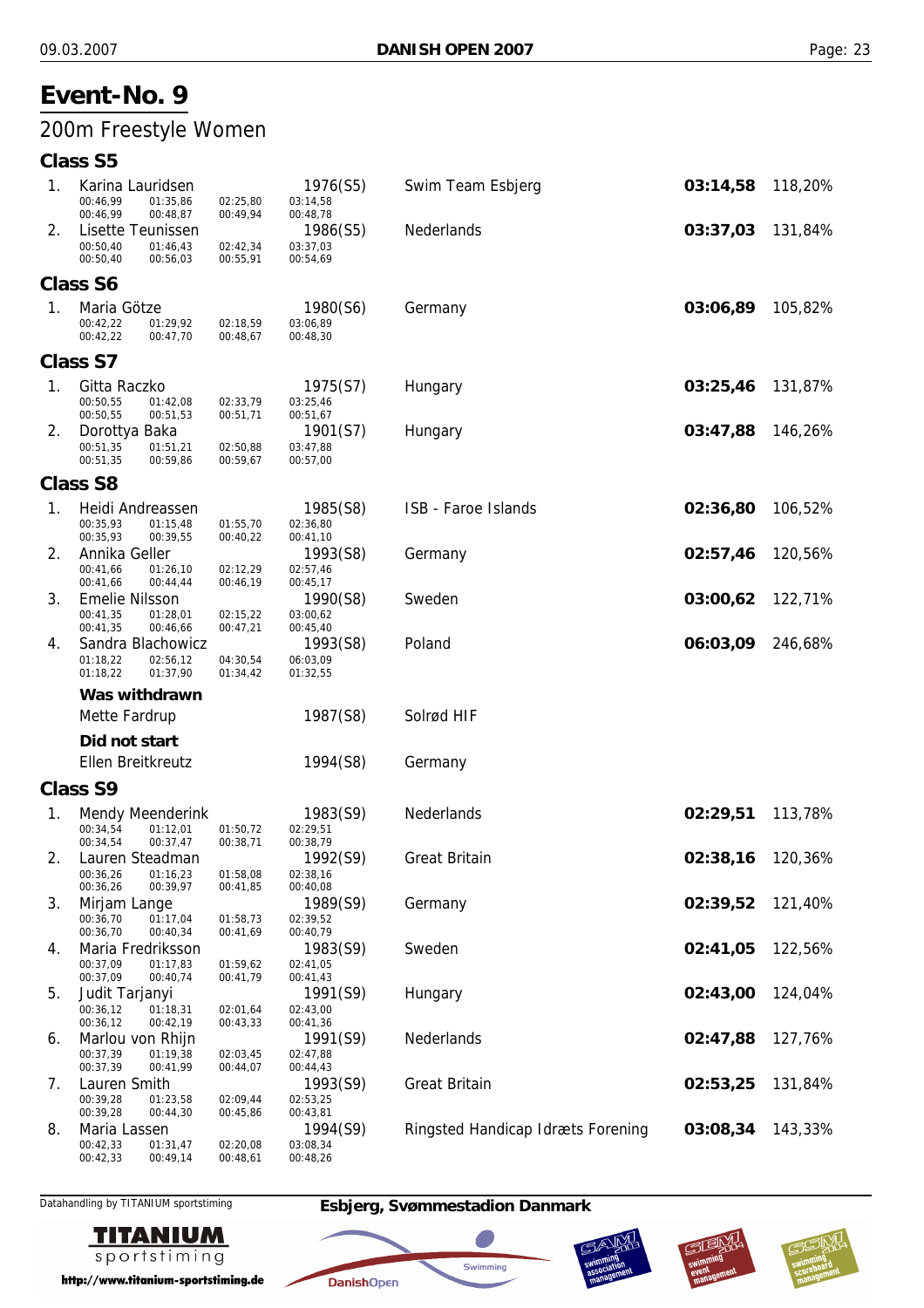## 200m Freestyle Women

### **Class S14**

| 1.             | Karolien Vanesch<br>00:39,26 | 01:24,87 | 02:09,44                           | 1983(S14)<br>02:52,49 | Belgian Paralympic Committee      | 02:52,49 | 127,86% |
|----------------|------------------------------|----------|------------------------------------|-----------------------|-----------------------------------|----------|---------|
|                | 00:39,26                     | 00:45,61 | 00:44,57                           | 00:43,05              |                                   |          |         |
| 2.             | Nadja Joy                    |          |                                    | 1987(S14)             | Korsør Handicap Idræt             | 02:54,90 | 129,65% |
|                | 00:38,98                     | 01:24,35 | 02:10,23                           | 02:54,90              |                                   |          |         |
|                | 00:38,98                     | 00:45,37 | 00:45,88                           | 00:44,67              |                                   |          |         |
| 3.             | Mieke DeMot                  |          |                                    | 1985(S14)             | Belgian Paralympic Committee      | 03:08,67 | 139,85% |
|                | 00:40,18                     | 01:29,51 | 02:20,95                           | 03:08,67              |                                   |          |         |
|                | 00:40,18                     | 00:49,33 | 00:51,44                           | 00:47,72              |                                   |          |         |
| 4.             | Susan Hansen                 |          |                                    | 1987(S14)             | Maribo                            | 03:08,68 | 139,86% |
|                | 00:38,84                     | 01:25,79 | 02:17,22                           | 03:08,68              |                                   |          |         |
|                | 00:38,84                     | 00:46,95 | 00:51,43                           | 00:51,46              |                                   |          |         |
| 5.             | Sofie Nielsen                |          |                                    | 1983(S14)             | Ringsted Handicap Idræts Forening | 04:09,86 | 185,21% |
|                | 00:51,72                     | 01:55,01 | 03:01,95                           | 04:09,86              |                                   |          |         |
|                | 00:51,72                     | 01:03,29 | 01:06,94                           | 01:07,91              |                                   |          |         |
| 6.             | Dorte Nielsen                |          |                                    | 1971(S14)             | <b>AKU Svøm</b>                   | 07:15,53 | 322,85% |
|                | 01:39,19                     | 03:30,30 | 05:24,39                           | 07:15,53              |                                   |          |         |
|                | 01:39,19                     | 01:51,11 | 01:54,09                           | 01:51,14              |                                   |          |         |
| 7.             | Henriette Jacobsen           |          |                                    | 1987(S14)             | <b>AKU Svøm</b>                   | 07:40,80 | 341,58% |
|                | 01:38,22                     | 03:35,00 | 05:37,61                           | 07:40,80              |                                   |          |         |
|                | 01:38,22                     | 01:56,78 | 02:02,61                           | 02:03,19              |                                   |          |         |
|                | <b>Disqualified</b>          |          |                                    |                       |                                   |          |         |
|                | Charlotte Søgaard            |          |                                    | 1971(S14)             | <b>AKU Svøm</b>                   | 10:49    |         |
|                |                              |          | Intruction from Coach at 150m turn |                       |                                   |          |         |
|                | Did not start                |          |                                    |                       |                                   |          |         |
|                | Arja Johansen                |          |                                    | 1988(S14)             | Norway                            |          |         |
|                |                              |          |                                    |                       |                                   |          |         |
|                | Class AB                     |          |                                    |                       |                                   |          |         |
| $\mathbf{1}$ . | Jana Cimburkova              |          |                                    | 1992(AB)              | Czech Republic                    | 02:47,26 | 135,27% |
|                | 00:37,92                     | 01:20,25 | 02:04,06                           | 02:47,26              |                                   |          |         |
|                | 00:37,92                     | 00:42,33 | 00:43,81                           | 00:43,20              |                                   |          |         |
| 2.             | Han Zhang                    |          |                                    | 1988(AB)              | China Paralympic Committee        | 03:05,48 | 150,01% |
|                | 00:41,35                     | 01:29,68 | 02:17,67                           | 03:05,48              |                                   |          |         |
|                | 00:41,35                     | 00:48,33 | 00:47,99                           | 00:47,81              |                                   |          |         |
|                | Fvent-No-                    | 10       |                                    |                       |                                   |          |         |

## **Event-No. 10**

## 200m Freestyle Men

#### **Class S3**

| Jianping Du<br>00:52.40<br>00:52.40 | 01:54.16<br>01:01.76 | 02:57,92<br>01:03.76 | 1983(S3)<br>04:04.67<br>01:06.75 | China Paralympic Committee | 04:04.67 | 109,89% |
|-------------------------------------|----------------------|----------------------|----------------------------------|----------------------------|----------|---------|
| Class S5                            |                      |                      |                                  |                            |          |         |
| Jens Nilsson                        |                      |                      | 1990(S5)                         | Sweden                     | 03:22.71 | 125,23% |
| 00:45.92                            | 01:37.99             | 02:31.34             | 03:22.71                         |                            |          |         |
| 00:45.92                            | 00:52.07             | 00:53.35             | 00:51,37                         |                            |          |         |
|                                     | Michael Schoenemaker |                      | 1983(S5)                         | <b>Nederlands</b>          | 03:56,40 | 146,04% |
| 00:51.04                            | 01:48.56             | 02:52,96             | 03:56,40                         |                            |          |         |
| 00:51.04                            | 00:57.52             | 01:04.40             | 01:03,44                         |                            |          |         |

**TITANIUM** sportstiming

http://www.titanium-sportstiming.de







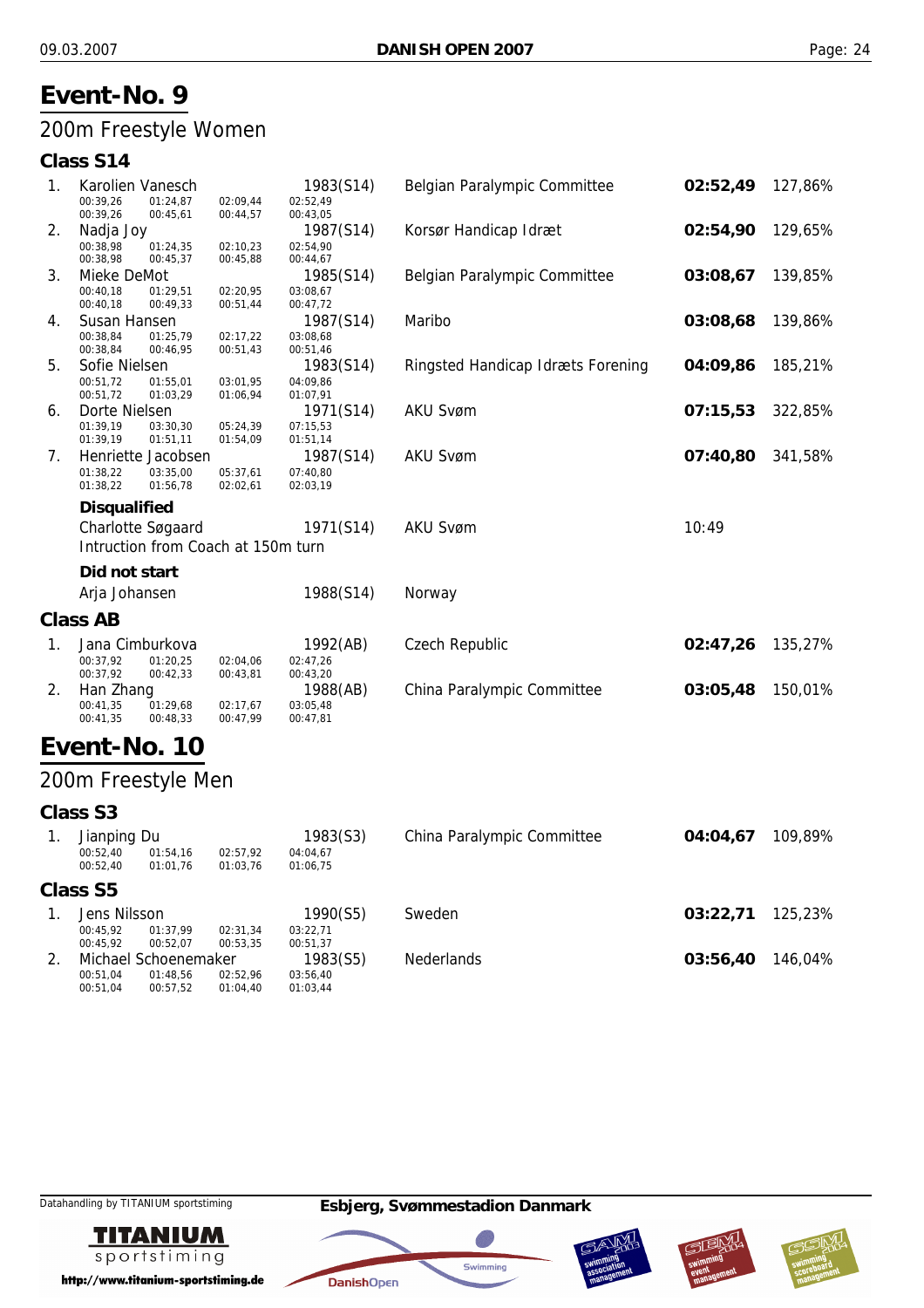## 200m Freestyle Men

## **Class S7**

| 1. | Janos Becsey                                 |                      | 1968(S7)              | Hungary              | 02:37,95 | 112,52% |
|----|----------------------------------------------|----------------------|-----------------------|----------------------|----------|---------|
|    | 00:34,55<br>01:14,99<br>00:34,55<br>00:40,44 | 01:57,03<br>00:42,04 | 02:37,95<br>00:40,92  |                      |          |         |
| 2. | Sam Bradley                                  |                      | 1993(S7)              | <b>Great Britain</b> | 02:55,07 | 124,72% |
|    | 00:42,52<br>01:30,52                         | 02:13,90             | 02:55,07              |                      |          |         |
| 3. | 00:42,52<br>00:48,00<br>Marco Herbst         | 00:43,38             | 00:41,17<br>1989(S7)  | Germany              | 02:55,25 | 124,84% |
|    | 00:37,97<br>01:23,95                         |                      | 02:55,25              |                      |          |         |
|    | 00:37,97<br>00:45,98                         |                      | 01:31,30              |                      |          |         |
| 4. | <b>Tore Lentfert</b>                         |                      | 1984(S7)              | Nederlands           | 03:02,26 | 129,84% |
|    | 00:40,50<br>01:26,66<br>00:40,50<br>00:46,16 | 02:14,42<br>00:47,76 | 03:02,26<br>00:47,84  |                      |          |         |
|    | Class S9                                     |                      |                       |                      |          |         |
| 1. | <b>Tamas Sors</b>                            |                      | 1991(S9)              | Hungary              | 02:14,88 | 104,19% |
|    | 00:31,74<br>01:06,68                         | 01:41,66             | 02:14,88              |                      |          |         |
|    | 00:31,74<br>00:34,94                         | 00:34,98             | 00:33,22              |                      |          |         |
| 2. | Christian T. Thomsen<br>00:31,85<br>01:07,05 | 01:44,83             | 1990(S9)<br>02:21,93  | Swim Team Esbjerg    | 02:21,93 | 109,64% |
|    | 00:31,85<br>00:35,20                         | 00:37,78             | 00:37,10              |                      |          |         |
| 3. | Jan Miroslaw                                 |                      | 1973(S9)              | Germany              | 02:28,04 | 114,36% |
|    | 00:32,18<br>01:09,18                         | 01:49,14             | 02:28,04              |                      |          |         |
| 4. | 00:32,18<br>00:37,00                         | 00:39,96             | 00:38,90              | Swim Team Esbjerg    | 02:47,71 | 129,55% |
|    | Kasper Zysek<br>00:39,76<br>01:22,36         | 02:05,41             | 1994(S9)<br>02:47,71  |                      |          |         |
|    | 00:39,76<br>00:42,60                         | 00:43,05             | 00:42,30              |                      |          |         |
|    | Did not start                                |                      |                       |                      |          |         |
|    | <b>Martin Schulz</b>                         |                      | 1990(S9)              | Germany              |          |         |
|    | <b>Class S10</b>                             |                      |                       |                      |          |         |
| 1. | Mike von der Zanden                          |                      | 1987(S10)             | Nederlands           | 02:06,66 | 108,18% |
|    | 00:30,06<br>01:01,64                         | 01:34,31             | 02:06,66              |                      |          |         |
|    | 00:30,06<br>00:31,58                         | 00:32,67             | 00:32,35              |                      |          |         |
| 2. | Sam Hynd<br>00:31,78<br>01:06,13             | 01:41,14             | 1991(S10)<br>02:15,17 | <b>Great Britain</b> | 02:15,17 | 115,45% |
|    | 00:31,78<br>00:34,35                         | 00:35,01             | 00:34,03              |                      |          |         |
| 3. | Jakub Halas                                  |                      | 1991(S10)             | Poland               | 02:24,62 | 123,52% |
|    | 00:33,26<br>01:09,52                         | 01:47,64             | 02:24,62              |                      |          |         |
| 4. | 00:33,26<br>00:36,26<br>Lasse W. Andersen    | 00:38,12             | 00:36,98<br>1994(S10) | Holbæk Svømmeklub    | 02:29,20 | 127,43% |
|    | 00:34,30<br>01:11,76                         | 01:50,68             | 02:29,20              |                      |          |         |
|    | 00:34,30<br>00:37,46                         | 00:38,92             | 00:38,52              |                      |          |         |
| 5. | Osvald Hansen                                |                      | 1992(S10)             | ISB - Faroe Islands  | 02:53,42 | 148,12% |
|    | 00:38,36<br>01:21,88<br>00:38,36<br>00:43,52 | 02:07,28<br>00:45,40 | 02:53,42<br>00:46,14  |                      |          |         |
|    | Class S12                                    |                      |                       |                      |          |         |
| 1. | Sergei Punko                                 |                      | 1981(S12)             | <b>Belarus</b>       | 02:12,71 | 111,11% |
|    | 00:31,42<br>01:04,59                         | 01:37,31             | 02:12,71              |                      |          |         |
|    | 00:31,42<br>00:33,17                         | 00:32,72             | 00:35,40              |                      |          |         |
|    | Class S13                                    |                      |                       |                      |          |         |
| 1. | <b>Dzmitry Salei</b>                         |                      | 1989(S13)             | <b>Belarus</b>       | 02:13,82 | 109,50% |
|    | 00:31,74<br>01:05,96<br>00:31,74<br>00:34,22 | 01:40,88<br>00:34,92 | 02:13,82<br>00:32,94  |                      |          |         |
|    |                                              |                      |                       |                      |          |         |

**TITANIUM** sportstiming

http://www.titanium-sportstiming.de







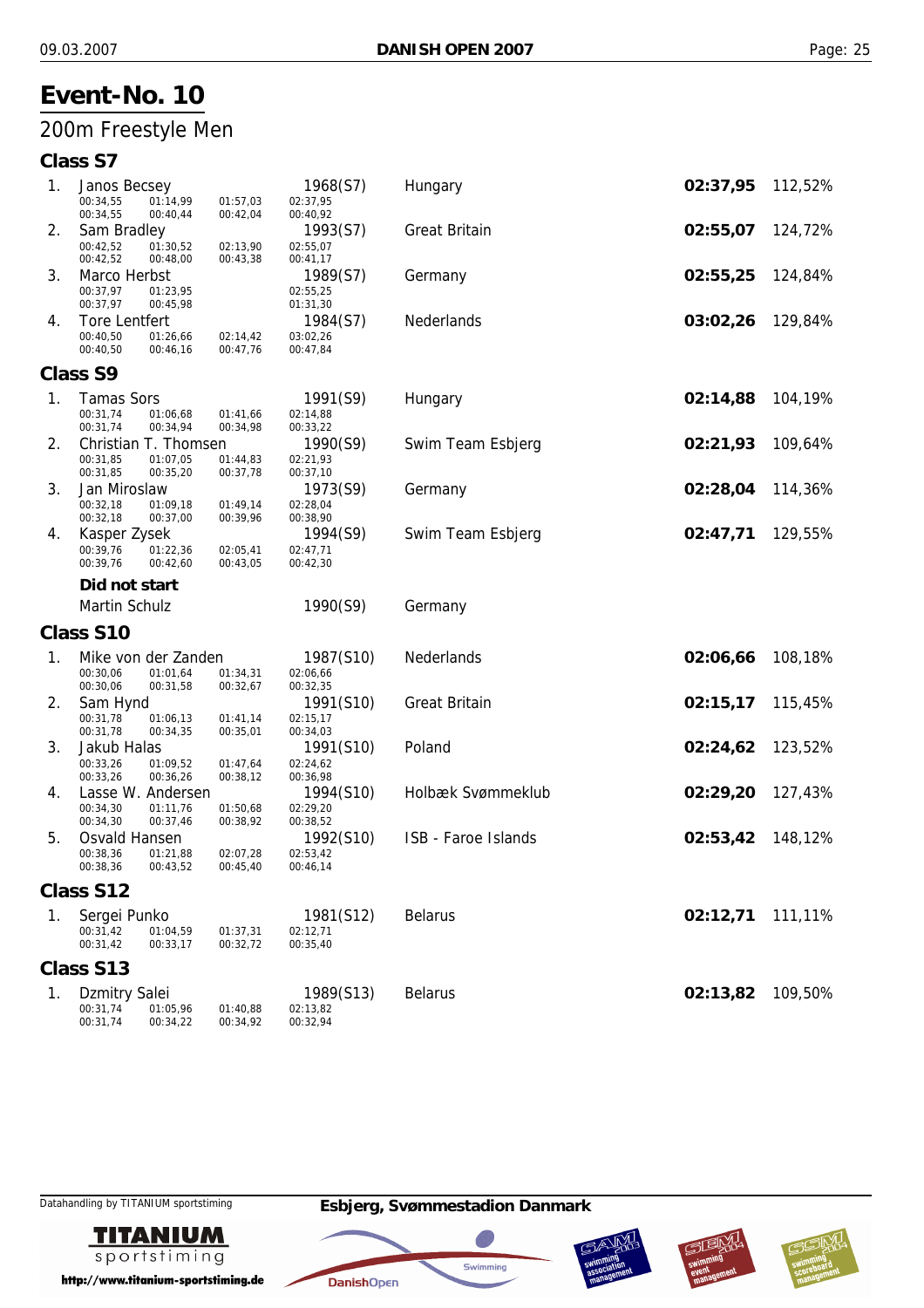## 200m Freestyle Men

## **Class S14**

|          |          |                                                                                                                                                      | 1990(S14)        | <b>Team Ulster</b>                | 02:22,32 | 116,09%  |
|----------|----------|------------------------------------------------------------------------------------------------------------------------------------------------------|------------------|-----------------------------------|----------|----------|
| 00:31,58 | 01:07,88 | 01:45,23                                                                                                                                             | 02:22,32         |                                   |          |          |
| 00:31,58 | 00:36,30 | 00:37,35                                                                                                                                             | 00:37,09         |                                   |          |          |
|          |          |                                                                                                                                                      | 1988(S14)        | <b>Thisted Svømmeklub</b>         | 02:46,38 | 135,72%  |
| 00:36.16 | 01:17.44 | 02:01.04                                                                                                                                             | 02:46,38         |                                   |          |          |
| 00:36,16 | 00:41,28 | 00:43,60                                                                                                                                             | 00:45,34         |                                   |          |          |
|          |          |                                                                                                                                                      | 1980(S14)        | Ringsted Handicap Idræts Forening | 03:01,78 | 148,28%  |
| 00:40,57 | 01:25.80 | 02:14,50                                                                                                                                             | 03:01.78         |                                   |          |          |
| 00:40,57 | 00:45,23 | 00:48,70                                                                                                                                             | 00:47,28         |                                   |          |          |
|          |          |                                                                                                                                                      | 1988(S14)        | Korsør Handicap Idræt             | 03:31,32 | 172,37%  |
| 00:44,31 | 01:39,55 | 02:34,01                                                                                                                                             | 03:31,32         |                                   |          |          |
| 00:44,31 | 00:55,24 | 00:54,46                                                                                                                                             | 00:57,31         |                                   |          |          |
|          |          |                                                                                                                                                      | 1990(S14)        | Korsør Handicap Idræt             | 03:32,48 | 173,32%  |
| 00:45,55 | 01:38,36 | 02:35,64                                                                                                                                             | 03:32,48         |                                   |          |          |
| 00:45,55 | 00:52,81 | 00:57,28                                                                                                                                             | 00:56,84         |                                   |          |          |
|          |          |                                                                                                                                                      | 1983(S14)        | Ringsted Handicap Idræts Forening | 03:32,72 | 173,52%  |
| 00:46,52 | 01:39,57 | 02:34,06                                                                                                                                             | 03:32,72         |                                   |          |          |
| 00:46,52 | 00:53,05 | 00:54,49                                                                                                                                             | 00:58,66         |                                   |          |          |
|          |          |                                                                                                                                                      | 1976(S14)        | Maribo                            | 04:32,72 | 222,46%  |
| 00:59,35 | 02:07,93 | 03:22,99                                                                                                                                             | 04:32,72         |                                   |          |          |
| 00:59,35 | 01:08,58 | 01:15,06                                                                                                                                             | 01:09,73         |                                   |          |          |
|          |          |                                                                                                                                                      | 1992(S14)        | <b>AKU Svøm</b>                   | 07:03,71 | 345,63%  |
| 01:33,09 | 03:25,37 | 05:14,92                                                                                                                                             | 07:03,71         |                                   |          |          |
| 01:33,09 | 01:52,28 | 01:49,55                                                                                                                                             | 01:48,79         |                                   |          |          |
| Class AB |          |                                                                                                                                                      |                  |                                   |          |          |
|          |          |                                                                                                                                                      |                  |                                   |          | 199,12%  |
| 00:47,11 | 01:43.28 | 02:42,48                                                                                                                                             | 03:39,63         |                                   |          |          |
|          |          | <b>Matthew Bell</b><br>Keld Rishøj<br>Lasse Anholm<br>Patrick Larsen<br>Nikolaj Lund<br>Henrik Iwersen<br><b>Storgaard Casper</b><br>Sebastian Nogaj | Morten Lynggaard | 1994(AB)                          | Poland   | 03:39,63 |

## **Event-No. 11**

00:47,11

## 100m Backstroke Women

00:56,17

00:59,20

00:57,15

#### **Class S5**

|                                 | Karina Lauridsen<br>00:45,86<br>01:33,60<br>00:45,86<br>00:47,74       | 1976(S5) | Swim Team Esbjerg          | 01:33,60 | 98,99%  | WR |
|---------------------------------|------------------------------------------------------------------------|----------|----------------------------|----------|---------|----|
| $2_{\scriptscriptstyle{\perp}}$ | Diana Zambo<br>00:58,57<br>02:00,53<br>00:58,57<br>01:01,96            | 1978(S5) | Hungary                    | 02:00,53 | 127,47% |    |
|                                 | Class S6                                                               |          |                            |          |         |    |
| 1.                              | Mirjam De Koning-Peper<br>01:38.52<br>00:46.54<br>00:46,54<br>00:51.98 | 1969(S6) | <b>Nederlands</b>          | 01:38,52 | 112,19% |    |
| 2.                              | Fanni Illes<br>01:12,73<br>02:37,74<br>01:12,73<br>01:25,01            | 1992(S6) | Hungary                    | 02:37.74 | 179,63% |    |
|                                 | <b>Disqualified</b><br><b>Fuying Jiang</b><br>No touch at 50 m         | 1988(S6) | China Paralympic Committee | 11:57    |         |    |

**TITANIUM** sportstiming

http://www.titanium-sportstiming.de







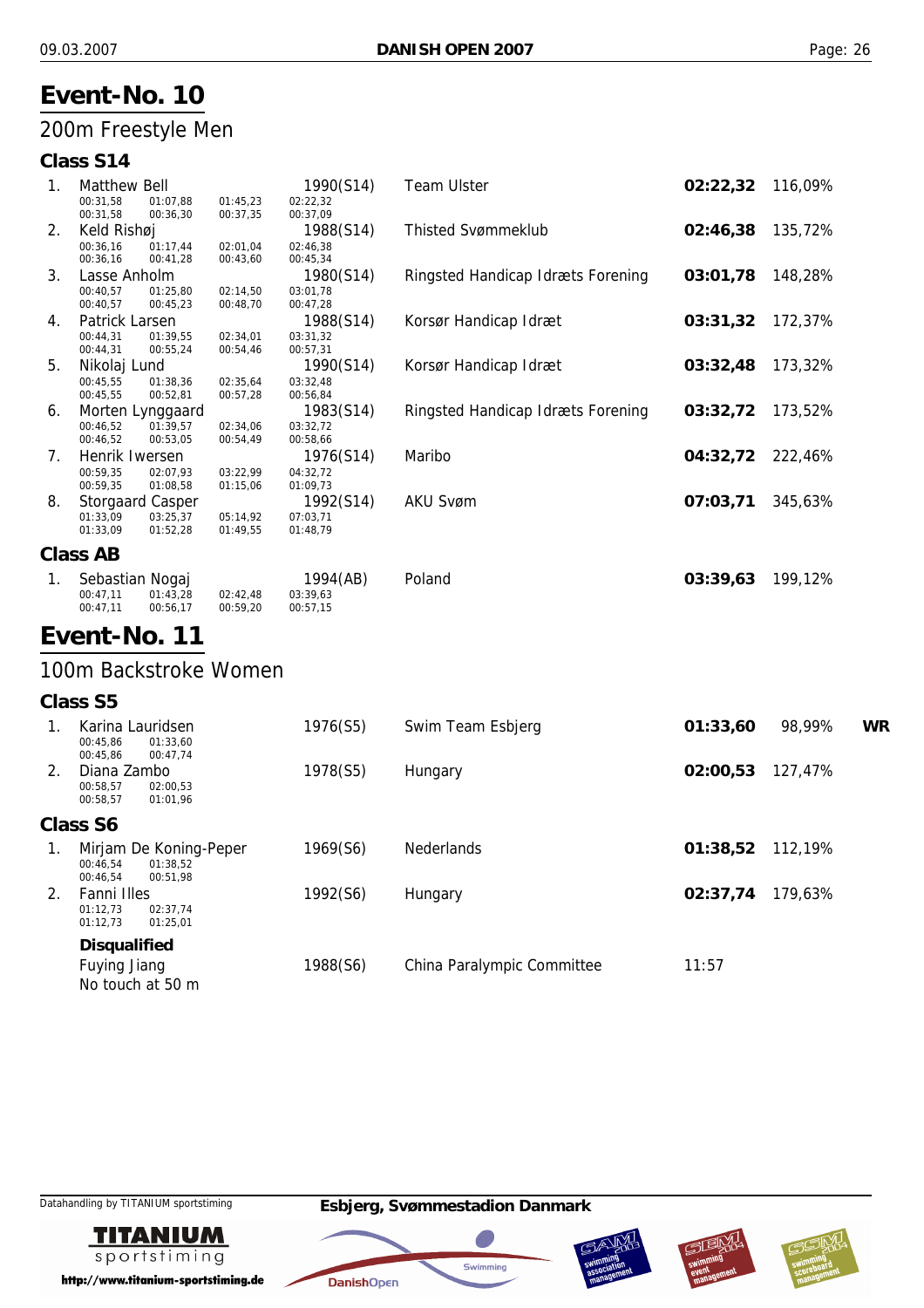## 100m Backstroke Women

#### **Class S7**

| 1. | Kirsten Bruhn<br>00:40.99<br>01:25,74<br>00:40,99<br>00:44,75               | 1969(S7) | Germany                           | 01:25,74 | 100,21% |
|----|-----------------------------------------------------------------------------|----------|-----------------------------------|----------|---------|
| 2. | Verena Schott<br>00:49,06<br>01:39,46<br>00:49,06<br>00:50,40               | 1989(S7) | Germany                           | 01:39,46 | 116,24% |
| 3. | Dorottya Baka<br>00:51,02<br>01:45,88<br>00:51,02<br>00:54,86               | 1901(S7) | Hungary                           | 01:45,88 | 123,74% |
| 4. | Anastasia Sklyarova<br>01:12,73<br>02:37,74<br>01:12,73<br>01:25,01         | 1989(S7) | <b>Taganrog Sport</b>             | 02:37,74 | 184,36% |
|    | <b>Class S8</b>                                                             |          |                                   |          |         |
| 1. | Weiyuan Lu<br>00:42,75<br>01:26,30<br>00:42,75<br>00:43,55                  | 1990(S8) | China Paralympic Committee        | 01:26,30 | 109,79% |
| 2. | Xiaogin Jin<br>00:42,08<br>01:28,72<br>00:42,08<br>00:46,64                 | 1991(S8) | China Paralympic Committee        | 01:28,72 | 112,87% |
| 3. | Heidi Andreassen<br>00:43,09<br>01:29,00<br>00:43,09<br>00:45,91            | 1985(S8) | ISB - Faroe Islands               | 01:29,00 | 113,23% |
| 4. | Stefanie Weinberg<br>00:43,20<br>01:30,03<br>00:43,20<br>00:46,83           | 1991(S8) | Germany                           | 01:30,03 | 114,54% |
| 5. | Min Xiao<br>00:43,18<br>01:31,03<br>00:43,18<br>00:47,85                    | 1987(S8) | China Paralympic Committee        | 01:31,03 | 115,81% |
| 6. | Annika Geller<br>01:08,87<br>02:27,47<br>01:08,87<br>01:18,60               | 1993(S8) | Germany                           | 02:27,47 | 187,62% |
| 7. | Kathrine Stuhr<br>01:11,82<br>02:27,87<br>01:11,82<br>01:16,05              | 1992(S8) | Abybro Svømeclub                  | 02:27,87 | 188,12% |
|    | Was withdrawn                                                               |          |                                   |          |         |
|    | Mette Fardrup                                                               | 1987(S8) | Solrød HIF                        |          |         |
|    | Did not start<br>Ellen Breitkreutz                                          | 1994(S8) |                                   |          |         |
|    | <b>Class S9</b>                                                             |          | Germany                           |          |         |
| 1. | <b>Christiane Reppe</b><br>00:38,72<br>01:20,55<br>00:41,83                 | 1987(S9) | Germany                           | 01:20,55 | 115,71% |
| 2. | 00:38,72<br>Lauren Steadman<br>00:40,32<br>01:24,15<br>00:40,32<br>00:43,83 | 1992(S9) | <b>Great Britain</b>              | 01:24,15 | 120,88% |
| 3. | Judit Tarjanyi<br>00:42,68<br>01:27,56<br>00:42,68<br>00:44,88              | 1991(S9) | Hungary                           | 01:27,56 | 125,78% |
| 4. | Elizabeth Simpkin<br>00:42,65<br>01:27,89<br>00:42,65<br>00:45,24           | 1994(S9) | <b>Great Britain</b>              | 01:27,89 | 126,26% |
| 5. | Lauren Smith<br>00:46,08<br>01:33,74<br>00:46,08<br>00:47,66                | 1993(S9) | <b>Great Britain</b>              | 01:33,74 | 134,66% |
| 6. | Maria Lassen<br>00:45,81<br>01:34,04<br>00:45,81<br>00:48,23                | 1994(S9) | Ringsted Handicap Idræts Forening | 01:34,04 | 135,09% |
| 7. | Jo-Jo Cranfield<br>00:47,88<br>01:36,47                                     | 1993(S9) | <b>Great Britain</b>              | 01:36,47 | 138,58% |

Datahandling by TITANIUM sportstiming **Esbjerg, Svømmestadion Danmark**

**DanishOpen** 

4



00:48,59

00:47,88

http://www.titanium-sportstiming.de





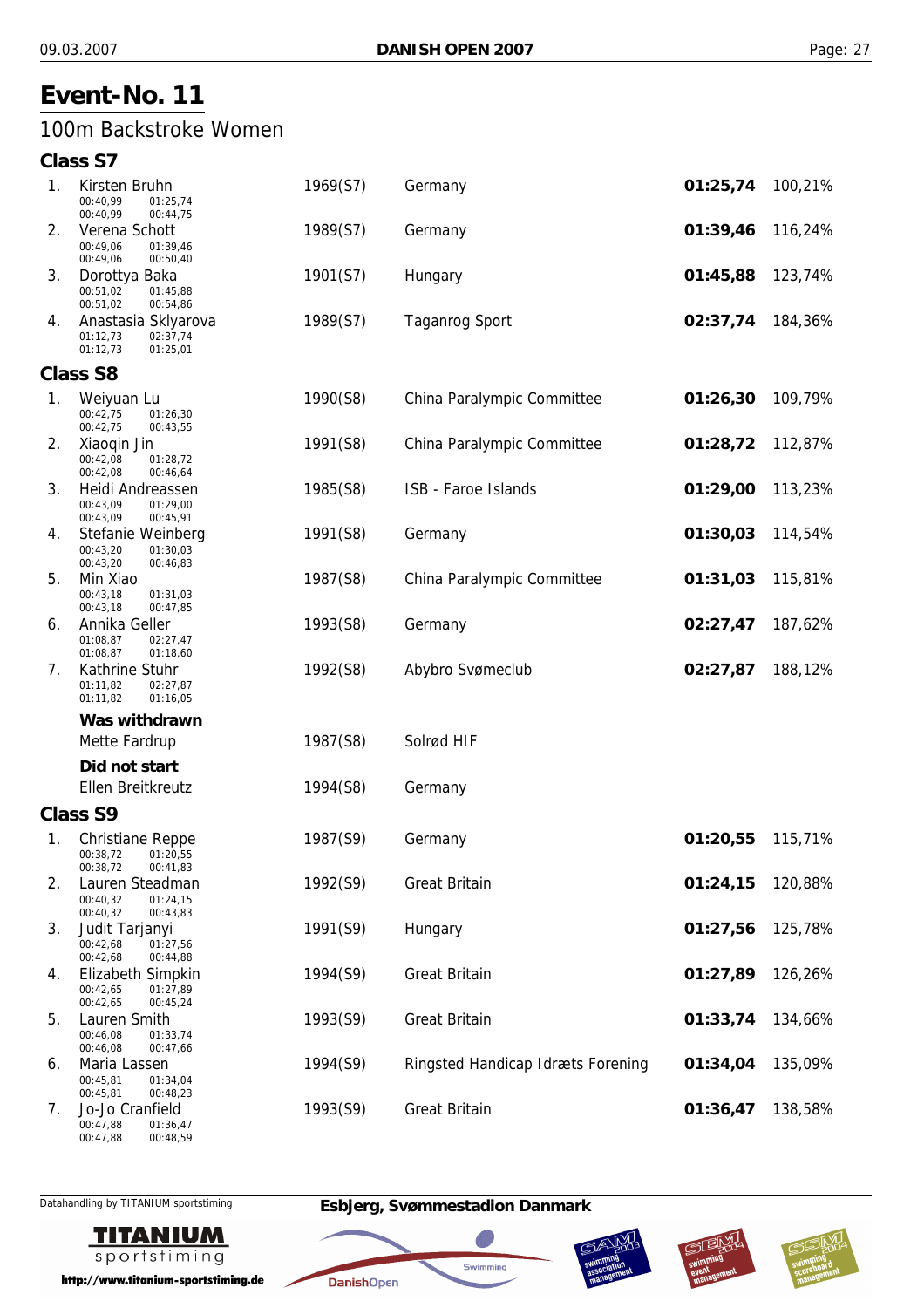## 100m Backstroke Women

|    | <b>Class S10</b>                                                      |           |                                   |          |         |
|----|-----------------------------------------------------------------------|-----------|-----------------------------------|----------|---------|
| 1. | Katarzyna Pawlik<br>00:40,30<br>01:22,63<br>00:40,30<br>00:42,33      | 1989(S10) | Poland                            | 01:22,63 | 114,36% |
| 2. | Ania Omielan<br>00:42,45<br>01:27,47<br>00:42,45<br>00:45,02          | 1993(S10) | Poland                            | 01:27,47 | 121,06% |
|    | Class S12                                                             |           |                                   |          |         |
| 1. | Rui Cong<br>00:44,50<br>01:27,06<br>00:44,50<br>00:42,56              | 1984(S12) | China Paralympic Committee        | 01:27,06 | 126,37% |
|    | Was withdrawn                                                         |           |                                   |          |         |
|    | Hongyan Zhu                                                           | 1976(S12) | China Paralympic Committee        |          |         |
|    | Class S14                                                             |           |                                   |          |         |
| 1. | Louise Pedersen<br>00:46,64<br>01:37,44<br>00:46,64<br>00:50,80       | 1987(S14) | Brøndby                           | 01:37,44 | 139,67% |
| 2. | Sofie Nielsen<br>00:58,20<br>02:04,58<br>00:58,20<br>01:06,38         | 1983(S14) | Ringsted Handicap Idræts Forening | 02:04,58 | 178,58% |
| 3. | Tanja Bendt<br>01:08,87<br>02:27,47<br>01:08,87<br>01:18,60           | 1987(S14) | Allerød Svømmeklub                | 02:27,47 | 211,39% |
| 4. | Dorte Nielsen<br>01:46,02<br>03:42,91<br>01:46,02<br>01:56,89         | 1971(S14) | <b>AKU Svøm</b>                   | 03:42,91 | 319,53% |
|    | <b>Class AB</b>                                                       |           |                                   |          |         |
| 1. | Han Zhang<br>01:46,02<br>03:42,91<br>01:56,89<br>01:46,02             | 1988(AB)  | China Paralympic Committee        | 03:42,91 | 352,98% |
|    | Event-No. 12                                                          |           |                                   |          |         |
|    | 100m Backstroke Men                                                   |           |                                   |          |         |
|    | <b>Class S5</b>                                                       |           |                                   |          |         |
| 1. | Zsolt Vereckei<br>00:47,45<br>01:37,64<br>00:47,45<br>00:50,19        | 1977(S5)  | Hungary                           | 01:37,64 | 102,80% |
|    | <b>Class S6</b>                                                       |           |                                   |          |         |
| 1. | Mateusz Michalski<br>00:38,90<br>01:20,41<br>00:38,90<br>00:41,51     | 1988(S6)  | Poland                            | 01:20,41 | 108,67% |
| 2. | <b>Swen Michaelis</b><br>00:42,09<br>01:27,47<br>00:42,09<br>00:45,38 | 1981(S6)  | Germany                           | 01:27,47 | 118,21% |
| 3. | Adam Maciejewski                                                      | 1989(S6)  | Poland                            | 02:11,29 | 177,44% |

01:01,69 01:01,69 02:11,29 01:09,60

Datahandling by TITANIUM sportstiming **Esbjerg, Svømmestadion Danmark**



http://www.titanium-sportstiming.de







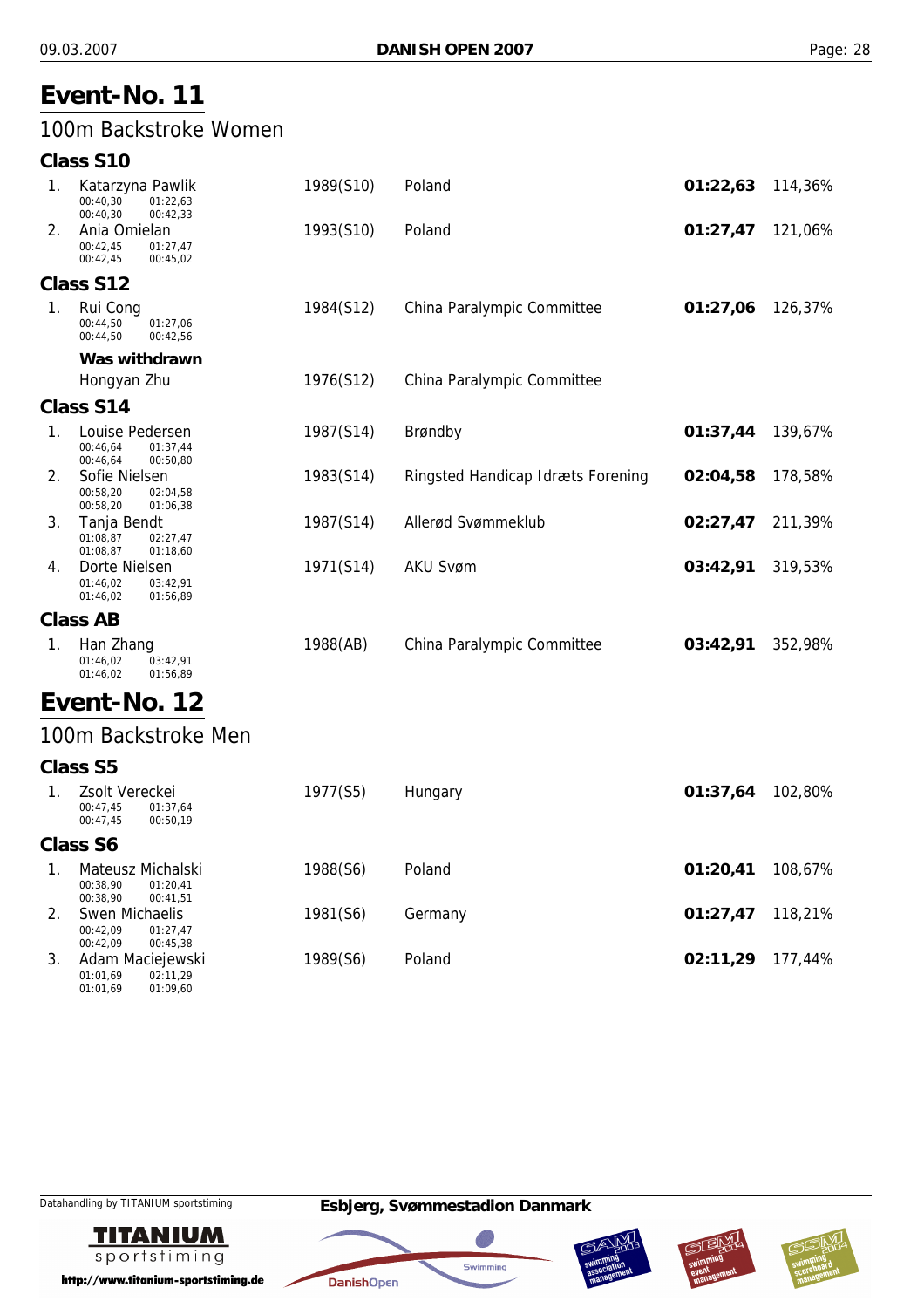#### 100m Backstroke Men

#### **Class S6**

|    | Was withdrawn                                                       |           |                                        |          |         |
|----|---------------------------------------------------------------------|-----------|----------------------------------------|----------|---------|
|    | Yuan Tang                                                           | 1983(S6)  | China Paralympic Committee             |          |         |
|    | <b>Class S7</b>                                                     |           |                                        |          |         |
| 1. | Nan Gao<br>00:40,60<br>01:21,65<br>00:40,60<br>00:41,05             | 1989(S7)  | China Paralympic Committee             | 01:21,65 | 108,56% |
| 2. | Sam Bradley<br>00:46,61<br>01:32,85<br>00:46,61<br>00:46,24         | 1993(S7)  | <b>Great Britain</b>                   | 01:32,85 | 123,45% |
| 3. | Thomas Grimm<br>00:48.98<br>01:42,63<br>00:48,98<br>00:53,65        | 1973(S7)  | Germany                                | 01:42,63 | 136,45% |
|    | <b>Class S8</b>                                                     |           |                                        |          |         |
| 1. | Gert-Jan Schep<br>00:36,71<br>01:15,75<br>00:36,71<br>00:39,04      | 1986(S8)  | Nederlands                             | 01:15,75 | 109,33% |
| 2. | Mikkel Asmussen<br>01:46,25<br>00:51,71<br>00:51,71<br>00:54,54     | 1993(S8)  | Swim Team Esbjerg                      | 01:46,25 | 153,36% |
| 3. | <b>Martin Eibye</b><br>01:27,24<br>02:56,02<br>01:27,24<br>01:28,78 | 1991(S8)  | <b>Odense Handicap Idræts Forening</b> | 02:56,02 | 254,07% |
|    | <b>Class S9</b>                                                     |           |                                        |          |         |
| 1. | Jan Miroslaw<br>00:35,97<br>01:12,35<br>00:35,97<br>00:36,38        | 1973(S9)  | Germany                                | 01:12,35 | 113,20% |
| 2. | Sean Fraser<br>00:35,84<br>01:14,03<br>00:35,84<br>00:38,19         | 1990(S9)  | <b>Great Britain</b>                   | 01:14,03 | 115,83% |
| 3. | <b>Tamas Sors</b><br>00:36,93<br>01:16,69<br>00:36,93<br>00:39,76   | 1991(S9)  | Hungary                                | 01:16,69 | 119,99% |
| 4. | Daniel Schäfer<br>00:39,81<br>01:22,42<br>00:39,81<br>00:42,61      | 1991(S9)  | Germany                                | 01:22,42 | 128,96% |
| 5. | Einar Niin<br>00:41,35<br>01:27,24<br>00:41,35<br>00:45,89          | 1991(S9)  | <b>SK Meduus</b>                       | 01:27,24 | 136,50% |
|    | <b>Class S10</b>                                                    |           |                                        |          |         |
| 1. | Kardo Ploomipuu<br>00:31,52<br>01:04,00<br>00:31,52<br>00:32,48     | 1988(S10) | <b>SK Meduus</b>                       | 01:04,00 | 103,98% |
| 2. | Lucas Ludwig<br>01:07,88<br>00:32,86<br>00:32,86<br>00:35,02        | 1989(S10) | Germany                                | 01:07,88 | 110,28% |
| 3. | Christoph Weber<br>00:37,68<br>01:17,99<br>00:37,68<br>00:40,31     | 1987(S10) | Germany                                | 01:17,99 | 126,70% |
|    | Class S13                                                           |           |                                        |          |         |
| 1. | Daniel Simon<br>00:33,99<br>01:10,51<br>00:33,99<br>00:36,52        | 1988(S13) | Germany                                | 01:10,51 | 114,05% |
| 2. | Michel Tielbeke<br>01:11,35<br>00:35,11<br>00:35,11<br>00:36,24     | 1981(S13) | Nederlands                             | 01:11,35 | 115,41% |



http://www.titanium-sportstiming.de







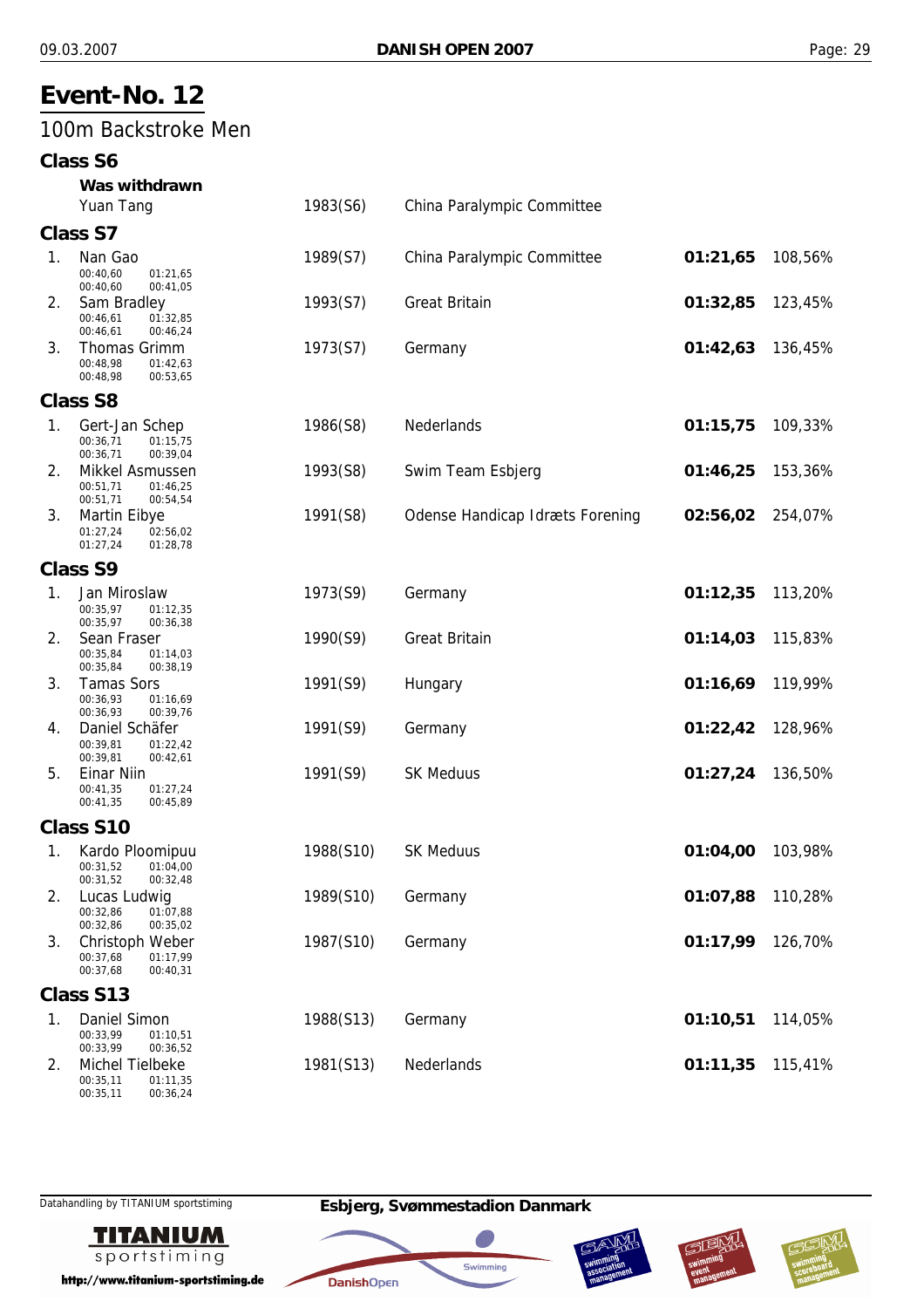#### 100m Backstroke Men

#### **Class S14**

| 1. | <b>Matthew Bell</b><br>00:38,87<br>01:20,52<br>00:38,87<br>00:41,65  | 1990(S14) | <b>Team Ulster</b>                     | 01:20,52 | 126,20% |
|----|----------------------------------------------------------------------|-----------|----------------------------------------|----------|---------|
| 2. | Christian Walvik<br>00:37,85<br>01:20,82<br>00:37,85<br>00:42,97     | 1987(S14) | Norway                                 | 01:20,82 | 126,67% |
| 3. | Nis Pinnerup<br>00:47,05<br>01:38,46<br>00:47,05<br>00:51,41         | 1991(S14) | Viborg Handicap Idræts Forening        | 01:38,46 | 154,32% |
| 4. | Lasse Anholm<br>00:48,27<br>01:38,57<br>00:48,27<br>00:50,30         | 1980(S14) | Ringsted Handicap Idræts Forening      | 01:38,57 | 154,49% |
| 5. | Keld Rishøj<br>00:49,33<br>01:41,36<br>00:49,33<br>00:52,03          | 1988(S14) | <b>Thisted Svømmeklub</b>              | 01:41,36 | 158,87% |
| 6. | Nikolaj Lund<br>00:50,10<br>01:43,59<br>00:50,10<br>00:53,49         | 1990(S14) | Korsør Handicap Idræt                  | 01:43,59 | 162,36% |
| 7. | Kasper Pedersen<br>00:51,27<br>01:52,82<br>00:51,27<br>01:01,55      | 1986(S14) | Korsør Handicap Idræt                  | 01:52,82 | 176,83% |
| 8. | Morten Lynggaard<br>00:58,82<br>01:59,61<br>00:58,82<br>01:00,79     | 1983(S14) | Ringsted Handicap Idræts Forening      | 01:59,61 | 187,47% |
| 9. | Henrik Andersen<br>01:05,91<br>02:19,83<br>01:05,91<br>01:13,92      | 1964(S14) | Maribo                                 | 02:19,83 | 219,16% |
|    | 10. Patrick Larsen<br>01:08,24<br>02:21,94<br>01:08,24<br>01:13,70   | 1988(S14) | Korsør Handicap Idræt                  | 02:21,94 | 222,47% |
|    | 11. Michael Reynolds<br>01:06,68<br>02:30,11<br>01:06,68<br>01:23,43 | 1986(S14) | Ringsted Handicap Idræts Forening      | 02:30,11 | 235,28% |
|    | <b>Disqualified</b>                                                  |           |                                        |          |         |
|    | Ragnvaldur Jensen<br>Finish on front in backstroke                   | 1989(S14) | ISB - Faroe Islands                    | 12:14    |         |
|    | Jonas Nibe Klit<br>Finish on breast at back finish                   | 1994(S14) | <b>Odense Handicap Idræts Forening</b> | 12:08    |         |
|    | <b>Class AB</b>                                                      |           |                                        |          |         |
| 1. | Sebastian Matczak<br>00:36,89<br>01:15,60<br>00:36,89<br>00:38,71    | 1991(AB)  | Poland                                 | 01:15,60 | 133,42% |
| 2. | Kamil Orwat<br>00:40,43<br>01:24,03<br>00:40,43<br>00:43,60          | 1988(AB)  | Poland                                 | 01:24,03 | 148,30% |
| 3. | Pawel Szczerkowski<br>00:56,80<br>01:52,86<br>00:56,80<br>00:56,06   | 1992(AB)  | Poland                                 | 01:52,86 | 199,18% |
| 4. | Zielinski Kamil<br>00:54,82<br>01:57,93<br>00:54,82<br>01:03,11      | 1992(AB)  | Poland                                 | 01:57,93 | 208,13% |
|    | $\sim$ $+$ $N1$<br>- 12                                              |           |                                        |          |         |

# **Event-No. 13**

# 50m Butterfly Women

#### **Class S5**

| 1. Diana Zambo | 1978(S5) Hungary   | 00:53,31 131,40% |  |
|----------------|--------------------|------------------|--|
| 2. Theresa Goh | 1987(S5) Singapore | 01:00,42 148,92% |  |



http://www.titanium-sportstiming.de



**DanishOpen** 

Swimming





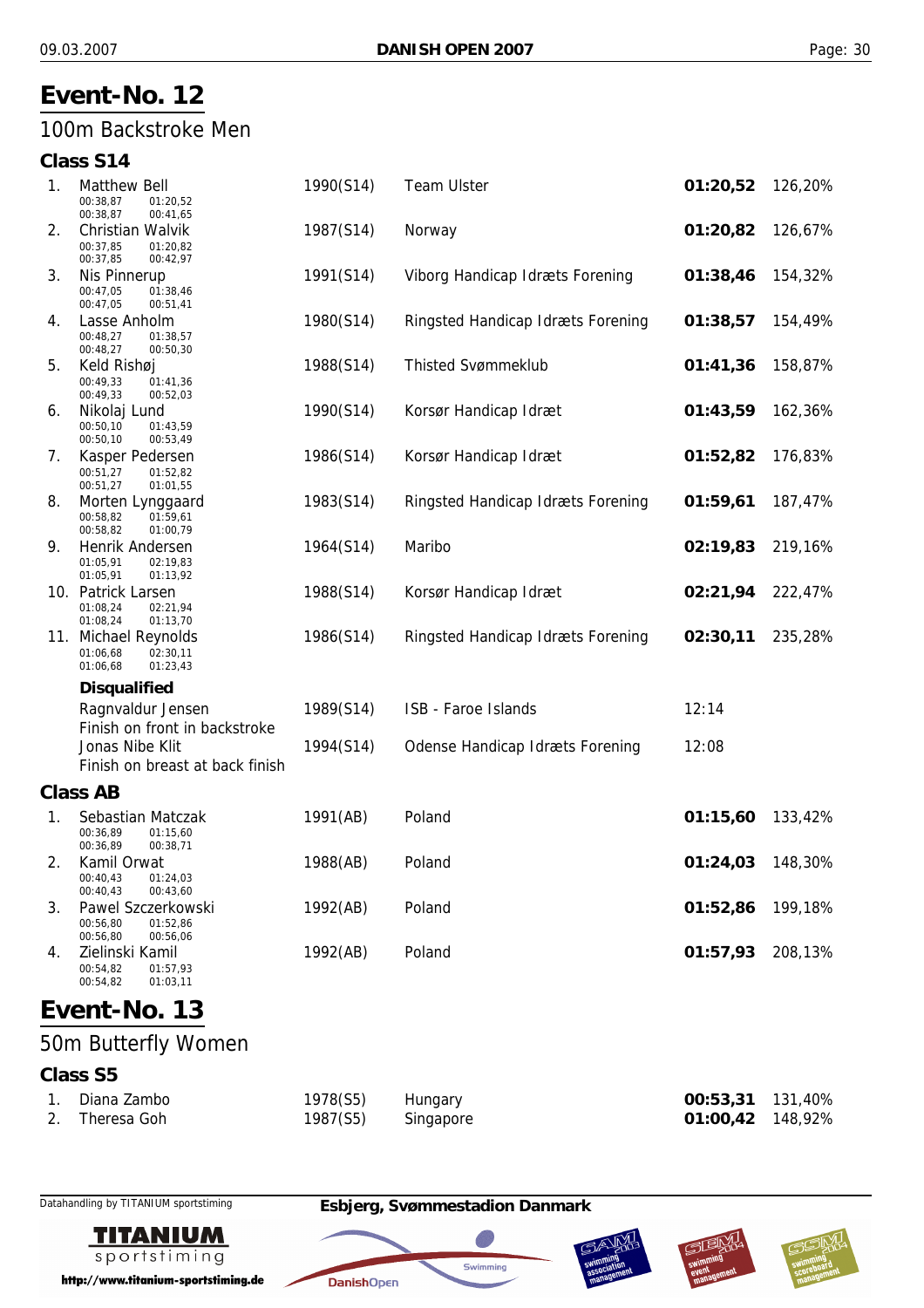## 50m Butterfly Women

#### **Class S6**

| 1.<br>2.<br>3.       | <b>Fuying Jiang</b><br>Maria Götze<br>Fanni Illes                       | 1988(S6)<br>1980(S6)<br>1992(S6)                 | China Paralympic Committee<br>Germany<br>Hungary                                          | 00:39,81<br>00:47,49<br>01:00,28             | 103,10%<br>122,99%<br>156,12%            |           |
|----------------------|-------------------------------------------------------------------------|--------------------------------------------------|-------------------------------------------------------------------------------------------|----------------------------------------------|------------------------------------------|-----------|
|                      | <b>Disqualified</b><br>Natallia Shavel<br>Arms was not over water.      | 1973(S6)                                         | <b>Belarus</b>                                                                            | 12:25                                        |                                          |           |
|                      | <b>Class S7</b>                                                         |                                                  |                                                                                           |                                              |                                          |           |
| 1.<br>2.             | Min Huang<br>Lalita Loureiro                                            | 1984(S7)<br>1981(S7)                             | China Paralympic Committee<br>Sweden                                                      | 00:36,84<br>00:40,47                         | 99,97%<br>109,82%                        | <b>WR</b> |
|                      | <b>Class S8</b>                                                         |                                                  |                                                                                           |                                              |                                          |           |
| 1.<br>2.<br>3.<br>4. | Shengnan Jiang<br>Min Xiao<br>Heidi Andreassen<br><b>Emelie Nilsson</b> | 1991(S8)<br>1987(S8)<br>1985(S8)<br>1990(S8)     | China Paralympic Committee<br>China Paralympic Committee<br>ISB - Faroe Islands<br>Sweden | 00:35,17<br>00:36,53<br>00:37,35<br>00:51,83 | 101,20%<br>105,12%<br>107,48%<br>149,15% |           |
|                      | <b>Class S9</b>                                                         |                                                  |                                                                                           |                                              |                                          |           |
| 1.<br>2.<br>3.       | Judit Tarjanyi<br>Elizabeth Simpkin<br>Mirjam Lange                     | 1991(S9)<br>1994(S9)<br>1989(S9)                 | Hungary<br><b>Great Britain</b><br>Germany                                                | 00:38,07<br>00:40,01<br>00:40,88             | 113,10%<br>118,86%<br>121,44%            |           |
|                      | <b>Class S10</b>                                                        |                                                  |                                                                                           |                                              |                                          |           |
| $\mathbf{1}$ .       | Marta Malecka                                                           | 1991(S10)                                        | Poland                                                                                    | 00:38,91                                     | 118,12%                                  |           |
|                      | Class S14                                                               |                                                  |                                                                                           |                                              |                                          |           |
| 1.<br>2.<br>3.<br>4. | Hanne Farestveit<br>Apolonia Justesen<br>Nadja Joy<br>Eva Hansen        | 1993(S14)<br>1985(S14)<br>1987(S14)<br>1980(S14) | Norway<br>ISB - Faroe Islands<br>Korsør Handicap Idræt<br>Korsør Handicap Idræt           | 00:44,10<br>00:45,15<br>00:47,75<br>01:15,53 | 142,02%<br>145,41%<br>153,78%<br>243,25% |           |
|                      | <b>Class AB</b>                                                         |                                                  |                                                                                           |                                              |                                          |           |
| 1.                   | Han Zhang                                                               | 1988(AB)                                         | China Paralympic Committee                                                                | 00:48,51                                     | 179,00%                                  |           |
|                      | Event-No. 14                                                            |                                                  |                                                                                           |                                              |                                          |           |
|                      | 50m Butterfly Men                                                       |                                                  |                                                                                           |                                              |                                          |           |
|                      | Class S4                                                                |                                                  |                                                                                           |                                              |                                          |           |
|                      | <b>Disqualified</b><br>Mickael Fredriksson<br>Falsestart                | 1990(S4)                                         | Sweden                                                                                    | 12:29                                        |                                          |           |
|                      | <b>Class S5</b>                                                         |                                                  |                                                                                           |                                              |                                          |           |
| 1.<br>2.             | Junquan He<br>Jens Nilsson                                              | 1970(S5)<br>1990(S5)                             | China Paralympic Committee<br>Sweden                                                      | 00:39,56<br>01:05,09                         | 107,88%<br>177,50%                       |           |

**TITANIUM** sportstiming

http://www.titanium-sportstiming.de







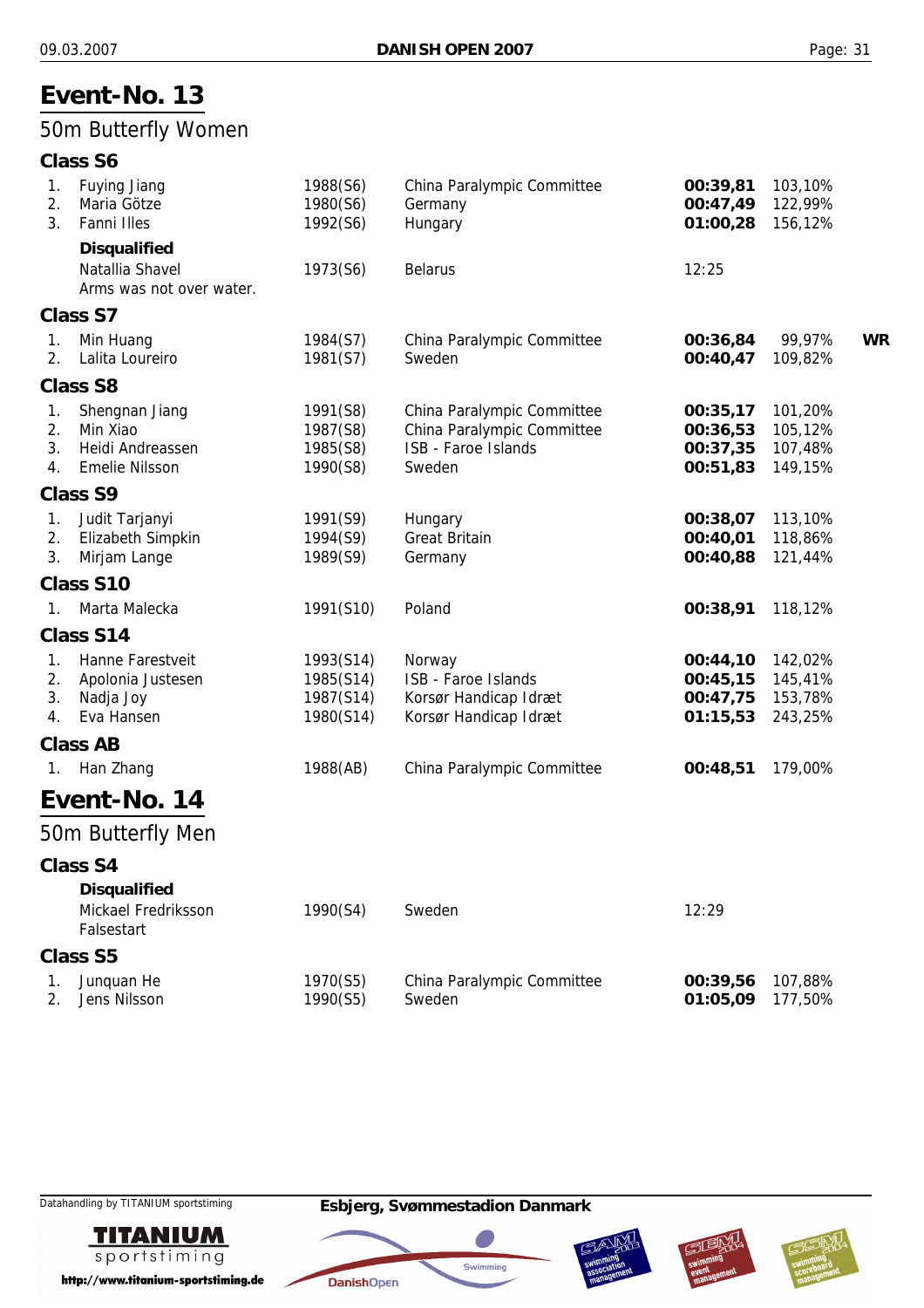#### **Event-No. 14** 50m Butterfly Men **Class S5** *Did not start* Ervin Kovacs 1978(S5) Hungary **Class S6** 1. Peng Li 1986(S6) China Paralympic Committee **00:33,09** 101,90% 2. Mateusz Michalski 1988(S6) Poland **00:35,67** 109,85% *Disqualified* Konrad Krauze **1989(S6)** Poland 12:29 Arms was not over the water. *Was withdrawn* Yuan Tang 1983(S6) China Paralympic Committee **Class S7** 1. Rong Tian 1987(S7) China Paralympic Committee **00:31,68** 101,14% 2. Janos Becsey 1968(S7) Hungary **00:39,91** 127,42% **Class S8** 1. Ferenc Csuri 1987(S8) Hungary **00:32,13** 107,60% *Did not start* Nikolai Willig 1990(S8) Germany **Class S9** 1. Tamas Sors 1991(S9) Hungary **00:29,48** 102,29% 2. Jonas Martens 1983(S9) Belgian Paralympic Committee **00:31,27** 108,50% 3. Thomas Brown 1990(S9) Great Britain **00:31,74** 110,13% 4. Piotr Becki 1983(S9) Poland **00:33,98** 117,90% 5. Kasper Zysek 1994(S9) Swim Team Esbjerg **00:42,94** 148,99% **Class S10** 1. Mike von der Zanden 1987(S10) Nederlands **00:28,55** 105,81% 2. Roy Tobis 1990(S10) Germany **00:28,71** 106,41% 3. Kardo Ploomipuu 1988(S10) SK Meduus **00:28,96** 107,33% 4. Lucas Ludwig 1989(S10) Germany **00:29,11** 107,89% 5. Claus Taudorf 1972(S10) Silkeborg Svømmeklub **00:31,91** 118,27% 6. Jakub Halas 1991(S10) Poland **00:32,04** 118,75% 7. Sam Hynd 1991(S10) Great Britain **00:33,75** 125,09% 8. Lasse W. Andersen 1994(S10) Holbæk Svømmeklub **00:33,93** 125,75% 9. Kenneth Rybjerg 1986(S10) IH Aalborg **00:36,66** 135,87% **Class S12** 1. Raman Makarau 1984(S12) Belarus **00:27,84** 101,23% 2. Yury Rudzenok 1981(S12) Belarus **00:30,33** 110,29% **Class S13** 1. Daniel Clausner 1985(S13) Germany **00:28,38** 103,80% 2. Dzmitry Salei 1989(S13) Belarus **00:29,57** 108,15% 3. Daniel Simon 1988(S13) Germany **00:29,60** 108,26%

4. Uladimir Izotau 1988(S13) Belarus **00:31,01** 113,42%

Datahandling by TITANIUM sportstiming **Esbjerg, Svømmestadion Danmark**



http://www.titanium-sportstiming.de







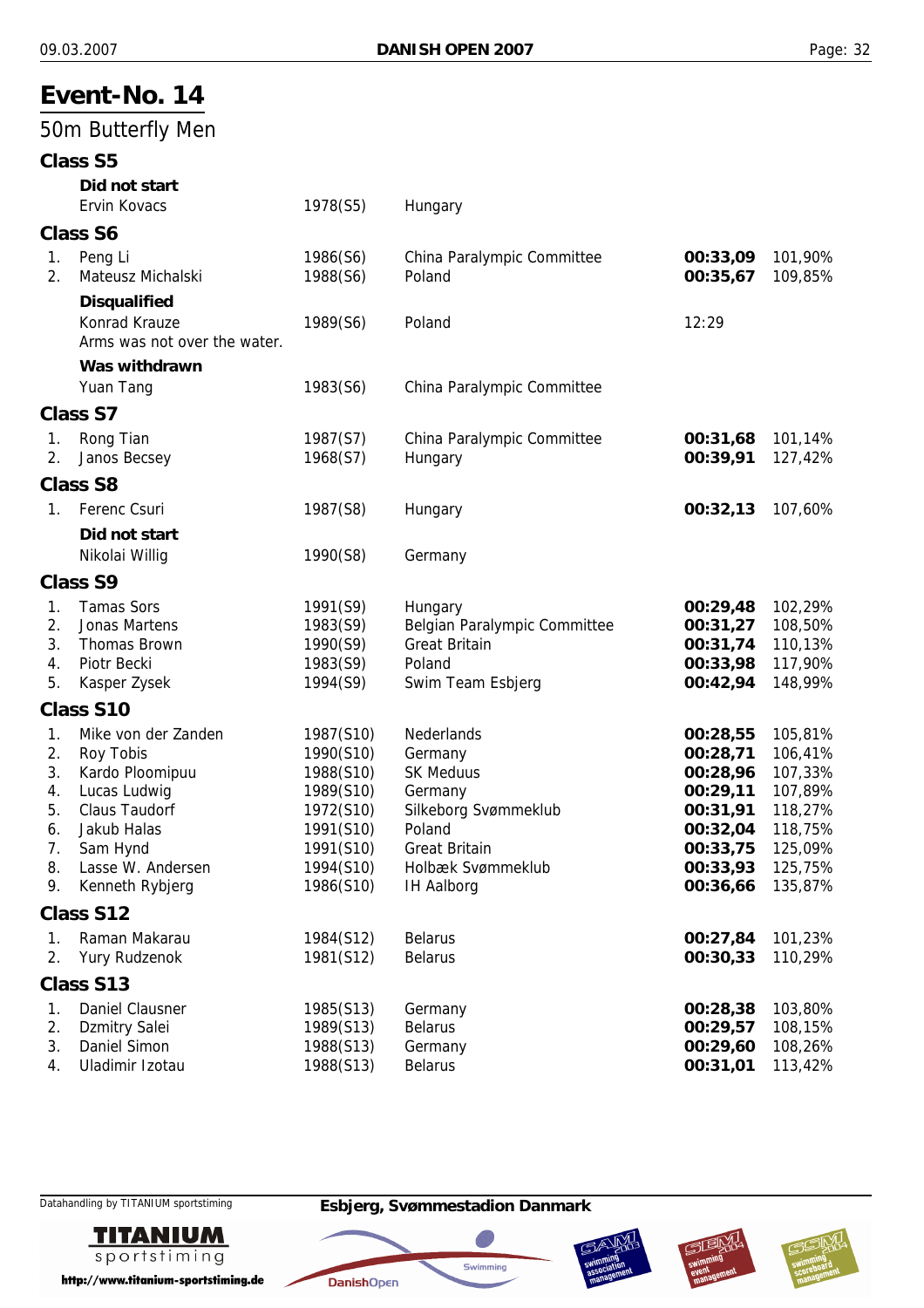## 50m Butterfly Men

#### **Class S14**

|         | <b>Christian Walvik</b>      | 1987(S14) | Norway                            | 00:35,70 | 131,44% |
|---------|------------------------------|-----------|-----------------------------------|----------|---------|
| $2_{-}$ | Lasse Anholm                 | 1980(S14) | Ringsted Handicap Idræts Forening | 00:39,73 | 146,28% |
| 3.      | Keld Rishøj                  | 1988(S14) | <b>Thisted Svømmeklub</b>         | 00:42.43 | 156,22% |
| 4.      | Ole Kann                     | 1987(S14) | Allerød Svømmeklub                | 00:47,61 | 175,29% |
| 5.      | Henrik Andersen              | 1964(S14) | Maribo                            | 01:02,40 | 229,74% |
|         | <b>Disqualified</b>          |           |                                   |          |         |
|         | Rasmus Helbo                 | 1974(S14) | <b>IH Aalborg</b>                 | 12:28    |         |
|         | Arms was not over the water. |           |                                   |          |         |
|         | Was withdrawn                |           |                                   |          |         |
|         | Stean Chrestensen            | 1984(S14) | Allerød Svømmeklub                |          |         |
|         | Class AB                     |           |                                   |          |         |
| 1.      | Zielinski Kamil              | 1992(AB)  | Poland                            | 00:54.69 | 221,41% |
|         |                              |           |                                   |          |         |

End of the 2. Session.

Session end: 12:35 Uhr









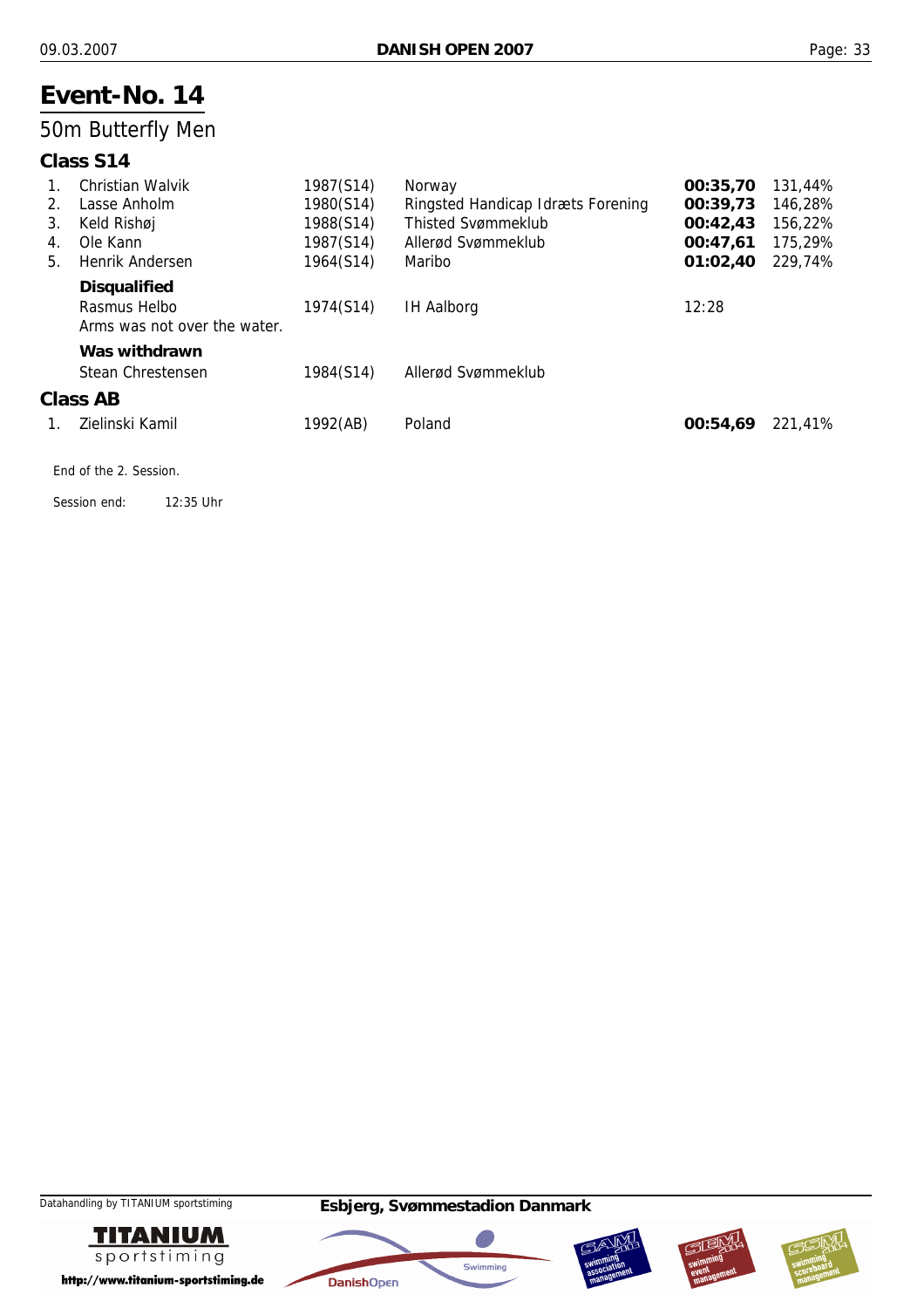## 100m Backstroke Women - CHANGE

#### **Class S8**

| 1. | Weiyuan Lu<br>00:42,75<br>01:26,30<br>00:42,75<br>00:43,55        | 1990(S8) | China Paralympic Committee | 01:26,30 | 109,79% |
|----|-------------------------------------------------------------------|----------|----------------------------|----------|---------|
| 2. | Xiaoqin Jin<br>00:42,08<br>01:28.72<br>00:42,08<br>00:46,64       | 1991(S8) | China Paralympic Committee | 01:28,72 | 112,87% |
| 3. | Heidi Andreassen<br>00:43,09<br>01:29.00<br>00:43,09<br>00:45,91  | 1985(S8) | ISB - Faroe Islands        | 01:29,00 | 113,23% |
| 4. | Stefanie Weinberg<br>00:43.20<br>01:30.03<br>00:43,20<br>00:46,83 | 1991(S8) | Germany                    | 01:30,03 | 114,54% |
| 5. | Min Xiao<br>00:43,18<br>01:31,03<br>00:43,18<br>00:47,85          | 1987(S8) | China Paralympic Committee | 01:31,03 | 115,81% |
| 6. | Annika Geller<br>01:49.51<br>01:49,51                             | 1993(S8) | Germany                    | 01:49,51 | 139,32% |
| 7. | Kathrine Stuhr<br>01:11.82<br>02:27.87<br>01:11,82<br>01:16,05    | 1992(S8) | Abybro Svømeclub           | 02:27,87 | 188,12% |
|    | Was withdrawn                                                     |          |                            |          |         |
|    | Mette Fardrup                                                     | 1987(S8) | Solrød HIF                 |          |         |
|    | Did not start                                                     |          |                            |          |         |
|    | Ellen Breitkreutz                                                 | 1994(S8) | Germany                    |          |         |









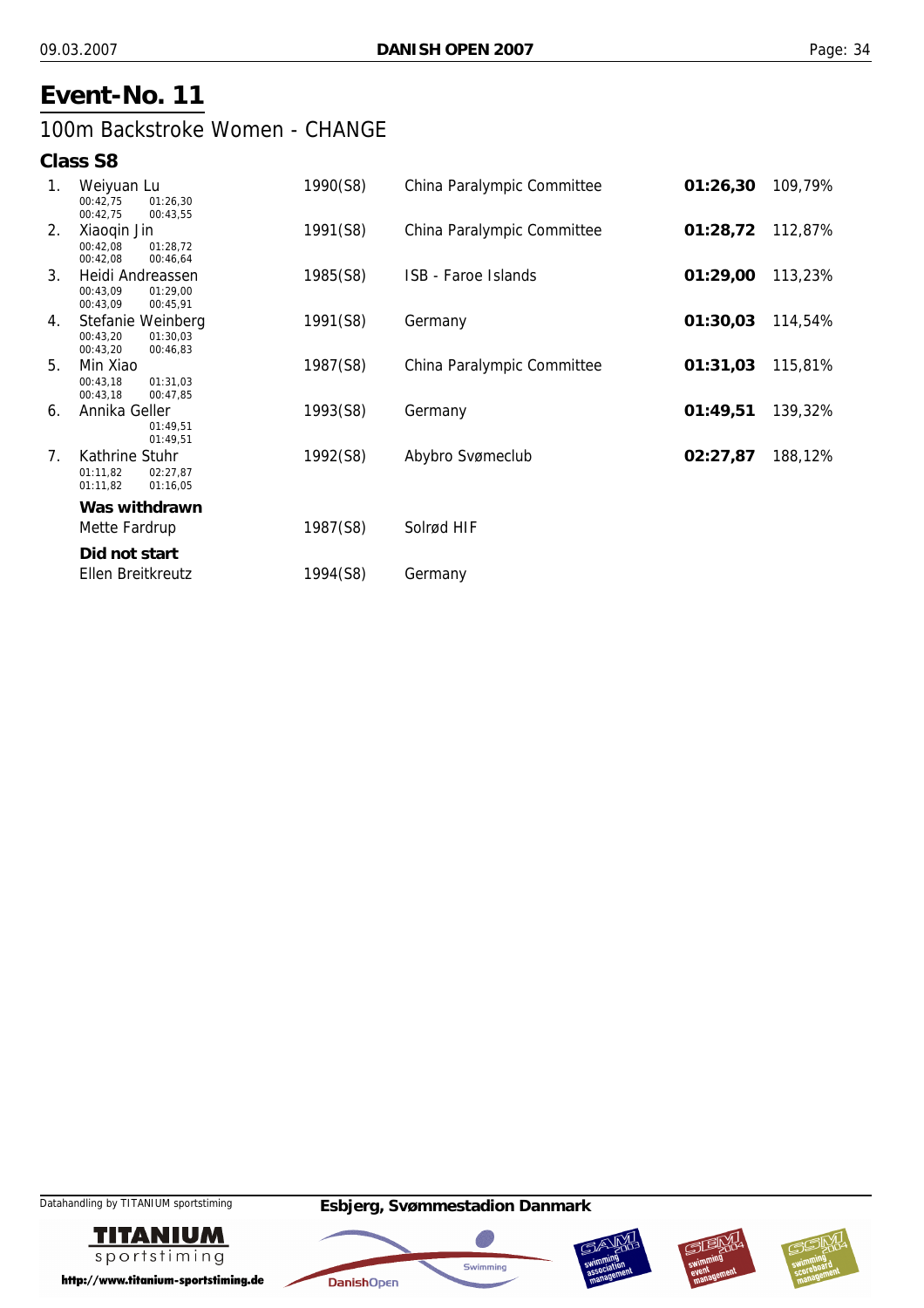| 3. Session: | Saturday, 2007-03-10 |
|-------------|----------------------|
| Beginning:  | 14:00                |
| Warm Up:    | 12:30-13:50          |

## 50m Backstroke Women

#### **Class S5**

| 1. | Karina Lauridsen       | 1976(S5)  | Swim Team Esbjerg                 | 00:44,80 | 109,69% |
|----|------------------------|-----------|-----------------------------------|----------|---------|
| 2. | Lisette Teunissen      | 1986(S5)  | Nederlands                        | 00:51,50 | 126,10% |
| 3. | Diana Zambo            | 1978(S5)  | Hungary                           | 00:57,73 | 141,35% |
| 4. | Katalin Engelhardt     | 1971(S5)  | Hungary                           | 01:06,06 | 161,75% |
|    | <b>Class S6</b>        |           |                                   |          |         |
| 1. | Mirjam De Koning-Peper | 1969(S6)  | Nederlands                        | 00:47,71 | 105,83% |
| 2. | Fanni Illes            | 1992(S6)  | Hungary                           | 00:51,66 | 114,59% |
|    | <b>Class S7</b>        |           |                                   |          |         |
| 1. | Kirsten Bruhn          | 1969(S7)  | Germany                           | 00:41,18 | 103,31% |
| 2. | Verena Schott          | 1989(S7)  | Germany                           | 00:46,74 | 117,26% |
| 3. | Dorottya Baka          | 1901(S7)  | Hungary                           | 00:49,85 | 125,06% |
| 4. | Lijun Xue              | 1989(S7)  | China Paralympic Committee        | 00:54,57 | 136,90% |
| 5. | Gitta Raczko           | 1975(S7)  | Hungary                           | 00:59,39 | 148,99% |
| 6. | Rui Liang              | 1994(S7)  | China Paralympic Committee        | 01:01,47 | 154,21% |
|    | Did not start          |           |                                   |          |         |
|    | Anastasia Sklyarova    | 1989(S7)  | <b>Taganrog Sport</b>             |          |         |
|    | <b>Class S8</b>        |           |                                   |          |         |
| 1. | Min Xiao               | 1987(S8)  | China Paralympic Committee        | 00:41,75 | 106,99% |
| 2. | Stefanie Weinberg      | 1991(S8)  | Germany                           | 00:43,30 | 110,96% |
| 3. | Annika Geller          | 1993(S8)  | Germany                           | 00:52,24 | 133,88% |
| 4. | Sandra Blachowicz      | 1993(S8)  | Poland                            | 01:05,38 | 167,55% |
| 5. | Kathrine Stuhr         | 1992(S8)  | Abybro Svømeclub                  | 01:11,21 | 182,49% |
| 6. | Cao Song               | 1993(S8)  | China Paralympic Committee        | 01:13,59 | 188,59% |
|    | Did not start          |           |                                   |          |         |
|    | Ellen Breitkreutz      | 1994(S8)  | Germany                           |          |         |
|    | <b>Class S9</b>        |           |                                   |          |         |
| 1. | Lauren Steadman        | 1992(S9)  | <b>Great Britain</b>              | 00:38,68 | 113,96% |
| 2. | Judit Tarjanyi         | 1991(S9)  | Hungary                           | 00:40,15 | 118,29% |
| 3. | Elizabeth Simpkin      | 1994(S9)  | <b>Great Britain</b>              | 00:41,96 | 123,62% |
| 4. | Maria Lassen           | 1994(S9)  | Ringsted Handicap Idræts Forening | 00:42,70 | 125,81% |
| 5. | Lauren Smith           | 1993(S9)  | <b>Great Britain</b>              | 00:43,85 | 129,19% |
| 6. | Monika Zmijewska       | 1991(S9)  | <b>KSN Warsaw</b>                 | 00:46,24 | 136,24% |
|    | Class S11              |           |                                   |          |         |
| 1. | <b>Chantal Cavin</b>   | 1978(S11) | <b>Swiss Swimming Team</b>        | 00:48,71 | 126,58% |
|    | Class S14              |           |                                   |          |         |
| 1. | Karolien Vanesch       | 1983(S14) | Belgian Paralympic Committee      | 00:43,14 | 132,49% |
| 2. | Louise Pedersen        | 1987(S14) | Brøndby                           | 00:44,30 | 136,05% |
| 3. | Nadja Joy              | 1987(S14) | Korsør Handicap Idræt             | 00:49,06 | 150,67% |
| 4. | Hanne Farestveit       | 1993(S14) | Norway                            | 00:51,99 | 159,67% |
| 5. | Susan Hansen           | 1987(S14) | Maribo                            | 00:55,47 | 170,36% |



http://www.titanium-sportstiming.de

#### Datahandling by TITANIUM sportstiming **Esbjerg, Svømmestadion Danmark**

**DanishOpen** 

40



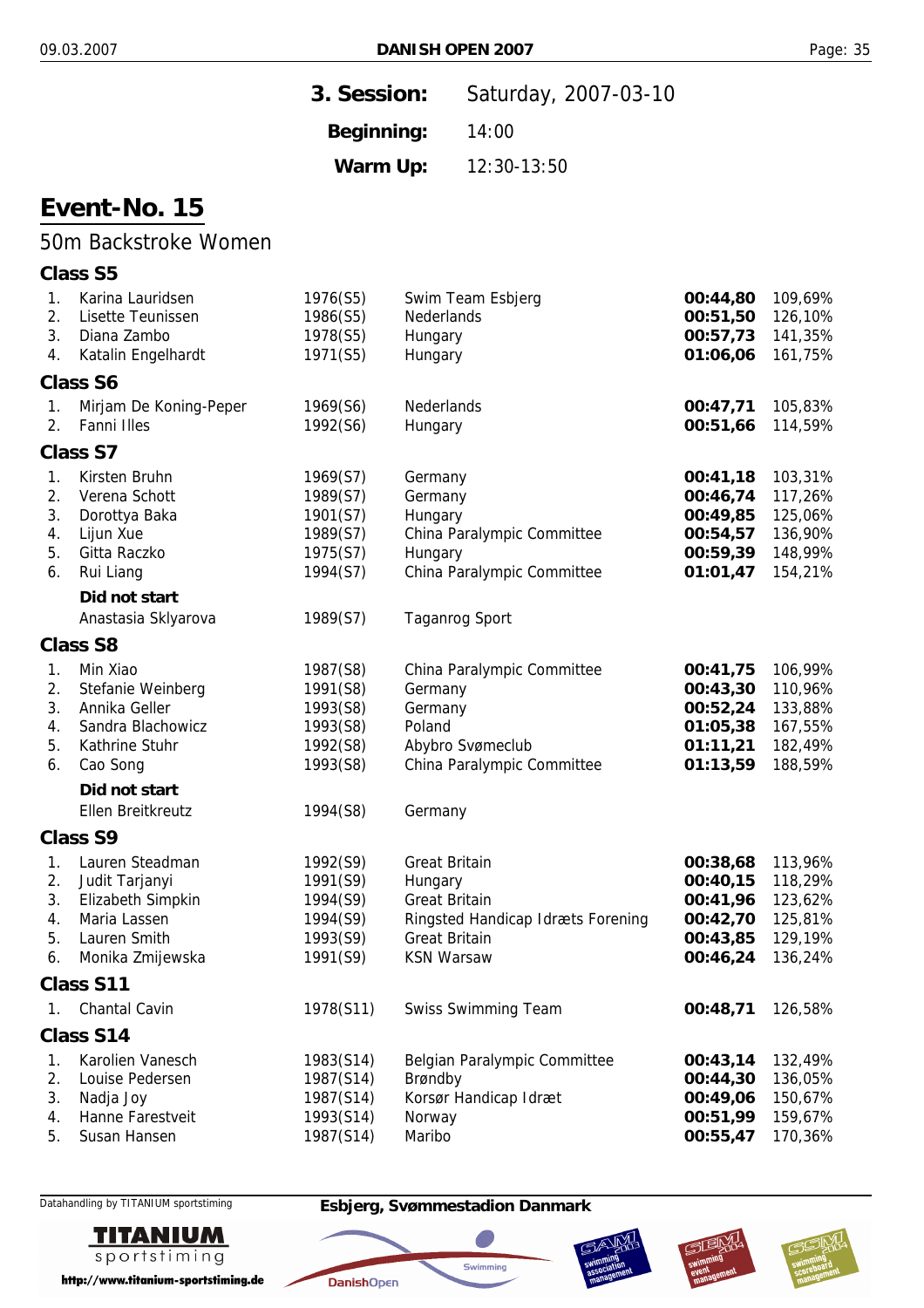## 50m Backstroke Women

#### **Class S14**

| 6.<br>7.       | Tanja Bendt<br>Eva Hansen     | 1987(S14)<br>1980(S14) | Allerød Svømmeklub<br>Korsør Handicap Idræt | 01:07,21<br>01:16,89 | 206,41%<br>236,14% |           |
|----------------|-------------------------------|------------------------|---------------------------------------------|----------------------|--------------------|-----------|
| 8.             | Dorte Nielsen                 | 1971(S14)              | <b>AKU Svøm</b>                             | 01:46,53             | 327,18%            |           |
|                |                               |                        |                                             |                      |                    |           |
|                | <b>Disqualified</b>           |                        |                                             |                      |                    |           |
|                | Sofie Nielsen<br>Wrong stroke | 1983(S14)              | Ringsted Handicap Idræts Forening           | 14:08                |                    |           |
|                |                               |                        |                                             |                      |                    |           |
|                | <b>Class AB</b>               |                        |                                             |                      |                    |           |
| $\mathbf{1}$ . | Ying Zhou                     | 1994(AB)               | China Paralympic Committee                  | 00:51,50             | 171,95%            |           |
|                | Event-No. 16                  |                        |                                             |                      |                    |           |
|                | 50m Backstroke Men            |                        |                                             |                      |                    |           |
|                | <b>Class S3</b>               |                        |                                             |                      |                    |           |
| $1_{\cdot}$    | Michal Jakubowski             | 1979(S3)               | <b>KSN Warsaw</b>                           | 02:09,89             | 260,09%            |           |
|                | <b>Class S4</b>               |                        |                                             |                      |                    |           |
| 1.             | Mickael Fredriksson           | 1990(S4)               | Sweden                                      | 01:08,58             | 151,45%            |           |
| 2.             | Andrzej Dworak                | 1950(S4)               | <b>KSN Warsaw</b>                           | 01:30,05             | 198,87%            |           |
| 3.             | Kaixiang Gu                   | 1991(S4)               | China Paralympic Committee                  | 01:38,78             | 218,15%            |           |
|                | <b>Class S5</b>               |                        |                                             |                      |                    |           |
| 1.             | Junquan He                    | 1970(S5)               | China Paralympic Committee                  | 00:36,36             | 98,93%             | <b>WR</b> |
| 2.             | <b>Ervin Kovacs</b>           | 1978(S5)               | Hungary                                     | 00:42,39             | 115,34%            |           |
| 3.             | Zsolt Vereckei                | 1977(S5)               | Hungary                                     | 00:42,61             | 115,94%            |           |
| 4.             | Michael Schoenemaker          | 1983(S5)               | Nederlands                                  | 01:00,80             | 165,44%            |           |
| 5.             | Jens Nilsson                  | 1990(S5)               | Sweden                                      | 01:02,10             | 168,97%            |           |
| 6.             | Jonas Larsen                  | 1992(S5)               | Taastrup                                    | 01:07,26             | 183,02%            |           |
| 7.             | Dominik Piechota              | 1989(S5)               | Poland                                      | 01:27,68             | 238,58%            |           |
|                | <b>Class S6</b>               |                        |                                             |                      |                    |           |
| 1.             | Mateusz Michalski             | 1988(S6)               | Poland                                      | 00:37,61             | 102,81%            |           |
| 2.             | Adam Maciejewski              | 1989(S6)               | Poland                                      | 00:56,48             | 154,40%            |           |
| 3.             | Mateusz Jozefowski            | 1990(S6)               | Poland                                      | 01:12,73             | 198,82%            |           |
|                | Class S7                      |                        |                                             |                      |                    |           |
| 1.             | Sam Bradley                   | 1993(S7)               | <b>Great Britain</b>                        | 00:43,99             | 123,35%            |           |
| 2.             | Marco Herbst                  | 1989(S7)               | Germany                                     | 00:44,83             | 125,71%            |           |
| 3.             | Janos Becsey                  | 1968(S7)               | Hungary                                     | 00:45,03             | 126,27%            |           |
| 4.             | Marko Ljubanovic              | 1986(S7)               | PVK Budvanska Rivijera                      | 01:01,08             | 171,28%            |           |
|                | <b>Class S8</b>               |                        |                                             |                      |                    |           |
| 1.             | Gert-Jan Schep                | 1986(S8)               | Nederlands                                  | 00:34,96             | 103,76%            |           |
| 2.             | Michal Krol                   | 1989(S8)               | <b>KSN Warsaw</b>                           | 00:49,19             | 146,00%            |           |
| 3.             | Martin Eibye                  | 1991(S8)               | <b>Odense Handicap Idræts Forening</b>      | 01:17,63             | 230,42%            |           |



http://www.titanium-sportstiming.de







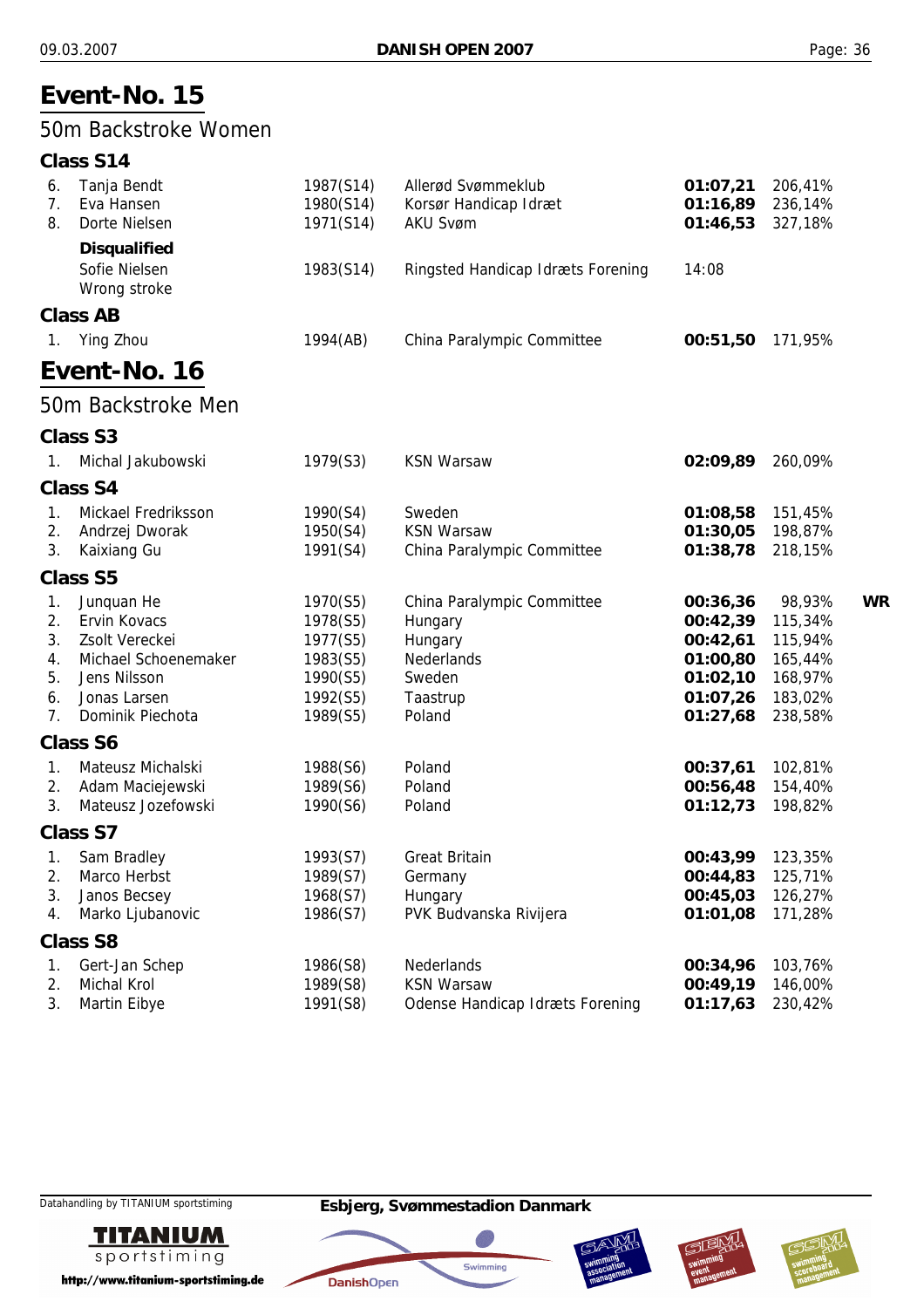### 50m Backstroke Men

|                                                    | <b>Class S8</b>                                                                                                                                                                                                                                                                                        |                                                                                                                                                                       |                                                                                                                                                                                                                                                                                                                                     |                                                                                                                                                       |                                                                                                                                  |
|----------------------------------------------------|--------------------------------------------------------------------------------------------------------------------------------------------------------------------------------------------------------------------------------------------------------------------------------------------------------|-----------------------------------------------------------------------------------------------------------------------------------------------------------------------|-------------------------------------------------------------------------------------------------------------------------------------------------------------------------------------------------------------------------------------------------------------------------------------------------------------------------------------|-------------------------------------------------------------------------------------------------------------------------------------------------------|----------------------------------------------------------------------------------------------------------------------------------|
|                                                    | <b>Disqualified</b><br>Michael Kraft<br>Did not finish on the back                                                                                                                                                                                                                                     | 1990(S8)                                                                                                                                                              | Germany                                                                                                                                                                                                                                                                                                                             | 14:32                                                                                                                                                 |                                                                                                                                  |
|                                                    | <b>Class S9</b>                                                                                                                                                                                                                                                                                        |                                                                                                                                                                       |                                                                                                                                                                                                                                                                                                                                     |                                                                                                                                                       |                                                                                                                                  |
| 1.<br>2.<br>3.<br>4.                               | Jonas Martens<br>Jan Miroslaw<br><b>Tamas Sors</b><br><b>Einar Niin</b><br>Did not start                                                                                                                                                                                                               | 1983(S9)<br>1973(S9)<br>1991(S9)<br>1991(S9)                                                                                                                          | Belgian Paralympic Committee<br>Germany<br>Hungary<br><b>SK Meduus</b>                                                                                                                                                                                                                                                              | 00:32,45<br>00:33,45<br>00:33,99<br>00:38,44                                                                                                          | 107,77%<br>111,09%<br>112,88%<br>127,66%                                                                                         |
|                                                    | Martin Schulz                                                                                                                                                                                                                                                                                          | 1990(S9)                                                                                                                                                              | Germany                                                                                                                                                                                                                                                                                                                             |                                                                                                                                                       |                                                                                                                                  |
|                                                    | Class S10                                                                                                                                                                                                                                                                                              |                                                                                                                                                                       |                                                                                                                                                                                                                                                                                                                                     |                                                                                                                                                       |                                                                                                                                  |
| 1.<br>2.<br>3.<br>4.<br>5.                         | Kardo Ploomipuu<br>Lucas Ludwig<br>Roy Tobis<br>Kenneth Rybjerg<br>Dan Akusrmork                                                                                                                                                                                                                       | 1988(S10)<br>1989(S10)<br>1990(S10)<br>1986(S10)<br>1997(S10)                                                                                                         | <b>SK Meduus</b><br>Germany<br>Germany<br><b>IH Aalborg</b><br>ISB - Faroe Islands                                                                                                                                                                                                                                                  | 00:30,09<br>00:31,58<br>00:31,87<br>00:38,93<br>00:57,12                                                                                              | 101,44%<br>106,47%<br>107,45%<br>131,25%<br>192,58%                                                                              |
|                                                    | Class S12                                                                                                                                                                                                                                                                                              |                                                                                                                                                                       |                                                                                                                                                                                                                                                                                                                                     |                                                                                                                                                       |                                                                                                                                  |
| 1.                                                 | Raman Makarau                                                                                                                                                                                                                                                                                          | 1984(S12)                                                                                                                                                             | <b>Belarus</b>                                                                                                                                                                                                                                                                                                                      | 00:30,33                                                                                                                                              | 102,67%                                                                                                                          |
|                                                    | Class S13                                                                                                                                                                                                                                                                                              |                                                                                                                                                                       |                                                                                                                                                                                                                                                                                                                                     |                                                                                                                                                       |                                                                                                                                  |
| 1.                                                 | Michel Tielbeke                                                                                                                                                                                                                                                                                        | 1981(S13)                                                                                                                                                             | Nederlands                                                                                                                                                                                                                                                                                                                          | 00:32,45                                                                                                                                              | 110,94%                                                                                                                          |
|                                                    | Class S14                                                                                                                                                                                                                                                                                              |                                                                                                                                                                       |                                                                                                                                                                                                                                                                                                                                     |                                                                                                                                                       |                                                                                                                                  |
| 1.<br>2.<br>2.<br>4.<br>5.<br>6.<br>7.<br>8.<br>9. | Christian Walvik<br>Keld Rishøj<br>Nis Pinnerup<br>Nikolaj Lund<br>Kasper Pedersen<br>Morten Lynggaard<br>Jonas Nibe Klit<br>Filip Isaksen<br>Henrik Andersen<br>10. Michael Reynolds<br>11. Patrick Larsen<br>12. Henrik Iwersen<br><b>Disqualified</b><br>Rasmus Helbo<br>Did not finish on the back | 1987(S14)<br>1988(S14)<br>1991(S14)<br>1990(S14)<br>1986(S14)<br>1983(S14)<br>1994(S14)<br>1982(S14)<br>1964(S14)<br>1986(S14)<br>1988(S14)<br>1976(S14)<br>1974(S14) | Norway<br><b>Thisted Svømmeklub</b><br>Viborg Handicap Idræts Forening<br>Korsør Handicap Idræt<br>Korsør Handicap Idræt<br>Ringsted Handicap Idræts Forening<br><b>Odense Handicap Idræts Forening</b><br><b>IH Aalborg</b><br>Maribo<br>Ringsted Handicap Idræts Forening<br>Korsør Handicap Idræt<br>Maribo<br><b>IH Aalborg</b> | 00:36,95<br>00:45,24<br>00:45,24<br>00:47,22<br>00:49,12<br>00:53,97<br>00:58,15<br>01:01,04<br>01:04,45<br>01:07,61<br>01:08,00<br>01:13,84<br>14:32 | 123,53%<br>151,25%<br>151,25%<br>157,87%<br>164,22%<br>180,44%<br>194,41%<br>204,07%<br>215,47%<br>226,04%<br>227,34%<br>246,87% |
|                                                    | Was withdrawn<br>Stean Chrestensen                                                                                                                                                                                                                                                                     | 1984(S14)                                                                                                                                                             | Allerød Svømmeklub                                                                                                                                                                                                                                                                                                                  |                                                                                                                                                       |                                                                                                                                  |
|                                                    | <b>Class AB</b>                                                                                                                                                                                                                                                                                        |                                                                                                                                                                       |                                                                                                                                                                                                                                                                                                                                     |                                                                                                                                                       |                                                                                                                                  |
| 1.<br>2.<br>3.                                     | Sebastian Matczak<br>Pawel Szczerkowski<br>Sebastian Nogaj                                                                                                                                                                                                                                             | 1991(AB)<br>1992(AB)<br>1994(AB)                                                                                                                                      | Poland<br>Poland<br>Poland                                                                                                                                                                                                                                                                                                          | 00:36,60<br>00:50,67<br>01:08,70                                                                                                                      | 139,21%<br>192,73%<br>261,31%                                                                                                    |



http://www.titanium-sportstiming.de





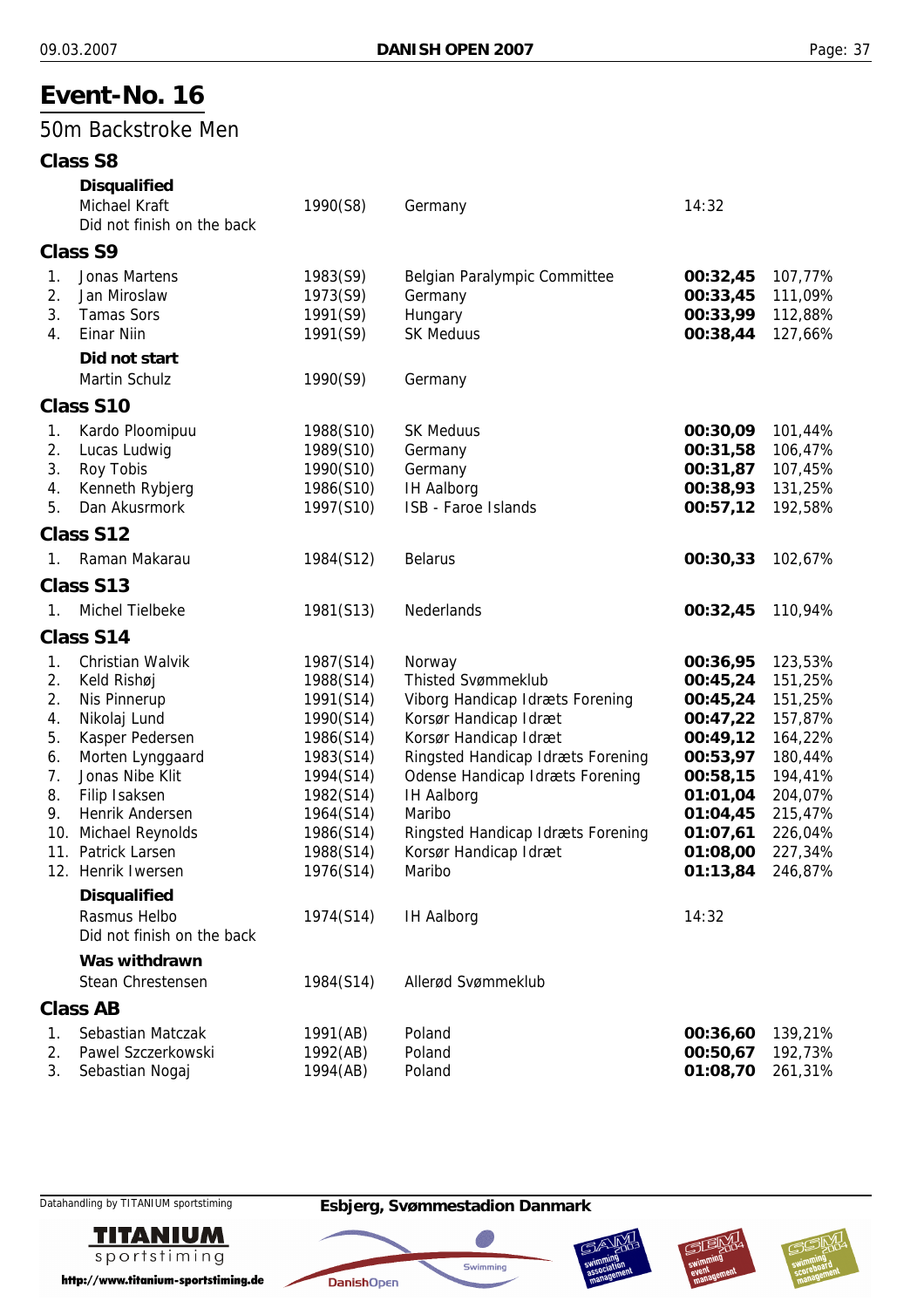## 400m Freestyle Women

#### **Class S5**

#### *Without Placement*

|    | Theresa Goh<br>00:47,34<br>01:39,55                           | 02:34,45             | 1987(S5)<br>03:31,17<br>04:27,59                         | Singapore<br>05:24,54            | 06:19,63             | 07:13,60             | 07:13,60 |         |
|----|---------------------------------------------------------------|----------------------|----------------------------------------------------------|----------------------------------|----------------------|----------------------|----------|---------|
|    | 00:47,34<br>00:52,21                                          | 00:54,90             | 00:56,42<br>00:56,72                                     | 00:56,95                         | 00:55,09             | 00:53,97             |          |         |
|    | <b>Class S6</b>                                               |                      |                                                          |                                  |                      |                      |          |         |
| 1. | Maria Götze<br>00:43,21<br>01:32,25<br>00:43,21<br>00:49,04   | 02:21,57<br>00:49,32 | 1980(S6)<br>04:00,22<br>03:11,69<br>00:48,53<br>00:50,12 | Germany<br>04:49.90<br>00:49,68  | 05:38,30<br>00:48,40 | 06:26,04<br>00:47,74 | 06:26,04 | 110,55% |
| 2. | Fanni Illes<br>01:37,26<br>01:37,26                           |                      | 1992(S6)<br>03:21,36<br>01:44,10                         | Hungary<br>05:05,84<br>01:44,48  |                      | 06:49,13<br>01:43,29 | 06:49,13 | 117,16% |
|    | <b>Class S7</b>                                               |                      |                                                          |                                  |                      |                      |          |         |
|    |                                                               |                      |                                                          |                                  |                      |                      |          |         |
| 1. | Verena Schott<br>00:43,41<br>01:31,79<br>00:43,41<br>00:48,38 | 02:21,94<br>00:50,15 | 1989(S7)<br>03:12,82<br>04:02,49<br>00:50,88<br>00:49,67 | Germany<br>04:52,61<br>00:50,12  | 05:41,62<br>00:49,01 | 06:26,83<br>00:45,21 | 06:26,83 | 122,00% |
| 2. | Lalita Loureiro<br>00:49,06<br>01:41,05                       | 02:35,27             | 1981(S7)<br>03:29,39<br>04:23,36                         | Sweden<br>05:17,70               | 06:11,23             | 07:03,68             | 07:03,68 | 133,62% |
| 3. | 00:49,06<br>00:51,99<br>Dorottya Baka                         | 00:54,22             | 00:53,97<br>00:54,12<br>1901(S7)                         | 00:54,34<br>Hungary              | 00:53,53             | 00:52,45             | 07:55,33 | 149,91% |
|    | 00:52,32<br>01:52,72<br>00:52,32<br>01:00,40                  | 02:54,28<br>01:01,56 | 03:55,33<br>04:56,44<br>01:01,11<br>01:01,05             | 05:58,00<br>01:01,56             | 06:58,98<br>01:00,98 | 07:55,33<br>00:56,35 |          |         |
|    | <b>Class S8</b>                                               |                      |                                                          |                                  |                      |                      |          |         |
| 1. | Heidi Andreassen                                              |                      | 1985(S8)                                                 | ISB - Faroe Islands              |                      |                      | 05:30,63 | 112,78% |
|    | 00:37,80<br>01:19.15<br>00:37,80<br>00:41,35                  | 02:00,41<br>00:41,26 | 02:42,95<br>03:24,91<br>00:42,54<br>00:41,96             | 04:07,38<br>00:42,47             | 04:49,90<br>00:42,52 | 05:30,63<br>00:40,73 |          |         |
| 2. | Annika Geller                                                 |                      | 1993(S8)                                                 | Germany                          |                      |                      | 06:11,17 | 126,61% |
|    | 00:42,85<br>01:28,87<br>00:42,85<br>00:46,02                  | 02:15,71<br>00:46,84 | 03:02,92<br>03:50,33<br>00:47,41<br>00:47,21             | 04:38,01<br>00:47,68             | 05:25,44<br>00:47,43 | 06:11,17<br>00:45,73 |          |         |
| 3. | <b>Emelie Nilsson</b>                                         |                      | 1990(S8)                                                 | Sweden                           |                      |                      | 06:19,82 | 129,56% |
|    | 00:44,31<br>01:31,68<br>00:44,31<br>00:47,37                  | 02:19,29<br>00:47,61 | 03:07,41<br>03:55,78<br>00:48,37<br>00:48,12             | 04:44,34<br>00:48,56             | 05:32,75<br>00:48,41 | 06:19,82<br>00:47,07 |          |         |
| 4. | Lisa den Braber                                               |                      | 1992(S8)                                                 | Nederlands                       |                      |                      | 06:28,97 | 132,69% |
|    | 00:43,68<br>01:32,08<br>00:43,68<br>00:48,40                  | 04:02,02<br>02:29,94 | 03:11,88<br>00:00,0-5014                                 | 04:51,69<br>01:39,81             | 05:41,10<br>00:49,41 | 06:28,97<br>00:47,87 |          |         |
|    | <b>Class S9</b>                                               |                      |                                                          |                                  |                      |                      |          |         |
| 1. | <b>Christiane Reppe</b>                                       |                      | 1987(S9)                                                 | Germany                          |                      |                      | 05:04,56 | 115,38% |
|    | 00:34,69<br>01:12,74<br>00:38,05<br>00:34,69                  | 01:51,60<br>00:38,86 | 02:31,04<br>03:10,37<br>00:39,44<br>00:39,33             | 03:49,82<br>00:39,45             | 04:27,58<br>00:37,76 | 05:04,56<br>00:36,98 |          |         |
| 2. | Mendy Meenderink                                              |                      | 1983(S9)                                                 | Nederlands                       |                      |                      | 05:15,96 | 119,69% |
|    | 01:12,88<br>00:34,79<br>00:34,79<br>00:38,09                  | 01:52,74<br>00:39,86 | 02:32,69<br>03:13,77<br>00:39,95<br>00:41,08             | 03:54,34<br>00:40,57             | 04:35,67             | 05:15,96<br>00:40,29 |          |         |
| 3. | Maria Fredriksson                                             |                      | 1983(S9)                                                 | Sweden                           | 00:41,33             |                      | 05:30,42 | 125,17% |
|    | 00:37,89<br>01:18,84<br>00:37,89<br>00:40,95                  | 02:00,27             | 02:42,52<br>03:24,91<br>00:42,39                         | 04:07,40                         | 04:49,66             | 05:30,42             |          |         |
| 4. | Lauren Steadman                                               | 00:41,43             | 00:42,25<br>1992(S9)                                     | 00:42,49<br><b>Great Britain</b> | 00:42,26             | 00:40,76             | 05:38,07 | 128,07% |
|    | 00:37,79<br>01:19,85                                          | 02:02,64             | 03:29,91<br>02:46,31                                     | 04:13,82                         | 04:56,64             | 05:38,07             |          |         |
| 5. | 00:37,79<br>00:42,06<br>Paulina Wozniak                       | 00:42,79             | 00:43,67<br>00:43,60<br>1992(S9)                         | 00:43,91<br>Poland               | 00:42,82             | 00:41,43             | 05:41,60 | 129,41% |
|    | 00:37,99<br>01:19,78                                          | 02:02,63             | 03:30,55<br>02:46,57                                     | 04:15,21                         | 04:59,56             | 05:41,60             |          |         |
| 6. | 00:37,99<br>00:41,79<br>Mirjam Lange                          | 00:42,85             | 00:43,94<br>00:43,98<br>1989(S9)                         | 00:44,66<br>Germany              | 00:44,35             | 00:42,04             | 05:44,03 | 130,33% |
|    | 00:37,79<br>01:19,77                                          | 02:03,26             | 03:32,02<br>02:47,21                                     | 04:16,39                         | 05:00,78             | 05:44,03             |          |         |
| 7. | 00:37,79<br>00:41,98<br>Judit Tarjanyi                        | 00:43,49             | 00:43,95<br>00:44,81<br>1991(S9)                         | 00:44,37<br>Hungary              | 00:44,39             | 00:43,25             | 05:44,26 | 130,42% |
|    | 01:21,80<br>00:37,97                                          | 02:06,20             | 02:51,13<br>03:35,99                                     | 04:20,97                         | 05:04,27             | 05:44,26             |          |         |
| 8. | 00:37,97<br>00:43,83<br>Elizabeth Simpkin                     | 00:44,40             | 00:44,86<br>00:44,93<br>1994(S9)                         | 00:44,98<br><b>Great Britain</b> | 00:43,30             | 00:39,99             | 05:53,51 | 133,92% |
|    | 00:39,58<br>01:24,93                                          | 02:10,71             | 03:44,28<br>02:57,43                                     | 04:29,39                         | 05:13,62             | 05:53,51             |          |         |
|    | 00:39,58<br>00:45,35                                          | 00:45,78             | 00:46,72<br>00:46,85                                     | 00:45,11                         | 00:44,23             | 00:39,89             |          |         |

Datahandling by TITANIUM sportstiming **Esbjerg, Svømmestadion Danmark**



http://www.titanium-sportstiming.de



Swimming

**DanishOpen** 



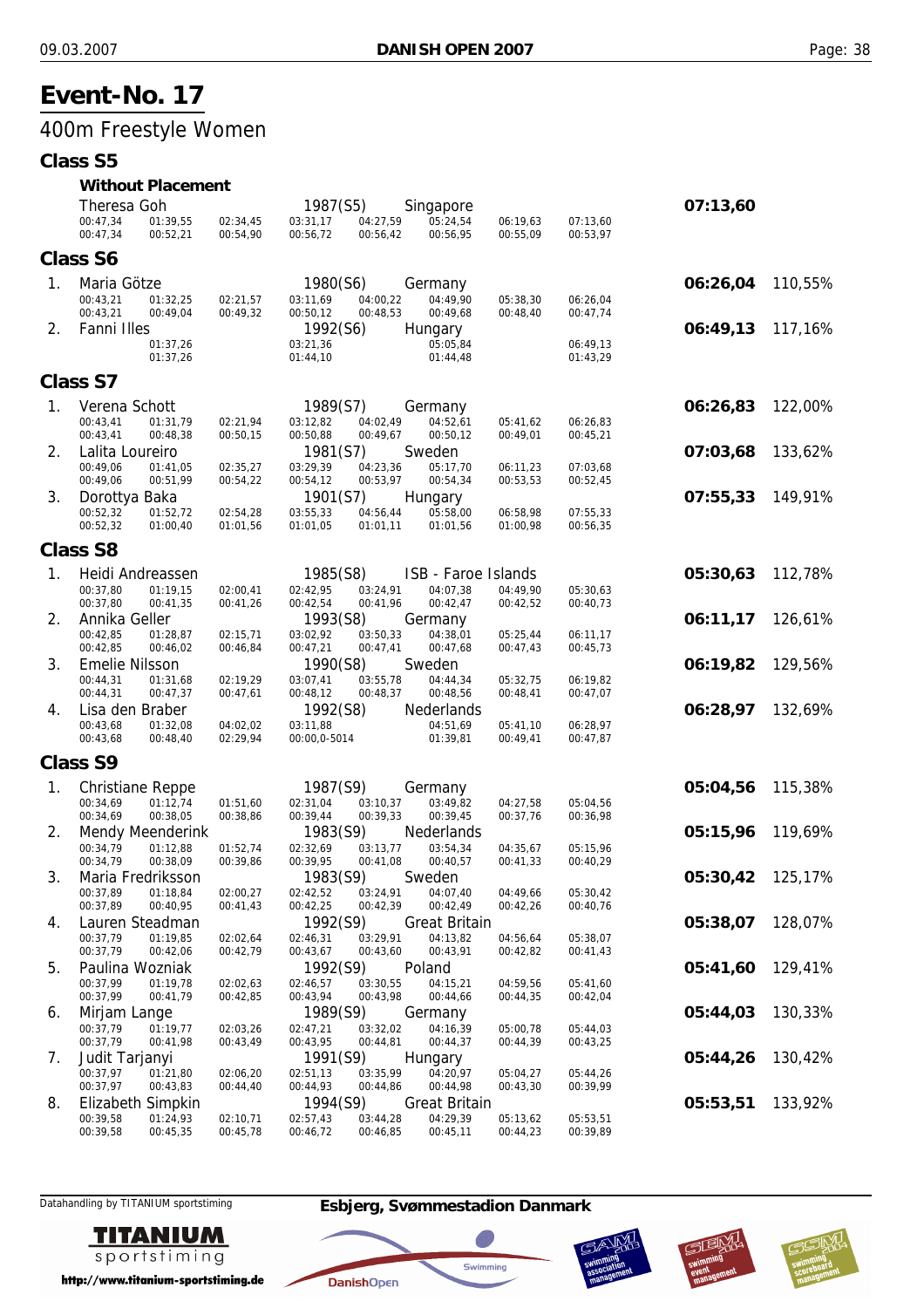## 400m Freestyle Women

#### **Class S9**

| 9.             | Marlou von Rhijn                             |                          | 1991(S9)                                     | <b>Nederlands</b>            |                      |                      | 05:55,17         | 134,55% |
|----------------|----------------------------------------------|--------------------------|----------------------------------------------|------------------------------|----------------------|----------------------|------------------|---------|
|                | 00:38,82<br>01:21,89                         | 02:05,44                 | 02:52,55<br>03:39,19                         | 04:26,15                     | 05:12,39             | 05:55,17             |                  |         |
|                | 00:38,82<br>00:43,07                         | 00:43,55                 | 00:47,11<br>00:46,64                         | 00:46,96                     | 00:46,24             | 00:42,78             |                  |         |
|                | 10. Lauren Smith                             |                          | 1993(S9)                                     | <b>Great Britain</b>         |                      |                      | 05:57,55         | 135,45% |
|                | 00:40.02<br>01:25,09<br>00:40,02<br>00:45,07 | 02:11,02<br>00:45,93     | 02:57,65<br>03:43,11<br>00:45,46<br>00:46,63 | 04:29,01<br>00:45,90         | 05:14,28<br>00:45,27 | 05:57,55<br>00:43,27 |                  |         |
|                | 10. Jo-Jo Cranfield                          |                          | 1993(S9)                                     | <b>Great Britain</b>         |                      |                      | 05:57,55         | 135,45% |
|                | 00:38,90<br>01:24,15                         | 02:10,45                 | 02:57,22<br>03:44,22                         | 04:30,78                     | 05:15,86             | 05:57,55             |                  |         |
|                | 00:38,90<br>00:45,25                         | 00:46,30                 | 00:46,77<br>00:47,00                         | 00:46,56                     | 00:45,08             | 00:41,69             |                  |         |
|                | Class S10                                    |                          |                                              |                              |                      |                      |                  |         |
| 1 <sub>1</sub> | Katarzyna Pawlik                             |                          | 1989(S10)                                    | Poland                       |                      |                      | 05:04,66         | 108,44% |
|                | 01:12,65<br>00:34,21                         | 01:51,80                 | 02:31,26<br>03:10,40                         | 03:49,84                     | 04:27,83             | 05:04,66             |                  |         |
|                | 00:34,21<br>00:38,44                         | 00:39,15                 | 00:39,46<br>00:39,14                         | 00:39,44                     | 00:37,99             | 00:36,83             |                  |         |
| 2.             | Marta Malecka                                |                          | 1991(S10)                                    | Poland                       |                      |                      | 06:12,34         | 132,53% |
|                | 00:41,21<br>01:28,10                         |                          | 03:03,62                                     | 04:39,78                     |                      | 06:12,34             |                  |         |
|                | 00:41,21<br>00:46,89                         |                          | 01:35,52                                     | 01:36,16                     |                      | 01:32,56             |                  |         |
|                | <b>Disqualified</b>                          |                          |                                              |                              |                      |                      |                  |         |
|                | Ania Omielan                                 |                          | 1993(S10)                                    | Poland                       |                      |                      | 15:58            |         |
|                | No touch at the 100m-turn.                   |                          |                                              |                              |                      |                      |                  |         |
|                | Class S11                                    |                          |                                              |                              |                      |                      |                  |         |
| 1.             | Qing Xie                                     |                          | 1988(S11)                                    | China Paralympic Committee   |                      |                      | 05:49,43         | 107,85% |
|                | 00:40,32<br>01:25.03                         | 02:10,11                 | 03:39,63                                     |                              | 05:09,23             | 05:49,43             |                  |         |
|                | 00:40,32<br>00:44,71                         | 00:45,08                 | 01:29,52                                     |                              | 01:29,60             | 00:40,20             |                  |         |
|                | Class S14                                    |                          |                                              |                              |                      |                      |                  |         |
| 1.             | Nadja Joy                                    |                          | 1987(S14)                                    | Korsør Handicap Idræt        |                      |                      | 06:08,25         | 129,09% |
|                | 00:41,27<br>01:27,17                         | 02:14,07                 | 03:00,75<br>03:47,57                         | 04:34,83                     | 05:22,02             | 06:08,25             |                  |         |
|                | 00:41,27<br>00:45,90                         | 00:46,90                 | 00:46,68<br>00:46,82                         | 00:47,26                     | 00:47,19             | 00:46,23             |                  |         |
| 2.             | Mieke DeMot                                  |                          | 1985(S14)                                    | Belgian Paralympic Committee |                      |                      | 07:04,71         | 148,88% |
|                | 00:43,07<br>05:21,74<br>00:43,07<br>04:38,67 | 04:24,76<br>00:00,0-5698 |                                              |                              |                      | 07:04,71<br>02:39,95 |                  |         |
| 3.             | Charlotte Søgaard                            |                          | 1971(S14)                                    | <b>AKU Svøm</b>              |                      |                      | 12:00,26         | 252,49% |
|                | 01:18,71                                     | 04:19,91                 | 07:19,96                                     |                              | 10:20,83             | 12:00,26             |                  |         |
|                | 01:18,71                                     | 03:01,20                 | 03:00,05                                     |                              | 03:00,87             | 01:39,43             |                  |         |
| 4.             | Dorte Nielsen                                |                          | 1971(S14)                                    | <b>AKU Svøm</b>              |                      |                      | 17:00,58         | 357,77% |
|                | 01:46,98<br>03:52,38                         | 05:52,19                 | 07:57,02<br>10:14,86                         | 12:22,24                     | 14:54,56             | 17:00,58             |                  |         |
|                | 01:46,98<br>02:05,40                         | 01:59,81                 | 02:04,83<br>02:17,84                         | 02:07,38                     | 02:32,32             | 02:06,02             |                  |         |
| 5.             | Henriette Jacobsen<br>01:50.16               |                          | 1987(S14)                                    | <b>AKU Svøm</b>              |                      |                      | 17:33,74         | 369,39% |
|                | 04:04,39<br>01:50,16<br>02:14,23             | 06:20,64<br>02:16,25     | 10:55,92<br>08:47,12<br>02:26,48<br>02:08,80 | 13:11,17<br>02:15,25         | 15:19,90<br>02:08,73 | 17:33,74<br>02:13,84 |                  |         |
|                | <b>Class AB</b>                              |                          |                                              |                              |                      |                      |                  |         |
| $1_{\cdot}$    | Jana Cimburkova                              |                          | 1992(AB)                                     | <b>Czech Republic</b>        |                      |                      | 05:44,33 133,21% |         |
|                | 00.2922010102                                |                          | 02:04.14 02:49.05 02:22.10 04:17.04 05:02.17 |                              |                      | 05.1122              |                  |         |

|              | <b>DUNING OFFICIAL STREET</b> |          | $1/2$ ( $\overline{D}$ ) |          | <b>OLOGII INGRUING</b>              |          |          | 00.177,00 100,2170 |  |
|--------------|-------------------------------|----------|--------------------------|----------|-------------------------------------|----------|----------|--------------------|--|
| 00:38.23     | 01:21.03                      | 02:04.14 | 02:48.05                 | 03:32.10 | 04:17.04                            | 05:02.17 | 05:44.33 |                    |  |
| 00:38.23     | 00:42.80                      | 00:43.11 | 00:43.91                 | 00:44.05 | 00:44.94                            | 00:45.13 | 00:42.16 |                    |  |
| 2. Han Zhang |                               |          |                          |          | 1988(AB) China Paralympic Committee |          |          | 06:15,52 145,28%   |  |
| 00:40,81     | 01:27.82                      | 02:16,26 | 03:04.80                 | 03:53.80 | 04:41.84                            | 05:30.94 | 06:15,52 |                    |  |
| 00:40.81     | 00:47.01                      | 00:48.44 | 00:48.54                 | 00:49.00 | 00:48.04                            | 00:49.10 | 00:44.58 |                    |  |
|              |                               |          |                          |          |                                     |          |          |                    |  |

# **Event-No. 18**

## 400m Freestyle Men

## **Class S6**

| Swen Michaelis |          |          | 1981(S6) |          | Germany  |          | 05:56,24 121,55% |  |
|----------------|----------|----------|----------|----------|----------|----------|------------------|--|
| 00:38.77       | 01:22.11 | 02:07.85 | 02:53.21 | 03:38.94 | 04:25.84 | 05:56.24 |                  |  |
| 00:38.77       | 00:43.34 | 00:45.74 | 00:45.36 | 00:45.73 | 00:46.90 | 01:30.40 |                  |  |



http://www.titanium-sportstiming.de



**DanishOpen** 





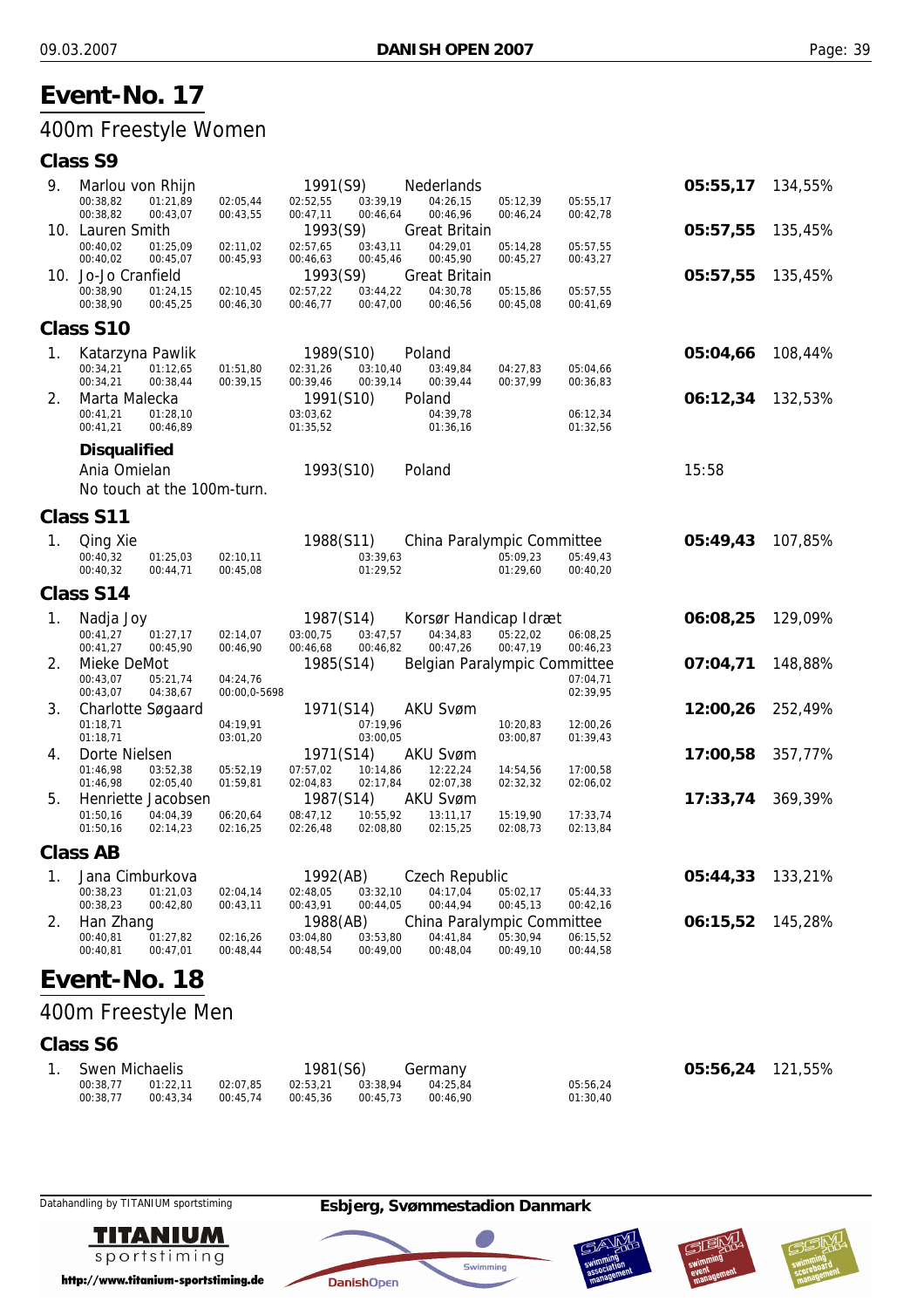## 400m Freestyle Men

| 05:45,65 | 117,66%                                                              |
|----------|----------------------------------------------------------------------|
|          |                                                                      |
|          | 120,37%                                                              |
|          |                                                                      |
|          |                                                                      |
|          | 136,37%                                                              |
|          |                                                                      |
|          |                                                                      |
|          | 107,30%                                                              |
|          |                                                                      |
|          |                                                                      |
|          | 130,85%                                                              |
|          |                                                                      |
| 05:58,10 | 130,99%                                                              |
|          |                                                                      |
|          | 148,85%                                                              |
|          |                                                                      |
|          |                                                                      |
|          |                                                                      |
|          |                                                                      |
|          |                                                                      |
|          | 113,15%                                                              |
|          |                                                                      |
|          |                                                                      |
|          |                                                                      |
| 04:57,50 | 113,29%                                                              |
|          |                                                                      |
| 05:03,08 | 115,41%                                                              |
|          |                                                                      |
|          |                                                                      |
| 05:08,03 | 117,30%                                                              |
|          |                                                                      |
| 05:17,57 | 120,93%                                                              |
|          |                                                                      |
|          |                                                                      |
| 05:45,87 | 131,70%                                                              |
|          |                                                                      |
| 05:49,25 | 132,99%                                                              |
|          |                                                                      |
|          |                                                                      |
|          | 05:53,60<br>06:40,59<br>04:53,35<br>05:57,73<br>06:46,92<br>04:57,15 |

**TITANIUM** sportstiming

http://www.titanium-sportstiming.de







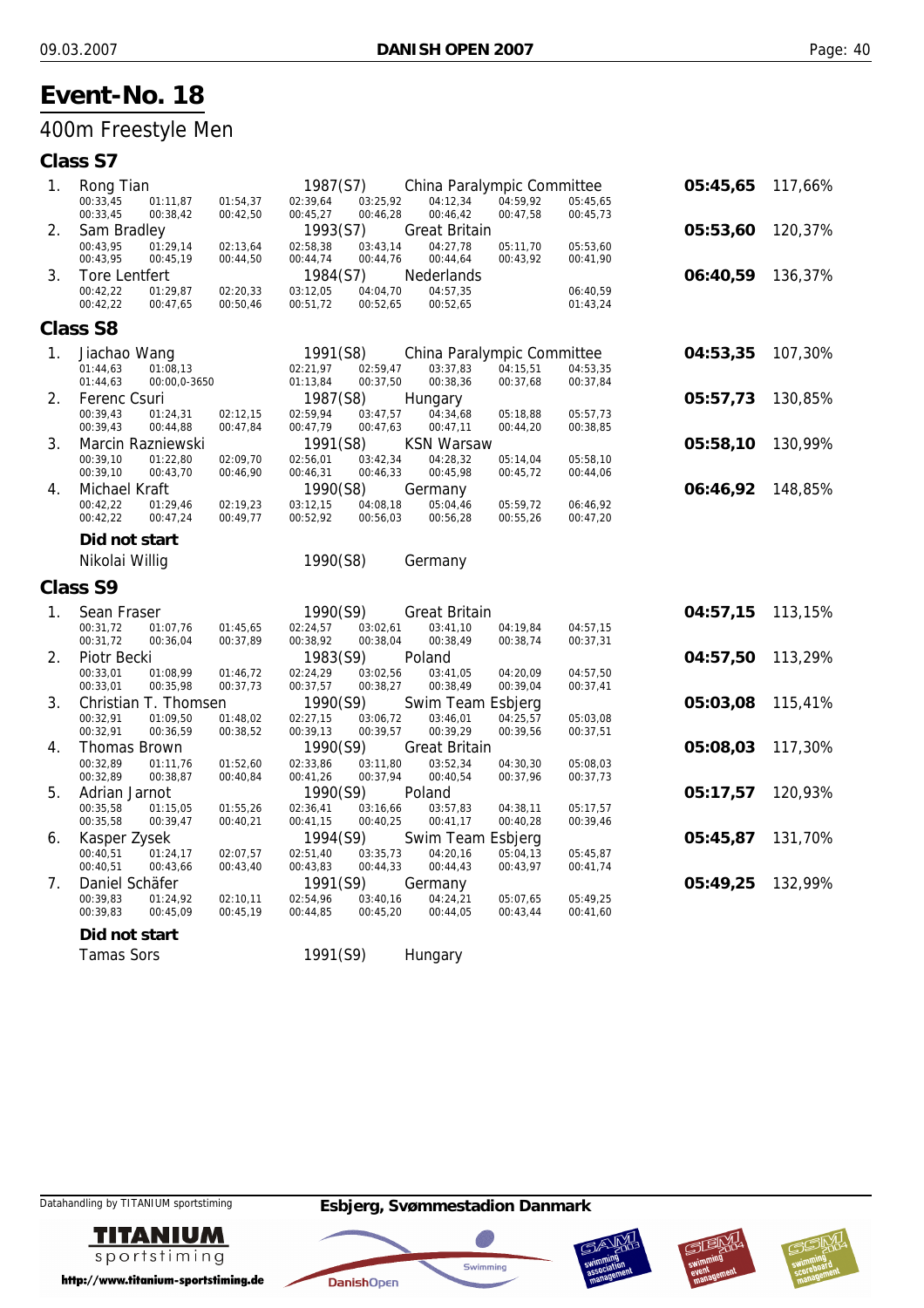## 400m Freestyle Men

| Class S10 |  |
|-----------|--|
|-----------|--|

| 1. | Lucas Ludwig            |                     |          | 1989(S10) |          | Germany                    |          |          | 04:24,86 | 108,46% |
|----|-------------------------|---------------------|----------|-----------|----------|----------------------------|----------|----------|----------|---------|
|    | 00:30,54                | 01:03,34            | 01:36,73 | 02:10,48  | 02:44,53 | 03:18,50                   | 03:51,67 | 04:24,86 |          |         |
|    | 00:30,54                | 00:32,80            | 00:33,39 | 00:33,75  | 00:34,05 | 00:33,97                   | 00:33,17 | 00:33,19 |          |         |
| 2. |                         | Mike von der Zanden |          | 1987(S10) |          | <b>Nederlands</b>          |          |          | 04:33,08 | 111,82% |
|    | 00:31,39                | 01:05,11            | 01:39,49 | 02:13,87  | 02:48,53 | 03:23,38                   | 03:58,55 | 04:33,08 |          |         |
|    | 00:31,39                | 00:33,72            | 00:34,38 | 00:34,38  | 00:34,66 | 00:34,85                   | 00:35,17 | 00:34,53 |          |         |
| 3. | Sam Hynd                |                     |          | 1991(S10) |          | <b>Great Britain</b>       |          |          | 04:42,99 | 115,88% |
|    | 00:32,14                | 01:07,28            | 01:43,28 | 02:19,47  | 02:55,87 | 03:32,25                   | 04:08,39 | 04:42,99 |          |         |
|    | 00:32,14                | 00:35,14            | 00:36,00 | 00:36,19  | 00:36,40 | 00:36,38                   | 00:36,14 | 00:34,60 |          |         |
| 4. | Jakub Halas             |                     |          | 1991(S10) |          | Poland                     |          |          | 05:03,00 | 124,07% |
|    | 00:34,84                | 01:12,95            | 01:51,62 | 02:31,16  | 03:10,18 | 03:49,56                   | 04:28,07 | 05:03,00 |          |         |
|    | 00:34,84                | 00:38,11            | 00:38,67 | 00:39,54  | 00:39,02 | 00:39,38                   | 00:38,51 | 00:34,93 |          |         |
| 5. | Christoph Weber         |                     |          | 1987(S10) |          | Germany                    |          |          | 05:15,68 | 129,27% |
|    | 00:34,64                | 01:14,76            | 01:55,43 | 02:36,62  | 03:17,80 | 03:58,57                   | 04:37,82 | 05:15,68 |          |         |
|    | 00:34,64                | 00:40,12            | 00:40,67 | 00:41,19  | 00:41,18 | 00:40,77                   | 00:39,25 | 00:37,86 |          |         |
| 6. | Osvald Hansen           |                     |          | 1992(S10) |          | ISB - Faroe Islands        |          |          | 06:02,76 | 148,55% |
|    |                         | 01:23,78            | 02:08,46 | 02:55,63  | 03:42,79 | 04:30,45                   | 05:18,15 | 06:02,76 |          |         |
|    |                         | 01:23,78            | 00:44,68 | 00:47,17  | 00:47,16 | 00:47,66                   | 00:47,70 | 00:44,61 |          |         |
|    | Class S11               |                     |          |           |          |                            |          |          |          |         |
| 1. | <b>Bozun Yang</b>       |                     |          | 1986(S11) |          | China Paralympic Committee |          |          | 05:02,24 | 115,87% |
|    | 00:32,66                | 01:09,37            | 01:47,67 | 02:27,01  | 03:07,93 | 03:46,58                   | 04:26,71 | 05:02,24 |          |         |
|    | 00:32,66                | 00:36,71            | 00:38,30 | 00:39,34  | 00:40,92 | 00:38,65                   | 00:40,13 | 00:35,53 |          |         |
|    | Class S12               |                     |          |           |          |                            |          |          |          |         |
| 1. | Sergei Punko            |                     |          | 1981(S12) |          | <b>Belarus</b>             |          |          | 04:31,27 | 107,82% |
|    | 00:31,18                | 01:04,58            | 01:39,08 | 02:13,14  | 02:46,89 | 03:20,33                   | 03:54,66 | 04:31,27 |          |         |
|    | 00:31,18                | 00:33,40            | 00:34,50 | 00:34,06  | 00:33,75 | 00:33,44                   | 00:34,33 | 00:36,61 |          |         |
|    |                         |                     |          |           |          |                            |          |          |          |         |
|    | Class S14               |                     |          |           |          |                            |          |          |          |         |
| 1. | <b>Matthew Bell</b>     |                     |          | 1990(S14) |          | <b>Team Ulster</b>         |          |          | 05:02,38 | 114,48% |
|    | 00:33,08                | 01:10,44            | 01:48,90 | 02:28,74  | 03:08,10 | 03:48,31                   | 04:27,62 | 05:02,38 |          |         |
|    | 00:33,08                | 00:37,36            | 00:38,46 | 00:39,84  | 00:39,36 | 00:40,21                   | 00:39,31 | 00:34,76 |          |         |
| 2. | <b>Storgaard Casper</b> |                     |          | 1992(S14) |          | <b>AKU Svøm</b>            |          |          | 14:46,75 | 335,73% |
|    | 01:36,89                | 03:31,27            | 05:19,86 | 07:16,31  | 09:04,71 | 11:02,72                   | 12:52,77 | 14:46,75 |          |         |
|    | 01:36,89                | 01:54,38            | 01:48,59 | 01:56,45  | 01:48,40 | 01:58,01                   | 01:50,05 | 01:53,98 |          |         |
|    | <b>Class AB</b>         |                     |          |           |          |                            |          |          |          |         |
| 1. | Kamil Orwat             |                     |          | 1988(AB)  |          | Poland                     |          |          | 05:19,51 | 136,96% |
|    | 00:35,98                | 01:14,29            | 01:54,81 | 02:35,27  | 03:16,13 | 03:56,34                   | 04:39,43 | 05:19,51 |          |         |
|    | 00:35,98                | 00:38,31            | 00:40,52 | 00:40,46  | 00:40,86 | 00:40,21                   | 00:43,09 | 00:40,08 |          |         |
|    |                         |                     |          |           |          |                            |          |          |          |         |

# **Event-No. 19**

## 4 x 50m Individual Medley Women

### **Open Class**

| 1. Team               | China Paralympic Committee | 02:37.99 |
|-----------------------|----------------------------|----------|
| Weiyuan Lu (1990)     | 00:41,87                   |          |
| Shengnan Jiang (1991) | 01:26,59                   |          |
| Xiaogin Jin (1991)    | 02:02.75                   |          |
| Zhonglan Chen (1991)  | 02:37,99                   |          |
| 1. Team               | Hungary                    | 03:13.60 |
| Dorottya Baka (1901)  | 00:27.80                   |          |
| Gitta Raczko (1975)   | 01:50,83                   |          |
| Judit Tarjanyi (1991) | 02:28,57                   |          |
| Fanni Illes (1992)    | 03:13,60                   |          |

**TITANIUM** sportstiming

http://www.titanium-sportstiming.de







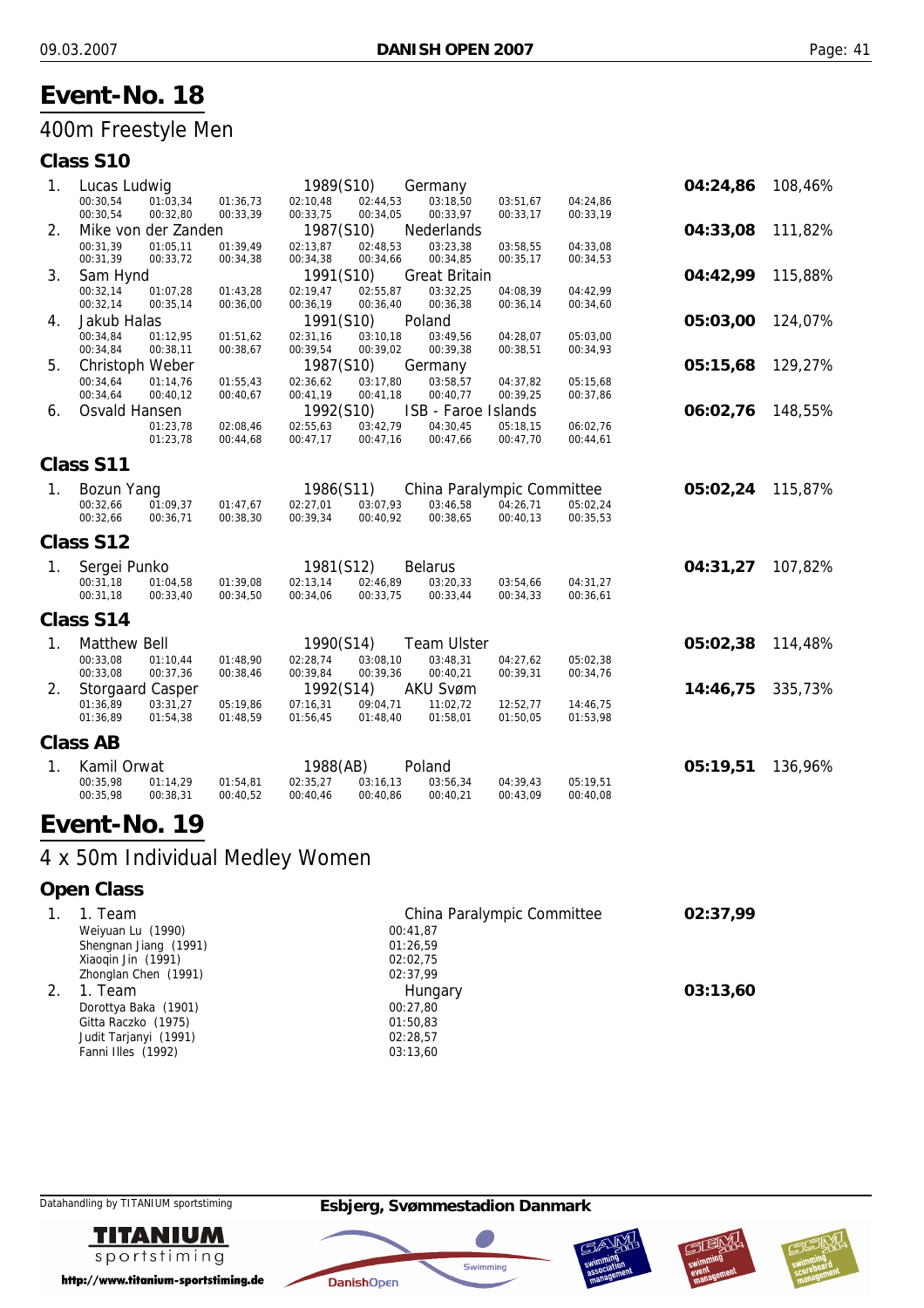## 4 x 50m Individual Medley Men

## **Open Class**

| 1. | 1. Team                 | China Paralympic Committee        | 02:04.86 |
|----|-------------------------|-----------------------------------|----------|
|    | Zhi Guo (1989)          | 00:31,63                          |          |
|    | Hui Li (1988)           | 01:49.06                          |          |
|    | Xiaofu Wang (1988)      | 01:35,70                          |          |
|    | Xiaoming Xiong (1982)   | 02:04,86                          |          |
| 2. | 1. Team                 | Hungary                           | 02:34.33 |
|    | Zsolt Vereckei (1977)   | 00:43,68                          |          |
|    | Janos Becsey (1968)     | 01:33.97                          |          |
|    | Tamas Sors (1991)       | 02:02,88                          |          |
|    | Ferenc Csuri (1987)     | 02:34,33                          |          |
| 3. | 1. Team                 | Denmark                           | 03:21,91 |
|    | Jonas Larsen (1992)     | 01:08,98                          |          |
|    | Mikkel Asmussen (1993)  | 02:07.01                          |          |
|    | Lasse Andersen (1994)   | 02:41,74                          |          |
|    | Kaspar Zysek (1994)     | 03:21,91                          |          |
| 4. | 1. Team                 | Ringsted Handicap Idræts Forening | 03:29.32 |
|    | Michael Reynolds (1986) | 01:09,13                          |          |
|    | Bo Bertelsen (1983)     | 02:02,28                          |          |
|    | Lasse Anholm (1980)     | 02:44,98                          |          |
|    | Morten Lynggaard (1983) | 03:29,32                          |          |
|    |                         |                                   |          |

End of the 3. Session.

Session end: 16:45 Uhr









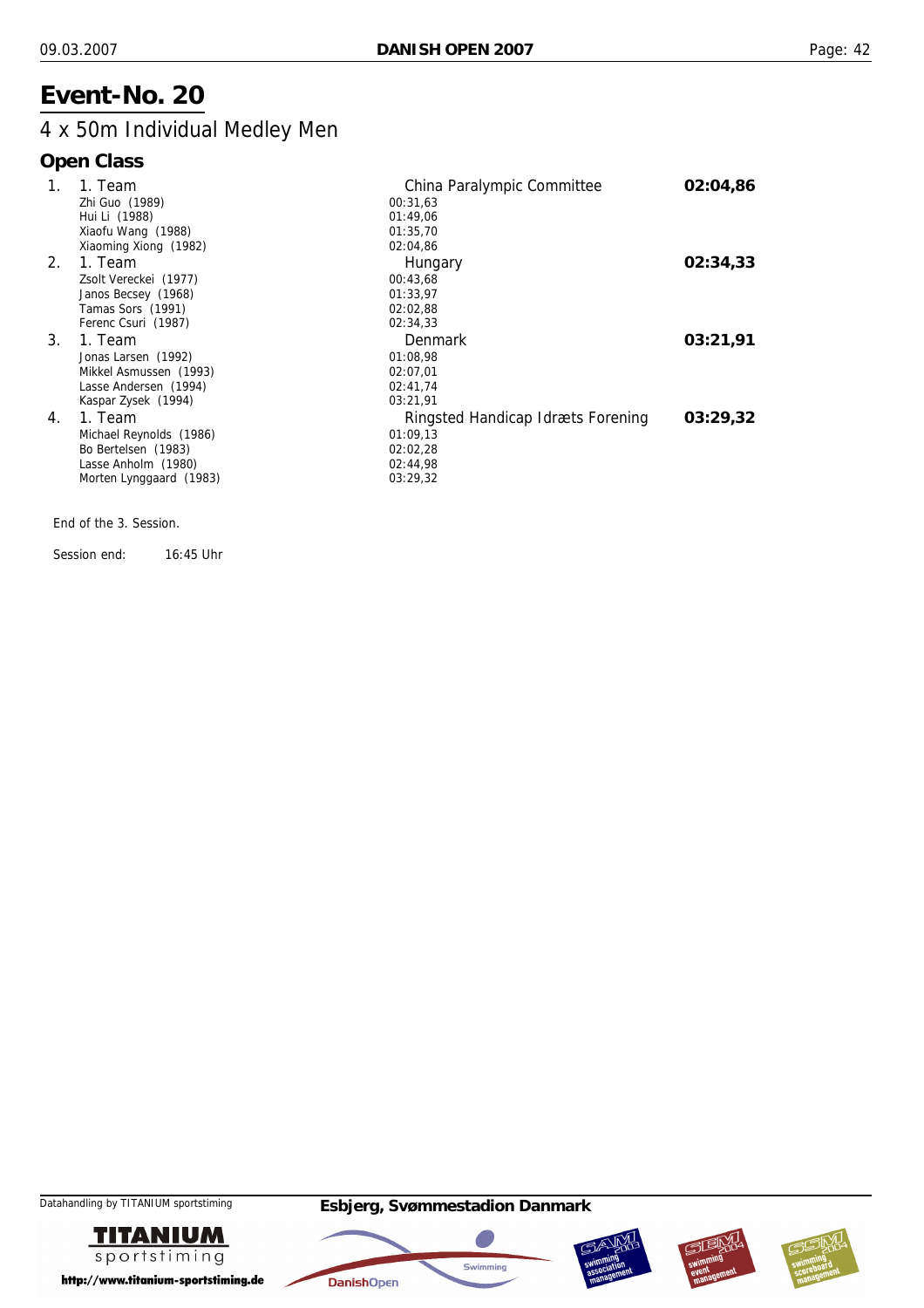| 4. Session: | Saturday, 2007-03-10 |
|-------------|----------------------|
| Beginning:  | 17:30                |
| Warm Up:    | 16:30-17:20          |

# **Event-No. A15**

## 50m Backstroke Women - Final

#### **Open Class**

| 1. | Mirjam De Koning-Peper | 1969(S6) | Nederlands                 | 00:45,92 | 101,86% |
|----|------------------------|----------|----------------------------|----------|---------|
| 2. | Kirsten Bruhn          | 1969(S7) | Germany                    | 00:40,73 | 102,18% |
| 3. | Stefanie Weinberg      | 1991(S8) | Germany                    | 00:41,71 | 106,89% |
| 4. | Min Xiao               | 1987(S8) | China Paralympic Committee | 00:42,63 | 109,25% |
| 5. | Karina Lauridsen       | 1976(S5) | Swim Team Esbjerg          | 00:44,72 | 109,50% |
| 6. | Lauren Steadman        | 1992(S9) | <b>Great Britain</b>       | 00:38,81 | 114,34% |
| 7. | Fanni Illes            | 1992(S6) | Hungary                    | 00:51,76 | 114,81% |
| 8. | Verena Schott          | 1989(S7) | Germany                    | 00:47,77 | 119,84% |
|    |                        |          |                            |          |         |

# **Open Class**

#### **A-Finale**

|    | Lauren Steadman           | 1992(S9) | <b>Great Britain</b>       | 00:38,81 114,34% |         |
|----|---------------------------|----------|----------------------------|------------------|---------|
| 2. | Kirsten Bruhn             | 1969(S7) | Germany                    | 00:40,73         | 102,18% |
| 3. | Stefanie Weinberg         | 1991(S8) | Germany                    | 00:41,71         | 106,89% |
| 4. | Min Xiao                  | 1987(S8) | China Paralympic Committee | 00:42.63         | 109,25% |
| 5. | Karina Lauridsen          | 1976(S5) | Swim Team Esbjerg          | 00:44,72         | 109,50% |
|    | 6. Mirjam De Koning-Peper | 1969(S6) | <b>Nederlands</b>          | 00:45.92         | 101,86% |
| 7. | Verena Schott             | 1989(S7) | Germany                    | 00:47,77 119,84% |         |
| 8. | Fanni Illes               | 1992(S6) | Hungary                    | 00:51,76 114,81% |         |
|    |                           |          |                            |                  |         |

## **Event-No. B16**

50m Backstroke Men - Final

#### **Open Class**

|    | Junquan He        | 1970(S5)  | China Paralympic Committee   | 00:36,81 | 100,16% |
|----|-------------------|-----------|------------------------------|----------|---------|
| 2. | Kardo Ploomipuu   | 1988(S10) | <b>SK Meduus</b>             | 00:29,82 | 100,53% |
| 3. | Raman Makarau     | 1984(S12) | <b>Belarus</b>               | 00:30.09 | 101,86% |
| 4. | Mateusz Michalski | 1988(S6)  | Poland                       | 00:37,36 | 102,13% |
| 5. | Gert-Jan Schep    | 1986(S8)  | Nederlands                   | 00:35,02 | 103,94% |
| 6. | Lucas Ludwig      | 1989(S10) | Germany                      | 00:31,58 | 106,47% |
| 7. | Roy Tobis         | 1990(S10) | Germany                      | 00:31,94 | 107,68% |
| 8. | Jonas Martens     | 1983(S9)  | Belgian Paralympic Committee | 00:32,91 | 109,29% |

#### **Open Class**

## **A-Finale**

| $1_{\cdot}$ | Kardo Ploomipuu      | 1988(S10) | <b>SK Meduus</b>             | 00:29,82 | 100,53% |
|-------------|----------------------|-----------|------------------------------|----------|---------|
|             | 2. Raman Makarau     | 1984(S12) | <b>Belarus</b>               | 00:30,09 | 101,86% |
|             | 3. Lucas Ludwig      | 1989(S10) | Germany                      | 00:31,58 | 106,47% |
|             | 4. Roy Tobis         | 1990(S10) | Germany                      | 00:31,94 | 107,68% |
|             | 5. Jonas Martens     | 1983(S9)  | Belgian Paralympic Committee | 00:32,91 | 109,29% |
|             | 6. Gert-Jan Schep    | 1986(S8)  | <b>Nederlands</b>            | 00:35,02 | 103,94% |
| 7.          | Junquan He           | 1970(S5)  | China Paralympic Committee   | 00:36,81 | 100,16% |
|             | 8. Mateusz Michalski | 1988(S6)  | Poland                       | 00:37,36 | 102,13% |



http://www.titanium-sportstiming.de

#### Datahandling by TITANIUM sportstiming **Esbjerg, Svømmestadion Danmark**

**DanishOpen** 





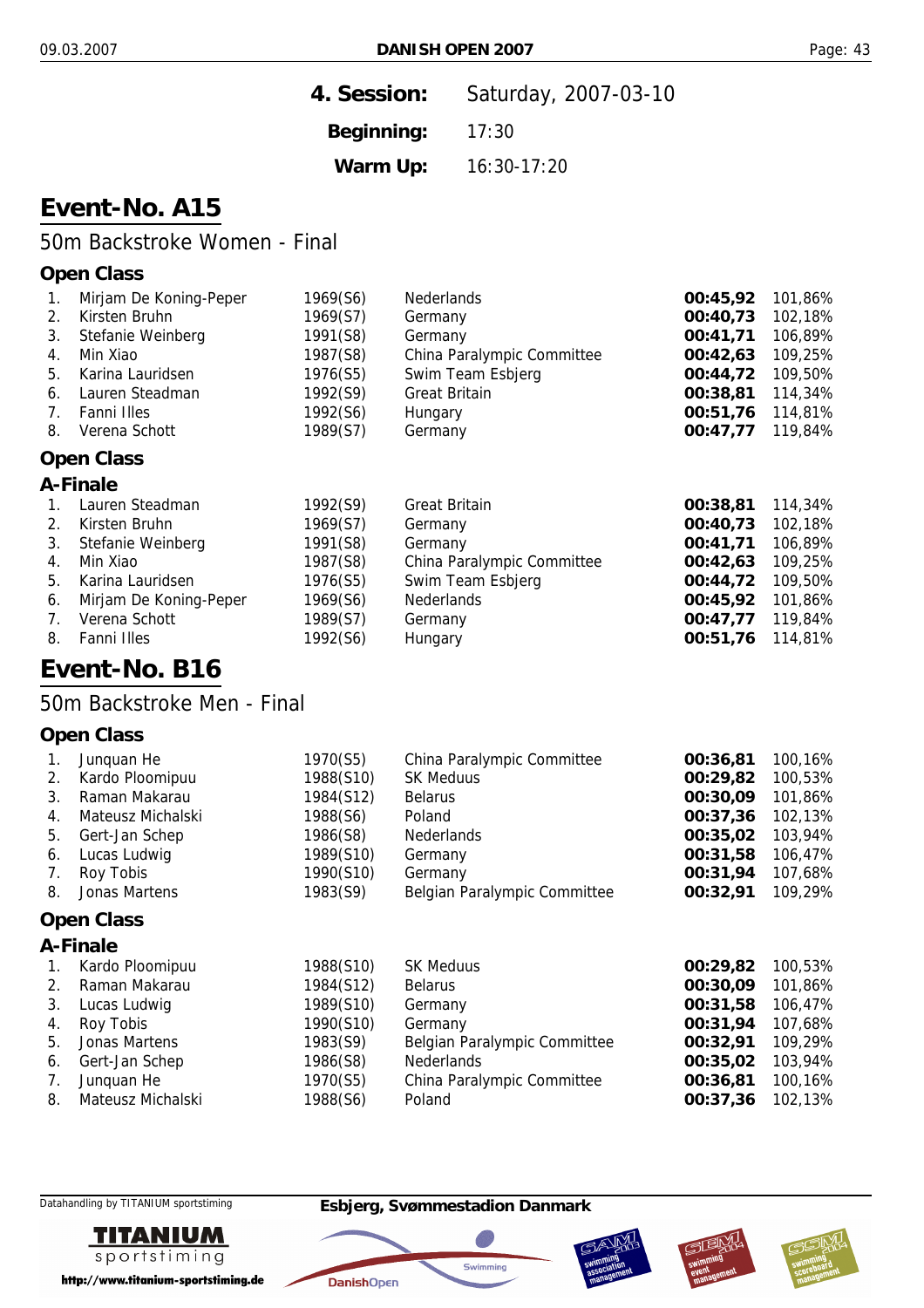## **Event-No. C7**

#### 100m Breaststroke Women - Final

#### **Open Class**

| 1. | Kirsten Bruhn<br>00:47,09<br>01:47,52<br>00:47,09<br>01:00,43        | 1969(SB5) | Germany                    | 01:47,52 | 104,16% |
|----|----------------------------------------------------------------------|-----------|----------------------------|----------|---------|
| 2. | Rui Cong<br>00:39,78<br>01:27,36<br>00:39,78<br>00:47,58             | 1984(S12) | China Paralympic Committee | 01:27,36 | 107,30% |
| 3. | Theresa Goh<br>02:03,49<br>00:58,17<br>00:58,17<br>01:05,32          | 1987(SB4) | Singapore                  | 02:03,49 | 107,84% |
| 4. | Min Huang<br>00:47,82<br>01:40,19<br>00:47,82<br>00:52,37            | 1984(SB7) | China Paralympic Committee | 01:40,19 | 108,29% |
| 5. | Paulina Wozniak<br>00:41,95<br>01:28,90<br>00:41,95<br>00:46,95      | 1992(SB8) | Poland                     | 01:28,90 | 108,98% |
| 6. | Zhonglan Chen<br>00:44,22<br>01:30,12<br>00:44,22<br>00:45,90        | 1991(SB8) | China Paralympic Committee | 01:30,12 | 110,48% |
| 7. | Natallia Shavel<br>00:56,40<br>02:01,12<br>00:56,40<br>01:04,72      | 1973(SB5) | <b>Belarus</b>             | 02:01,12 | 117,34% |
| 8. | Katalin Engelhardt<br>02:21,17<br>01:09,94<br>01:09,94<br>01:11,23   | 1971(SB4) | Hungary                    | 02:21,17 | 123,28% |
|    | <b>Open Class</b>                                                    |           |                            |          |         |
|    | A-Finale                                                             |           |                            |          |         |
| 1. | Rui Cong<br>00:39.78<br>01:27,36<br>00:39,78<br>00:47,58             | 1984(S12) | China Paralympic Committee | 01:27,36 | 107,30% |
| 2. | Paulina Wozniak<br>00:41.95<br>01:28.90<br>00:41,95<br>00:46,95      | 1992(SB8) | Poland                     | 01:28,90 | 108,98% |
| 3. | <b>Zhonglan Chen</b><br>00:44.22<br>01:30,12<br>00:45,90<br>00:44,22 | 1991(SB8) | China Paralympic Committee | 01:30,12 | 110,48% |
| 4. | Min Huang<br>00:47,82<br>01:40,19<br>00:47,82<br>00:52,37            | 1984(SB7) | China Paralympic Committee | 01:40,19 | 108,29% |
| 5. | Kirsten Bruhn<br>00:47.09<br>01:47,52<br>00:47,09<br>01:00,43        | 1969(SB5) | Germany                    | 01:47,52 | 104,16% |
| 6. | Natallia Shavel<br>00:56,40<br>02:01,12<br>00:56,40<br>01:04,72      | 1973(SB5) | <b>Belarus</b>             | 02:01,12 | 117,34% |
| 7. | Theresa Goh<br>00:58,17<br>02:03,49<br>00:58,17<br>01:05,32          | 1987(SB4) | Singapore                  | 02:03,49 | 107,84% |
| 8. | Katalin Engelhardt<br>02:21,17<br>01:09,94                           | 1971(SB4) | Hungary                    | 02:21,17 | 123,28% |

01:09,94



http://www.titanium-sportstiming.de

01:11,23







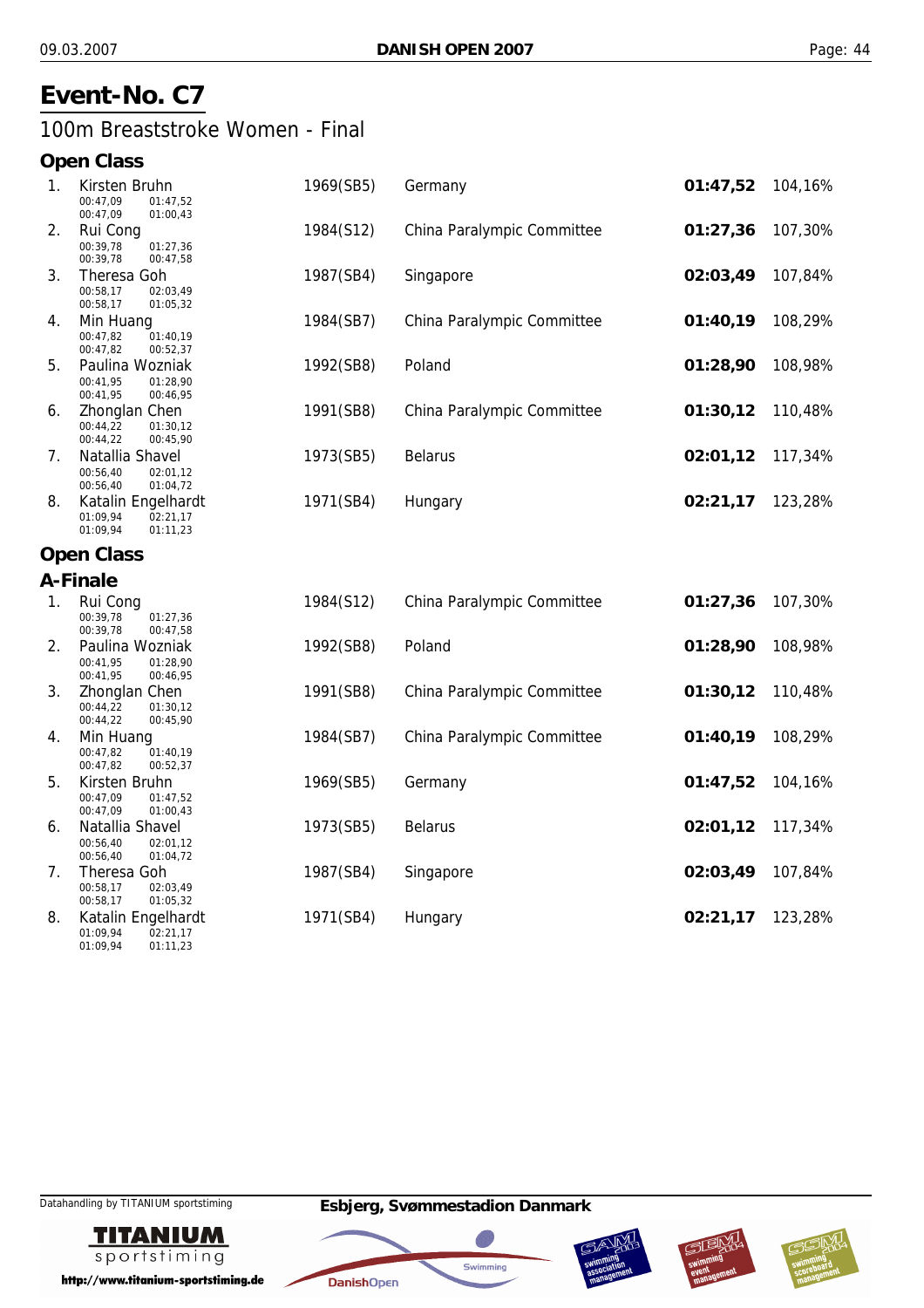## **Event-No. D8**

#### 100m Breaststroke Men - Final

#### **Open Class**

| 1. | Sergei Punko<br>00:33,94<br>01:13,05<br>00:33,94<br>00:39,11         | 1981(S12) | <b>Belarus</b>             | 01:13,05 | 104,89% |
|----|----------------------------------------------------------------------|-----------|----------------------------|----------|---------|
| 2. | Uladimir Izotau<br>00:33,92<br>01:11,80<br>00:33,92<br>00:37,88      | 1988(S13) | <b>Belarus</b>             | 01:11,80 | 105,40% |
| 3. | Peng Li<br>00:41,63<br>01:27,95<br>00:41,63<br>00:46,32              | 1986(SB7) | China Paralympic Committee | 01:27,95 | 106,25% |
| 4. | Bozun Yang<br>00:34,04<br>01:15,01<br>00:34,04<br>00:40,97           | 1986(S11) | China Paralympic Committee | 01:15,01 | 106,35% |
| 5. | Hui Li<br>00:35,46<br>01:15,80<br>00:35,46<br>00:40,34               | 1988(SB9) | China Paralympic Committee | 01:15,80 | 106,98% |
| 6. | <b>Claus Taudorf</b><br>00:35,97<br>01:16,79<br>00:35,97<br>00:40,82 | 1972(SB9) | Silkeborg Svømmeklub       | 01:16,79 | 108,38% |
| 7. | <b>Yury Rudzenok</b><br>00:35,62<br>01:16,43<br>00:35,62<br>00:40,81 | 1981(S12) | <b>Belarus</b>             | 01:16,43 | 109,75% |
| 8. | Christoph Weber<br>01:20,63<br>00:37,24<br>00:37,24<br>00:43,39      | 1987(SB9) | Germany                    | 01:20,63 | 113,80% |
|    | <b>Open Class</b>                                                    |           |                            |          |         |
|    | A-Finale                                                             |           |                            |          |         |
| 1. | Uladimir Izotau<br>00:33,92<br>01:11,80<br>00:33,92<br>00:37,88      | 1988(S13) | <b>Belarus</b>             | 01:11,80 | 105,40% |
| 2. | Sergei Punko<br>00:33,94<br>01:13,05<br>00:33,94<br>00:39,11         | 1981(S12) | <b>Belarus</b>             | 01:13,05 | 104,89% |
| 3. | Bozun Yang<br>00:34,04<br>01:15,01<br>00:34,04<br>00:40,97           | 1986(S11) | China Paralympic Committee | 01:15,01 | 106,35% |
| 4. | Hui Li<br>00:35,46<br>01:15,80<br>00:35,46<br>00:40,34               | 1988(SB9) | China Paralympic Committee | 01:15,80 | 106,98% |
| 5. | <b>Yury Rudzenok</b><br>00:35.62<br>01:16,43<br>00:35,62<br>00:40,81 | 1981(S12) | <b>Belarus</b>             | 01:16,43 | 109,75% |
| 6. | Claus Taudorf<br>00:35,97<br>01:16,79<br>00:35,97<br>00:40,82        | 1972(SB9) | Silkeborg Svømmeklub       | 01:16,79 | 108,38% |
| 7. | Christoph Weber<br>00:37,24<br>01:20,63<br>00:43,39<br>00:37,24      | 1987(SB9) | Germany                    | 01:20,63 | 113,80% |
| 8. | Peng Li<br>00:41,63<br>01:27,95                                      | 1986(SB7) | China Paralympic Committee | 01:27,95 | 106,25% |

00:41,63



http://www.titanium-sportstiming.de

00:46,32







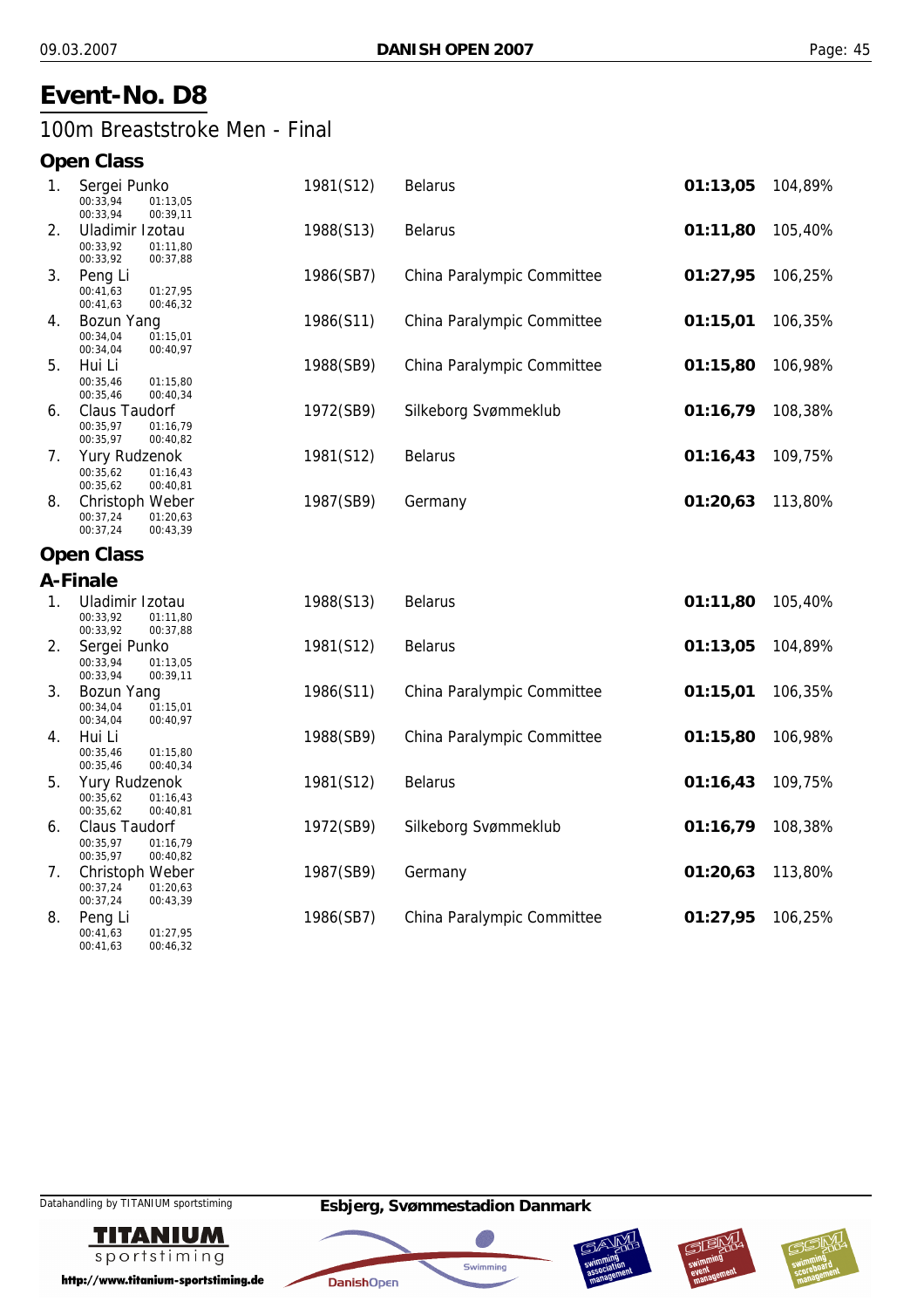## **Event-No. E1**

100m Freestyle Women - Final

#### **Open Class**

| 1. | <b>Chantal Cavin</b><br>00:35,68<br>01:14,68<br>00:35,68<br>00:39,00                       | 1978(S11) | <b>Swiss Swimming Team</b> | 01:14,68 | 104,63% |
|----|--------------------------------------------------------------------------------------------|-----------|----------------------------|----------|---------|
| 2. | Katarzyna Pawlik<br>00:32,63<br>01:07.61<br>00:32,63<br>00:34,98                           | 1989(S10) | Poland                     | 01:07,61 | 109,63% |
| 3. | Stefanie Weinberg<br>00:35,10<br>01:13,66<br>00:35,10<br>00:38,56                          | 1991(S8)  | Germany                    | 01:13,66 | 109,89% |
| 4. | <b>Christiane Reppe</b><br>00:33,30<br>01:08,78<br>00:33,30<br>00:35,48                    | 1987(S9)  | Germany                    | 01:08,78 | 112,60% |
| 5. | Mirjam De Koning-Peper<br>00:41,54<br>01:27,62<br>00:41,54<br>00:46,08                     | 1969(S6)  | <b>Nederlands</b>          | 01:27,62 | 113,16% |
| 6. | <b>Mendy Meenderink</b><br>00:33,34<br>01:09,44<br>00:33,34<br>00:36,10                    | 1983(S9)  | Nederlands                 | 01:09,44 | 113,68% |
| 7. | Verena Schott<br>00:40,40<br>01:25.00<br>00:40,40<br>00:44,60                              | 1989(S7)  | Germany                    | 01:25,00 | 118,69% |
| 8. | Zhonglan Chen<br>00:40,32<br>01:27,23<br>00:40,32<br>00:46,91<br>$\mathsf{A}$ $\mathsf{A}$ | 1991(S8)  | China Paralympic Committee | 01:27,23 | 130,13% |

#### **Open Class**

|    | A-Finale                                     |           |                            |          |         |
|----|----------------------------------------------|-----------|----------------------------|----------|---------|
| 1. | Katarzyna Pawlik                             | 1989(S10) | Poland                     | 01:07,61 | 109,63% |
|    | 00:32,63<br>01:07,61<br>00:32,63<br>00:34,98 |           |                            |          |         |
| 2. | Christiane Reppe                             | 1987(S9)  | Germany                    | 01:08,78 | 112,60% |
|    | 00:33,30<br>01:08,78<br>00:33,30<br>00:35,48 |           |                            |          |         |
| 3. | Mendy Meenderink                             | 1983(S9)  | <b>Nederlands</b>          | 01:09,44 | 113,68% |
|    | 00:33,34<br>01:09,44<br>00:33,34<br>00:36,10 |           |                            |          |         |
| 4. | Stefanie Weinberg                            | 1991(S8)  | Germany                    | 01:13,66 | 109,89% |
|    | 00:35,10<br>01:13,66<br>00:35,10<br>00:38,56 |           |                            |          |         |
| 5. | <b>Chantal Cavin</b>                         | 1978(S11) | <b>Swiss Swimming Team</b> | 01:14,68 | 104,63% |
|    | 00:35,68<br>01:14,68<br>00:35,68<br>00:39,00 |           |                            |          |         |
| 6. | Verena Schott                                | 1989(S7)  | Germany                    | 01:25,00 | 118,69% |
|    | 00:40,40<br>01:25,00<br>00:40,40<br>00:44,60 |           |                            |          |         |
| 7. | Zhonglan Chen                                | 1991(S8)  | China Paralympic Committee | 01:27,23 | 130,13% |
|    | 00:40,32<br>01:27,23<br>00:40,32<br>00:46,91 |           |                            |          |         |
| 8. | Mirjam De Koning-Peper                       | 1969(S6)  | <b>Nederlands</b>          | 01:27,62 | 113,16% |
|    | 01:27,62<br>00:41,54                         |           |                            |          |         |

00:41,54



http://www.titanium-sportstiming.de

00:46,08







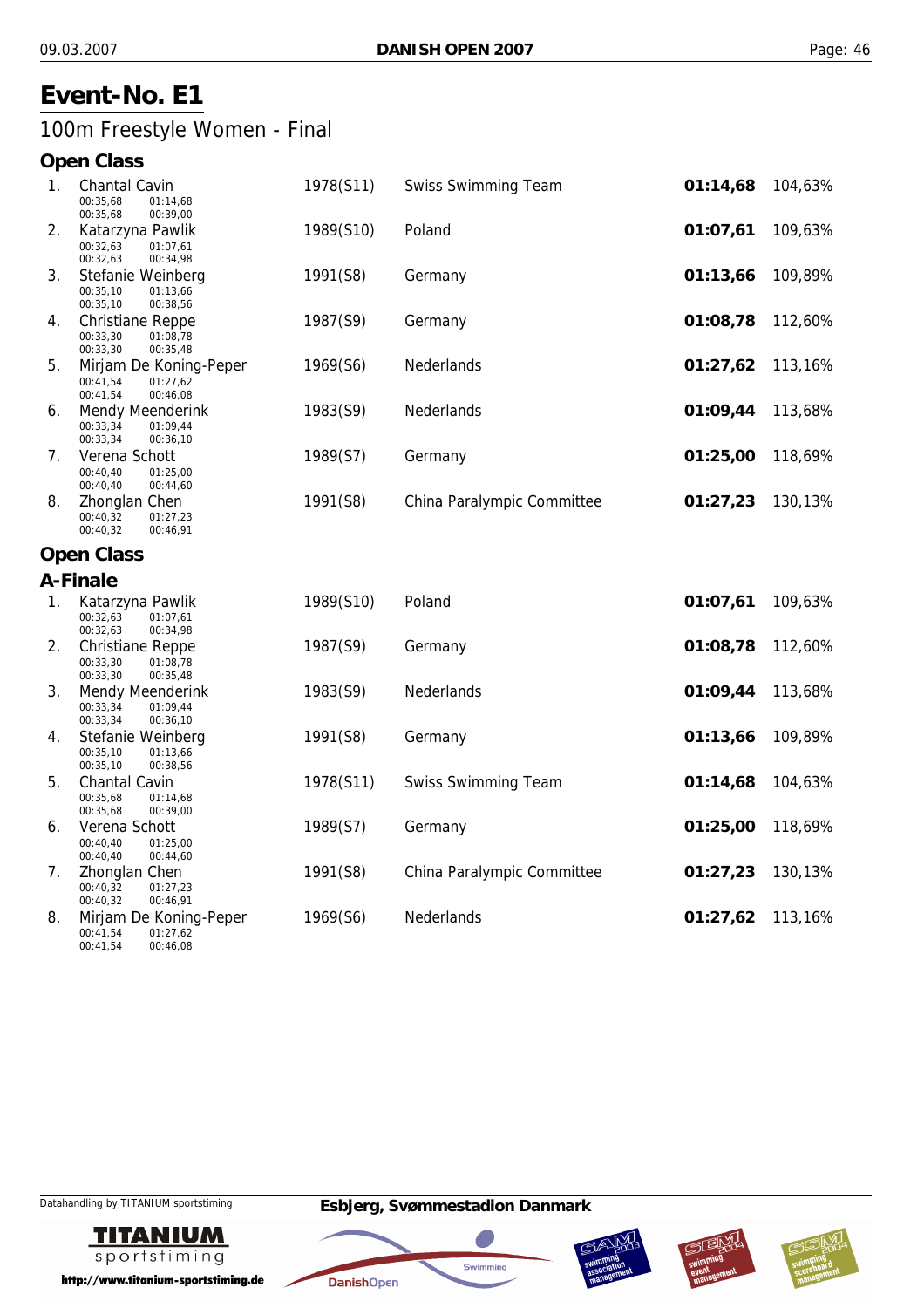## **Event-No. F2**

## 100m Freestyle Men - Final

### **Open Class**

| 1. | Xiaofu Wang<br>00:29,09<br>00:59,11<br>00:29,09<br>00:30,02          | 1988(S8)  | China Paralympic Committee   | 00:59,11 | 102,37% |
|----|----------------------------------------------------------------------|-----------|------------------------------|----------|---------|
| 2. | Zhi Guo<br>00:28,90<br>00:58,93<br>00:28,90<br>00:30,03              | 1989(S9)  | China Paralympic Committee   | 00:58,93 | 103,98% |
| 3. | Daniel Clausner<br>00:27,22<br>00:56,60<br>00:27,22<br>00:29,38      | 1985(S13) | Germany                      | 00:56,60 | 104,89% |
| 4. | Jianping Du<br>00:48,81<br>01:49,28<br>00:48,81<br>01:00,47          | 1983(S3)  | China Paralympic Committee   | 01:49,28 | 105,57% |
| 5. | <b>Tamas Sors</b><br>00:29,06<br>01:01,36<br>00:32,30<br>00:29,06    | 1991(S9)  | Hungary                      | 01:01,36 | 108,27% |
| 6. | <b>Dzmitry Salei</b><br>00:27,74<br>00:58,65<br>00:27,74<br>00:30,91 | 1989(S13) | <b>Belarus</b>               | 00:58,65 | 108,69% |
| 7. | Jonas Martens<br>00:29,74<br>01:02,00<br>00:29,74<br>00:32,26        | 1983(S9)  | Belgian Paralympic Committee | 01:02,00 | 109,40% |
|    | <b>Disqualified</b><br>Xiaoming Xiong<br>Falsestart                  | 1982(S9)  | China Paralympic Committee   | 18:11    |         |
|    | <b>Open Class</b>                                                    |           |                              |          |         |
|    | A-Finale                                                             |           |                              |          |         |
| 1. | Daniel Clausner<br>00:27,22<br>00:56,60<br>00:27,22<br>00:29,38      | 1985(S13) | Germany                      | 00:56,60 | 104,89% |
| 2. | <b>Dzmitry Salei</b><br>00:27,74<br>00:58,65<br>00:27,74<br>00:30,91 | 1989(S13) | <b>Belarus</b>               | 00:58,65 | 108,69% |
| 3. | Zhi Guo<br>00:28,90<br>00:58,93<br>00:28,90<br>00:30,03              | 1989(S9)  | China Paralympic Committee   | 00:58,93 | 103,98% |
| 4. | Xiaofu Wang<br>00:29,09<br>00:59,11<br>00:29,09<br>00:30,02          | 1988(S8)  | China Paralympic Committee   | 00:59,11 | 102,37% |
| 5. | <b>Tamas Sors</b><br>00:29,06<br>01:01,36<br>00:29,06<br>00:32,30    | 1991(S9)  | Hungary                      | 01:01,36 | 108,27% |
| 6. | Jonas Martens<br>00:29,74<br>01:02,00<br>00:29,74<br>00:32,26        | 1983(S9)  | Belgian Paralympic Committee | 01:02,00 | 109,40% |
| 7. | Jianping Du<br>00:48,81<br>01:49,28<br>00:48.81<br>01:00,47          | 1983(S3)  | China Paralympic Committee   | 01:49,28 | 105,57% |
|    | <b>Disqualified</b><br>Xiaoming Xiong<br>Falsestart                  | 1982(S9)  | China Paralympic Committee   | 18:11    |         |
|    | Event-No. G13                                                        |           |                              |          |         |
|    | 50m Butterfly Women - Final                                          |           |                              |          |         |
|    | <b>Open Class</b>                                                    |           |                              |          |         |
|    | 1. Shengnan Jiang                                                    | 1991(S8)  | China Paralympic Committee   | 00:35,28 | 101,52% |

2. Min Huang 1984(S7) China Paralympic Committee **00:37,81** 102,60%

Datahandling by TITANIUM sportstiming **Esbjerg, Svømmestadion Danmark**



http://www.titanium-sportstiming.de







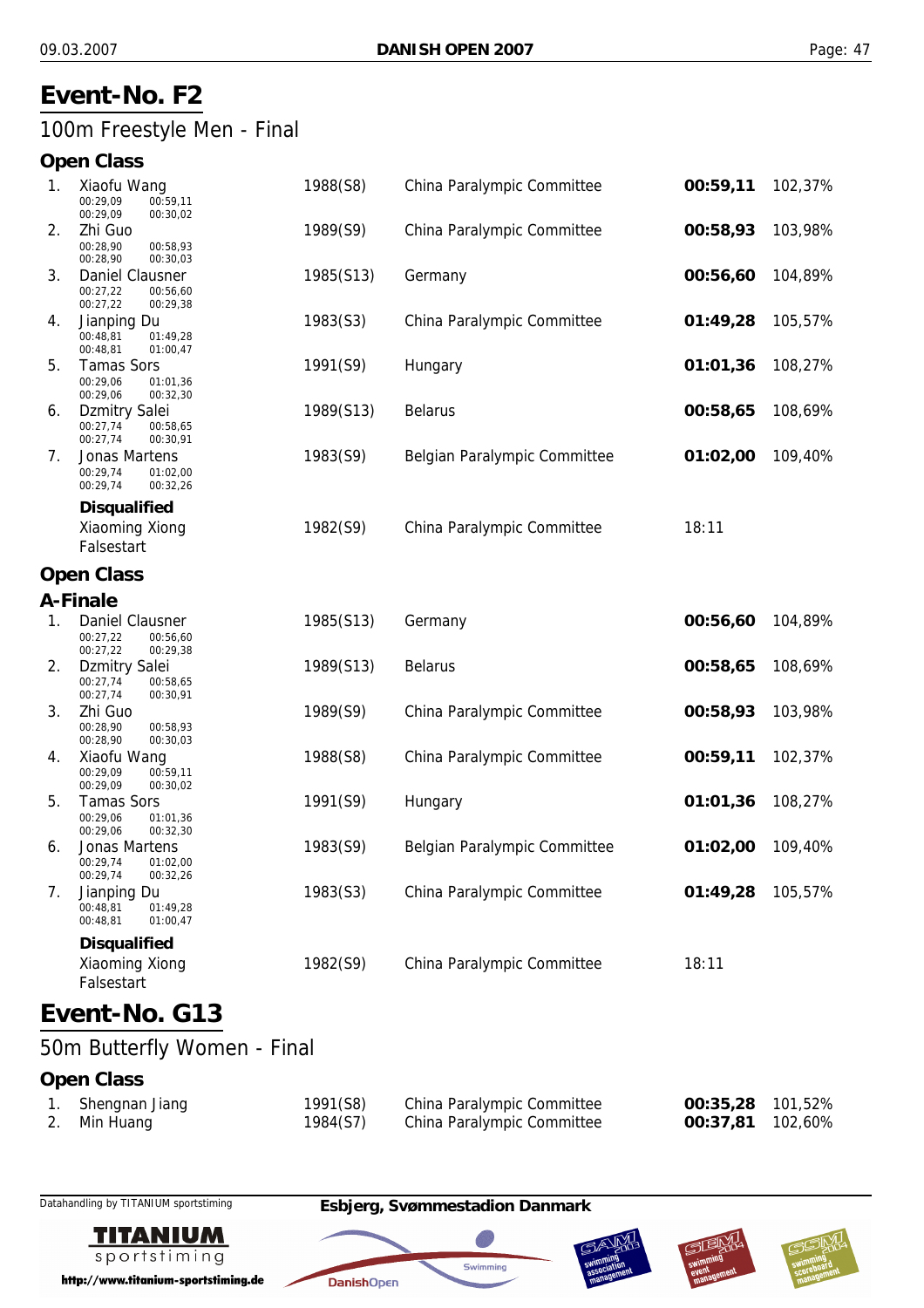# **Event-No. G13**

## 50m Butterfly Women - Final

#### **Open Class**

| Min Xiao            | 1987(S8)                      | China Paralympic Committee | 00:36,33 | 104,54% |
|---------------------|-------------------------------|----------------------------|----------|---------|
| Fuying Jiang        | 1988(S6)                      | China Paralympic Committee | 00:40,44 | 104,73% |
| Judit Tarjanyi      | 1991(S9)                      | Hungary                    | 00:37,09 | 110,19% |
| Lalita Loureiro     | 1981(S7)                      | Sweden                     | 00:40,93 | 111,07% |
| Elizabeth Simpkin   | 1994(S9)                      | <b>Great Britain</b>       | 00:37,66 | 111,88% |
| Marta Malecka       | 1991(S10)                     | Poland                     | 00:39,61 | 120,24% |
|                     |                               |                            |          |         |
|                     |                               |                            |          |         |
| Shengnan Jiang      | 1991(S8)                      | China Paralympic Committee | 00:35,28 | 101,52% |
| Min Xiao            | 1987(S8)                      | China Paralympic Committee | 00:36,33 | 104,54% |
| Judit Tarjanyi      | 1991(S9)                      | Hungary                    | 00:37,09 | 110,19% |
| Elizabeth Simpkin   | 1994(S9)                      | <b>Great Britain</b>       | 00:37,66 | 111,88% |
| Min Huang           | 1984(S7)                      | China Paralympic Committee | 00:37,81 | 102,60% |
| Marta Malecka       | 1991(S10)                     | Poland                     | 00:39,61 | 120,24% |
| <b>Fuying Jiang</b> | 1988(S6)                      | China Paralympic Committee | 00:40,44 | 104,73% |
|                     | <b>Open Class</b><br>A-Finale |                            |          |         |

8. Lalita Loureiro 1981(S7) Sweden **00:40,93** 111,07%

# **Event-No. H14**

## 50m Butterfly Men - Final

#### **Open Class**

|    | Raman Makarau       | 1984(S12) | <b>Belarus</b>             | 00:27,45 | 99,81%  | WR |
|----|---------------------|-----------|----------------------------|----------|---------|----|
| 2. | Peng Li             | 1986(S6)  | China Paralympic Committee | 00:33,14 | 102,06% |    |
| 3. | <b>Tamas Sors</b>   | 1991(S9)  | Hungary                    | 00:29,45 | 102,18% |    |
| 4. | Rong Tian           | 1987(S7)  | China Paralympic Committee | 00:32,14 | 102,61% |    |
| 5. | Daniel Clausner     | 1985(S13) | Germany                    | 00:29.16 | 106,65% |    |
| 6. | Mike von der Zanden | 1987(S10) | <b>Nederlands</b>          | 00:28,88 | 107,04% |    |
| 7. | Ferenc Csuri        | 1987(S8)  | Hungary                    | 00:32,27 | 108,07% |    |
| 8. | Roy Tobis           | 1990(S10) | Germany                    | 00:29,21 | 108,26% |    |

#### **Open Class**

#### **A-Finale**

|             | Raman Makarau       | 1984(S12) | <b>Belarus</b>             | 00:27,45 | 99.81%  | WR |
|-------------|---------------------|-----------|----------------------------|----------|---------|----|
| 2.          | Mike von der Zanden | 1987(S10) | Nederlands                 | 00:28,88 | 107,04% |    |
| 3.          | Daniel Clausner     | 1985(S13) | Germany                    | 00:29,16 | 106,65% |    |
|             | 4. Roy Tobis        | 1990(S10) | Germany                    | 00:29.21 | 108,26% |    |
| 5.          | <b>Tamas Sors</b>   | 1991(S9)  | Hungary                    | 00:29,45 | 102,18% |    |
| 6.          | Rong Tian           | 1987(S7)  | China Paralympic Committee | 00:32,14 | 102,61% |    |
| $7_{\odot}$ | Ferenc Csuri        | 1987(S8)  | Hungary                    | 00:32,27 | 108.07% |    |
| 8.          | Peng Li             | 1986(S6)  | China Paralympic Committee | 00:33,14 | 102,06% |    |

End of the 4. Session.

Session end: 18:20 Uhr

Datahandling by TITANIUM sportstiming **Esbjerg, Svømmestadion Danmark**



http://www.titanium-sportstiming.de







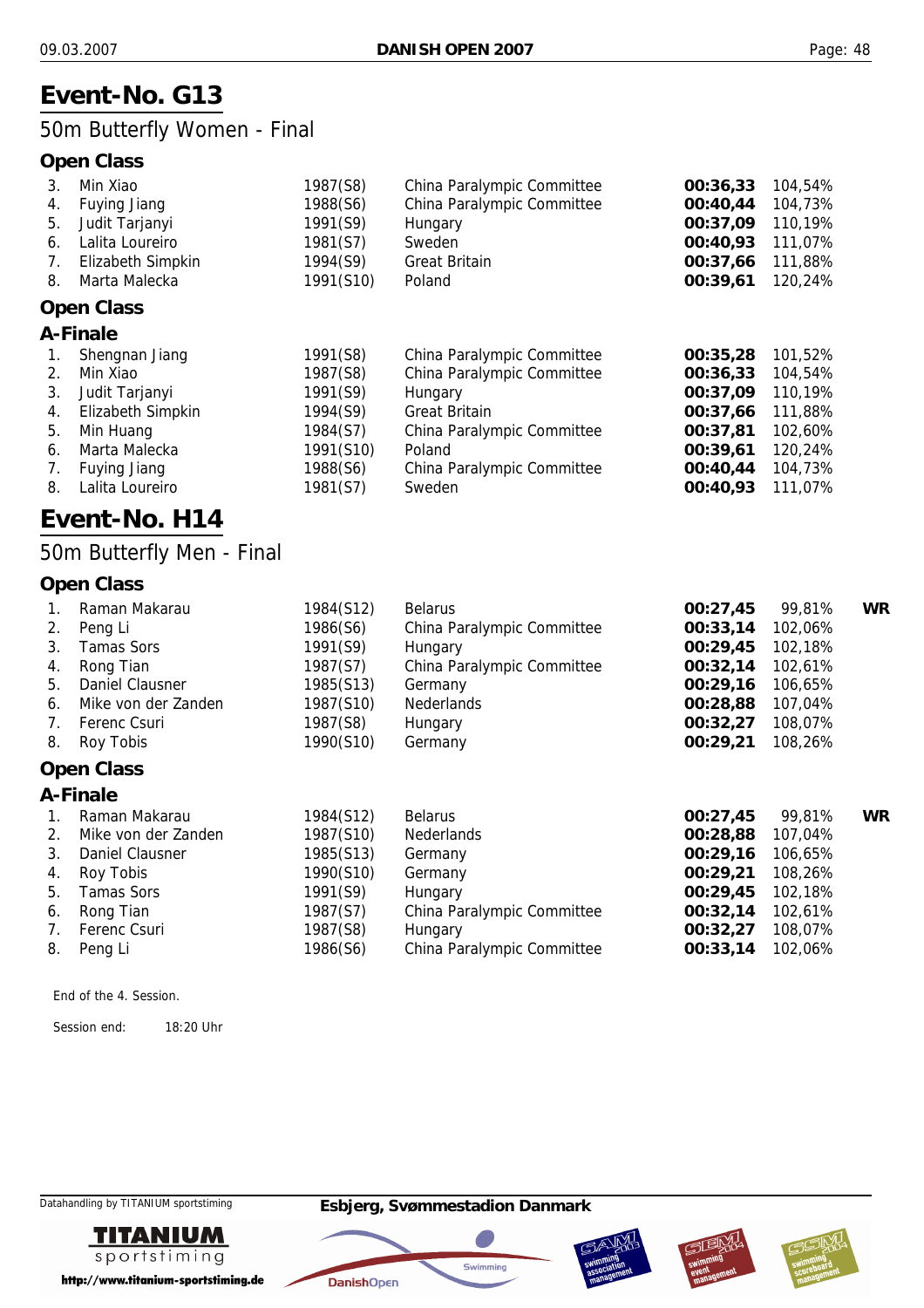| 5. Session: | Sunday, 2007-03-11 |
|-------------|--------------------|
| Beginning:  | 09:30              |
| Warm Up:    | 08:00-09:20        |

## 50m Breaststroke Women

|                            | <b>Class SB3</b>                                                                   |                                                               |                                                                                                        |                                                                                         |                                          |           |
|----------------------------|------------------------------------------------------------------------------------|---------------------------------------------------------------|--------------------------------------------------------------------------------------------------------|-----------------------------------------------------------------------------------------|------------------------------------------|-----------|
| $1_{\cdot}$                | Karina Lauridsen                                                                   | 1976(SB3)                                                     | Swim Team Esbjerg                                                                                      | 01:02,97                                                                                | 112,04%                                  |           |
|                            | <b>Class SB4</b>                                                                   |                                                               |                                                                                                        |                                                                                         |                                          |           |
| $1_{-}$<br>2.              | Theresa Goh<br>Katalin Engelhardt                                                  | 1987(SB4)<br>1971(SB4)                                        | Singapore<br>Hungary                                                                                   | 00:53,60<br>01:01,12                                                                    | 98,91%<br>112,78%                        | <b>WR</b> |
|                            | <b>Class SB5</b>                                                                   |                                                               |                                                                                                        |                                                                                         |                                          |           |
| 1.<br>2.<br>3.<br>4.<br>5. | Kirsten Bruhn<br>Verena Schott<br>Natallia Shavel<br>Gitta Raczko<br>Fanni Illes   | 1969(SB5)<br>1989(SB5)<br>1973(SB5)<br>1975(SB5)<br>1992(SB5) | Germany<br>Germany<br><b>Belarus</b><br>Hungary<br>Hungary                                             | 00:47,42 99,91%<br>00:56,64 119,34%<br>00:56,73 119,53%<br>00:56,88 119,84%<br>00:58,77 | 123,83%                                  | <b>WR</b> |
|                            | <b>Class SB6</b>                                                                   |                                                               |                                                                                                        |                                                                                         |                                          |           |
| $\mathbf{1}$ .<br>2.       | Lalita Loureiro<br>Diana Zambo                                                     | 1981(SB6)<br>1978(SB6)                                        | Sweden<br>Hungary                                                                                      | 00:54,29<br>01:10,78                                                                    | 115,63%<br>150,75%                       |           |
|                            | <b>Class SB7</b>                                                                   |                                                               |                                                                                                        |                                                                                         |                                          |           |
| $1_{\cdot}$                | Dorottya Baka                                                                      | 1901(SB7)                                                     | Hungary                                                                                                | 00:58,33                                                                                | 131,75%                                  |           |
|                            | <b>Class SB8</b>                                                                   |                                                               |                                                                                                        |                                                                                         |                                          |           |
| 1.<br>2.<br>3.             | Paulina Wozniak<br>Lauren Smith<br>Kathrine Stuhr                                  | 1992(SB8)<br>1993(SB8)<br>1992(SB8)                           | Poland<br><b>Great Britain</b><br>Abybro Svømeclub                                                     | 00:40,83 104,21%<br>00:48,62<br>00:57,01                                                | 124,09%<br>145,50%                       |           |
|                            | <b>Class SB9</b>                                                                   |                                                               |                                                                                                        |                                                                                         |                                          |           |
| 1.<br>2.                   | Judit Tarjanyi<br>Lauren Steadman                                                  | 1991(SB9)<br>1992(SB9)                                        | Hungary<br><b>Great Britain</b>                                                                        | 00:43,66<br>00:49,11                                                                    | 113,16%<br>127,29%                       |           |
|                            | <b>Class SB11</b>                                                                  |                                                               |                                                                                                        |                                                                                         |                                          |           |
| 1.                         | <b>Chantal Cavin</b>                                                               | 1978(S11)                                                     | <b>Swiss Swimming Team</b>                                                                             | 00:48,20                                                                                | 115,83%                                  |           |
|                            | <b>Class SB14</b>                                                                  |                                                               |                                                                                                        |                                                                                         |                                          |           |
| 1.<br>2.<br>3.<br>4.       | Mieke DeMot<br>Karolien Vanesch<br>Susan Hansen<br>Tanja Bendt<br>5. Arja Johansen | 1985(S14)<br>1983(S14)<br>1987(S14)<br>1987(S14)<br>1988(S14) | Belgian Paralympic Committee<br>Belgian Paralympic Committee<br>Maribo<br>Allerød Svømmeklub<br>Norway | 00:46,44<br>00:48,31<br>00:49,64<br>00:59,71<br>00:59,90 162,72%                        | 126,16%<br>131,24%<br>134,85%<br>162,21% |           |
|                            | <b>Disqualified</b>                                                                |                                                               |                                                                                                        |                                                                                         |                                          |           |
|                            | Hanne Farestveit<br>Left foot not turned out<br>Charlotte Søgaard                  | 1993(S14)<br>1971(S14)                                        | Norway<br><b>AKU Svøm</b>                                                                              | 09:47<br>09:37                                                                          |                                          |           |
|                            | One hand touch.<br>Henriette Jacobsen                                              | 1987(S14)                                                     | <b>AKU Svøm</b>                                                                                        | 09:37                                                                                   |                                          |           |
|                            | One hand touch.<br>Maj Steffensen<br>One hand touch.                               | 1987(S14)                                                     | <b>AKU Svøm</b>                                                                                        | 09:37                                                                                   |                                          |           |



Datahandling by TITANIUM sportstiming **Esbjerg, Svømmestadion Danmark**

**DanishOpen** 







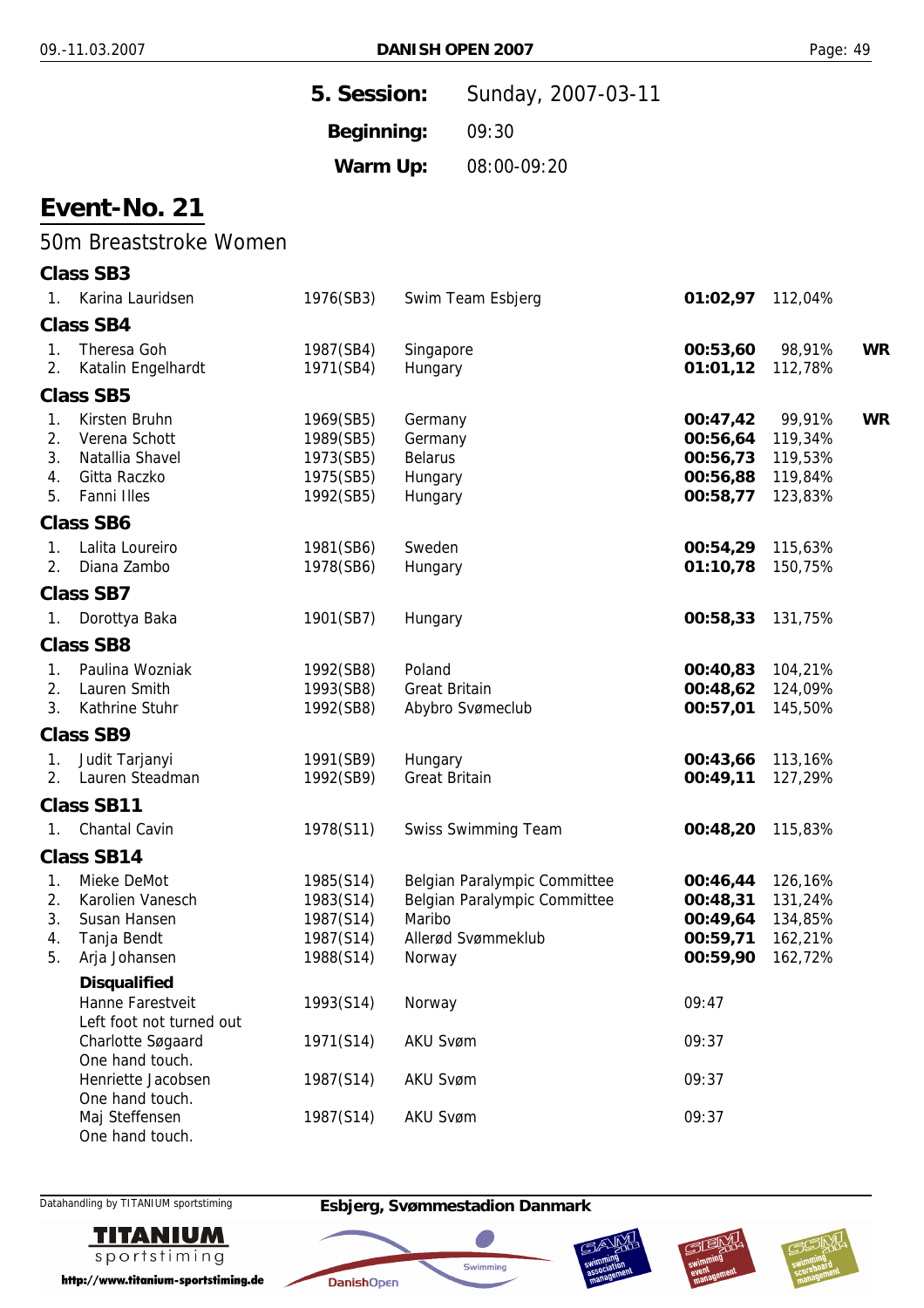#### 50m Breaststroke Men

|                                                    | Class SB2                                                                                                                                                   |                                                                                                                   |                                                                                                                                                                                 |                                                                                                          |                                                                                                 |
|----------------------------------------------------|-------------------------------------------------------------------------------------------------------------------------------------------------------------|-------------------------------------------------------------------------------------------------------------------|---------------------------------------------------------------------------------------------------------------------------------------------------------------------------------|----------------------------------------------------------------------------------------------------------|-------------------------------------------------------------------------------------------------|
| $1_{\cdot}$                                        | Jianping Du                                                                                                                                                 | 1983(SB2)                                                                                                         | China Paralympic Committee                                                                                                                                                      | 01:06,13                                                                                                 | 117,52%                                                                                         |
|                                                    | <b>Class SB4</b>                                                                                                                                            |                                                                                                                   |                                                                                                                                                                                 |                                                                                                          |                                                                                                 |
| 1.<br>2.                                           | Mickael Fredriksson<br>Dominik Piechota                                                                                                                     | 1990(SB4)<br>1989(SB4)                                                                                            | Sweden<br>Poland                                                                                                                                                                | 01:14,62<br>01:34,20                                                                                     | 159,78%<br>201,71%                                                                              |
|                                                    | <b>Class SB5</b>                                                                                                                                            |                                                                                                                   |                                                                                                                                                                                 |                                                                                                          |                                                                                                 |
| 1.<br>2.<br>3.                                     | <b>Thomas Grimm</b><br>Konrad Krauze<br>Mateusz Jozefowski                                                                                                  | 1973(SB5)<br>1989(SB5)<br>1990(SB5)                                                                               | Germany<br>Poland<br>Poland                                                                                                                                                     | 00:43,51<br>01:12,35<br>01:24,41                                                                         | 103,07%<br>171,40%<br>199,97%                                                                   |
|                                                    | <b>Class SB6</b>                                                                                                                                            |                                                                                                                   |                                                                                                                                                                                 |                                                                                                          |                                                                                                 |
| 1.                                                 | Sam Bradley                                                                                                                                                 | 1993(SB6)                                                                                                         | <b>Great Britain</b>                                                                                                                                                            | 00:56,43                                                                                                 | 137,46%                                                                                         |
|                                                    | <b>Class SB7</b>                                                                                                                                            |                                                                                                                   |                                                                                                                                                                                 |                                                                                                          |                                                                                                 |
| 1.<br>2.<br>3.<br>4.                               | Janos Becsey<br>Marco Herbst<br>Michael Kraft<br>Mikkel Asmussen                                                                                            | 1968(SB7)<br>1989(SB7)<br>1990(SB7)<br>1993(SB7)                                                                  | Hungary<br>Germany<br>Germany<br>Swim Team Esbjerg                                                                                                                              | 00:47,78<br>00:48,29<br>00:53,46<br>00:54,12                                                             | 123,01%<br>124,33%<br>137,64%<br>139,34%                                                        |
|                                                    | <b>Class SB8</b>                                                                                                                                            |                                                                                                                   |                                                                                                                                                                                 |                                                                                                          |                                                                                                 |
| 1.                                                 | Krzysztof Paterka                                                                                                                                           | 1986(SB8)                                                                                                         | Poland                                                                                                                                                                          | 00:36,40                                                                                                 | 106,65%                                                                                         |
|                                                    | <b>Class SB9</b>                                                                                                                                            |                                                                                                                   |                                                                                                                                                                                 |                                                                                                          |                                                                                                 |
| 1.<br>2.<br>3.<br>4.<br>5.<br>5.<br>7.<br>8.<br>9. | <b>Claus Taudorf</b><br>Hui Li<br>Christoph Weber<br>Sam Hynd<br><b>Tamas Sors</b><br>Lukasz Stapor<br><b>Einar Niin</b><br>Dusan Dragovic<br>Dan Akusrmork | 1972(SB9)<br>1988(SB9)<br>1987(SB9)<br>1991(SB9)<br>1991(SB9)<br>1987(SB9)<br>1991(SB9)<br>1974(SB9)<br>1997(SB9) | Silkeborg Svømmeklub<br>China Paralympic Committee<br>Germany<br><b>Great Britain</b><br>Hungary<br><b>KSN Warsaw</b><br><b>SK Meduus</b><br>PK Petrovac<br>ISB - Faroe Islands | 00:33,99<br>00:34,55<br>00:35,89<br>00:37,24<br>00:39,41<br>00:39,41<br>00:40,06<br>00:43,44<br>01:01,03 | 104,61%<br>106,34%<br>110,46%<br>114,61%<br>121,29%<br>121,29%<br>123,29%<br>133,70%<br>187,84% |
|                                                    | <b>Class SB12</b>                                                                                                                                           |                                                                                                                   |                                                                                                                                                                                 |                                                                                                          |                                                                                                 |
| 1.<br>2.                                           | <b>Yury Rudzenok</b><br>Sergei Punko                                                                                                                        | 1981(S12)<br>1981(S12)                                                                                            | <b>Belarus</b><br><b>Belarus</b>                                                                                                                                                | 00:34,32<br>00:34,54                                                                                     | 104,09%<br>104,76%                                                                              |
|                                                    | Class SB13                                                                                                                                                  |                                                                                                                   |                                                                                                                                                                                 |                                                                                                          |                                                                                                 |
| 1.<br>2.                                           | Uladimir Izotau<br>Dzmitry Salei                                                                                                                            | 1988(S13)<br>1989(S13)                                                                                            | <b>Belarus</b><br><b>Belarus</b>                                                                                                                                                | 00:33,58<br>00:35,45                                                                                     | 105,63%<br>111,51%                                                                              |
|                                                    | <b>Class SB14</b>                                                                                                                                           |                                                                                                                   |                                                                                                                                                                                 |                                                                                                          |                                                                                                 |
| 1.<br>2.<br>3.<br>4.<br>5.                         | Ragnvaldur Jensen<br><b>Matthew Bell</b><br>Jim Petersen<br>Ernst Helmersen<br>Kasper Pedersen                                                              | 1989(S14)<br>1990(S14)<br>1986(S14)<br>1985(S14)<br>1986(S14)                                                     | ISB - Faroe Islands<br><b>Team Ulster</b><br>Allerød Svømmeklub<br>Norway<br>Korsør Handicap Idræt                                                                              | 00:38,61<br>00:39,49<br>00:46,98<br>00:48,03<br>00:49,80                                                 | 127,46%<br>130,37%<br>155,10%<br>158,56%<br>164,41%                                             |
| 6.                                                 | Bo Bertelsen                                                                                                                                                | 1983(S14)                                                                                                         | Ringsted Handicap Idræts Forening                                                                                                                                               | 00:50,38                                                                                                 | 166,32%                                                                                         |



http://www.titanium-sportstiming.de







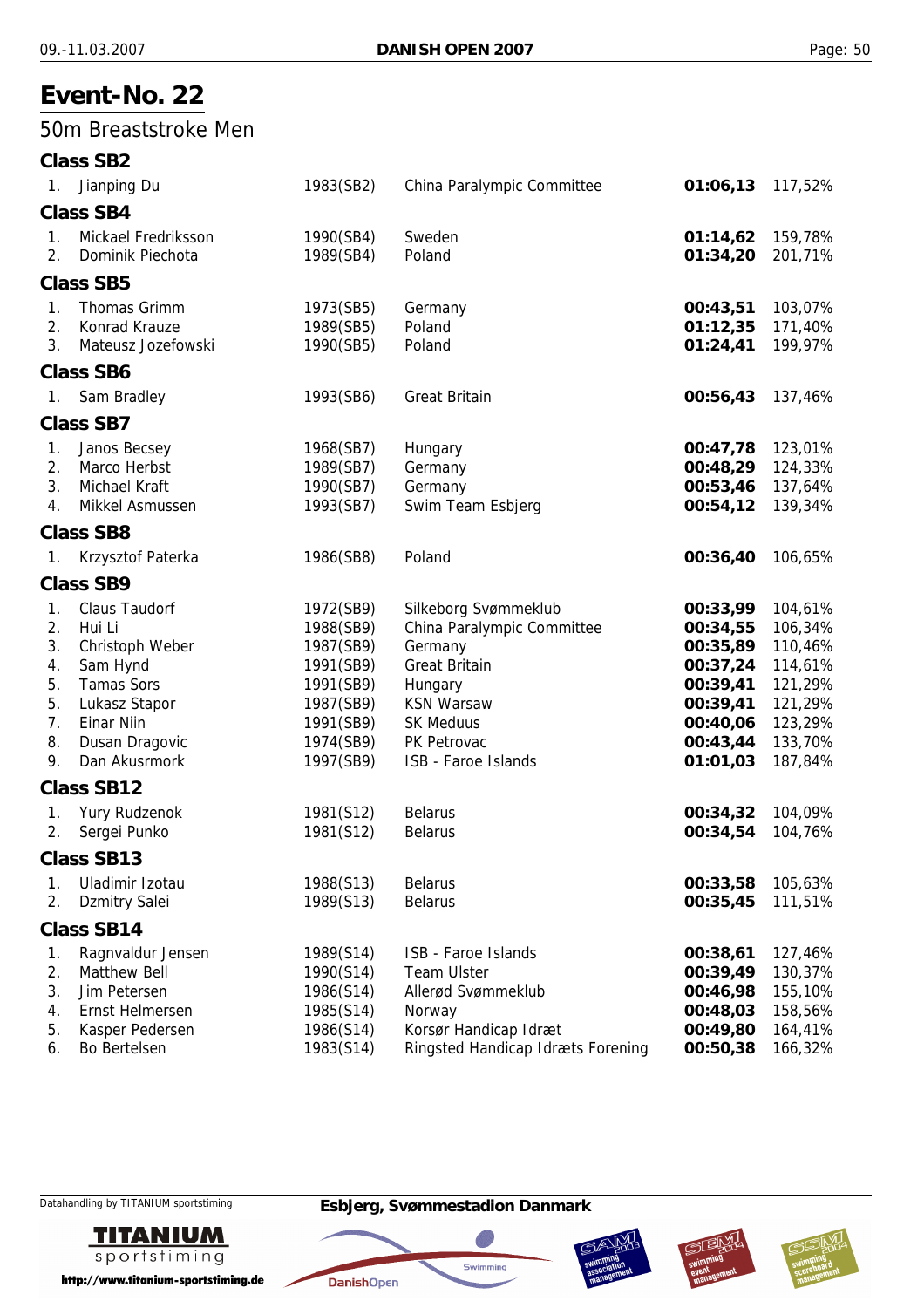## 50m Breaststroke Men

#### **Class SB14**

|                | <b>Disqualified</b><br>Ole Kann                                       | 1987(S14)                           | Allerød Svømmeklub                                              | 09:55    |         |
|----------------|-----------------------------------------------------------------------|-------------------------------------|-----------------------------------------------------------------|----------|---------|
|                | Crawl kicks at the start                                              |                                     |                                                                 |          |         |
|                | Nis Pinnerup                                                          | 1991(S14)                           | Viborg Handicap Idræts Forening                                 | 09:56    |         |
|                | Crawl kicks<br><b>Brian Wester</b><br><b>Butterfly kicks</b>          | 1990(S14)                           | Korsør Handicap Idræt                                           | 09:56    |         |
|                | Was withdrawn                                                         |                                     |                                                                 |          |         |
|                | Kim Thomsen<br>Henrik Iwersen<br>Stean Chrestensen                    | 1978(S14)<br>1976(S14)<br>1984(S14) | Viborg Handicap Idræts Forening<br>Maribo<br>Allerød Svømmeklub |          |         |
|                | <b>Class AB</b>                                                       |                                     |                                                                 |          |         |
| 1 <sub>1</sub> | Piotr Sysiak                                                          | 1991(AB)                            | Poland                                                          | 00:41,70 | 144,74% |
|                | Event-No. 23                                                          |                                     |                                                                 |          |         |
|                | 100m Butterfly Women                                                  |                                     |                                                                 |          |         |
|                | <b>Class S5</b>                                                       |                                     |                                                                 |          |         |
| 1.             | Theresa Goh<br>01:02,12<br>02:10,10<br>01:02.12<br>01:07,98           | 1987(S5)                            | Singapore                                                       | 02:10,10 | 107,13% |
|                | <b>Class S6</b>                                                       |                                     |                                                                 |          |         |
| 1.             | Maria Götze<br>00:48,40<br>01:48,81<br>00:48,40<br>01:00,41           | 1980(S6)                            | Germany                                                         | 01:48,81 | 113,62% |
|                | <b>Disqualified</b><br>Natallia Shavel<br>Arms was not over the water | 1973(S6)                            | <b>Belarus</b>                                                  | 10:25    |         |
|                | Class S7                                                              |                                     |                                                                 |          |         |
| 1.             | Lalita Loureiro<br>00:42,38<br>01:33,16<br>00:42,38<br>00:50,78       | 1981(S7)                            | Sweden                                                          | 01:33,16 | 107,36% |
|                | <b>Class S8</b>                                                       |                                     |                                                                 |          |         |
|                | 1. Weiyuan Lu<br>00:36,68<br>01:16,70<br>00:36,68<br>00:40,02         | 1990(S8)                            | China Paralympic Committee                                      | 01:16,70 | 104,70% |
| 2.             | Xiaoqin Jin<br>00:37,34<br>01:17,24<br>00:37,34<br>00:39,90           | 1991(S8)                            | China Paralympic Committee                                      | 01:17,24 | 105,44% |
| 3.             | Zhonglan Chen<br>00:36,26<br>01:17,32<br>00:36,26<br>00:41,06         | 1991(S8)                            | China Paralympic Committee                                      | 01:17,32 | 105,55% |
| 4.             | Shengnan Jiang<br>00:38,03<br>01:21,29<br>00:38,03<br>00:43,26        | 1991(S8)                            | China Paralympic Committee                                      | 01:21,29 | 110,97% |

**TITANIUM** sportstiming

http://www.titanium-sportstiming.de







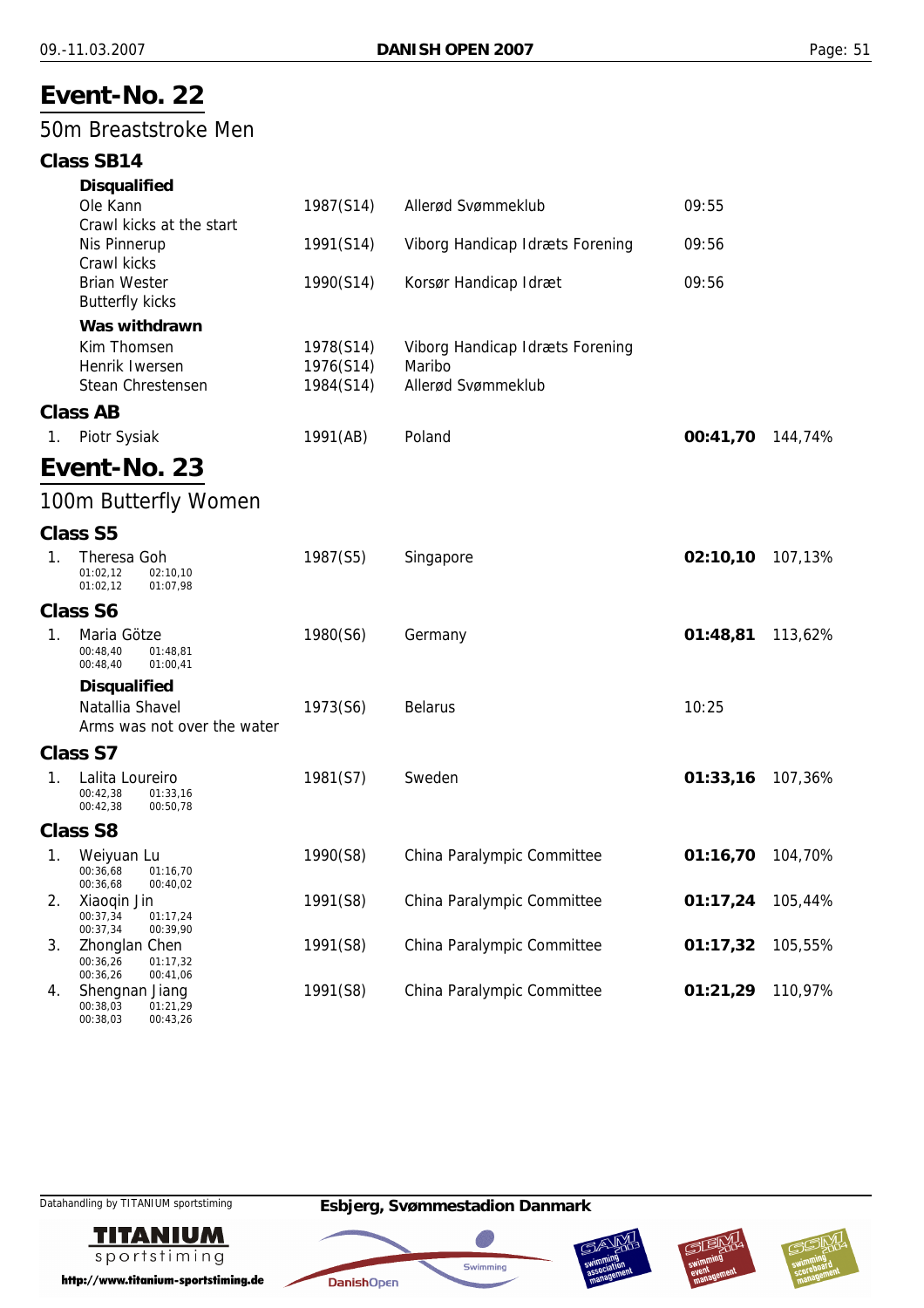## 100m Butterfly Women

#### **Class S9**

| 1.             | Elizabeth Simpkin<br>00:40,49<br>01:27,13<br>00:40,49<br>00:46,64       | 1994(S9)  | <b>Great Britain</b>         | 01:27,13  | 130,45%  |
|----------------|-------------------------------------------------------------------------|-----------|------------------------------|-----------|----------|
| 2.             | Judit Tarjanyi<br>00:38,69<br>01:27,69<br>00:38,69<br>00:49,00          | 1991(S9)  | Hungary                      | 01:27,69  | 131,29%  |
| 3.             | Jo-Jo Cranfield<br>00:42,30<br>01:31,40<br>00:42,30<br>00:49,10         | 1993(S9)  | <b>Great Britain</b>         | 01:31,40  | 136,84%  |
|                | <b>Disqualified</b><br><b>Mendy Meenderink</b><br>Crawl in the last 20m | 1983(S9)  | Nederlands                   | 10:32     |          |
|                | <b>Class S10</b>                                                        |           |                              |           |          |
| 1 <sub>1</sub> | Katarzyna Pawlik<br>00:36,83<br>01:19,91<br>00:36,83<br>00:43,08        | 1989(S10) | Poland                       | 01:19,91  | 116,01%  |
| 2.             | Ania Omielan<br>00:38,05<br>01:25,12<br>00:38,05<br>00:47,07            | 1993(S10) | Poland                       | 01:25,12  | 123,57%  |
| 3.             | Marta Malecka<br>00:42,47<br>01:33,50<br>00:42,47<br>00:51,03           | 1991(S10) | Poland                       | 01:33,50  | 135,74%  |
|                | Class S11                                                               |           |                              |           |          |
| 1.             | Qing Xie<br>00:44,38<br>01:36,71<br>00:44,38<br>00:52,33                | 1988(S11) | China Paralympic Committee   | 01:36,71  | 120,94%  |
|                | Class S14                                                               |           |                              |           |          |
| 1.             | Nadja Joy<br>00:49,04<br>01:51,76<br>00:49,04<br>01:02,72               | 1987(S14) | Korsør Handicap Idræt        | 01:51,76  | 160,43%  |
|                | Event-No. 24                                                            |           |                              |           |          |
|                | 100m Butterfly Men                                                      |           |                              |           |          |
|                | <b>Class S8</b>                                                         |           |                              |           |          |
| 1.             | Xiaofu Wang<br>00:31.08<br>01:04,61<br>00:31,08<br>00:33,53             | 1988(S8)  | China Paralympic Committee   | 01:04,61  | 105,00%  |
|                | $11 - 16 = 101$                                                         | 1001(0)   | China Denah menta Camputthea | 0.4.05.04 | 107.4101 |

00:31,80 01:05,91 00:31,80 00:34,11 00:35,33 00:35,33 01:14,57  $00:39,24$ 

*Did not start*

2. Jiachao Wang 1991(S8) China Paralympic Committee **01:05,91** 107,11% 3. Ferenc Csuri 1987(S8) Hungary **01:14,57** 121,19% Nikolai Willig **1990(S8)** Germany

**TITANIUM** sportstiming

http://www.titanium-sportstiming.de







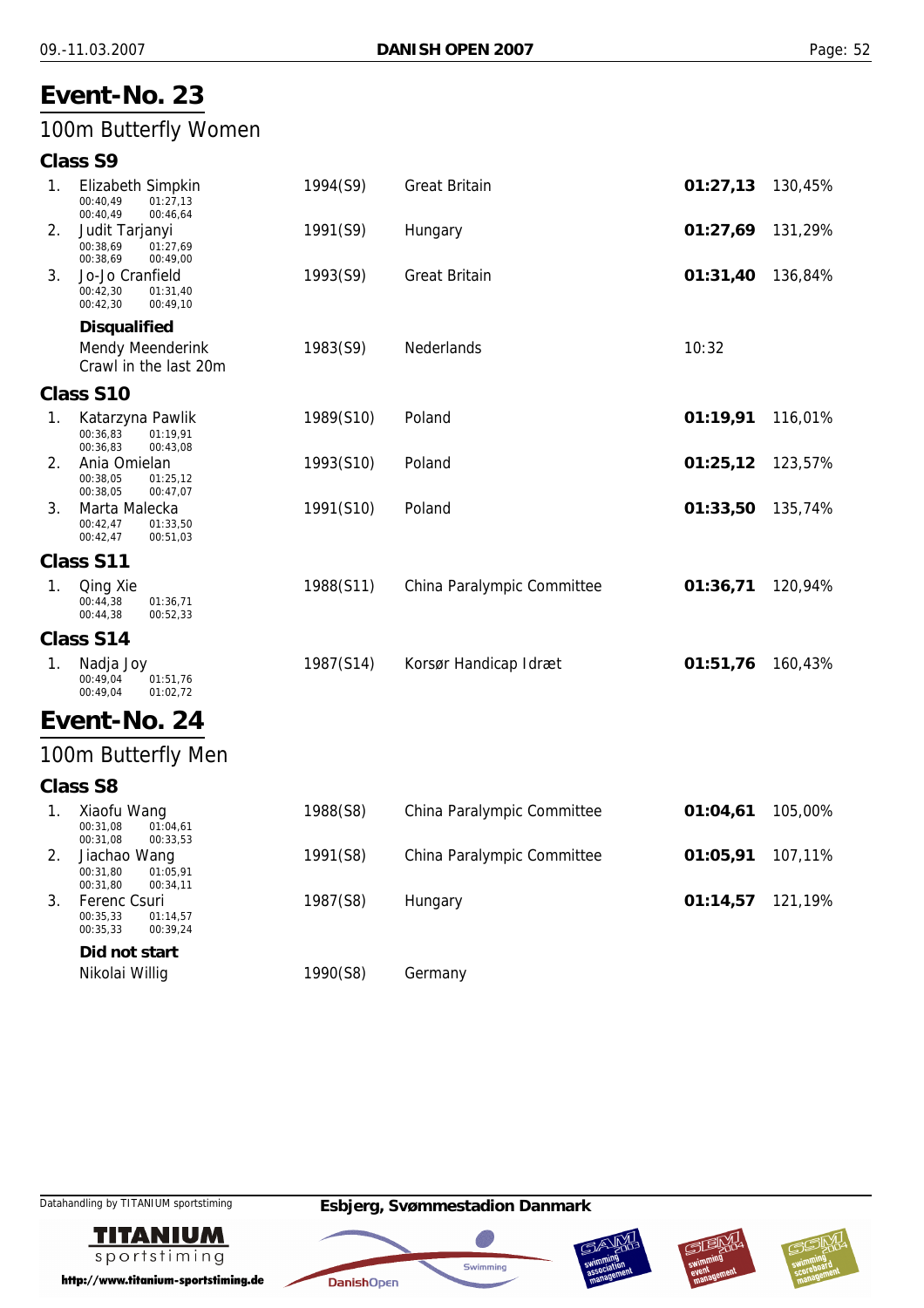## 100m Butterfly Men

## **Class S9**

| 1. | <b>Tamas Sors</b><br>00:29,68<br>01:04,83<br>00:29,68<br>00:35,15                            | 1991(S9)  | Hungary              | 01:04,83 | 104,04% |
|----|----------------------------------------------------------------------------------------------|-----------|----------------------|----------|---------|
| 2. | <b>Thomas Brown</b><br>00:31,89<br>01:11,57<br>00:31,89<br>00:39,68                          | 1990(S9)  | <b>Great Britain</b> | 01:11,57 | 114,86% |
| 3. | Sean Fraser<br>00:32,75<br>01:12,14<br>00:32,75<br>00:39,39                                  | 1990(S9)  | <b>Great Britain</b> | 01:12,14 | 115,77% |
| 4. | Adrian Jarnot<br>00:36,40<br>01:17,74<br>00:36,40<br>00:41,34                                | 1990(S9)  | Poland               | 01:17,74 | 124,76% |
| 5. | Daniel Schäfer<br>00:36,96<br>01:19,51<br>00:36,96<br>00:42,55                               | 1991(S9)  | Germany              | 01:19,51 | 127,60% |
|    | Did not start                                                                                |           |                      |          |         |
|    | <b>Martin Schulz</b>                                                                         | 1990(S9)  | Germany              |          |         |
|    | Class S10                                                                                    |           |                      |          |         |
| 1. | Mike von der Zanden<br>00:29,52<br>01:02,92<br>00:29,52<br>00:33,40                          | 1987(S10) | Nederlands           | 01:02,92 | 108,48% |
| 2. | Lucas Ludwig<br>00:30,00<br>01:04,65<br>00:30,00<br>00:34,65                                 | 1989(S10) | Germany              | 01:04,65 | 111,46% |
| 3. | Kardo Ploomipuu<br>00:30,98<br>01:06,11<br>00:30,98<br>00:35,13                              | 1988(S10) | <b>SK Meduus</b>     | 01:06,11 | 113,98% |
| 4. | Roy Tobis<br>00:30,59<br>01:08,74<br>00:30,59<br>00:38,15                                    | 1990(S10) | Germany              | 01:08,74 | 118,51% |
| 5. | Sam Hynd<br>00:33,66<br>01:13,08<br>00:33,66<br>00:39,42                                     | 1991(S10) | <b>Great Britain</b> | 01:13,08 | 126,00% |
| 6. | Jakub Halas<br>00:34,92<br>01:13,30<br>00:34,92<br>00:38,38                                  | 1991(S10) | Poland               | 01:13,30 | 126,37% |
| 7. | Christoph Weber<br>00:34,17<br>01:13,62<br>00:34,17<br>00:39,45                              | 1987(S10) | Germany              | 01:13,62 | 126,93% |
| 8. | Lasse W. Andersen<br>00:35,36<br>01:15,72<br>00:35,36<br>00:40,36                            | 1994(S10) | Holbæk Svømmeklub    | 01:15,72 | 130,55% |
|    | Class S12                                                                                    |           |                      |          |         |
| 1. | Raman Makarau<br>00:29,86<br>01:03,48                                                        | 1984(S12) | <b>Belarus</b>       | 01:03,48 | 108,27% |
| 2. | 00:29,86<br>00:33,62<br><b>Yury Rudzenok</b><br>00:32,25<br>01:09,24<br>00:32,25<br>00:36,99 | 1981(S12) | <b>Belarus</b>       | 01:09,24 | 118,09% |
|    | Class S13                                                                                    |           |                      |          |         |
| 1. | Michel Tielbeke<br>00:31,61<br>01:10,27<br>00:31,61<br>00:38,66                              | 1981(S13) | Nederlands           | 01:10,27 | 118,98% |
| 2. | Daniel Simon<br>00:32,95<br>01:10,30                                                         | 1988(S13) | Germany              | 01:10,30 | 119,03% |

00:32,95



http://www.titanium-sportstiming.de

00:37,35







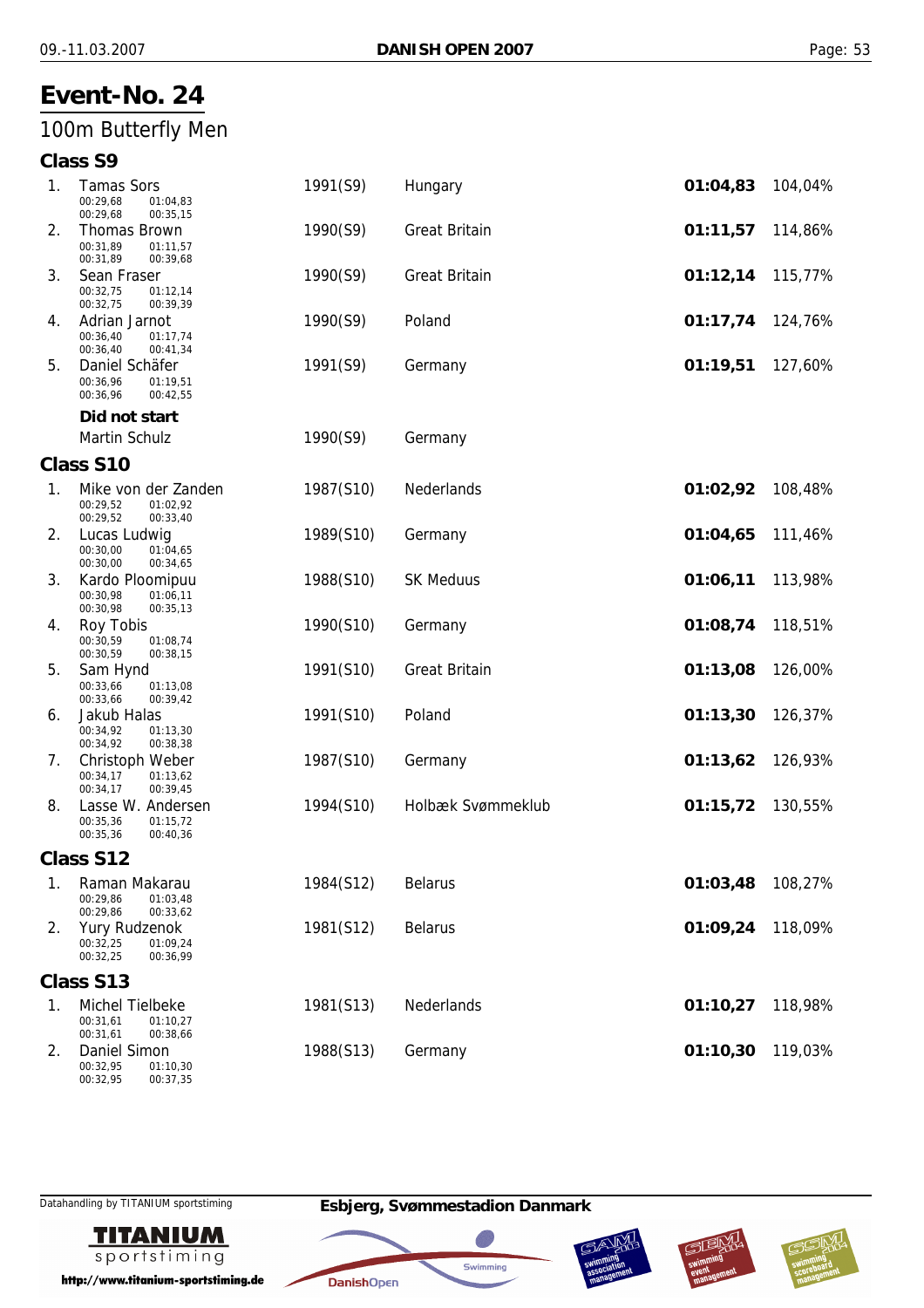#### **Event-No. 24** 100m Butterfly Men **Class S14** 1. Christian Walvik 1987(S14) Norway **01:27,95** 145,56% 00:38,10 00:38,10  $01:27,95$ 00:49,85 *Was withdrawn* Stean Chrestensen 1984(S14) Allerød Svømmeklub **Class AB** 1. Sebastian Matczak 1991(AB) Poland **01:17,80** 144,58% 00:35,68 00:35,68  $01.17,80$  $00.42,12$ **Event-No. 25** 50m Freestyle Women **Class S5** 1. Lisette Teunissen 1986(S5) Nederlands **00:48,59** 133,41% 2. Katalin Engelhardt 1971(S5) Hungary **00:49,62** 136,24% 3. Diana Zambo 1978(S5) Hungary **00:56,81** 155,98% **Class S6** 1. Fuying Jiang 1988(S6) China Paralympic Committee **00:39,09** 108,52% 2. Mirjam De Koning-Peper 1969(S6) Nederlands **00:40,45** 112,29% 3. Fanni Illes 1992(S6) Hungary **00:44,15** 122,57% **Class S7** 1. Kirsten Bruhn 1969(S7) Germany **00:34,56** 103,07% 2. Verena Schott 1989(S7) Germany **00:39,33** 117,29% 3. Lijun Xue 1989(S7) China Paralympic Committee **00:42,97** 128,15% 4. Gitta Raczko 1975(S7) Hungary **00:44,69** 133,28% 5. Dorottya Baka 1901(S7) Hungary **00:50,81** 151,53% 6. Anastasia Sklyarova 1989(S7) Taganrog Sport **01:09,15** 206,23% **Class S8** 1. Heidi Andreassen 1985(S8) ISB - Faroe Islands **00:33,43** 106,09% 2. Zhonglan Chen 1991(S8) China Paralympic Committee **00:33,59** 106,60% 3. Stefanie Weinberg 1991(S8) Germany **00:34,55** 109,64% 4. Shengnan Jiang 1991(S8) China Paralympic Committee **00:34,88** 110,69% 5. Annika Geller 1993(S8) Germany **00:38,94** 123,57% 6. Emelie Nilsson 1990(S8) Sweden **00:39,53** 125,45% 7. Lisa den Braber 1992(S8) Nederlands **00:41,84** 132,78% 8. Kathrine Stuhr 1992(S8) Abybro Svømeclub **00:56,36** 178,86% 9. Sandra Blachowicz 1993(S8) Poland **01:17,73** 246,68% *Was withdrawn* Mette Fardrup 1987(S8) Solrød HIF **Class S9** 1. Christiane Reppe 1987(S9) Germany **00:32,55** 112,08% 2. Lauren Steadman 1992(S9) Great Britain **00:33,45** 115,18% 3. Paulina Wozniak 1992(S9) Poland **00:34,25** 117,94% 4. Judit Tarjanyi 1991(S9) Hungary **00:35,10** 120,86% 5. Mirjam Lange 1989(S9) Germany **00:35,17** 121,10% 6. Lauren Smith 1993(S9) Great Britain **00:35,80** 123,27%



http://www.titanium-sportstiming.de

Datahandling by TITANIUM sportstiming **Esbjerg, Svømmestadion Danmark**

**DanishOpen** 

Swimming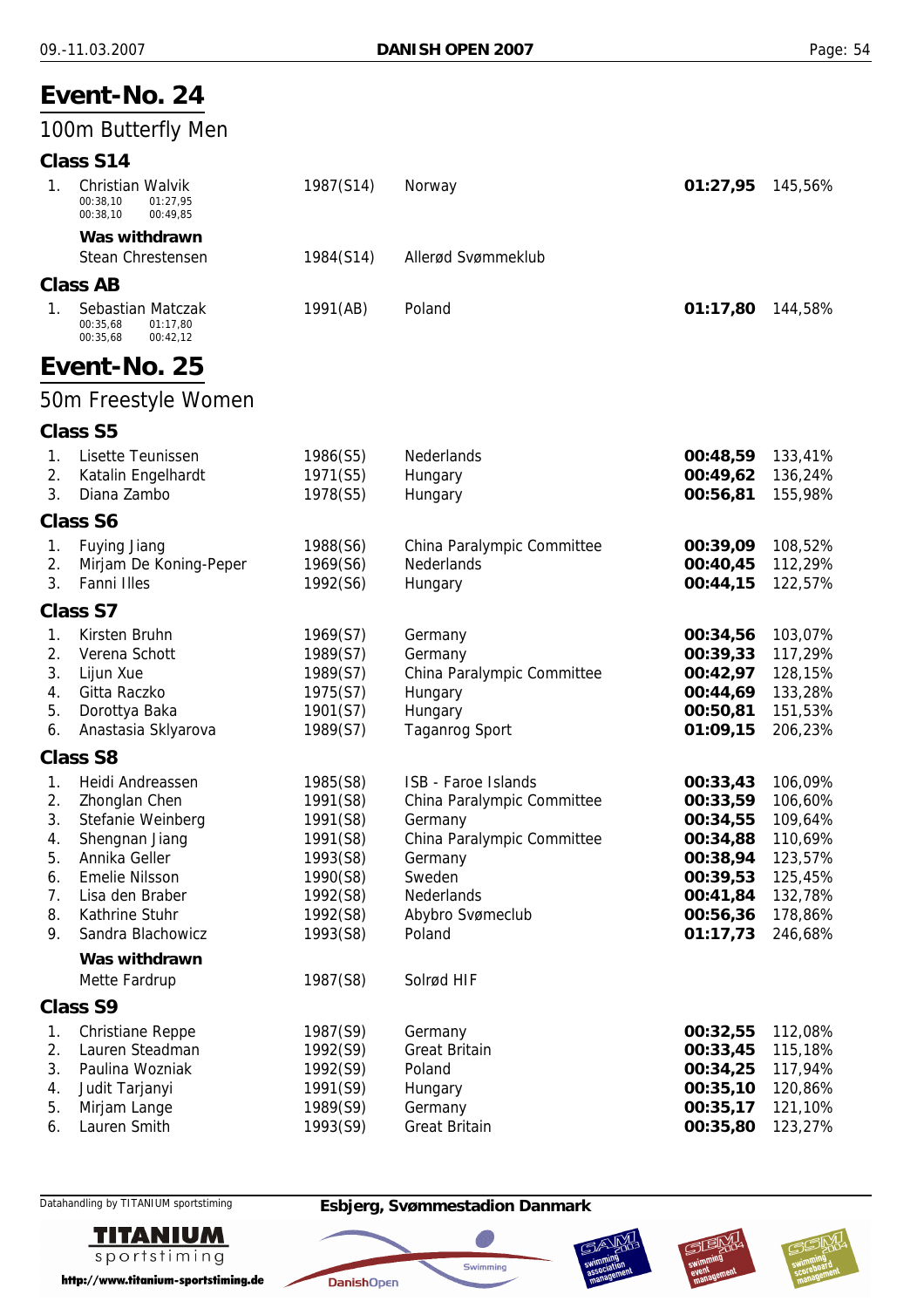## 50m Freestyle Women

#### **Class S9**

| 7.<br>8. | Jo-Jo Cranfield<br>Marlou von Rhijn        | 1993(S9)<br>1991(S9)   | <b>Great Britain</b><br>Nederlands                           | 00:36,71<br>00:36,75 | 126,41%<br>126,54% |
|----------|--------------------------------------------|------------------------|--------------------------------------------------------------|----------------------|--------------------|
| 9.       | Elizabeth Simpkin<br>10. Maria Fredriksson | 1994(S9)               | <b>Great Britain</b><br>Sweden                               | 00:37,08<br>00:37,52 | 127,68%            |
|          | 11. Monika Zmijewska                       | 1983(S9)<br>1991(S9)   | <b>KSN Warsaw</b>                                            | 00:38,58             | 129,20%<br>132,85% |
|          | 12. Maria Lassen                           | 1994(S9)               | Ringsted Handicap Idræts Forening                            | 00:38,71             | 133,29%            |
|          | Class S10                                  |                        |                                                              |                      |                    |
| 1.       | Rikke Jensen                               | 1992(S10)              | Sælungerne Esbjerg                                           | 00:56,29             | 197,92%            |
|          | Class S11                                  |                        |                                                              |                      |                    |
| 1.       | Chantal Cavin                              | 1978(S11)              | <b>Swiss Swimming Team</b>                                   | 00:33,87             | 104,79%            |
| 2.       | Qing Xie                                   | 1988(S11)              | China Paralympic Committee                                   | 00:34,24             | 105,94%            |
|          | Class S12                                  |                        |                                                              |                      |                    |
| 1.       | Rui Cong                                   | 1984(S12)              | China Paralympic Committee                                   | 00:32,42             | 115,70%            |
|          | Was withdrawn                              |                        |                                                              |                      |                    |
|          | Hongyan Zhu                                | 1976(S12)              | China Paralympic Committee                                   |                      |                    |
|          | Class S14                                  |                        |                                                              |                      |                    |
| 1.<br>2. | Karolien Vanesch<br>Mieke DeMot            | 1983(S14)              | Belgian Paralympic Committee<br>Belgian Paralympic Committee | 00:33,21<br>00:34,24 | 114,71%            |
| 3.       | Apolonia Justesen                          | 1985(S14)<br>1985(S14) | <b>ISB - Faroe Islands</b>                                   | 00:35,86             | 118,27%<br>123,86% |
| 4.       | Louise Pedersen                            | 1987(S14)              | Brøndby                                                      | 00:36,82             | 127,18%            |
| 5.       | Susan Hansen                               | 1987(S14)              | Maribo                                                       | 00:37,76             | 130,43%            |
| 6.       | Hanne Farestveit                           | 1993(S14)              | Norway                                                       | 00:38,26             | 132,15%            |
| 7.       | Nadja Joy                                  | 1987(S14)              | Korsør Handicap Idræt                                        | 00:39,87             | 137,72%            |
| 8.       | Arja Johansen                              | 1988(S14)              | Norway                                                       | 00:47,93             | 165,56%            |
| 9.       | Sofie Nielsen                              | 1983(S14)              | Ringsted Handicap Idræts Forening                            | 00:49,99             | 172,67%            |
|          | 10. Tanja Bendt                            | 1987(S14)              | Allerød Svømmeklub                                           | 00:52,28             | 180,58%            |
| 11.      | <b>Birgit Tofte</b>                        | 1964(S14)              | Sælungerne Esbjerg                                           | 01:13,90             | 255,26%            |
|          | 12. Eva Hansen                             | 1980(S14)              | Korsør Handicap Idræt                                        | 01:14,07             | 255,85%            |
|          | Was withdrawn                              |                        |                                                              |                      |                    |
|          | Henriette Jacobsen                         | 1987(S14)              | <b>AKU Svøm</b>                                              |                      |                    |
|          | Dorte Nielsen                              | 1971(S14)              | <b>AKU Svøm</b>                                              |                      |                    |
|          | Did not start<br>Mette Skov                |                        |                                                              |                      |                    |
|          | Maj Steffensen                             | 1971(S14)<br>1987(S14) | <b>AKU Svøm</b><br><b>AKU Svøm</b>                           |                      |                    |
|          | <b>Class AB</b>                            |                        |                                                              |                      |                    |
| 1.       | Han Zhang                                  | 1988(AB)               | China Paralympic Committee                                   | 00:40,14             | 156,91%            |
| 2.       | Ying Zhou                                  | 1994(AB)               | China Paralympic Committee                                   | 00:42,97             | 167,98%            |
|          | Event-No. 26                               |                        |                                                              |                      |                    |
|          |                                            |                        |                                                              |                      |                    |
|          | 50m Freestyle Men                          |                        |                                                              |                      |                    |
|          | <b>Class S3</b>                            |                        |                                                              |                      |                    |
| 1.       | Jianping Du                                | 1983(S3)               | China Paralympic Committee<br><b>KSN Warsaw</b>              | 00:50,00             | 109,52%            |
| 2.       | Michal Jakubowski                          | 1979(S3)               |                                                              | 02:13,15             | 291,67%            |



http://www.titanium-sportstiming.de





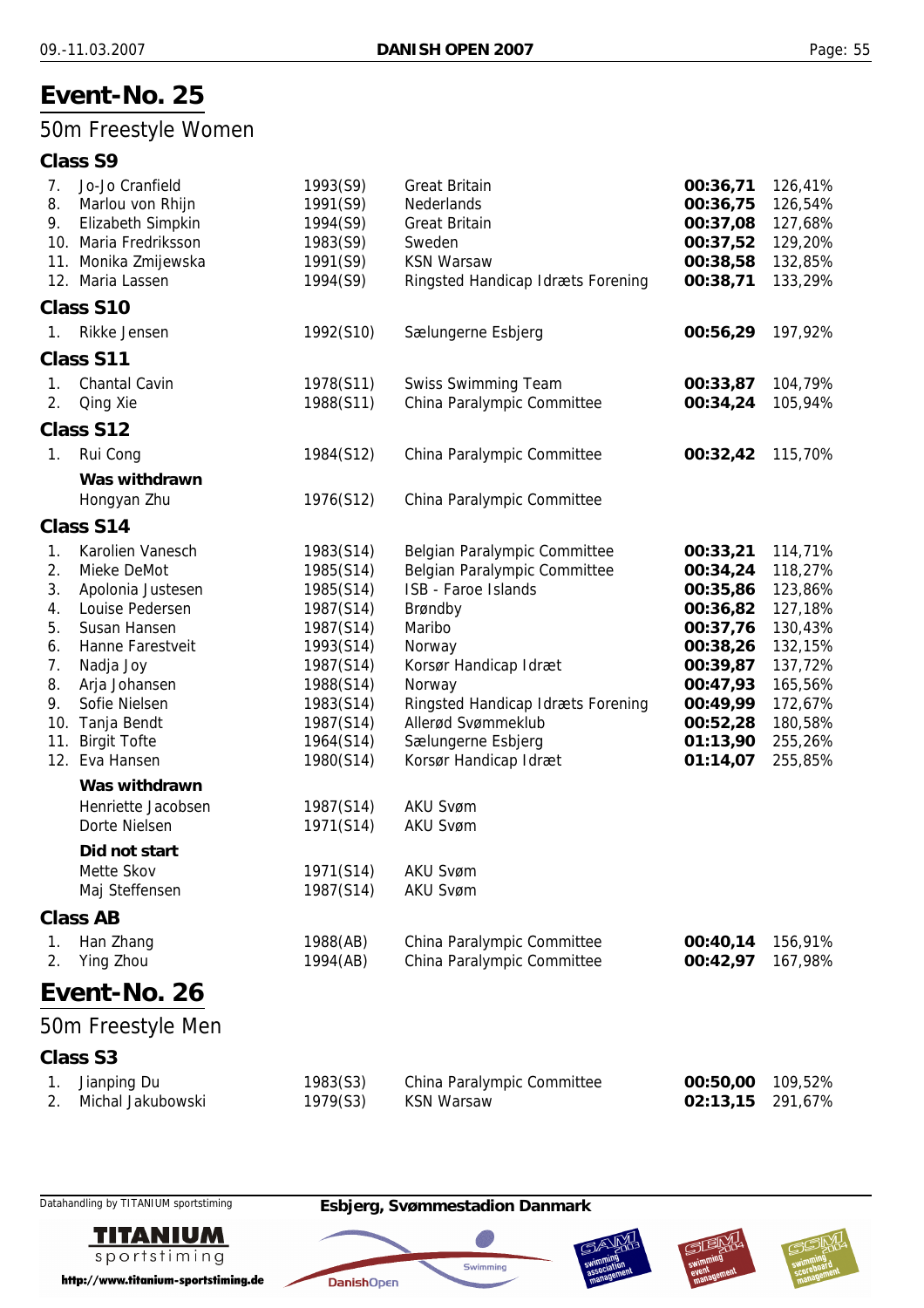## 50m Freestyle Men

## **Class S4**

| 1. | Kaixiang Gu          | 1991(S4) | China Paralympic Committee      | 01:08,39 | 182,17% |
|----|----------------------|----------|---------------------------------|----------|---------|
| 2. | Andrzej Dworak       | 1950(S4) | <b>KSN Warsaw</b>               | 01:08,46 | 182,36% |
| 3. | Mickael Fredriksson  | 1990(S4) | Sweden                          | 01:13,41 | 195,55% |
|    | <b>Class S5</b>      |          |                                 |          |         |
| 1. | Junquan He           | 1970(S5) | China Paralympic Committee      | 00:36,87 | 113,02% |
| 2. | Jens Nilsson         | 1990(S5) | Sweden                          | 00:42,13 | 129,15% |
| 3. | Michael Schoenemaker | 1983(S5) | Nederlands                      | 00:48,93 | 150,00% |
| 4. | Jonas Larsen         | 1992(S5) | Taastrup                        | 00:56,22 | 172,34% |
| 5. | Dominik Piechota     | 1989(S5) | Poland                          | 01:47,58 | 329,79% |
|    | <b>Class S6</b>      |          |                                 |          |         |
| 1. | Yuanrun Yang         | 1990(S6) | China Paralympic Committee      | 00:31,99 | 105,23% |
| 2. | Swen Michaelis       | 1981(S6) | Germany                         | 00:35,78 | 117,69% |
| 3. | Mateusz Michalski    | 1988(S6) | Poland                          | 00:36,76 | 120,92% |
| 4. | Konrad Krauze        | 1989(S6) | Poland                          | 01:01,49 | 202,26% |
| 5. | Mateusz Jozefowski   | 1990(S6) | Poland                          | 01:21,25 | 267,26% |
|    | <b>Disqualified</b>  |          |                                 |          |         |
|    | Adam Maciejewski     | 1989(S6) | Poland                          | 11:08    |         |
|    | Falsestart           |          |                                 |          |         |
|    | Was withdrawn        |          |                                 |          |         |
|    | Yuan Tang            | 1983(S6) | China Paralympic Committee      |          |         |
|    | <b>Class S7</b>      |          |                                 |          |         |
| 1. | Rong Tian            | 1987(S7) | China Paralympic Committee      | 00:32,11 | 112,50% |
| 2. | Janos Becsey         | 1968(S7) | Hungary                         | 00:32,94 | 115,41% |
| 3. | Marco Herbst         | 1989(S7) | Germany                         | 00:33,25 | 116,50% |
| 4. | <b>Tore Lentfert</b> | 1984(S7) | Nederlands                      | 00:36,51 | 127,92% |
| 5. | Sam Bradley          | 1993(S7) | <b>Great Britain</b>            | 00:39,85 | 139,62% |
| 6. | Marko Ljubanovic     | 1986(S7) | PVK Budvanska Rivijera          | 00:58,03 | 203,32% |
|    | <b>Class S8</b>      |          |                                 |          |         |
| 1. | Hengheng Tian        | 1984(S8) | China Paralympic Committee      | 00:28,70 | 106,96% |
| 2. | Xiaofu Wang          | 1988(S8) | China Paralympic Committee      | 00:29,01 | 108,12% |
| 3. | Ferenc Csuri         | 1987(S8) | Hungary                         | 00:29,35 | 109,39% |
| 4. | Gert-Jan Schep       | 1986(S8) | Nederlands                      | 00:29,55 | 110,13% |
| 5. | Jiachao Wang         | 1991(S8) | China Paralympic Committee      | 00:30,82 | 114,87% |
| 6. | Michal Krol          | 1989(S8) | <b>KSN Warsaw</b>               | 00:32,76 | 122,10% |
| 7. | Evgeny Zimin         | 1991(S8) | <b>Taganrog Sport</b>           | 00:35,34 | 131,71% |
| 8. | Michael Kraft        | 1990(S8) | Germany                         | 00:36,54 | 136,19% |
| 9. | Marcin Razniewski    | 1991(S8) | <b>KSN Warsaw</b>               | 00:36,94 | 137,68% |
|    | 10. Mikkel Asmussen  | 1993(S8) | Swim Team Esbjerg               | 00:43,08 | 160,56% |
|    | 11. Martin Eibye     | 1991(S8) | Odense Handicap Idræts Forening | 01:12,36 | 269,69% |
|    | Did not start        |          |                                 |          |         |
|    | Nikolai Willig       | 1990(S8) | Germany                         |          |         |

**TITANIUM** sportstiming

http://www.titanium-sportstiming.de







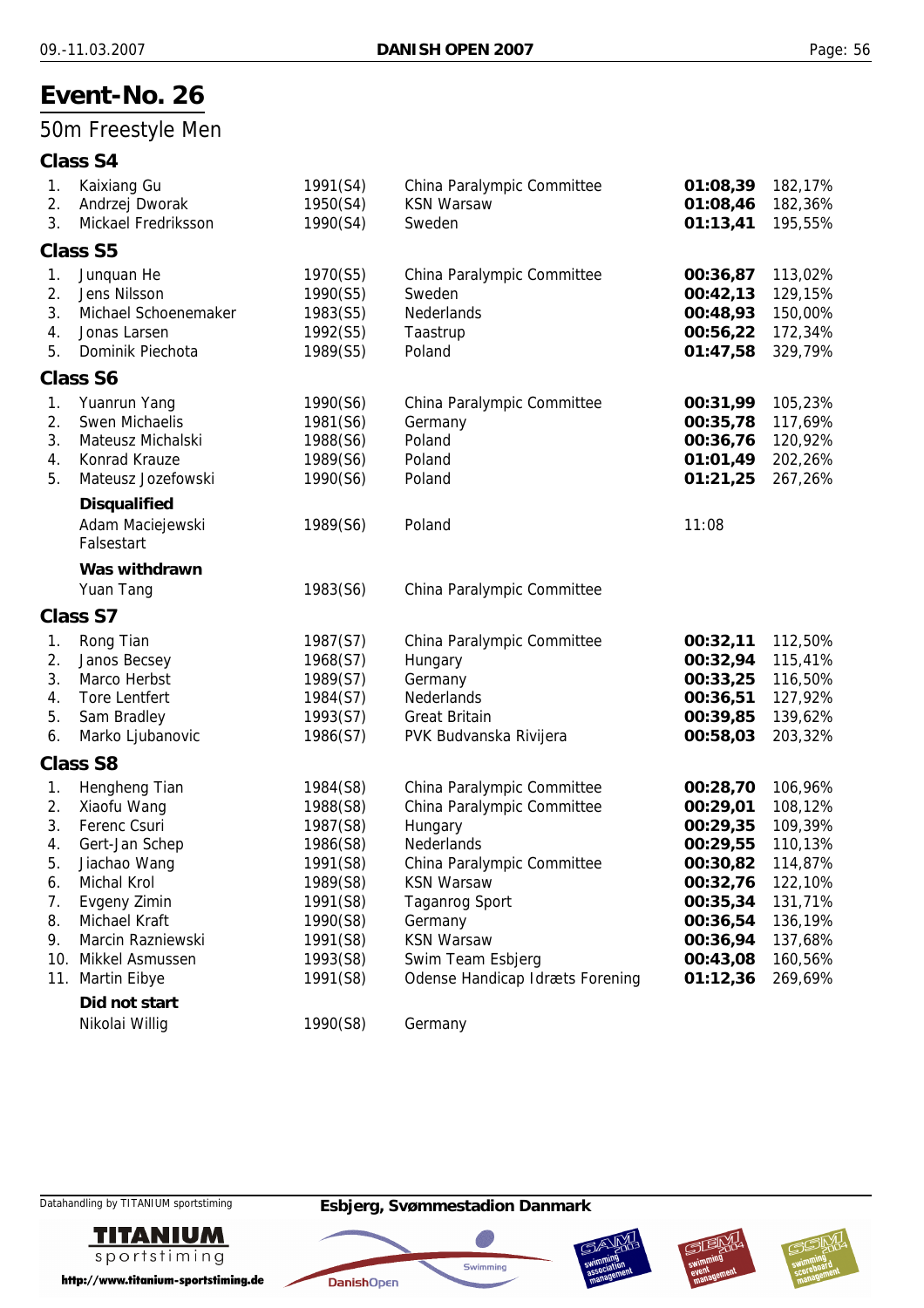## 50m Freestyle Men

# **Class S9**

| 1.             | Xiaoming Xiong       | 1982(S9)  | China Paralympic Committee        | 00:27,04 | 103,76% |
|----------------|----------------------|-----------|-----------------------------------|----------|---------|
| 2.             | Zhi Guo              | 1989(S9)  | China Paralympic Committee        | 00:27,29 | 104,71% |
| 3.             | Jonas Martens        | 1983(S9)  | Belgian Paralympic Committee      | 00:28,01 | 107,48% |
| 4.             | Christian T. Thomsen | 1990(S9)  | Swim Team Esbjerg                 | 00:28,38 | 108,90% |
| 5.             | Jan Miroslaw         | 1973(S9)  | Germany                           | 00:29,58 | 113,50% |
| 6.             | Krzysztof Paterka    | 1986(S9)  | Poland                            | 00:29,85 | 114,54% |
| 7.             | <b>Tamas Sors</b>    | 1991(S9)  | Hungary                           | 00:29,94 | 114,88% |
| 8.             | <b>Thomas Brown</b>  | 1990(S9)  | <b>Great Britain</b>              | 00:29,97 | 115,00% |
| 9.             | <b>Einar Niin</b>    | 1991(S9)  | <b>SK Meduus</b>                  | 00:30,46 | 116,88% |
|                | 10. Piotr Becki      | 1983(S9)  | Poland                            | 00:30,56 | 117,26% |
|                | 11. Adrian Jarnot    | 1990(S9)  | Poland                            | 00:31,43 | 120,60% |
|                | 12. Kasper Zysek     | 1994(S9)  | Swim Team Esbjerg                 | 00:37,68 | 144,58% |
|                | Class S10            |           |                                   |          |         |
| 1.             | Lucas Ludwig         | 1989(S10) | Germany                           | 00:26,60 | 109,19% |
| 1.             | Roy Tobis            | 1990(S10) | Germany                           | 00:26,60 | 109,19% |
| 3.             | <b>Claus Taudorf</b> | 1972(S10) | Silkeborg Svømmeklub              | 00:27,21 | 111,69% |
| 4.             | Mike von der Zanden  | 1987(S10) | Nederlands                        | 00:27,52 | 112,97% |
| 5.             | Kardo Ploomipuu      | 1988(S10) | <b>SK Meduus</b>                  | 00:27,58 | 113,21% |
| 6.             | Dusan Dragovic       | 1974(S10) | PK Petrovac                       | 00:28,32 | 116,25% |
| 7.             | Jakub Halas          | 1991(S10) | Poland                            | 00:30,11 | 123,60% |
| 8.             | Kenneth Rybjerg      | 1986(S10) | <b>IH Aalborg</b>                 | 00:31,25 | 128,28% |
| 9.             | Lasse W. Andersen    | 1994(S10) | Holbæk Svømmeklub                 | 00:33,58 | 137,84% |
|                | 10. Osvald Hansen    | 1992(S10) | ISB - Faroe Islands               | 00:36,37 | 149,30% |
|                | 11. Dan Akusrmork    | 1997(S10) | ISB - Faroe Islands               | 00:44,45 | 182,47% |
|                | Class S11            |           |                                   |          |         |
| 1.             | Bozun Yang           | 1986(S11) | China Paralympic Committee        | 00:26,60 | 102,46% |
|                | Class S12            |           |                                   |          |         |
| $\mathbf{1}$ . | Raman Makarau        | 1984(S12) | <b>Belarus</b>                    | 00:26,26 | 109,46% |
|                | Class S13            |           |                                   |          |         |
| 1.             | Daniel Clausner      | 1985(S13) | Germany                           | 00:25,89 | 105,63% |
| 2.             | <b>Dzmitry Salei</b> | 1989(S13) | <b>Belarus</b>                    | 00:26,69 | 108,89% |
| 3.             | Uladimir Izotau      | 1988(S13) | <b>Belarus</b>                    | 00:27,89 | 113,79% |
|                | Class S14            |           |                                   |          |         |
| 1.             | Matthew Bell         | 1990(S14) | <b>Team Ulster</b>                | 00:29,00 | 114,66% |
| 2.             | Ragnvaldur Jensen    | 1989(S14) | ISB - Faroe Islands               | 00:29,56 | 116,88% |
| 3.             | <b>Scott Mills</b>   | 1991(S14) | Sælungerne Esbjerg                | 00:31,48 | 124,47% |
| 4.             | Carsten Olesen       | 1978(S14) | Sælungerne Esbjerg                | 00:32,69 | 129,26% |
| 5.             | Christian Walvik     | 1987(S14) | Norway                            | 00:32,81 | 129,73% |
| 6.             | Lasse Anholm         | 1980(S14) | Ringsted Handicap Idræts Forening | 00:34,31 | 135,66% |
| 7.             | Keld Rishøj          | 1988(S14) | <b>Thisted Svømmeklub</b>         | 00:34,50 | 136,41% |
| 8.             | Kasper Pedersen      | 1986(S14) | Korsør Handicap Idræt             | 00:34,89 | 137,95% |
| 9.             | Jim Petersen         | 1986(S14) | Allerød Svømmeklub                | 00:35,91 | 141,99% |
| 10.            | Ernst Helmersen      | 1985(S14) | Norway                            | 00:38,04 | 150,41% |
| 11.            | Ole Kann             | 1987(S14) | Allerød Svømmeklub                | 00:38,85 | 153,61% |
| 12.            | Nikolaj Lund         | 1990(S14) | Korsør Handicap Idræt             | 00:39,17 | 154,88% |
| 13.            | Nis Pinnerup         | 1991(S14) | Viborg Handicap Idræts Forening   | 00:39,42 | 155,87% |
|                | 14. Rasmus Helbo     | 1974(S14) | <b>IH Aalborg</b>                 | 00:39,90 | 157,76% |
|                |                      |           |                                   |          |         |



http://www.titanium-sportstiming.de

#### Datahandling by TITANIUM sportstiming **Esbjerg, Svømmestadion Danmark**

**DanishOpen** 

Swimming



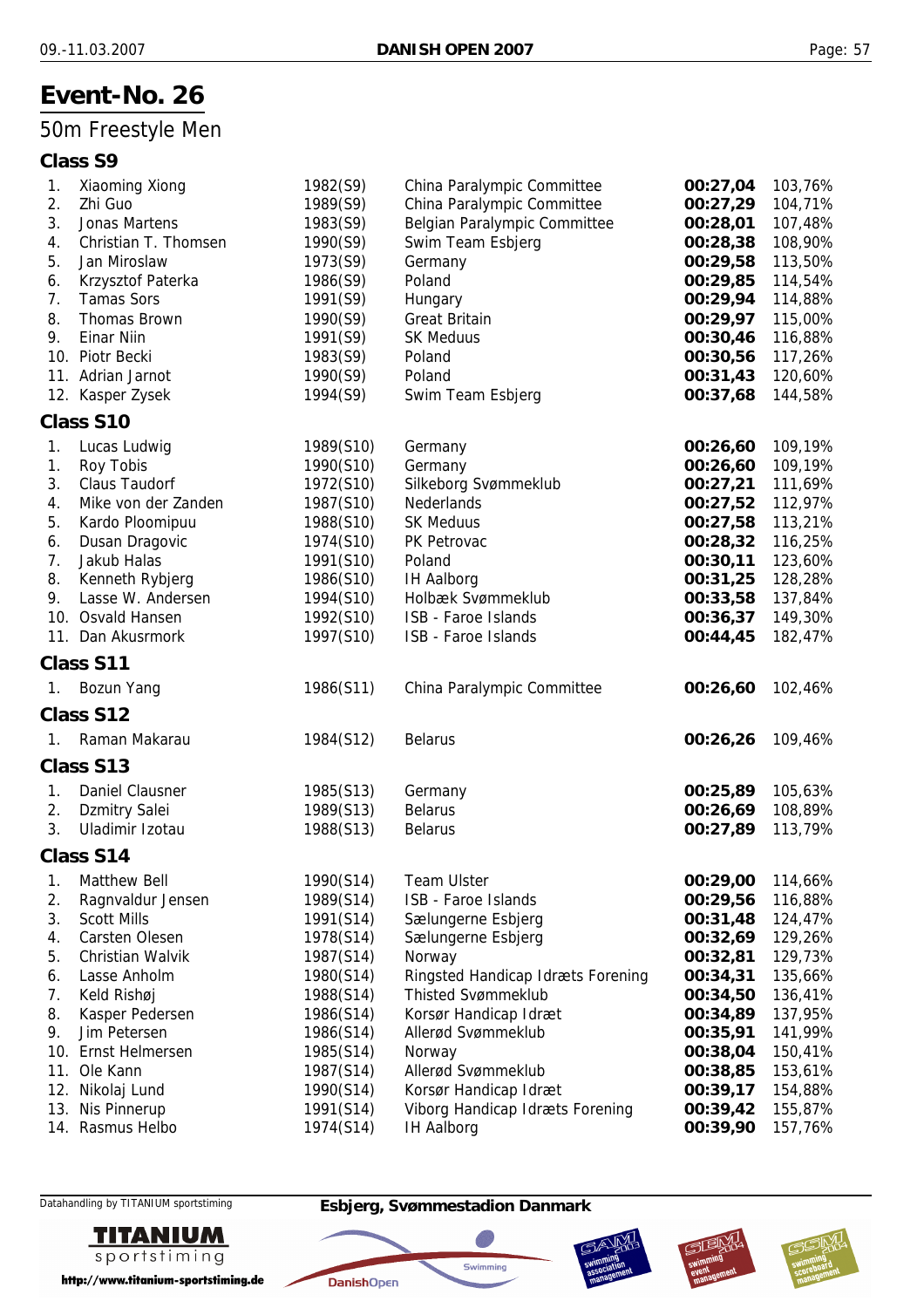## 50m Freestyle Men

#### **Class S14**

|     | 15. Patrick Larsen   | 1988(S14) | Korsør Handicap Idræt             | 00:41,00 | 162,11% |
|-----|----------------------|-----------|-----------------------------------|----------|---------|
|     | 16. Søren Jørgensen  | 1976(S14) | Sælungerne Esbjerg                | 00:42,17 | 166,74% |
|     | 17. Bo Bertelsen     | 1983(S14) | Ringsted Handicap Idræts Forening | 00:42,50 | 168,05% |
|     | 18. Morten Lynggaard | 1983(S14) | Ringsted Handicap Idræts Forening | 00:44,92 | 177,61% |
|     | 19. Filip Isaksen    | 1982(S14) | <b>IH Aalborg</b>                 | 00:47,66 | 188,45% |
|     | 20. Henrik Andersen  | 1964(S14) | Maribo                            | 00:50,34 | 199,05% |
| 21. | <b>Brian Wester</b>  | 1990(S14) | Korsør Handicap Idræt             | 00:54,20 | 214,31% |
|     | 22. Michael Reynolds | 1986(S14) | Ringsted Handicap Idræts Forening | 01:01,93 | 244,87% |
|     | 23. Storgaard Casper | 1992(S14) | <b>AKU Svøm</b>                   | 01:36,25 | 380,58% |
|     | Was withdrawn        |           |                                   |          |         |
|     | Kim Thomsen          | 1978(S14) | Viborg Handicap Idræts Forening   |          |         |
|     | Henrik Iwersen       | 1976(S14) | Maribo                            |          |         |
|     | Stean Chrestensen    | 1984(S14) | Allerød Svømmeklub                |          |         |
|     | Class AB             |           |                                   |          |         |
| 1.  | Piotr Sysiak         | 1991(AB)  | Poland                            | 00:30,95 | 134,91% |
| 2.  | Kamil Orwat          | 1988(AB)  | Poland                            | 00:34,15 | 148,86% |
| 3.  | Zielinski Kamil      | 1992(AB)  | Poland                            | 00:41,45 | 180,68% |

4. Sebastian Nogaj 1994(AB) Poland **00:45,42** 197,99% 5. Pawel Szczerkowski 1992(AB) Poland **00:46,86** 204,27%

# **Event-No. 27**

## 4 x 50m Freestyle Women

#### **Open Class**

|    | 1. Team                   | China Paralympic Committee | 02:27,31 |
|----|---------------------------|----------------------------|----------|
|    | Weiyuan Lu (1990)         | 00:36.95                   |          |
|    | Xiaogin Jin (1991)        | 01:13.64                   |          |
|    | Min Xiao (1987)           | 01:50.23                   |          |
|    | Zhonglan Chen (1991)      | 02:27,31                   |          |
| 2. | 1. Team                   | Hungary                    | 02:58,14 |
|    | Judit Tarjanyi (1991)     | 00:20.06                   |          |
|    | Gitta Raczko (1975)       | 01:21.90                   |          |
|    | Fanni Illes (1992)        | 02:07.66                   |          |
|    | Dorottya Baka (1901)      | 02:58,14                   |          |
| 3. | 1. Team                   | <b>AKU Svøm</b>            | 06:52,75 |
|    | Mette Skov (1971)         | 05:38.95                   |          |
|    | Henriette Jacobsen (1987) | 03:50,79                   |          |
|    | Dorte Nielsen (1971)      | 04:06.28                   |          |
|    | Charlotte Søgaard (1971)  | 06:52,75                   |          |
|    |                           |                            |          |

## **Event-No. 28**

## 4 x 50m Freestyle Men

#### **Open Class**

| 1. 1. Team            | China Paralympic Committee | 01:58.30 |
|-----------------------|----------------------------|----------|
| Zhi Guo (1989)        | 00:30,20                   |          |
| Jiachao Wang (1991)   | 00:58,52                   |          |
| Hengheng Tian (1984)  | 01:28.89                   |          |
| Xiaoming Xiong (1982) | 01:58.30                   |          |



http://www.titanium-sportstiming.de







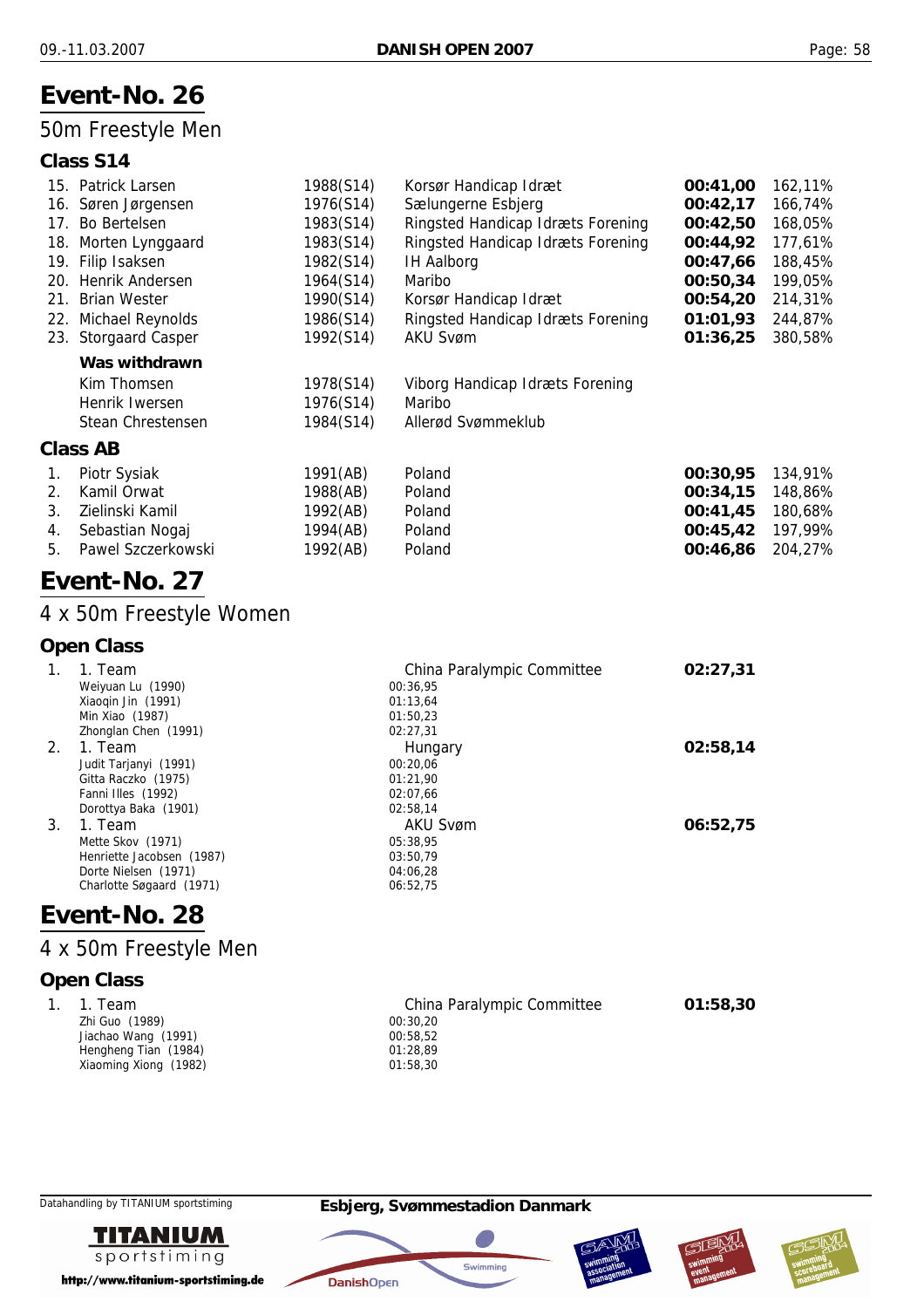## 4 x 50m Freestyle Men

## **Open Class**

| 2. | 1. Team                 | Hungary                           | 02:11,53 |
|----|-------------------------|-----------------------------------|----------|
|    | Ferenc Csuri (1987)     | 00:17,21                          |          |
|    | Ervin Kovacs (1978)     | 01:08,48                          |          |
|    | Janos Becsey (1968)     | 01:42,27                          |          |
|    | Tamas Sors (1991)       | 02:11,53                          |          |
| 3. | 1. Team                 | Korsør Handicap Idræt             | 03:00,12 |
|    | Brian Wester (1990)     | 00:53,85                          |          |
|    | Nikolaj Lund (1990)     | 01:36,49                          |          |
|    | Patrick Larsen (1988)   | 01:39,21                          |          |
|    | Kasper Pedersen (1986)  | 03:00,12                          |          |
| 4. | 1. Team                 | Denmark                           | 03:04,87 |
|    | Mikkel Asmussen (1993)  | 00:22,44                          |          |
|    | Martin Eibye (1991)     | 01:52,96                          |          |
|    | Kaspar Zysek (1994)     | 02:30,89                          |          |
|    | Lasse Andersen (1994)   | 03:04,87                          |          |
| 5. | 1. Team                 | Ringsted Handicap Idræts Forening | 03:05,26 |
|    | Morten Lynggaard (1983) | 00:44,77                          |          |
|    | Michael Reynolds (1986) | 01:50.85                          |          |
|    | Bo Bertelsen (1983)     | 02:31,47                          |          |
|    | Lasse Anholm (1980)     | 03:05,26                          |          |
|    |                         |                                   |          |

End of the 5. Session.

Session end: 11:40 Uhr









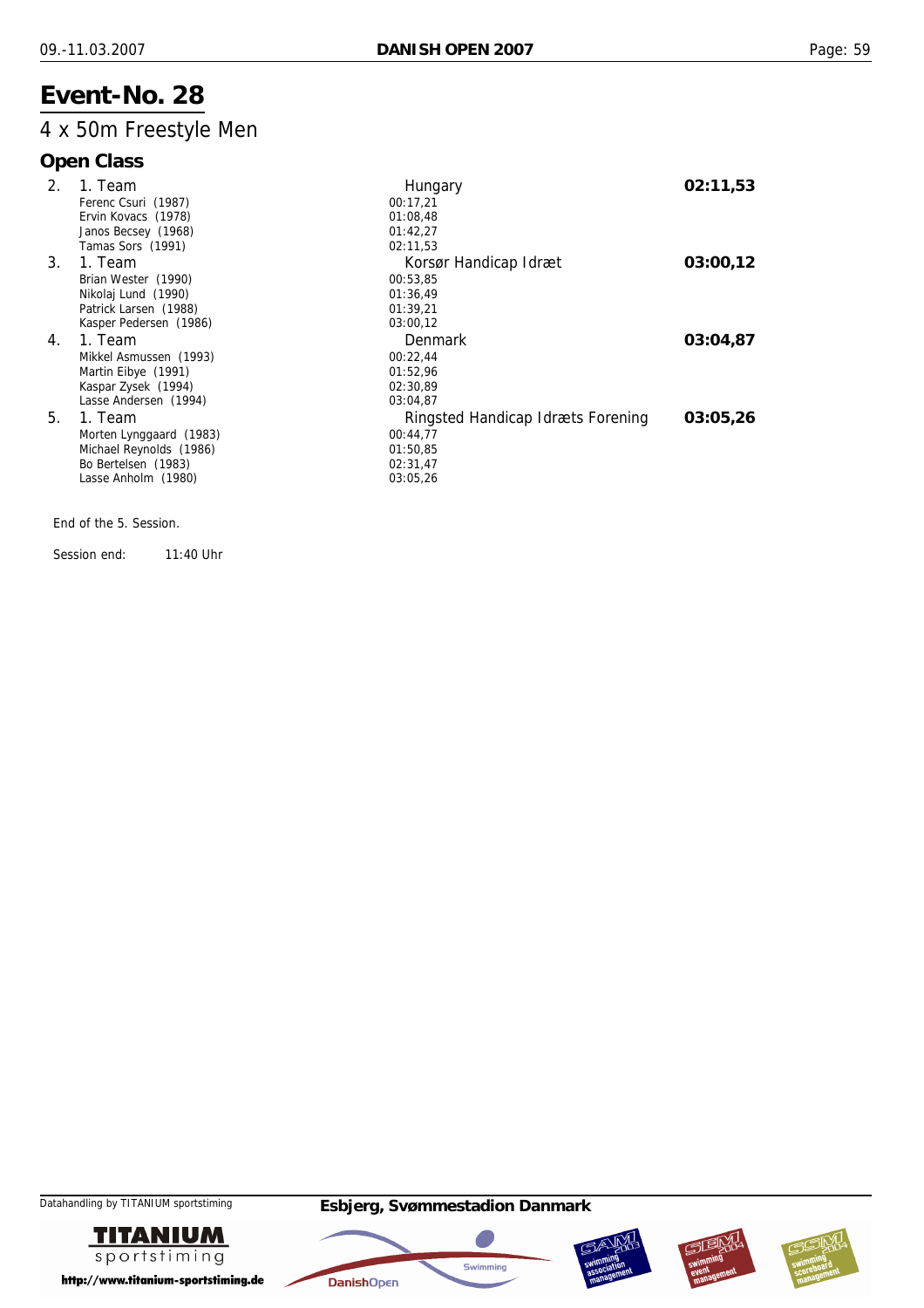| 6. Session: | Sunday, 2007-03-11 |
|-------------|--------------------|
| Beginning:  | 14:00              |
| Warm Up:    | 13:00-13:50        |

## **Event-No. I21**

## 50m Breaststroke Women - Final

#### **Open Class**

|    | Kirsten Bruhn      | 1969(SB5) | Germany        | 00:46,08 | 97,09%  | <b>WR</b> |
|----|--------------------|-----------|----------------|----------|---------|-----------|
| 2. | Theresa Goh        | 1987(SB4) | Singapore      | 00:53,90 | 99,46%  |           |
| 3. | Paulina Wozniak    | 1992(SB8) | Poland         | 00:40,40 | 103,11% |           |
| 4. | Katalin Engelhardt | 1971(SB4) | Hungary        | 01:00,00 | 110,72% |           |
| 5. | Judit Tarjanyi     | 1991(SB9) | Hungary        | 00:44,15 | 114,43% |           |
| 6. | Verena Schott      | 1989(SB5) | Germany        | 00:55,56 | 117,06% |           |
| 7. | Natallia Shavel    | 1973(SB5) | <b>Belarus</b> | 00:56,34 | 118,71% |           |
|    | Did not start      |           |                |          |         |           |
|    | Gitta Raczko       | 1975(SB5) | Hungary        |          |         |           |
|    | <b>Open Class</b>  |           |                |          |         |           |
|    | A-Finale           |           |                |          |         |           |
|    | Paulina Wozniak    | 1992(SB8) | Poland         | 00:40,40 | 103,11% |           |
| 2. | Judit Tarjanyi     | 1991(SB9) | Hungary        | 00:44,15 | 114,43% |           |
| 3. | Kirsten Bruhn      | 1969(SB5) | Germany        | 00:46,08 | 97,09%  | <b>WR</b> |
| 4. | Theresa Goh        | 1987(SB4) | Singapore      | 00:53,90 | 99,46%  |           |
| 5. | Verena Schott      | 1989(SB5) | Germany        | 00:55,56 | 117,06% |           |
| 6. | Natallia Shavel    | 1973(SB5) | <b>Belarus</b> | 00:56,34 | 118,71% |           |
| 7. | Katalin Engelhardt | 1971(SB4) | Hungary        | 01:00,00 | 110,72% |           |
|    |                    |           |                |          |         |           |

## **Event-No. J22**

*Did not start*

#### 50m Breaststroke Men - Final

Gitta Raczko **1975(SB5)** Hungary

#### **Open Class**

| 1. | Sergei Punko      | 1981(S12) | <b>Belarus</b>             | 00:33,41 | 101,33% |  |  |
|----|-------------------|-----------|----------------------------|----------|---------|--|--|
| 2. | Claus Taudorf     | 1972(SB9) | Silkeborg Svømmeklub       | 00:33,44 | 102,92% |  |  |
| 3. | Yury Rudzenok     | 1981(S12) | <b>Belarus</b>             | 00:34,10 | 103,42% |  |  |
| 4. | Krzysztof Paterka | 1986(SB8) | Poland                     | 00:35,48 | 103,95% |  |  |
| 5. | Uladimir Izotau   | 1988(S13) | <b>Belarus</b>             | 00:33,44 | 105,19% |  |  |
| 6. | Hui Li            | 1988(SB9) | China Paralympic Committee | 00:34,23 | 105,35% |  |  |
| 7. | Jianping Du       | 1983(SB2) | China Paralympic Committee | 01:03,86 | 113,48% |  |  |
| 8. | Dzmitry Salei     | 1989(S13) | <b>Belarus</b>             | 00:37,90 | 119,21% |  |  |
|    | <b>Open Class</b> |           |                            |          |         |  |  |

## **A-Finale**

| 1. Sergei Punko      | 1981(S12) | <b>Belarus</b>             | 00:33,41 | 101,33% |
|----------------------|-----------|----------------------------|----------|---------|
| 2. Claus Taudorf     | 1972(SB9) | Silkeborg Svømmeklub       | 00:33,44 | 102,92% |
| 2. Uladimir Izotau   | 1988(S13) | <b>Belarus</b>             | 00:33,44 | 105,19% |
| 4. Yury Rudzenok     | 1981(S12) | <b>Belarus</b>             | 00:34,10 | 103,42% |
| 5. Hui Li            | 1988(SB9) | China Paralympic Committee | 00:34,23 | 105,35% |
| 6. Krzysztof Paterka | 1986(SB8) | Poland                     | 00:35,48 | 103,95% |
|                      |           |                            |          |         |



http://www.titanium-sportstiming.de

#### Datahandling by TITANIUM sportstiming **Esbjerg, Svømmestadion Danmark**

**DanishOpen** 





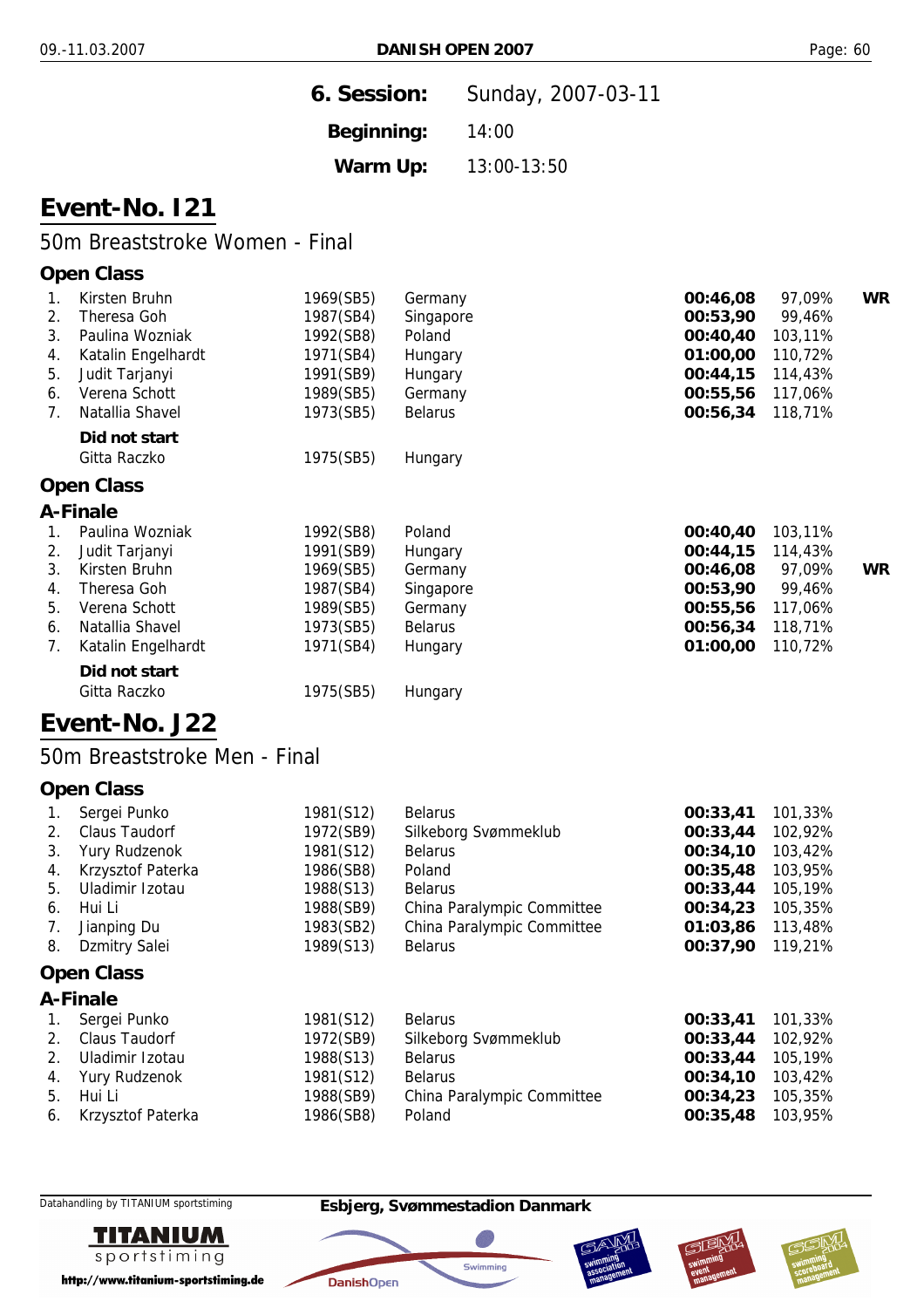# **Event-No. J22**

50m Breaststroke Men - Final

## **Open Class**

| A-Finale         |           |                            |                  |  |  |  |
|------------------|-----------|----------------------------|------------------|--|--|--|
| 7. Dzmitry Salei | 1989(S13) | <b>Belarus</b>             | 00:37,90 119,21% |  |  |  |
| 8. Jianping Du   | 1983(SB2) | China Paralympic Committee | 01:03,86 113,48% |  |  |  |
| Event-No. K11    |           |                            |                  |  |  |  |

## 100m Backstroke Women - Final

## **Open Class**

| 1. | Karina Lauridsen<br>00:45,10<br>01:33,65<br>00:45,10<br>00:48,55       | 1976(S5)  | Swim Team Esbjerg          | 01:33,65 | 99,04%  |
|----|------------------------------------------------------------------------|-----------|----------------------------|----------|---------|
| 2. | Kirsten Bruhn<br>00:42.13<br>01:27,81<br>00:42,13<br>00:45,68          | 1969(S7)  | Germany                    | 01:27,81 | 102,62% |
| 3. | Xiaoqin Jin<br>00:43,38<br>01:26,60<br>00:43,38<br>00:43,22            | 1991(S8)  | China Paralympic Committee | 01:26,60 | 110,17% |
| 4. | Weiyuan Lu<br>00:43,00<br>01:27,03<br>00:43,00<br>00:44,03             | 1990(S8)  | China Paralympic Committee | 01:27,03 | 110,72% |
| 5. | Mirjam De Koning-Peper<br>00:47.21<br>01:39,32<br>00:47,21<br>00:52,11 | 1969(S6)  | Nederlands                 | 01:39,32 | 113,10% |
| 6. | Heidi Andreassen<br>00:42,74<br>01:29,05<br>00:42,74<br>00:46,31       | 1985(S8)  | ISB - Faroe Islands        | 01:29,05 | 113,29% |
| 7. | Katarzyna Pawlik<br>00:40,20<br>01:22,07<br>00:40,20<br>00:41,87       | 1989(S10) | Poland                     | 01:22,07 | 113,59% |
| 8. | Stefanie Weinberg<br>00:43,78<br>01:31,56<br>00:43,78<br>00:47,78      | 1991(S8)  | Germany                    | 01:31,56 | 116,48% |
|    | <b>Open Class</b>                                                      |           |                            |          |         |
|    | A-Finale                                                               |           |                            |          |         |
| 1. | Katarzyna Pawlik<br>00:40,20<br>01:22,07<br>00:40,20<br>00:41,87       | 1989(S10) | Poland                     | 01:22,07 | 113,59% |
| 2. | Xiaogin Jin<br>00:43,38<br>01:26,60<br>00:43,38<br>00:43,22            | 1991(S8)  | China Paralympic Committee | 01:26,60 | 110,17% |
| 3. | Weiyuan Lu<br>00:43.00<br>01:27,03<br>00:43,00<br>00:44,03             | 1990(S8)  | China Paralympic Committee | 01:27,03 | 110,72% |
| 4. | Kirsten Bruhn<br>00:42.13<br>01:27,81<br>00:42,13<br>00:45,68          | 1969(S7)  | Germany                    | 01:27,81 | 102,62% |
| 5. | Heidi Andreassen<br>00:42,74<br>01:29,05<br>00:42,74<br>00:46,31       | 1985(S8)  | ISB - Faroe Islands        | 01:29,05 | 113,29% |
| 6. | Stefanie Weinberg<br>00:43,78<br>01:31,56<br>00:43,78<br>00:47,78      | 1991(S8)  | Germany                    | 01:31,56 | 116,48% |
| 7. | Karina Lauridsen<br>00:45,10<br>01:33,65<br>00:45,10<br>00:48,55       | 1976(S5)  | Swim Team Esbjerg          | 01:33,65 | 99,04%  |
| 8. | Mirjam De Koning-Peper<br>00:47,21<br>01:39,32                         | 1969(S6)  | Nederlands                 | 01:39,32 | 113,10% |

00:47,21

Datahandling by TITANIUM sportstiming **Esbjerg, Svømmestadion Danmark**

**DanishOpen** 



http://www.titanium-sportstiming.de

00:52,11







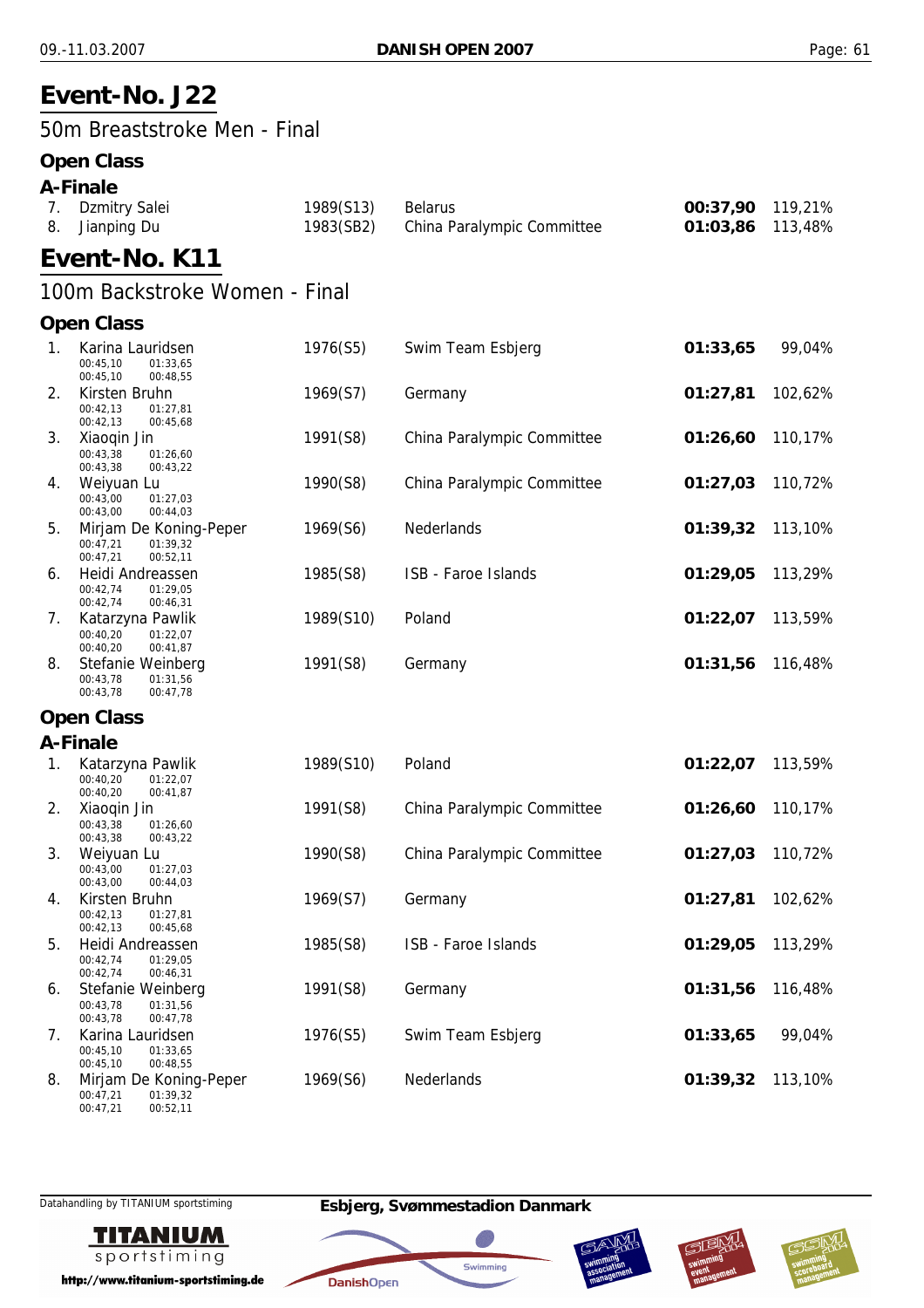# **Event-No. L12**

## 100m Backstroke Men - Final

## **Open Class**

| 1. | Zsolt Vereckei<br>00:44,92<br>01:35,44<br>00:44,92<br>00:50,52    | 1977(S5)  | Hungary                    | 01:35,44 | 100,48% |
|----|-------------------------------------------------------------------|-----------|----------------------------|----------|---------|
| 2. | Nan Gao<br>00:39,64<br>01:20,61<br>00:39,64<br>00:40,97           | 1989(S7)  | China Paralympic Committee | 01:20,61 | 107,17% |
| 3. | Gert-Jan Schep<br>00:35,83<br>01:14,49<br>00:35,83<br>00:38,66    | 1986(S8)  | Nederlands                 | 01:14,49 | 107,52% |
| 4. | Mateusz Michalski<br>00:39.62<br>01:21,96<br>00:39,62<br>00:42,34 | 1988(S6)  | Poland                     | 01:21,96 | 110,77% |
| 5. | Jan Miroslaw<br>00:35.11<br>01:11,20<br>00:35,11<br>00:36,09      | 1973(S9)  | Germany                    | 01:11,20 | 111,40% |
| 6. | Michel Tielbeke<br>00:34,34<br>01:11,34<br>00:34,34<br>00:37,00   | 1981(S13) | Nederlands                 | 01:11,34 | 115,39% |
| 7. | Daniel Simon<br>00:34.61<br>01:12,43<br>00:34,61<br>00:37,82      | 1988(S13) | Germany                    | 01:12,43 | 117,16% |
| 8. | Sean Fraser<br>00:36,84<br>01:16,21<br>00:36,84<br>00:39,37       | 1990(S9)  | <b>Great Britain</b>       | 01:16,21 | 119,24% |
|    | <b>Open Class</b>                                                 |           |                            |          |         |
|    | A-Finale                                                          |           |                            |          |         |
| 1. | Jan Miroslaw<br>00:35.11<br>01:11.20<br>00:35,11<br>00:36,09      | 1973(S9)  | Germany                    | 01:11,20 | 111,40% |
| 2. | Michel Tielbeke<br>00:34,34<br>01:11,34<br>00:34,34<br>00:37,00   | 1981(S13) | Nederlands                 | 01:11,34 | 115,39% |
| 3. | Daniel Simon<br>00:34,61<br>01:12,43<br>00:34,61<br>00:37,82      | 1988(S13) | Germany                    | 01:12,43 | 117,16% |
| 4. | Gert-Jan Schep<br>00:35,83<br>01:14,49<br>00:35,83<br>00:38,66    | 1986(S8)  | Nederlands                 | 01:14,49 | 107,52% |
| 5. | Sean Fraser<br>00:36,84<br>01:16,21<br>00:36,84<br>00:39,37       | 1990(S9)  | <b>Great Britain</b>       | 01:16,21 | 119,24% |
| 6. | Nan Gao<br>00:39.64<br>01:20,61<br>00:39,64<br>00:40,97           | 1989(S7)  | China Paralympic Committee | 01:20,61 | 107,17% |
| 7. | Mateusz Michalski<br>00:39,62<br>01:21,96<br>00:39,62<br>00:42,34 | 1988(S6)  | Poland                     | 01:21,96 | 110,77% |
| 8. | Zsolt Vereckei<br>00:44,92<br>01:35,44<br>00:50,52<br>00:44,92    | 1977(S5)  | Hungary                    | 01:35,44 | 100,48% |

# **Event-No. M25**

## 50m Freestyle Women - Final

## **Open Class**

| 1. Kirsten Bruhn    | 1969(S7)  | Germany                    | 00:34,44 102,71% |  |
|---------------------|-----------|----------------------------|------------------|--|
| 2. Qing Xie         | 1988(S11) | China Paralympic Committee | 00:33,38 103,27% |  |
| 3. Chantal Cavin    | 1978(S11) | Swiss Swimming Team        | 00:33,62 104,02% |  |
| 4. Heidi Andreassen | 1985(S8)  | ISB - Faroe Islands        | 00:33,56 106,50% |  |



http://www.titanium-sportstiming.de

### Datahandling by TITANIUM sportstiming **Esbjerg, Svømmestadion Danmark**

**DanishOpen** 





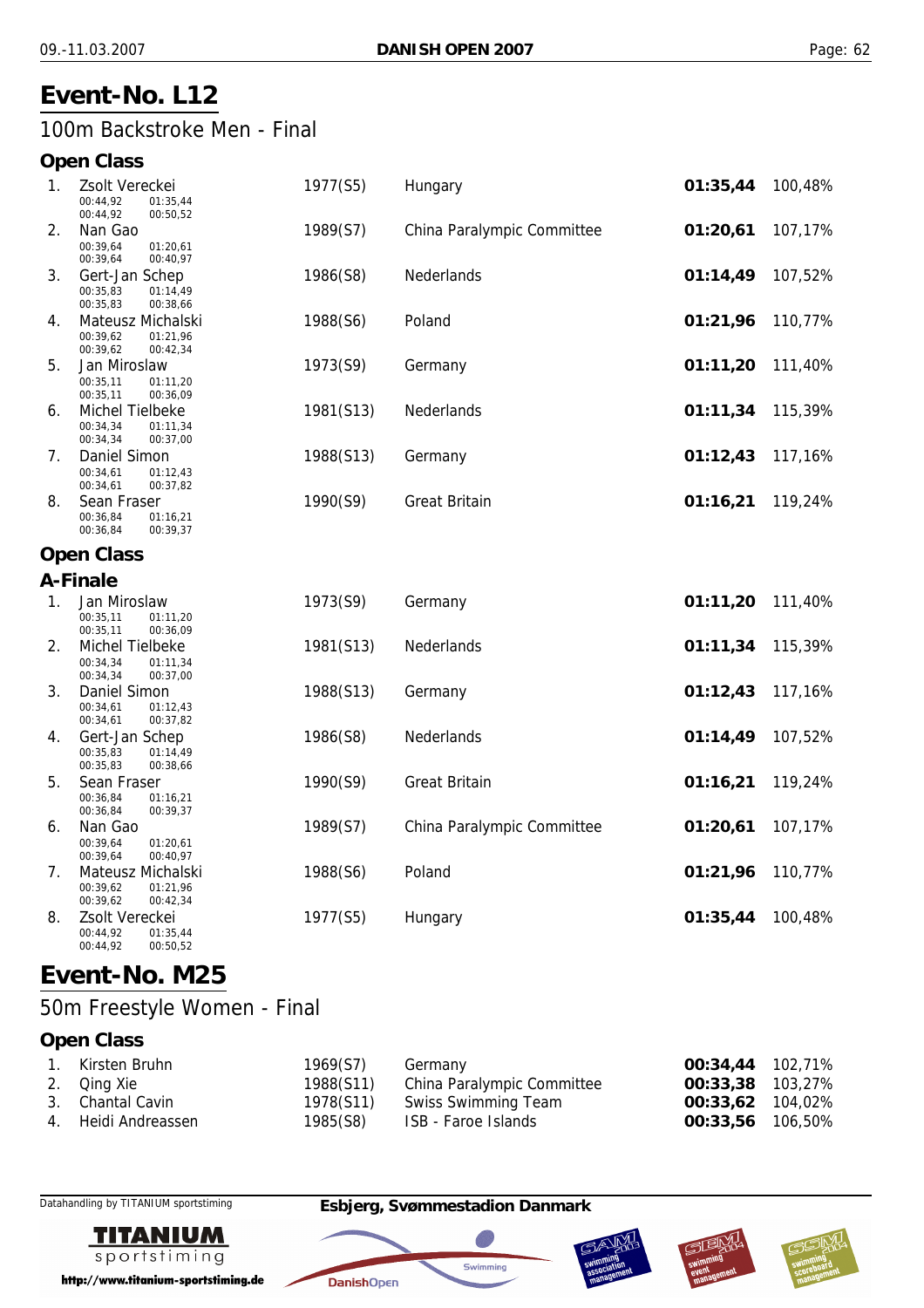## **Event-No. M25**

## 50m Freestyle Women - Final

### **Open Class**

| 5.      | Stefanie Weinberg    | 1991(S8)  | Germany                    | 00:33,95 | 107,74% |
|---------|----------------------|-----------|----------------------------|----------|---------|
| 6.      | Shengnan Jiang       | 1991(S8)  | China Paralympic Committee | 00:34,01 | 107,93% |
| 7.      | Zhonglan Chen        | 1991(S8)  | China Paralympic Committee | 00:34,66 | 109,99% |
| 8.      | Fuying Jiang         | 1988(S6)  | China Paralympic Committee | 00:40,42 | 112,21% |
|         | <b>Open Class</b>    |           |                            |          |         |
|         | A-Finale             |           |                            |          |         |
| 1.      | Qing Xie             | 1988(S11) | China Paralympic Committee | 00:33,38 | 103,27% |
| $2_{-}$ | Heidi Andreassen     | 1985(S8)  | ISB - Faroe Islands        | 00:33,56 | 106,50% |
| 3.      | <b>Chantal Cavin</b> | 1978(S11) | <b>Swiss Swimming Team</b> | 00:33,62 | 104,02% |
| 4.      | Stefanie Weinberg    | 1991(S8)  | Germany                    | 00:33,95 | 107,74% |
| 5.      | Shengnan Jiang       | 1991(S8)  | China Paralympic Committee | 00:34,01 | 107,93% |
| 6.      | Kirsten Bruhn        | 1969(S7)  | Germany                    | 00:34,44 | 102,71% |
| 7.      | Zhonglan Chen        | 1991(S8)  | China Paralympic Committee | 00:34,66 | 109,99% |
| 8.      | Fuying Jiang         | 1988(S6)  | China Paralympic Committee | 00:40,42 | 112,21% |

# **Event-No. N26**

## 50m Freestyle Men - Final

### **Open Class**

|    | Xiaoming Xiong  | 1982(S9)  | China Paralympic Committee   | 00:26,49 | 101,65% |
|----|-----------------|-----------|------------------------------|----------|---------|
| 2. | Bozun Yang      | 1986(S11) | China Paralympic Committee   | 00:26,52 | 102,15% |
|    | Zhi Guo         | 1989(S9)  | China Paralympic Committee   | 00:27,06 | 103,83% |
|    | 4. Yuanrun Yang | 1990(S6)  | China Paralympic Committee   | 00:32,06 | 105,46% |
| 5. | Daniel Clausner | 1985(S13) | Germany                      | 00:26.05 | 106,28% |
| 6. | Hengheng Tian   | 1984(S8)  | China Paralympic Committee   | 00:28.61 | 106,63% |
|    | Jonas Martens   | 1983(S9)  | Belgian Paralympic Committee | 00:28,48 | 109,28% |
| 8. | Xiaofu Wang     | 1988(S8)  | China Paralympic Committee   | 00:30.00 | 111,81% |

#### **Open Class**

#### **A-Finale**

|    | Daniel Clausner | 1985(S13) | Germany                      | 00:26.05 | 106,28% |
|----|-----------------|-----------|------------------------------|----------|---------|
| 2. | Xiaoming Xiong  | 1982(S9)  | China Paralympic Committee   | 00:26,49 | 101,65% |
| 3. | Bozun Yang      | 1986(S11) | China Paralympic Committee   | 00:26,52 | 102,15% |
|    | Zhi Guo         | 1989(S9)  | China Paralympic Committee   | 00:27.06 | 103,83% |
| 5. | Jonas Martens   | 1983(S9)  | Belgian Paralympic Committee | 00:28,48 | 109,28% |
| 6. | Hengheng Tian   | 1984(S8)  | China Paralympic Committee   | 00:28,61 | 106,63% |
| 7. | Xiaofu Wang     | 1988(S8)  | China Paralympic Committee   | 00:30,00 | 111,81% |
| 8. | Yuanrun Yang    | 1990(S6)  | China Paralympic Committee   | 00:32,06 | 105,46% |

## **Event-No. O23**

## 100m Butterfly Women - Final

#### **Open Class**

| Weiyuan Lu<br>01:16.82<br>00:37.45                          | 1990(S8) | China Paralympic Committee | 01:16.82 | 104.87% |
|-------------------------------------------------------------|----------|----------------------------|----------|---------|
| 00:37.45<br>00:39.37<br>Xiaogin Jin                         | 1991(S8) | China Paralympic Committee | 01:17.37 | 105.62% |
| 01:17.37<br>00:37.23<br>00:37.23<br>00:40.14<br>Theresa Goh | 1987(S5) | Singapore                  | 02:10.68 | 107.60% |
| 01:00.80<br>02:10.68<br>01:00.80<br>01:09.88                |          |                            |          |         |



Datahandling by TITANIUM sportstiming **Esbjerg, Svømmestadion Danmark**

**DanishOpen** 





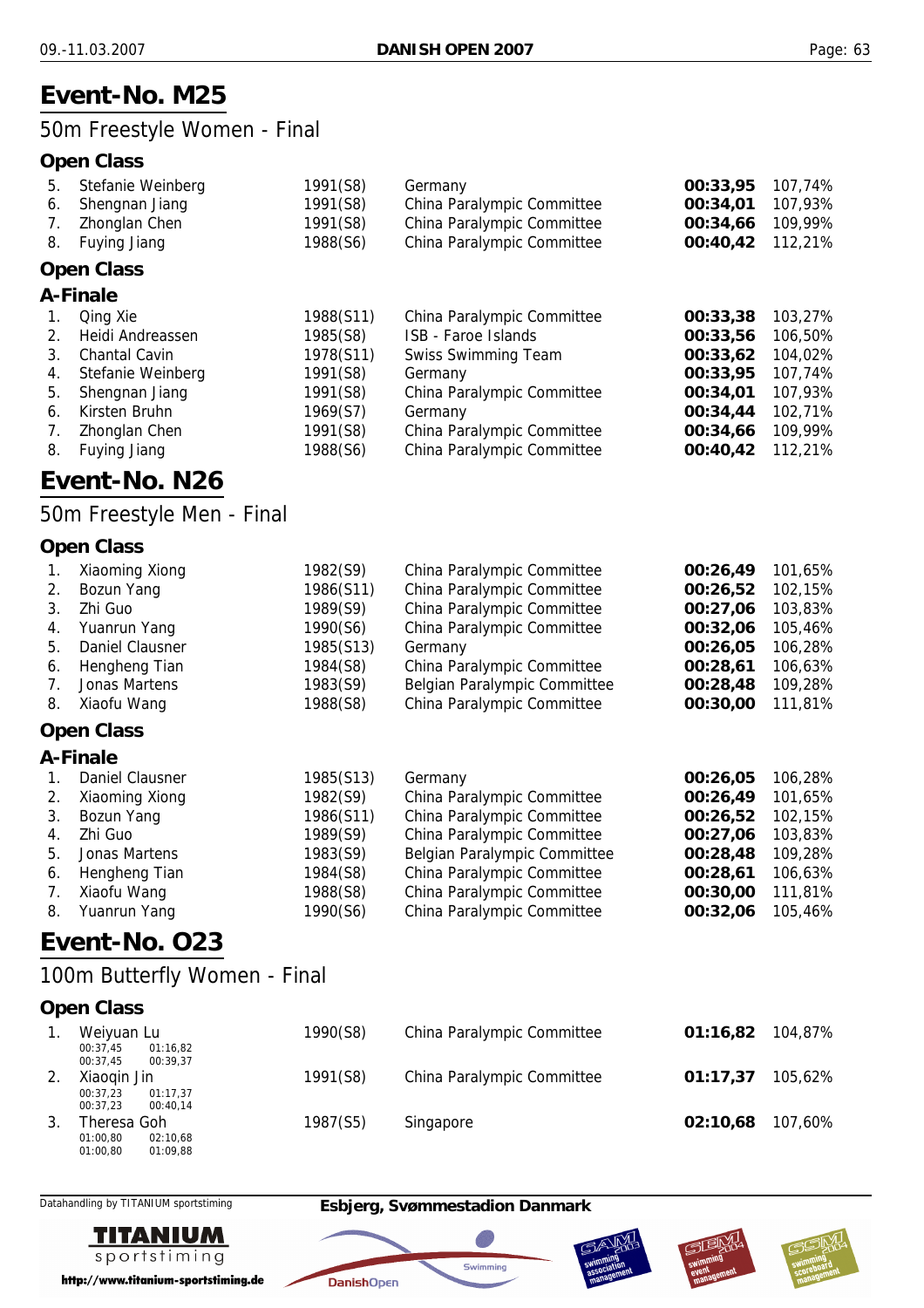# **Event-No. O23**

100m Butterfly Women - Final

00:49,46

#### **Open Class**

| 4. | Shengnan Jiang<br>01:21.26<br>00:38.04<br>00:38.04<br>00:43.22   | 1991(S8)  | China Paralympic Committee | 01:21,26 | 110,93% |
|----|------------------------------------------------------------------|-----------|----------------------------|----------|---------|
| 5. | Zhonglan Chen<br>01:23.52<br>00:39.66<br>00:39.66<br>00:43.86    | 1991(S8)  | China Paralympic Committee | 01:23,52 | 114,02% |
| 6. | Qing Xie<br>00:41.96<br>01:32.22<br>00:41.96<br>00:50.26         | 1988(S11) | China Paralympic Committee | 01:32,22 | 115,33% |
| 7. | Katarzyna Pawlik<br>00:37.68<br>01:20.89<br>00:37.68<br>00:43.21 | 1989(S10) | Poland                     | 01:20,89 | 117,43% |
| 8. | Ania Omielan<br>00:38.31<br>01:27.77                             | 1993(S10) | Poland                     | 01:27,77 | 127,42% |

#### **Open Class**

00:38,31

#### **A-Finale**

| 1. | Weiyuan Lu                                   | 1990(S8)  | China Paralympic Committee | 01:16,82 | 104,87% |
|----|----------------------------------------------|-----------|----------------------------|----------|---------|
|    | 00:37,45<br>01:16,82                         |           |                            |          |         |
|    | 00:37,45<br>00:39,37                         |           |                            |          |         |
| 2. | Xiaogin Jin                                  | 1991(S8)  | China Paralympic Committee | 01:17,37 | 105,62% |
|    | 00:37,23<br>01:17,37                         |           |                            |          |         |
|    | 00:37,23<br>00:40,14                         |           |                            |          |         |
| 3. | Katarzyna Pawlik                             | 1989(S10) | Poland                     | 01:20,89 | 117,43% |
|    | 00:37,68<br>01:20,89                         |           |                            |          |         |
|    | 00:37,68<br>00:43,21                         |           |                            |          |         |
| 4. | Shengnan Jiang                               | 1991(S8)  | China Paralympic Committee | 01:21,26 | 110,93% |
|    | 00:38,04<br>01:21,26                         |           |                            |          |         |
|    | 00:38,04<br>00:43,22                         |           |                            |          |         |
| 5. | Zhonglan Chen                                | 1991(S8)  | China Paralympic Committee | 01:23,52 | 114,02% |
|    | 00:39,66<br>01:23,52                         |           |                            |          |         |
|    | 00:39,66<br>00:43,86                         |           |                            |          |         |
| 6. | Ania Omielan                                 | 1993(S10) | Poland                     | 01:27,77 | 127,42% |
|    | 00:38,31<br>01:27,77<br>00:38,31<br>00:49,46 |           |                            |          |         |
|    |                                              |           |                            |          |         |
| 7. | Qing Xie                                     | 1988(S11) | China Paralympic Committee | 01:32,22 | 115,33% |
|    | 00:41,96<br>01:32,22<br>00:41,96<br>00:50,26 |           |                            |          |         |
| 8. | Theresa Goh                                  | 1987(S5)  |                            | 02:10,68 | 107,60% |
|    |                                              |           | Singapore                  |          |         |
|    | 01:00,80<br>02:10,68<br>01:00,80<br>01:09,88 |           |                            |          |         |
|    |                                              |           |                            |          |         |

# **Event-No. P24**

## 100m Butterfly Men - Final

#### **Open Class**

| 1. | Xiaofu Wang<br>00:29.79<br>01:02.27<br>00:29.79<br>00:32.48         | 1988(S8)  | China Paralympic Committee | 01:02.27 | 101,20% |
|----|---------------------------------------------------------------------|-----------|----------------------------|----------|---------|
| 2. | Tamas Sors<br>00:29.71<br>01:04.12<br>00:29.71<br>00:34.41          | 1991(S9)  | Hungary                    | 01:04.12 | 102,90% |
| 3. | Mike von der Zanden<br>00:29.09<br>01:02.22<br>00:29.09<br>00:33.13 | 1987(S10) | <b>Nederlands</b>          | 01:02,22 | 107.27% |
| 4. | Jiachao Wang<br>00:31.81<br>01:06.34<br>00:31.81<br>00:34.53        | 1991(S8)  | China Paralympic Committee | 01:06.34 | 107,81% |
| 5. | Raman Makarau<br>00:31.76<br>01:03.89<br>00:31,76<br>00:32,13       | 1984(S12) | <b>Belarus</b>             | 01:03,89 | 108,97% |



Datahandling by TITANIUM sportstiming **Esbjerg, Svømmestadion Danmark**

**DanishOpen** 

Swimming